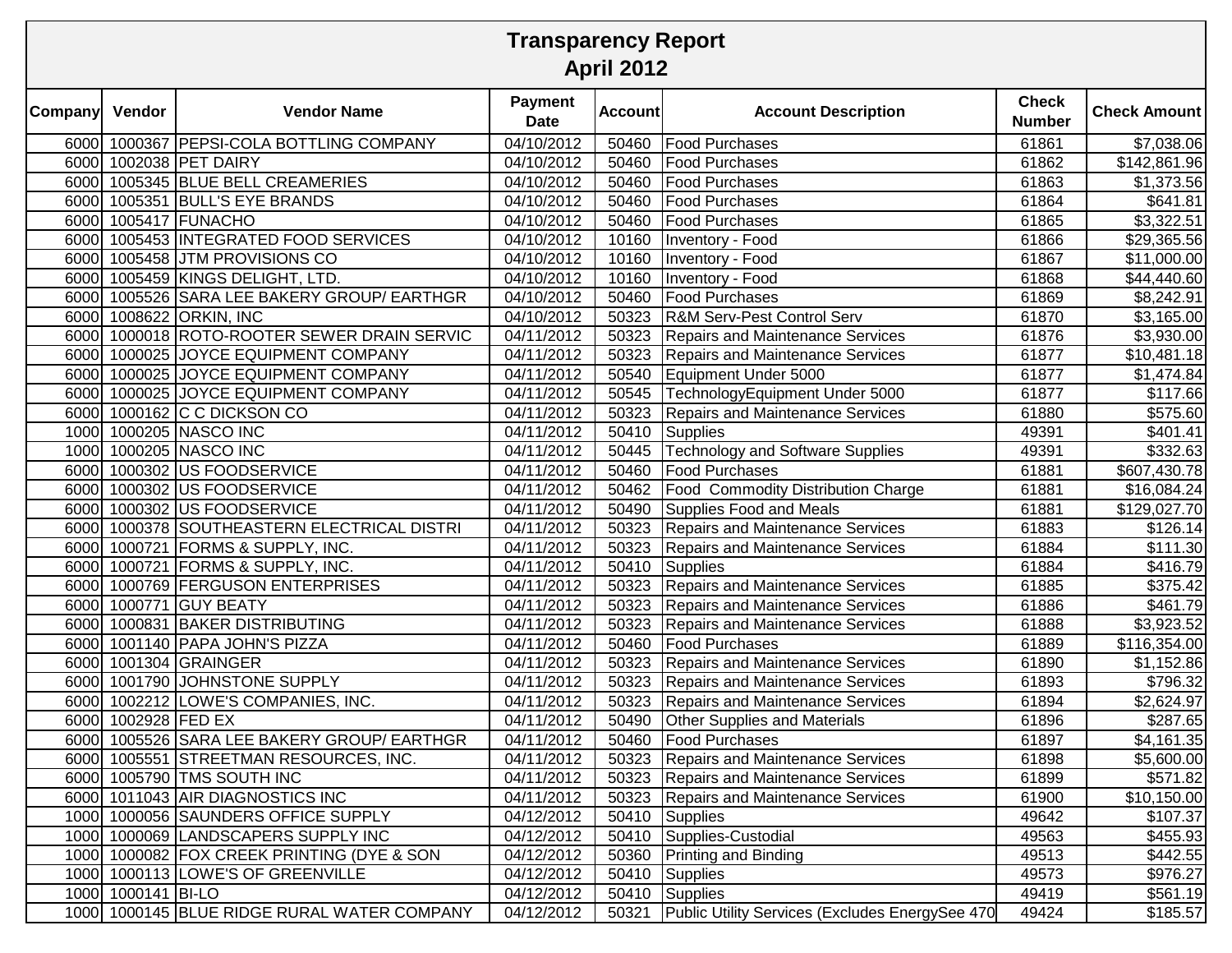|      | 1000 1000164 CAMCOR |                                             | 04/12/2012               | 50410          | Supplies                                                    | 49445          | \$122.21                  |
|------|---------------------|---------------------------------------------|--------------------------|----------------|-------------------------------------------------------------|----------------|---------------------------|
|      | 1000 1000164 CAMCOR |                                             | 04/12/2012               | 50445          | <b>Technology and Software Supplies</b>                     | 49445          | \$400.79                  |
|      |                     | 1000 1000209 MARIETTA WATER DISTRICT        | 04/12/2012               | 50321          | Public Utility Services (Excludes EnergySee 470             | 49575          | \$442.36                  |
| 1000 |                     | 1000213 COMMISSION OF PUBLIC WORKS          | 04/12/2012               | 50321          | Public Utility Services (Excludes EnergySee 470             | 49462          | \$6,434.37                |
|      |                     | 1000 1000213 COMMISSION OF PUBLIC WORKS     | 04/12/2012               | 50470          | Energy-Electricity                                          | 49462          | \$21,142.37               |
|      |                     | 1000 1000213 COMMISSION OF PUBLIC WORKS     | 04/12/2012               | 50470          | Energy-Gas                                                  | 49462          | $\overline{$4,295.15}$    |
|      |                     | 1000 1000243 PEARSON EDUCATION, INC.        | 04/12/2012               | 50410          | Supplies-Testing                                            | 49606          | \$4,505.60                |
|      |                     | 1000 1000286 EVERBIND/MARCO                 | 04/12/2012               | 50410          | Supplies                                                    | 49494          | \$1,895.03                |
|      |                     | 1000 1000317 COWART AWARDS                  | 04/12/2012               | 50410          | <b>Supplies</b>                                             | 49467          | \$233.20                  |
|      |                     | 6000 1000367 PEPSI-COLA BOTTLING COMPANY    | 04/12/2012               | 50460          | <b>Food Purchases</b>                                       | 61902          | \$9,530.48                |
|      |                     | 1000 1000377 STATE DEPARTMENT OF EDUCATION  | 04/12/2012               | 50660          | <b>Pupil Activity</b>                                       | 49660          | \$7,142.40                |
|      |                     | 6000 1000399 POSITIVE PROMOTIONS            | 04/12/2012               | 50490          | Other Supplies and Materials                                | 61903          | \$418.80                  |
|      |                     | 1000 1000458 GREENVILLE COUNTY SOLID WASTE  | 04/12/2012               | 50329          | Oth Prop Srv-Waste Management                               | 49522          | \$220.74                  |
|      | 1000 1000462 JANPAK |                                             | 04/12/2012               | 50410          | Supplies-Custodial                                          | 49554          | \$8,006.40                |
| 1000 |                     | 1000494 UNITED CHEMICAL AND SUPPLY INC      | 04/12/2012               | 50410          | <b>Supplies</b>                                             | 49681          | \$2,663.14                |
| 1000 |                     | 1000494 UNITED CHEMICAL AND SUPPLY INC      | 04/12/2012               | 50410          | Supplies-Custodial                                          | 49681          | \$1,475.39                |
| 1000 |                     | 1000519 VALUE TEXTILES INC                  | 04/12/2012               | 20410          | Inventory Recd not Vouchered                                | 49684          | \$5,830.00                |
| 1000 |                     | 1000552 J & R FENCING COMPANY               | 04/12/2012               | 50410          | Supplies-Grounds                                            | 49552          | \$985.94                  |
| 1000 |                     | 1000663 ANN'S CAKES & CATERING              | 04/12/2012               | 50490          | <b>Supplies Food and Meals</b>                              | 49401          | \$173.50                  |
| 1000 |                     | 1000671 JONES SCHOOL SUPPLY CO.             | 04/12/2012               | 50410          | <b>Supplies</b>                                             | 49557          | \$1,443.00                |
| 1000 |                     | 1000752 CAROLINA BIOLOGICAL SUPPLY CO       | 04/12/2012               | 50410          | <b>Supplies</b>                                             | 49447          | \$528.67                  |
| 1000 |                     | 1000755 DICK BLICK COMPANY                  | 04/12/2012               | 50410          | Supplies                                                    | 49478          | \$689.95                  |
|      |                     | 1000 1000784 LESLIE SHEET METAL WORKS       | 04/12/2012               | 50410          | Supplies                                                    | 49568          | \$339.20                  |
|      |                     | 1000 1000809 SYLVAN LEARNING CENTER GREEN   | 04/12/2012               | 50399          | Miscellaneous Purchased Services                            | 49666          | $\overline{$}180.00$      |
|      |                     | 1000 1000838 DUKE POWER                     | 04/12/2012               | 50470          | Energy-Electricity                                          | 49482          | $\sqrt{$448.23}$          |
|      |                     | 1000 1000849 APPLE INC.                     | 04/12/2012               | 50545          | TechnologyEquipment Under 5000                              | 49402          | \$184.44                  |
|      |                     | 1000 1000934 DE LAGE LANDEN FINANCIAL SERVI | 04/12/2012               | 50345          | <b>Tech Srvc-Copier Contract</b>                            | 49476          | \$122.90                  |
|      |                     | 1000 1000954 SMITH, SAMUEL (SECURITY)       | 04/12/2012               | 50395          | Other Professional and Technical Services                   | 49654          | \$149.50                  |
|      |                     | 1000 1001011 RYERSON TULL                   | 04/12/2012               | 50410          | <b>Supplies</b>                                             | 49639          | \$1,406.73                |
|      |                     | 1000 1001036 RADIO SHACK                    | 04/12/2012               | 50445          | <b>Technology and Software Supplies</b>                     | 49621          | $\overline{$}211.95$      |
|      |                     | 1000 1001036 RADIO SHACK                    | 04/12/2012               | 50445          | <b>Technology and Software Supplies</b>                     | 49622          | \$169.74                  |
| 1000 |                     | 1001079 PRESENTATION SYSTEMS SOUTH, IN      | 04/12/2012               | 50410          | Supplies                                                    | 49615          | \$1,189.66                |
| 1000 |                     | 1001105 BINSWANGER                          | 04/12/2012               | 50323          | <b>R&amp;M Serv-Plant Serv</b>                              | 49420          | \$400.00                  |
| 1000 |                     | 1001145 STEVE WEISS MUSIC, INC.             | 04/12/2012               | 50410          | <b>Supplies</b>                                             | 49662          | \$979.89                  |
| 1000 |                     | 1001222 STAPLES ADVANTAGE                   | 04/12/2012               | 50410          | <b>Supplies</b>                                             | 49667          | \$745.11                  |
| 1000 |                     | 1001222 STAPLES ADVANTAGE                   | 04/12/2012               | 50445          | <b>Technology and Software Supplies</b>                     | 49667          | $\overline{$}331.43$      |
|      |                     | 1000 1001268 SCHOLASTIC INC                 | 04/12/2012               |                | 50410 Supplies                                              | 49644          | \$2,795.94                |
|      |                     | 1000 1001351 GREER GAS CO.                  | 04/12/2012<br>04/12/2012 | 50470          | Energy-Gas                                                  | 49527          | \$596.36                  |
|      |                     | 1000 1001410 PEARSON EDUCATION              |                          | 50410          | Supplies<br>Public Utility Services (Excludes EnergySee 470 | 49607          | \$2,092.63                |
|      |                     | 1000 1001497 GREENVILLE WATER SYSTEM        | 04/12/2012               | 50321          |                                                             | 49526          | \$5,095.06                |
|      |                     | 1000 1001572 FLINN SCIENTIFIC, INC.         | 04/12/2012               | 50410          | Supplies                                                    | 49503          | \$1,111.80                |
|      | 1000 1001705 AT&T   | 1000 1001573 REALLY GOOD STUFF              | 04/12/2012<br>04/12/2012 | 50410<br>50340 | Supplies<br>Comm Srvc-Landlines                             | 49625<br>49404 | \$2,131.72<br>\$28,346.93 |
|      |                     | 1000 1001747 CITY OF GREENVILLE, S.C.       | 04/12/2012               | 50399          | Miscellaneous Purchased Services                            | 49456          | \$120.00                  |
|      |                     | 1000 1001763 NETWORK CONTROLS & ELECTRIC    | 04/12/2012               | 50395          | Other Professional and Technical Services                   | 49595          | \$3,058.71                |
|      |                     | 1000 1001935 HERFF JONES, INC. EDUCATION DI | 04/12/2012               | 50410          | Supplies                                                    | 49540          | \$236.01                  |
|      |                     |                                             | 04/12/2012               |                |                                                             |                |                           |
|      |                     | 1000 1002075 US POST OFFICE BEREA BRANCH    |                          | 50410          | Supplies                                                    | 49683          | \$540.00                  |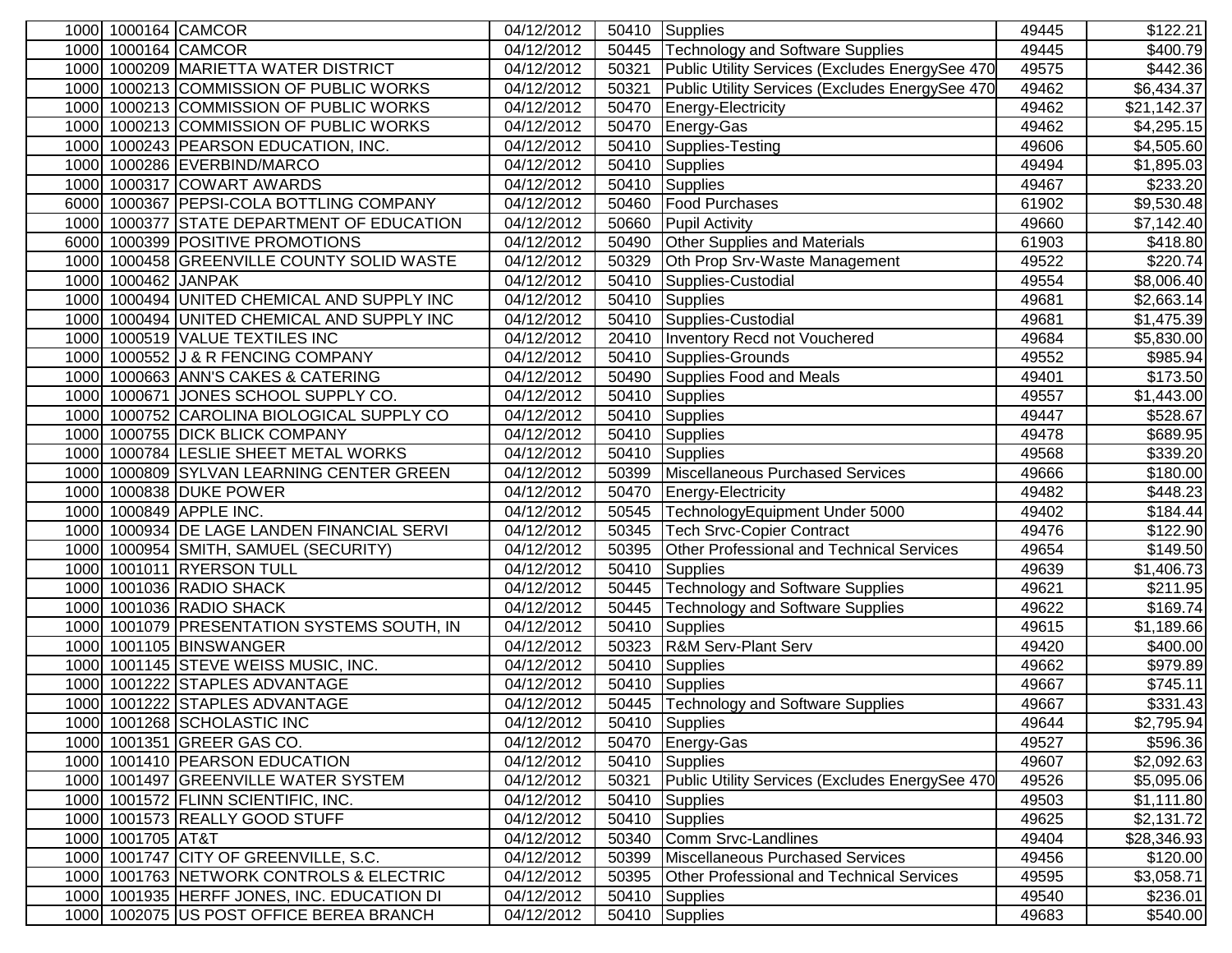|      |                     | 6000 1002136 SUBWAY (GOODWILL INDUSTRIES)     | 04/12/2012          |       | 50460   Food Purchases                          | 61904 | \$2,003.90             |
|------|---------------------|-----------------------------------------------|---------------------|-------|-------------------------------------------------|-------|------------------------|
|      |                     | 1000 1002140 BOOKSOURCE                       | 04/12/2012          | 50410 | Supplies                                        | 49427 | \$12,708.12            |
|      |                     | 1000 1002145 FINISHMASTER, INC.               | 04/12/2012          | 50410 | Supplies                                        | 49499 | \$1,402.28             |
|      |                     | 1000 1002150 BARNES & NOBLE, INC.             | 04/12/2012          | 50410 | Supplies                                        | 49407 | \$2,705.86             |
|      |                     | 1000 1002173 CLARKSON, WALSH, TERRELL& COULTE | 04/12/2012          | 50319 | Legal Services                                  | 49458 | \$868.50               |
|      |                     | 1000 1002212 LOWE'S COMPANIES, INC.           | 04/12/2012          | 50410 | Supplies-Custodial                              | 49572 | \$145.45               |
|      |                     | 1000 1002220 TRUESDALE, ELATA                 | 04/12/2012          | 50331 | Student Transportation                          | 49680 | \$333.30               |
|      |                     | 1000 1002262 CITY ELECTRIC SUPPLY             | 04/12/2012          | 50410 | Supplies-Custodial                              | 49455 | \$417.11               |
|      |                     | 1000 1002318 SOUTHEASTERN PAPER GROUP         | 04/12/2012          |       | 20410   Inventory Recd not Vouchered            | 49656 | \$34,022.82            |
|      |                     | 1000 1002318 SOUTHEASTERN PAPER GROUP         | 04/12/2012          | 50410 | Supplies-Custodial                              | 49656 | \$408.10               |
|      |                     | 1000 1002417 FRINGE BENEFITS MANGEMENT COMP   | 04/12/2012          | 20412 | Out of Pocket Medical                           | 49515 | \$300.00               |
|      |                     | 1000 1002417 FRINGE BENEFITS MANGEMENT COMP   | 04/12/2012          | 20412 | Out of Pocket Medical                           | 49516 | \$166.66               |
|      |                     | 1000 1002434 JARA, ROBERT J                   | 04/12/2012          | 50331 | Student Transportation                          | 49555 | \$547.40               |
|      |                     | 1000 1002448 COMMUNITIES IN SCHOOLS           | 04/12/2012          | 50399 | Miscellaneous Purchased Services                | 49463 | \$79,528.60            |
|      |                     | 1000 1002614 HART, JANE J.                    | 04/12/2012          | 50331 | Student Transportation                          | 49535 | \$323.20               |
|      |                     | 1000 1002615 TOLLISON, SARAH JANE             | 04/12/2012          | 50331 | Student Transportation                          | 49676 | \$252.50               |
|      |                     | 1000 1002662 FOUNTAIN INN NATURAL GAS SYSTE   | 04/12/2012          | 50470 | Energy-Gas                                      | 49512 | \$2,692.53             |
|      |                     | 1000 1002695 DELL MARKETING                   | 04/12/2012          | 50445 | <b>Technology and Software Supplies</b>         | 49477 | \$3,468.37             |
|      |                     | 1000 1002695 DELL MARKETING                   | 04/12/2012          | 50545 | TechnologyEquipment Under 5000                  | 49477 | \$28,682.46            |
|      |                     | 1000 1002811 WALLACE, GERALDINE ANN           | 04/12/2012          | 50331 | Student Transportation                          | 49688 | \$595.90               |
|      |                     | 1000 1002812 HOFFMAN, SARA                    | 04/12/2012          | 50331 | <b>Student Transportation</b>                   | 49545 | \$481.77               |
|      |                     | 1000 1002814 BURNS, DARRELL L                 | 04/12/2012          | 50331 | <b>Student Transportation</b>                   | 49443 | \$494.90               |
|      |                     | 1000 1002916 COMPUTER SOFTWARE INNOVATIONS    | 04/12/2012          | 50445 | Technology and Software Supplies                | 49464 | \$1,132.50             |
|      |                     | 1000 1002916 COMPUTER SOFTWARE INNOVATIONS    | 04/12/2012          | 50545 | TechnologyEquipment Under 5000                  | 49464 | \$9,839.54             |
|      | 1000 1002928 FED EX |                                               | 04/12/2012          | 50390 | <b>Other Purchased Services</b>                 | 49497 | \$396.19               |
|      |                     | 1000 1003065 HOLT, CHRISTAL G                 | $\sqrt{04/12}/2012$ | 50331 | Student Transportation                          | 49547 | \$581.76               |
|      |                     | 1000 1003102 GREER, JENNIFER CARON            | 04/12/2012          | 50395 | Other Professional and Technical Services       | 49530 | \$750.00               |
|      |                     | 1000 1003106 SFI ELECTRONICS, INC             | 04/12/2012          | 50540 | Equipment Under 5000                            | 49647 | \$3,010.94             |
|      | 1000 1003218 CEMEX  |                                               | 04/12/2012          | 50410 | Supplies-Grounds                                | 49449 | $\overline{$}1,560.32$ |
|      |                     | 1000 1003237 BOWERS, CLAUDIA GAIL             | 04/12/2012          | 50395 | Other Professional and Technical Services       | 49429 | \$720.00               |
|      |                     | 1000 1003250 HEALTHMASTER HOLDINGS, LLC       | 04/12/2012          | 50395 | Other Professional and Technical Services       | 49536 | \$6,640.16             |
|      |                     | 1000 1003251 WRIGHT EXPRESS FINANCIAL SERVI   | 04/12/2012          | 50410 | Supplies-Driver Ed                              | 49699 | \$2,023.05             |
|      |                     | 1000 1003341 ALL SEASONS ENVIRONMENTAL LABO   | 04/12/2012          | 50321 | Public Utility Services (Excludes EnergySee 470 | 49397 | \$9,275.00             |
|      |                     | 1000 1003396 PEARSON ASSESSMENTS              | 04/12/2012          | 50410 | Supplies-Testing                                | 49593 | \$16,081.72            |
|      |                     | 1000 1003416 PLUMLEY, LISA K.                 | 04/12/2012          | 50331 | <b>Student Transportation</b>                   | 49612 | \$404.00               |
| 1000 |                     | 1003510 FOX CREEK PRINTING CO., INC.          | 04/12/2012          |       | 50410 Supplies                                  | 49514 | \$164.30               |
|      |                     | 1000 1003590 AMERICAN SECURITY GREENVILLE     | 04/12/2012          |       | 50329 Other - Property Serv                     | 49400 | \$4,214.60             |
|      |                     | 1000 1003590 AMERICAN SECURITY GREENVILLE     | 04/12/2012          |       | 50395 Other Professional and Technical Services | 49400 | \$358.56               |
|      |                     | 1000 1003590 AMERICAN SECURITY GREENVILLE     | 04/12/2012          |       | 50395 Other Security Services                   | 49400 | \$1,912.32             |
|      |                     | 1000 1003603 KIRBY, TAMMIE                    | 04/12/2012          | 50331 | Student Transportation                          | 49559 | \$585.80               |
|      |                     | 1000 1003604 DOWD, DANA                       | 04/12/2012          | 50331 | Student Transportation                          | 49481 | \$404.00               |
|      |                     | 1000 1003607 EXCENT CORPORATION               | 04/12/2012          |       | 50395 Other Professional and Technical Services | 49495 | \$44,439.95            |
|      |                     | 1000 1003614 PIEDMONT NATURAL GAS             | 04/12/2012          | 50470 | Energy-Gas                                      | 49610 | \$30,641.50            |
|      |                     | 1000 1003615 QUILL CORPORATION                | 04/12/2012          | 50410 | Supplies                                        | 49619 | \$754.70               |
|      |                     | 1000 1003615 QUILL CORPORATION                | 04/12/2012          | 50445 | <b>Technology and Software Supplies</b>         | 49619 | \$360.29               |
|      |                     | 1000 1003693 CYNERGISYSTEMS, INC.             | 04/12/2012          | 50445 | <b>Technology and Software Supplies</b>         | 49475 | \$250.48               |
|      | 1000 1004246 CINTAS |                                               | 04/12/2012          |       | 50395 Other Professional and Technical Services | 49453 | \$4,013.61             |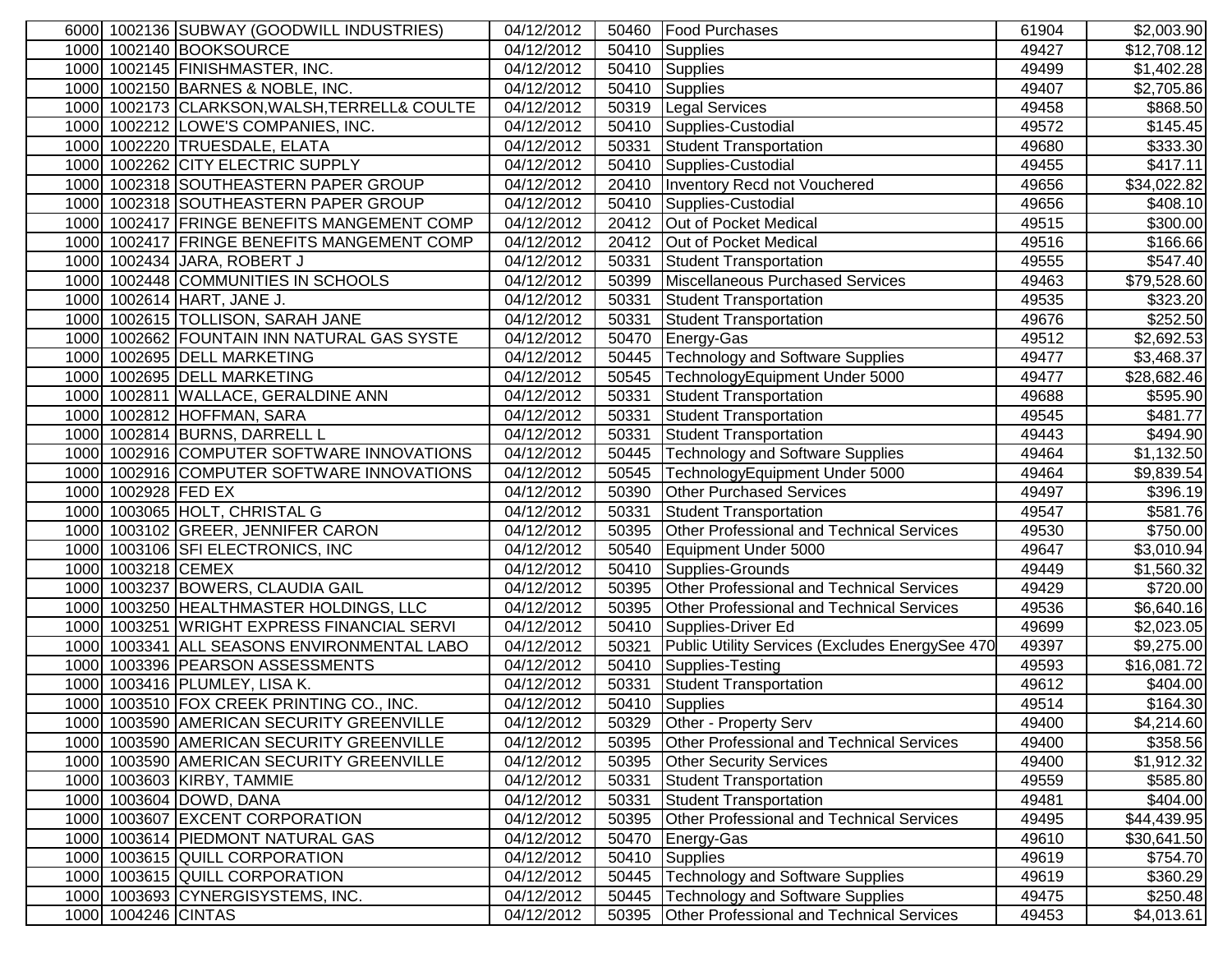| 1000 1004450 OFFICE DEPOT                      | 04/12/2012              | 50410 | Supplies                                         | 49600 | \$179.14                |
|------------------------------------------------|-------------------------|-------|--------------------------------------------------|-------|-------------------------|
| 1000 1004641 ACE IT TUTORING                   | 04/12/2012              | 50399 | Miscellaneous Purchased Services                 | 49392 | \$13,385.00             |
| 1004653 HELPING HANDS TUTORING, LLC<br>1000    | 04/12/2012              | 50399 | Miscellaneous Purchased Services                 | 49538 | \$18,993.00             |
| 1000 1004701 LITTLE CAESAR'S                   | 04/12/2012              | 50490 | Supplies Food and Meals                          | 49570 | \$513.00                |
| 1004788 SHARP BUSINESS SYSTEMS<br>1000         | 04/12/2012              | 50345 | <b>Tech Srvc-Copier Contract</b>                 | 49648 | \$230.28                |
| 1000 1004876 PANTEN, EVELYN                    | 04/12/2012              | 50331 | <b>Student Transportation</b>                    | 49604 | \$454.50                |
| 1000 1004877 WILLIAMS, APRYLE                  | 04/12/2012              | 50331 | <b>Student Transportation</b>                    | 49694 | \$646.40                |
| 1000 1005052 PRIORITY DISPATCH CORP.           | 04/12/2012              | 50420 | <b>Textbooks</b>                                 | 49617 | $\overline{$}250.00$    |
| 1005110 STAPLES ADVANTAGE<br>1000              | 04/12/2012              | 50410 | <b>Supplies</b>                                  | 49659 | $\overline{$857.24}$    |
| 1000 1005113 VIRTUCOM INC.                     | 04/12/2012              | 50345 | <b>Tech Srvc-Copier Contract</b>                 | 49686 | \$2,317.52              |
| 6000 1005276 GREENVILLE COUNTY SCHOOLS         | 04/12/2012              | 10150 | Due To From General Fund                         | 61910 | \$1,008,642.18          |
| 6000 1005345 BLUE BELL CREAMERIES              | 04/12/2012              | 50460 | <b>Food Purchases</b>                            | 61905 | \$3,044.08              |
| 6000 1005417 FUNACHO                           | 04/12/2012              | 50460 | Food Purchases                                   | 61906 | \$5,725.43              |
| 6000 1005486 NARDONE BROS. BAKING CO., INC     | 04/12/2012              | 10160 | Inventory - Food                                 | 61907 | \$15,042.60             |
| 6000 1005515 PLUS LINEN                        | 04/12/2012              | 50490 | Other Supplies and Materials                     | 61908 | \$330.20                |
| 1005515 PLUS LINEN<br>6000                     | 04/12/2012              | 50540 | Equipment Under 5000                             | 61908 | \$362.26                |
| 1005526 SARA LEE BAKERY GROUP/ EARTHGR<br>6000 | 04/12/2012              | 50460 | <b>Food Purchases</b>                            | 61909 | \$3,334.14              |
| 1005731 MUSICAL INNOVATIONS<br>1000            | 04/12/2012              | 50410 | <b>Supplies</b>                                  | 49592 | \$223.80                |
| 1000<br>1005804 DURACO EXPRESS                 | 04/12/2012              | 50410 | <b>Supplies</b>                                  | 49484 | \$255.36                |
| 1005805 MATTHEWS COMPUTER TECHNOLOGIES<br>1000 | 04/12/2012              | 50445 | <b>Technology and Software Supplies</b>          | 49577 | \$166.83                |
| 1005827 DISCOUNT SCHOOL SUPPLY<br>1000         | 04/12/2012              | 50410 | <b>Supplies</b>                                  | 49479 | \$2,428.98              |
| 1000 1005849 ENGINEERED SYSTEMS DESIGN         | 04/12/2012              | 50520 | <b>ConstructionServices Arch Fees Capitalize</b> | 49491 | \$5,950.00              |
| 1000 1006050 PRO LINGUA ASSOCIATES, INC.       | 04/12/2012              | 50410 | <b>Supplies</b>                                  | 49618 | \$197.10                |
| 1000 1006223 CSI TECHNOLOGY OUTFITTERS         | $\overline{04/12}/2012$ | 50445 | <b>Technology and Software Supplies</b>          | 49470 | \$2,387.40              |
| 1000 1006223 CSI TECHNOLOGY OUTFITTERS         | 04/12/2012              | 50545 | TechnologyEquipment Under 5000                   | 49470 | \$45,370.04             |
| 1000 1006341 KELLY, JANET J.                   | 04/12/2012              | 50311 | <b>Instructional Services</b>                    | 49567 | \$940.80                |
| 1000 1006372 AFTER SCHOOL PLUS                 | 04/12/2012              | 50399 | Miscellaneous Purchased Services                 | 49393 | \$4,620.00              |
| 1000 1006442 FISHER, GEORGIA                   | 04/12/2012              | 50331 | <b>Student Transportation</b>                    | 49501 | \$646.40                |
| 1000 1006453 PORTER, MIRINDA B.                | 04/12/2012              | 50331 | <b>Student Transportation</b>                    | 49613 | \$232.30                |
| 1000 1006502 HERFF JONES, INC.                 | 04/12/2012              | 50410 | Supplies                                         | 49541 | \$934.44                |
| 1000 1006604 MARSH, CHERI                      | 04/12/2012              | 50331 | <b>Student Transportation</b>                    | 49576 | \$484.80                |
| 1000 1006732 MEDCO SUPPLY                      | 04/12/2012              | 50410 | Supplies                                         | 49586 | \$741.26                |
| 1006807 UPSTATE CIRCLE OF FRIENDS<br>1000      | 04/12/2012              | 50399 | Miscellaneous Purchased Services                 | 49682 | $\overline{\$4,800.00}$ |
| 1006908 FISHER SCIENTIFIC COMPANY, LLC<br>1000 | 04/12/2012              | 50410 | Supplies                                         | 49500 | \$104.45                |
| 1007122 FLORIDA INSTITUTE OF TECHNOLOG<br>1000 | 04/12/2012              | 50399 | Miscellaneous Purchased Services                 | 49504 | \$950.00                |
| 1000<br>1007122 FLORIDA INSTITUTE OF TECHNOLOG | 04/12/2012              | 50399 | Miscellaneous Purchased Services                 | 49505 | \$950.00                |
| 1000 1007213 BANK OF AMERICA                   | 04/12/2012              | 50323 | <b>R&amp;M Serv-Equipment Repair Serv</b>        | 49406 | \$255.00                |
| 1000 1007213 BANK OF AMERICA                   | 04/12/2012              | 50410 | Supplies-Generator PM                            | 49406 | \$935.20                |
| 1000 1007213 BANK OF AMERICA                   | 04/12/2012              | 50410 | Supplies-Grounds                                 | 49406 | \$632.08                |
| 1000 1007213 BANK OF AMERICA                   | 04/12/2012              | 50410 | Supplies-HVAC supplies                           | 49406 | \$16,497.17             |
| 1000 1007213 BANK OF AMERICA                   | 04/12/2012              | 50410 | Supplies-Preventative Maint                      | 49406 | \$1,659.25              |
| 1000 1007213 BANK OF AMERICA                   | 04/12/2012              | 50410 | Supplies-Routine Maintenance                     | 49406 | \$17,321.34             |
| 1000 1007213 BANK OF AMERICA                   | 04/12/2012              | 50410 | Supplies-Security                                | 49406 | \$1,089.51              |
| 1000 1007213 BANK OF AMERICA                   | 04/12/2012              | 50410 | Supplies-Vehicle Supplies                        | 49406 | \$1,657.86              |
| 1000 1007213 BANK OF AMERICA                   | 04/12/2012              | 50520 | ConstructionServices (Temp) Building/Construct   | 49406 | \$234.12                |
| 1000 1007213 BANK OF AMERICA                   | 04/12/2012              | 50580 | Mobile Classrooms Construction Non Capitalize    | 49406 | \$1,240.31              |
| 1000 1007418 COLLINS, JAMES C                  | 04/12/2012              | 50312 | Instructional Programs Improvement Services      | 49461 | \$825.00                |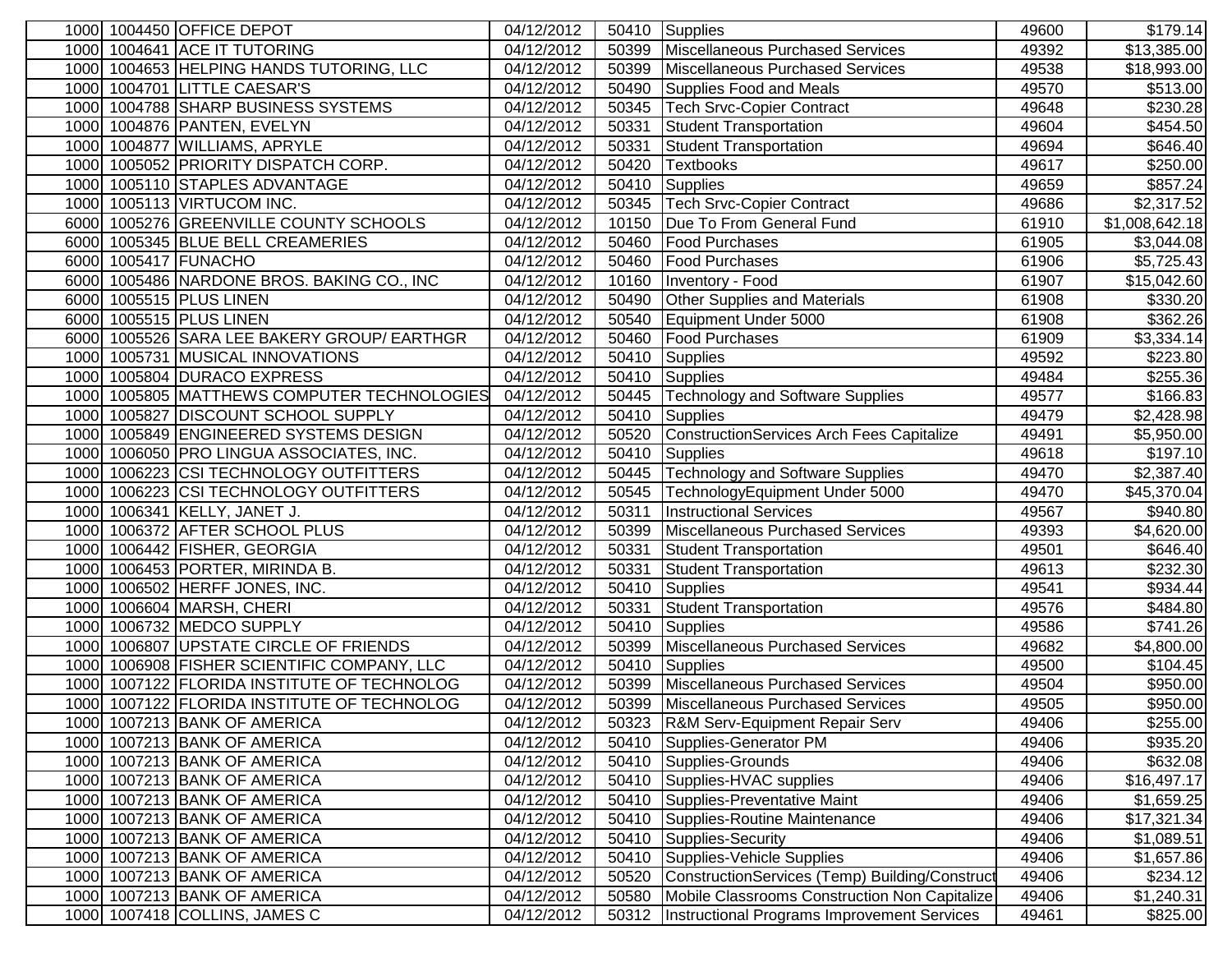| 1000 1007524 GREENVILLE ROOFING CO. INC.       | 04/12/2012               | 50323 | Repairs and Maintenance Services                 | 49524 | \$800.00                |
|------------------------------------------------|--------------------------|-------|--------------------------------------------------|-------|-------------------------|
| 1000 1007945 AMERICAN PAYROLL ASSOC            | 04/12/2012               | 50640 | Organization Membership Dues and Fees (Profe     | 49399 | \$219.00                |
| 1007978 SC COALITION FOR MATH & SCIENC<br>1000 | 04/12/2012               | 50312 | Instructional Programs Improvement Services      | 49460 | \$3,750.00              |
| 1008241 RUSHTON, JAMES HOWARD<br>1000          | 04/12/2012               | 50395 | <b>Other Professional and Technical Services</b> | 49637 | \$1,000.00              |
| 1008647 BRUNSON, VICTORIA B<br>1000            | 04/12/2012               | 50331 | Student Transportation                           | 49437 | \$181.80                |
| 1000 1008648 BEASLEY, ANTHONY WAYNE            | 04/12/2012               | 50331 | <b>Student Transportation</b>                    | 49409 | \$626.20                |
| 1008678 BETHLEHEM CHRISTIAN ACADEMY<br>1000    | 04/12/2012               | 50399 | Miscellaneous Purchased Services                 | 49418 | \$47,602.14             |
| 1008681 AIM TO ATTAIN EDUC SERV<br>1000        | 04/12/2012               | 50399 | Miscellaneous Purchased Services                 | 49394 | \$2,860.00              |
| 1000 1008723 EAI EDUCATION                     | 04/12/2012               | 50410 | Supplies                                         | 49486 | \$1,285.84              |
| 1000 1008840 HARDIGREE, ALICIA D               | 04/12/2012               | 50331 | <b>Student Transportation</b>                    | 49534 | \$646.40                |
| 1009884 GIA PUBLICATIONS, INC<br>1000          | 04/12/2012               | 50410 | Supplies                                         | 49518 | \$270.22                |
| 1009884 GIA PUBLICATIONS, INC<br>1000          | 04/12/2012               | 50445 | Technology and Software Supplies                 | 49518 | \$602.50                |
| 1000 1009982 LENHARDT, CAROLYN                 | 04/12/2012               | 50311 | <b>Instructional Services</b>                    | 49567 | \$485.00                |
| 1000 1010217 MERRIGAN, MICHELE G               | 04/12/2012               | 50331 | Student Transportation                           | 49587 | \$272.70                |
| 1000 1010333 EXPANDING EXPRESSION              | 04/12/2012               | 50410 | Supplies                                         | 49496 | \$799.44                |
| 1000 1010397 HENDRIX, CARMAN                   | 04/12/2012               | 50331 | <b>Student Transportation</b>                    | 49539 | \$222.20                |
| 1000 1010435 RED FOX GAMES INC                 | 04/12/2012               | 50311 | <b>Instructional Services</b>                    | 49626 | \$1,025.00              |
| 1000 1010511 BRAVO, INGRID                     | 04/12/2012               | 50395 | Other Professional and Technical Services        | 49431 | \$330.00                |
| 1010573 CAJIGAS, GLORIA<br>1000                | 04/12/2012               | 50395 | <b>Other Professional and Technical Services</b> | 49444 | \$375.00                |
| 1000<br>1010808 CLEAN-N-GREEN, LLC             | 04/12/2012               | 50323 | <b>R&amp;M Preventative Maintenance</b>          | 49459 | \$1,250.00              |
| 1010910 eHobbies<br>1000                       | 04/12/2012               | 50410 | <b>Supplies</b>                                  | 49489 | \$1,220.41              |
| 1010935 BRAUN, NATALEE<br>1000                 | 04/12/2012               | 50395 | <b>Other Professional and Technical Services</b> | 49430 | \$630.00                |
| 1010965 H2L CONSULTING ENGINEERS<br>1000       | $\overline{04/12/2012}$  | 50395 | Other Professional and Technical Services        | 49532 | \$3,230.00              |
| 1010988 LAMINATING USA LLC<br>1000             | 04/12/2012               | 50410 | <b>Supplies</b>                                  | 49562 | \$270.49                |
| 1000 1011034 PRESCHOOL PREP COMPANY            | 04/12/2012               | 50445 | Technology and Software Supplies                 | 49614 | \$129.95                |
| 1000 1011138 VERHOEVEN, JUDY                   | $\overline{04/12}/2012$  | 50312 | Instructional Programs Improvement Services      | 49685 | \$125.00                |
| 1000 1011150 BREAKAWAY HONDA                   | 04/12/2012               | 50650 | Liability/Tort Insurance                         | 49432 | \$500.00                |
| 1000014 DELTA EDUCATION<br>1000                | 04/13/2012               | 50410 | Supplies                                         | 921   | $\overline{$}761.87$    |
| 1000 1000066 LAKESHORE LEARNING MATERIALS      | 04/13/2012               | 50410 | Supplies                                         | 910   | \$2,731.06              |
| 1000 1000177 MCBRIDES INC                      | 04/13/2012               | 50410 | Supplies                                         | 911   | \$1,256.71              |
| 1000 1000264 COMMUNICATION SERVICE CENTER I    | 04/13/2012               | 50395 | <b>Other Security Services</b>                   | 912   | \$916.94                |
| 1000 1000431 FOLLETT EDUCATIONAL SERVICES      | 04/13/2012               | 50430 | <b>Library Books and Materials</b>               | 913   | \$3,690.91              |
| 1000 1000567 FOLLETT LIBRARY RESOURCES         | 04/13/2012               | 50410 | Supplies                                         | 913   | \$4,160.37              |
| 1000 1000567 FOLLETT LIBRARY RESOURCES         | 04/13/2012               | 50430 | <b>Library Books and Materials</b>               | 913   | \$6,590.12              |
| 1000721 FORMS & SUPPLY, INC.<br>1000           | 04/13/2012               | 50410 | Supplies                                         | 914   | \$1,779.98              |
| 1000721 FORMS & SUPPLY, INC.<br>1000           | 04/13/2012               | 50445 | <b>Technology and Software Supplies</b>          | 914   | $\overline{\$1,438.49}$ |
| 1000 1000848 FOLLETT LIBRARY COMPANY           | $\overline{04/13/20}$ 12 |       | 50430 Library Books and Materials                | 913   | \$1,444.27              |
| 1000 1001623 BENDER BURKOT EAST COAST SUPPL    | 04/13/2012               |       | 50410 Supplies                                   | 916   | $\overline{\$1,820.86}$ |
| 1000 1001790 JOHNSTONE SUPPLY                  | 04/13/2012               | 50410 | Supplies-HVAC supplies                           | 917   | \$1,648.95              |
| 1000 1002726 ECHOLS OIL CO.                    | 04/13/2012               | 50410 | Supplies-Vehicle fuel                            | 918   | \$852.91                |
| 1000 1002878 MAXIM HEALTHCARE SERVICES, INC    | 04/13/2012               | 50395 | <b>Other Professional and Technical Services</b> | 919   | \$7,360.20              |
| 1000 1002887 GREENVILLE OFFICE SUPPLY          | 04/13/2012               | 50410 | Supplies                                         | 920   | \$1,113.33              |
| 1000 1003139 FREY SCIENTIFIC COMPANY           | 04/13/2012               | 50410 | Supplies                                         | 921   | \$896.14                |
| 1000 1003917 CLASSROOM DIRECT                  | 04/13/2012               | 50410 | Supplies                                         | 921   | \$3,204.15              |
| 1000 1003917 CLASSROOM DIRECT                  | 04/13/2012               | 50445 | Technology and Software Supplies                 | 921   | \$503.80                |
| 1000 1003926 TEACHER'S DISCOUNT                | 04/13/2012               | 50410 | Supplies                                         | 921   | \$218.28                |
| 1000 1003976 CHILDCRAFT                        | 04/13/2012               | 50410 | Supplies                                         | 921   | \$560.65                |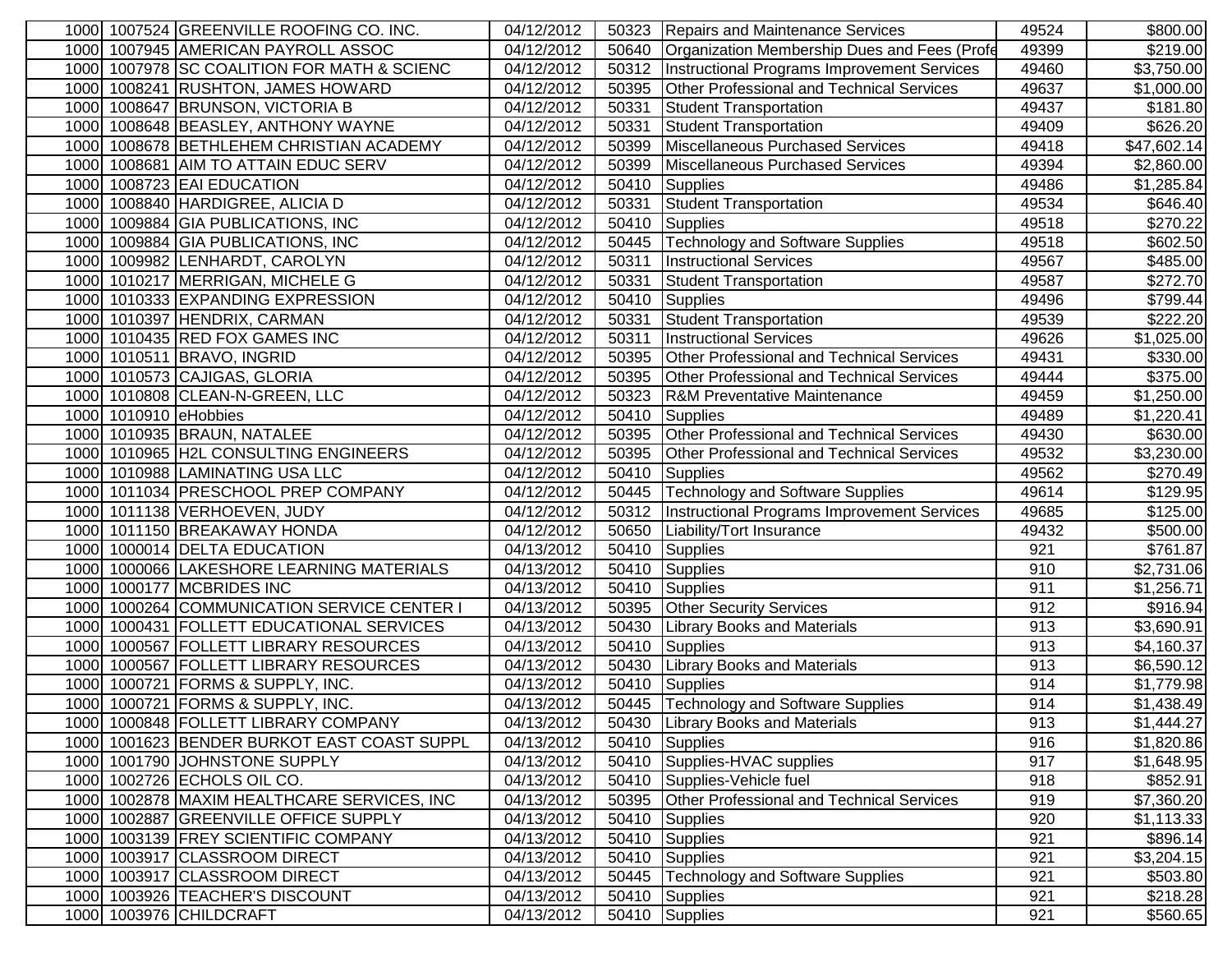| 1000 1002049 DUKE ENERGY CORP.                 | 04/16/2012 |       | 50470 Energy-Electricity                        | 32212 | \$373,673.47         |
|------------------------------------------------|------------|-------|-------------------------------------------------|-------|----------------------|
| 1000 1002049 DUKE ENERGY CORP.                 | 04/16/2012 | 50470 | Energy-Electricity                              | 40912 | \$298,494.29         |
| 6000 1000018 ROTO-ROOTER SEWER DRAIN SERVIC    | 04/17/2012 | 50323 | Repairs and Maintenance Services                | 61919 | \$620.00             |
| 6000 1000025 JOYCE EQUIPMENT COMPANY           | 04/17/2012 | 50323 | Repairs and Maintenance Services                | 61920 | \$8,585.08           |
| 6000 1000025 JOYCE EQUIPMENT COMPANY           | 04/17/2012 | 50490 | Supplies Food and Meals                         | 61920 | \$146.28             |
| 6000 1000025 JOYCE EQUIPMENT COMPANY           | 04/17/2012 | 50540 | Equipment Under 5000                            | 61920 | \$1,700.36           |
| 6000 1000367 PEPSI-COLA BOTTLING COMPANY       | 04/17/2012 | 50460 | <b>Food Purchases</b>                           | 61922 | \$11,174.99          |
| 6000 1000721 FORMS & SUPPLY, INC.              | 04/17/2012 | 50540 | Equipment Under 5000                            | 61923 | \$411.62             |
| 6000 1001012 DIXIE RUBBER                      | 04/17/2012 | 50323 | <b>Repairs and Maintenance Services</b>         | 61925 | $\overline{$}127.20$ |
| 6000 1001304 GRAINGER                          | 04/17/2012 | 50323 | Repairs and Maintenance Services                | 61926 | \$1,122.71           |
| 6000 1001483 CC DICKSON                        | 04/17/2012 | 50323 | Repairs and Maintenance Services                | 61927 | \$120.94             |
| 6000 1002136 SUBWAY (GOODWILL INDUSTRIES)      | 04/17/2012 | 50460 | <b>Food Purchases</b>                           | 61929 | \$1,635.60           |
| 6000 1002695 DELL MARKETING                    | 04/17/2012 | 50545 | TechnologyEquipment Under 5000                  | 61930 | \$524.70             |
| 6000 1004748 MARVIN'S PRODUCE                  | 04/17/2012 | 50460 | <b>Food Purchases</b>                           | 61931 | \$27,671.97          |
| 6000 1005345 BLUE BELL CREAMERIES              | 04/17/2012 | 50460 | <b>Food Purchases</b>                           | 61932 | \$4,466.90           |
| 6000 1005351 BULL'S EYE BRANDS                 | 04/17/2012 | 50460 | <b>Trood Purchases</b>                          | 61933 | \$1,339.41           |
| 6000 1005396 DELI AT PELHAM FALLS              | 04/17/2012 | 50460 | <b>Food Purchases</b>                           | 61934 | \$254.48             |
| 1005417 FUNACHO<br>6000                        | 04/17/2012 | 50460 | <b>Food Purchases</b>                           | 61935 | \$7,122.61           |
| 1005526 SARA LEE BAKERY GROUP/ EARTHGR<br>6000 | 04/17/2012 | 50460 | <b>Food Purchases</b>                           | 61936 | \$11,510.33          |
| 6000 1005550 STERITECH GROUP, INC., THE        | 04/17/2012 | 50323 | Repairs and Maintenance Services                | 61937 | \$14,820.00          |
| 6000 1005564 WHALEY FOOD SERVICE REPAIRS       | 04/17/2012 | 50323 | Repairs and Maintenance Services                | 61938 | \$691.58             |
| 6000 1005790 TMS SOUTH INC                     | 04/17/2012 | 50323 | <b>Repairs and Maintenance Services</b>         | 61939 | \$365.38             |
| 6000 1006322 IMAGE MARKETING USA, LLC          | 04/17/2012 | 50490 | Other Supplies and Materials                    | 61940 | \$127.11             |
| 6000 1010057 TABORDA, LUIS H                   | 04/17/2012 | 50690 | Other Objects                                   | 61941 | \$195.00             |
| 1000 1000020 DEMCO                             | 04/18/2012 | 50410 | Supplies                                        | 49780 | \$250.53             |
| 1000 1000032 SC DEPT OF LABOR LICENSING        | 04/18/2012 | 50329 | <b>Other - Property Serv</b>                    | 49975 | \$350.00             |
| 1000 1000052 AIMS EDUCATION FOUNDATION         | 04/18/2012 | 50410 | Supplies                                        | 49708 | \$445.20             |
| 1000 1000065 AMERICAN BOOK COMPANY             | 04/18/2012 | 50410 | Supplies                                        | 49710 | \$843.90             |
| 1000 1000068 SC LAW ENFORCEMENT DIVISION       | 04/18/2012 | 50314 | <b>Staff Services</b>                           | 49976 | \$100.00             |
| 1000 1000101 LINGUI SYSTEMS INC                | 04/18/2012 | 50410 | Supplies                                        | 49880 | \$101.56             |
| 1000 1000112 LOWE'S OF GREER                   | 04/18/2012 | 50410 | Supplies                                        | 49883 | \$2,120.00           |
| 1000 1000133 BATTERY SPECIALISTS INC           | 04/18/2012 |       | 50410 Supplies-Custodial                        | 49719 | \$883.00             |
| 1000 1000141 BI-LO                             | 04/18/2012 | 50490 | Supplies Food and Meals                         | 49726 | \$173.42             |
| 1000 1000143 BLANCHARD'S                       | 04/18/2012 | 50323 | R&M Serv-Vehicle Serv                           | 49729 | \$3,218.77           |
| 1000145 BLUE RIDGE RURAL WATER COMPANY<br>1000 | 04/18/2012 | 50321 | Public Utility Services (Excludes EnergySee 470 | 49730 | \$2,230.73           |
| 1000163 CALLOWAY HOUSE INC<br>1000             | 04/18/2012 | 50410 | Supplies                                        | 49745 | \$275.88             |
| 1000 1000164 CAMCOR                            | 04/18/2012 | 50445 | Technology and Software Supplies                | 49746 | \$3,147.72           |
| 1000 1000205 NASCO INC                         | 04/18/2012 | 50410 | Supplies                                        | 49918 | \$2,708.35           |
| 1000 1000205 NASCO INC                         | 04/18/2012 | 50445 | Technology and Software Supplies                | 49918 | \$412.60             |
| 1000 1000210 LAURENS ELECTRIC COOPERATIVE      | 04/18/2012 | 50470 | Energy-Electricity                              | 49873 | \$592.09             |
| 1000 1000248 COLLEGE BOARD PUBLISHERS          | 04/18/2012 | 50410 | Supplies                                        | 50009 | \$285.48             |
| 1000 1000262 COMMONWEALTH LABORATORIES OF S    | 04/18/2012 | 50329 | Other - Property Serv                           | 49765 | \$2,962.00           |
| 1000 1000286 EVERBIND/MARCO                    | 04/18/2012 | 50410 | Supplies                                        | 49803 | \$313.23             |
| 1000 1000305 QUILL CORPORATION                 | 04/18/2012 | 50410 | Supplies                                        | 49958 | \$188.92             |
| 1000 1000320 CRAIG GAULDEN AND DAVIS, INC      | 04/18/2012 | 50520 | ConstructionServices Arch Fees Capitalize       | 49770 | \$71,263.00          |
| 1000 1000320 CRAIG GAULDEN AND DAVIS, INC      | 04/18/2012 | 50520 | ConstructionServices Arch Fees Reimb Capitaliz  | 49770 | \$234.46             |
| 1000 1000332 CRANDALL CORPORATION              | 04/18/2012 | 50395 | <b>Prof Tech Srvc-Chemical Disposal</b>         | 49771 | \$1,295.00           |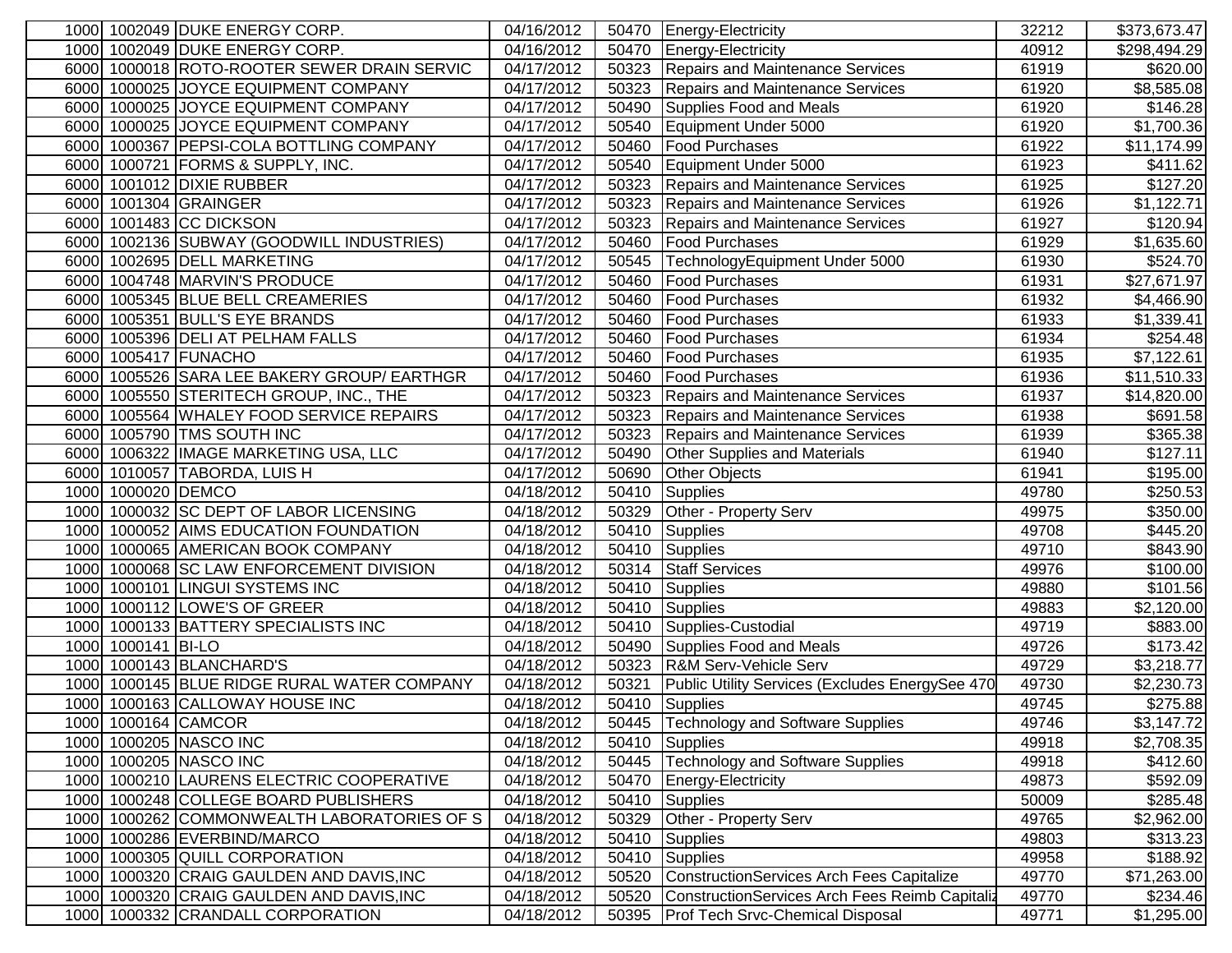|      |                     | 1000 1000333 OXFORD UNIVERSITY PRESS        | 04/18/2012              |       | 50410 Supplies                                   | 49930 | \$170.15                |
|------|---------------------|---------------------------------------------|-------------------------|-------|--------------------------------------------------|-------|-------------------------|
|      |                     | 1000 1000364 PECKNEL MUSIC COMPANY          | 04/18/2012              | 50410 | Supplies                                         | 49941 | \$389.96                |
|      |                     | 1000 1000365 J W PEPPER & SON INC.          | 04/18/2012              | 50410 | Supplies                                         | 49855 | $\overline{\$1,082.13}$ |
| 1000 |                     | 1000370 PERMA-BOUND BOOKS                   | 04/18/2012              | 50410 | Supplies                                         | 49944 | \$1,864.45              |
|      |                     | 1000 1000377 STATE DEPARTMENT OF EDUCATION  | 04/18/2012              | 50660 | <b>Pupil Activity</b>                            | 49996 | \$6,395.30              |
|      |                     | 1000 1000392 PITNEY BOWES                   | 04/18/2012              | 50399 | Miscellaneous Purchased Services                 | 49949 | $\overline{$}530.00$    |
| 1000 |                     | 1000440 FROG PUBLICATIONS INC               | 04/18/2012              | 50410 | <b>Supplies</b>                                  | 49811 | \$1,098.90              |
|      |                     | 1000 1000446 GENESIS II                     | 04/18/2012              | 20410 | Inventory Recd not Vouchered                     | 49817 | \$5,668.71              |
|      |                     | 1000 1000461 GREENVILLE NEWS                | 04/18/2012              | 50350 | Advertising                                      | 50010 | \$114.00                |
|      | 1000 1000462 JANPAK |                                             | 04/18/2012              | 50410 | Supplies-Custodial                               | 49859 | $\overline{$}378.47$    |
|      |                     | 1000 1000539 HOUGHTON MIFFLIN HARCOURT      | 04/18/2012              | 50410 | Supplies                                         | 49848 | \$492.33                |
|      |                     | 1000 1000540 ID SHOP, INC                   | 04/18/2012              | 50520 | ConstructionServices Buildings Capitalize        | 49871 | \$630.70                |
|      |                     | 1000 1000632 TPM, INC                       | 04/18/2012              | 50445 | Technology and Software Supplies                 | 50011 | \$911.60                |
|      |                     | 1000 1000672 MACMILLAN/MCGRAW-HILL SCHOOL D | 04/18/2012              | 50410 | Supplies                                         | 49897 | \$467.02                |
|      |                     | 1000 1000733 MCMILLAN PAZDAN SMITH ARCHITEC | 04/18/2012              | 50520 | ConstructionServices Arch Fees Capitalize        | 49899 | \$25,045.00             |
|      |                     | 1000 1000750 CARMAN AD-IMAGE                | 04/18/2012              | 50399 | Miscellaneous Purchased Services                 | 49748 | \$545.90                |
|      |                     | 1000 1000752 CAROLINA BIOLOGICAL SUPPLY CO  | 04/18/2012              | 50410 | Supplies                                         | 49750 | \$1,238.60              |
|      |                     | 1000 1000755 DICK BLICK COMPANY             | 04/18/2012              | 20410 | Inventory Recd not Vouchered                     | 49783 | \$4,122.26              |
| 1000 |                     | 1000784 LESLIE SHEET METAL WORKS            | 04/18/2012              | 50410 | Supplies-Routine Maintenance                     | 49877 | \$1,485.06              |
| 1000 |                     | 1000805 BOUND TO STAY BOUND                 | 04/18/2012              | 50430 | <b>Library Books and Materials</b>               | 49732 | \$201.89                |
| 1000 |                     | 1000838 DUKE POWER                          | 04/18/2012              | 50470 | Energy-Electricity                               | 49787 | \$263.49                |
| 1000 |                     | 1000841 MOTOROLA INC                        | 04/18/2012              | 50323 | R&M Serv-Equipment Repair Serv                   | 49914 | \$2,443.83              |
|      |                     | 1000 1000946 CDW, GOVERNMENT, INC.          | 04/18/2012              | 50445 | <b>Technology and Software Supplies</b>          | 49753 | \$150.42]               |
| 1000 |                     | 1000947 APPERSON PRINT MANAGEMENT SERV      | 04/18/2012              | 50410 | <b>Supplies</b>                                  | 49713 | \$737.74                |
|      |                     | 1000 1000954 SMITH, SAMUEL (SECURITY)       | 04/18/2012              | 50395 | <b>Other Professional and Technical Services</b> | 49991 | \$207.00                |
|      |                     | 1000 1001036 RADIO SHACK                    | $\overline{04/18}/2012$ | 50445 | Technology and Software Supplies                 | 49959 | \$730.36                |
|      |                     | 1000 1001079 PRESENTATION SYSTEMS SOUTH, IN | 04/18/2012              | 50545 | Technology Equipment Over 5000                   | 49954 | \$5,293.64              |
|      |                     | 1000 1001090 ANDERSON BROTHERS              | 04/18/2012              | 50323 | R&M Serv-Vehicle Serv                            | 49712 | \$7,537.07              |
|      |                     | 1000 1001139 DEMCO INC.                     | 04/18/2012              | 50410 | Supplies                                         | 49781 | \$268.98                |
|      |                     | 1000 1001140 PAPA JOHN'S PIZZA              | 04/18/2012              | 50490 | Supplies Food and Meals                          | 49933 | \$339.66                |
|      |                     | 1000 1001221 QUILL CORPORATION CORP OFFICE  | 04/18/2012              | 50410 | Supplies                                         | 49958 | \$1,026.57              |
|      |                     | 1000 1001304 GRAINGER                       | 04/18/2012              | 50410 | Supplies-HVAC supplies                           | 49823 | \$3,427.91              |
|      |                     | 1000 1001317 PCI EDUCATIONAL                | 04/18/2012              | 50410 | Supplies                                         | 49938 | \$149.44                |
|      |                     | 1000 1001410 PEARSON EDUCATION              | 04/18/2012              | 50410 | Supplies                                         | 49940 | \$1,428.38              |
|      |                     | 1000 1001452 LOWE'S OF SIMPSONVILLE         | 04/18/2012              | 50410 | Supplies                                         | 49883 | \$1,481.93              |
| 1000 |                     | 1001452 LOWE'S OF SIMPSONVILLE              | 04/18/2012              |       | 50410 Supplies-Custodial                         | 49883 | $\overline{$}234.35$    |
|      |                     | 1000 1001497 GREENVILLE WATER SYSTEM        | 04/18/2012              | 50321 | Public Utility Services (Excludes EnergySee 470  | 49827 | \$17,687.85             |
|      |                     | 1000 1001533 KALEIDOSCOPE CONSTRUCTION & DE | 04/18/2012              | 50323 | R&M Serv-Field & Park Light Serv                 | 49863 | \$660.00                |
|      |                     | 1000 1001573 REALLY GOOD STUFF              | 04/18/2012              | 50410 | Supplies                                         | 49963 | \$6,260.59              |
|      |                     | 1000 1001602 GUNNELLS PUBLISHING            | 04/18/2012              | 50445 | Technology and Software Supplies                 | 49834 | \$2,302.05              |
|      |                     | 1000 1001655 ARD, WOOD, HOLCOMBE, & SLATE   | 04/18/2012              | 50520 | ConstructionServices (Temp) Building/Construct   | 49715 | \$500.00                |
|      |                     | 1000 1001725 CITY OF GREER                  | 04/18/2012              | 50395 | <b>Prof Tech Srvc-SRO Contracts</b>              | 49758 | \$37,500.00             |
|      |                     | 1000 1001780 CHILDS & HALLIGAN              | 04/18/2012              | 50319 | <b>Legal Services</b>                            | 49756 | \$8,958.58              |
|      |                     | 1000 1001806 YEARGIN CONSTRUCTION COMPANY   | 04/18/2012              | 50520 | ConstructionServices Buildings Capitalize        | 50045 | \$86,216.00             |
|      |                     | 1000 1001829 CITY OF GREENVILLE POLICE DEPT | 04/18/2012              | 50395 | <b>Prof Tech Srvc-SRO Contracts</b>              | 49757 | \$20,666.64             |
|      |                     | 1000 1001924 ADDISON SAFETY GROUP           | 04/18/2012              | 50410 | Supplies-Security                                | 49706 | \$215.18                |
|      |                     | 1000 1001935 HERFF JONES, INC. EDUCATION DI | 04/18/2012              | 50410 | Supplies                                         | 49844 | \$341.32                |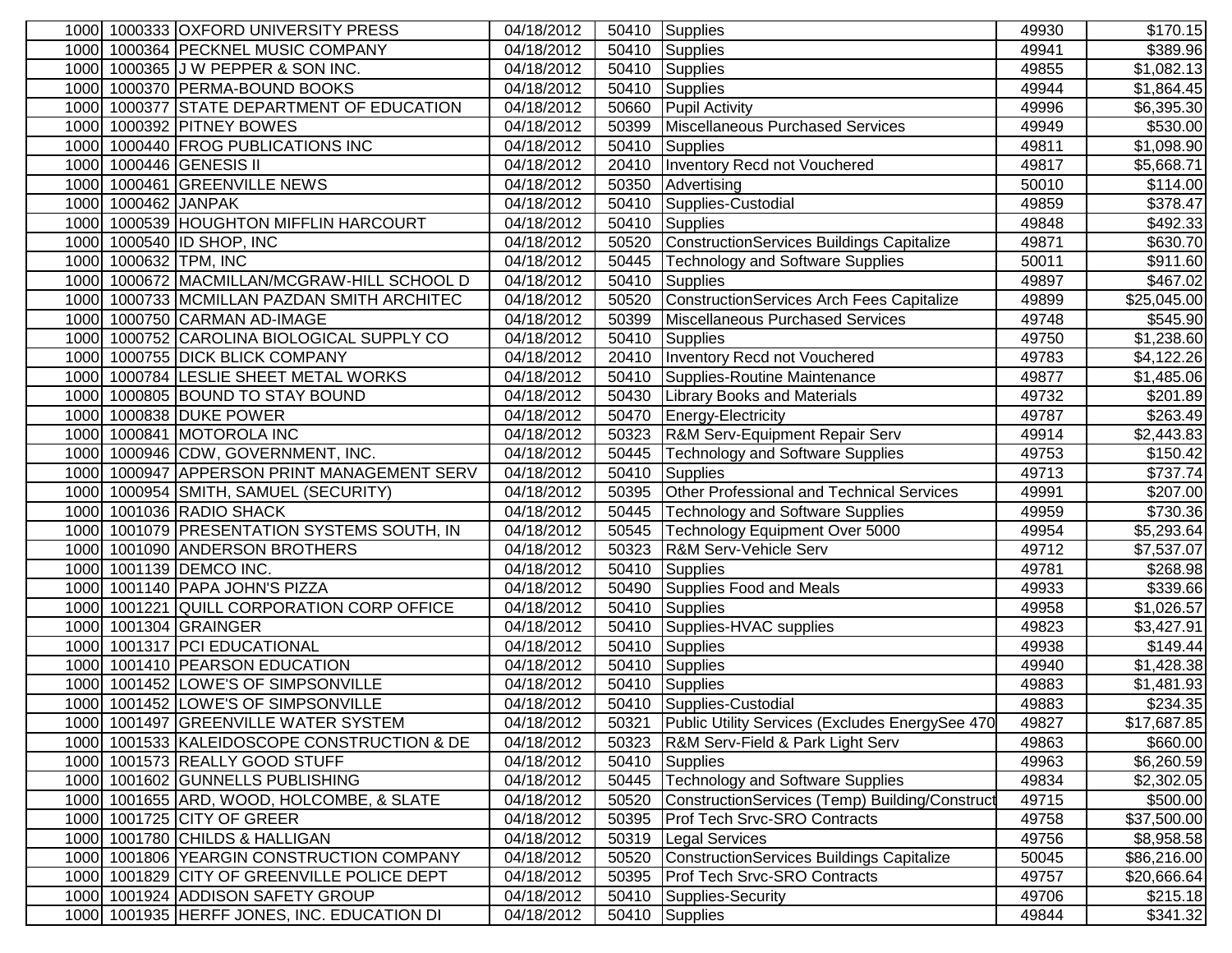| 1000 1002083 MOORE MEDICAL                      | 04/18/2012 | 20410 | Inventory Recd not Vouchered                     | 49913 | \$9,797.58           |
|-------------------------------------------------|------------|-------|--------------------------------------------------|-------|----------------------|
| 1000 1002091 J L ROGERS & CALLCOTT ENG.         | 04/18/2012 | 50329 | Other - Property Serv                            | 49854 | \$121.46             |
| 1000 1002150 BARNES & NOBLE, INC.               | 04/18/2012 | 50410 | Supplies                                         | 49718 | \$5,416.04           |
| 1000 1002162 SCHOOLDUDE.COM                     | 04/18/2012 | 50345 | Technology                                       | 49979 | \$16,520.00          |
| 1000 1002170 CARTER, SMITH, MERRIAM, ROGERS, TR | 04/18/2012 | 50640 | Organization Membership Dues and Fees (Profe     | 49751 | \$150.00             |
| 1000 1002173 CLARKSON, WALSH, TERRELL& COULTE   | 04/18/2012 | 50319 | <b>Legal Services</b>                            | 49760 | \$602.00             |
| 1000 1002201 PITSCO                             | 04/18/2012 | 50410 | Supplies                                         | 49950 | \$684.06             |
| 1000 1002201 PITSCO                             | 04/18/2012 | 50410 | Supplies                                         | 49951 | $\overline{$843.84}$ |
| 1000 1002240 PROJECT LEAD THE WAY, INC.         | 04/18/2012 | 50410 | Supplies                                         | 49956 | \$817.65             |
| 1000 1002289 ROCHESTER 100 INC.                 | 04/18/2012 | 50410 | Supplies                                         | 49969 | \$194.59             |
| 1000 1002312 TRANE COMFORT SOLUTIONS            | 04/18/2012 | 50395 | Other Professional and Technical Services        | 50012 | \$4,434.00           |
| 1000 1002312 TRANE COMFORT SOLUTIONS            | 04/18/2012 | 50410 | Supplies-HVAC supplies                           | 50012 | \$3,601.90           |
| 1000 1002322 SPIRIT TELECOM                     | 04/18/2012 | 50340 | Comm Srvc-Landlines                              | 49994 | \$2,110.36           |
| 1000 1002408 ROBBINS TIRE SERVICE, INC.         | 04/18/2012 | 50323 | <b>R&amp;M Serv-Vehicle Serv</b>                 | 49967 | \$1,227.41           |
| 1000 1002479 PHONAK, LLC                        | 04/18/2012 | 50545 | TechnologyEquipment Under 5000                   | 49946 | \$40,304.55          |
| 1000 1002501 LRP PUBLICATIONS                   | 04/18/2012 | 50410 | Supplies                                         | 49884 | \$491.00             |
| 1002522 COTRANSCO OF SOUTH CAROLINA<br>1000     | 04/18/2012 | 50395 | <b>Other Professional and Technical Services</b> | 49767 | \$2,500.00           |
| 1002633 FLASHMASTER LLC<br>1000                 | 04/18/2012 | 50445 | <b>Technology and Software Supplies</b>          | 49809 | \$3,237.57           |
| 1002682 MECO<br>1000                            | 04/18/2012 | 50540 | Equipment Under 5000                             | 49902 | \$4,464.40           |
| 1002695 DELL MARKETING<br>1000                  | 04/18/2012 | 50445 | <b>Technology and Software Supplies</b>          | 49779 | \$3,242.65           |
| 1002695 DELL MARKETING<br>1000                  | 04/18/2012 | 50545 | TechnologyEquipment Under 5000                   | 49779 | \$4,092.69           |
| 1002751 APS- LEGAL EASE, LLC<br>1000            | 04/18/2012 | 50395 | Other Professional and Technical Services        | 49714 | \$650.00             |
| 1000 1002762 SCHOLASTIC, INC.                   | 04/18/2012 | 50410 | Supplies                                         | 49978 | \$1,504.00           |
| 1000 1002885 FLAGHOUSE                          | 04/18/2012 | 50410 | Supplies                                         | 49808 | \$594.34             |
| 1000 1002927 NATIONAL SEATING & MOBILITY        | 04/18/2012 | 50410 | Supplies                                         | 49921 | \$503.58             |
| 1000 1002934 LEGACY CHARTER SCHOOL              | 04/18/2012 | 50720 | Transits                                         | 49876 | \$24,635.49          |
| 1000 1003007 CLUB Z! IN-HOME TUTORING           | 04/18/2012 | 50399 | Miscellaneous Purchased Services                 | 49762 | \$5,959.80           |
| 1000 1003037 PEDIATRIC SERVICES OF AMERICA,     | 04/18/2012 | 50395 | <b>Other Professional and Technical Services</b> | 49942 | \$3,138.75           |
| 1000 1003251 WRIGHT EXPRESS FINANCIAL SERVI     | 04/18/2012 | 50410 | Supplies-Vehicle fuel                            | 50044 | \$976.01             |
| 1000 1003386 WOODCRAFT                          | 04/18/2012 | 50410 | <b>Supplies</b>                                  | 50039 | \$1,489.25           |
| 1000 1003404 MANAGEMENT DECISIONS               | 04/18/2012 | 50395 | Other Professional and Technical Services        | 49888 | \$10,350.00          |
| 1000 1003590 AMERICAN SECURITY GREENVILLE       | 04/18/2012 | 50329 | Other - Property Serv                            | 49711 | \$8,549.23           |
| 1000 1003590 AMERICAN SECURITY GREENVILLE       | 04/18/2012 | 50395 | Other Professional and Technical Services        | 49711 | \$2,016.90           |
| 1003614 PIEDMONT NATURAL GAS<br>1000            | 04/18/2012 | 50470 | Energy-Gas                                       | 49948 | \$13,535.90          |
| 1003615 QUILL CORPORATION<br>1000               | 04/18/2012 | 50410 | <b>Supplies</b>                                  | 49958 | \$1,811.77           |
| 1003669 MY OFFICE PRODUCTS.COM<br>1000          | 04/18/2012 | 50410 | Supplies                                         | 49916 | \$553.49             |
| 1000 1003739 JUNITED UTILITY CO                 | 04/18/2012 | 50321 | Public Utility Services (Excludes EnergySee 470  | 50018 | \$2,953.80           |
| 1000 1003772 GUIDANCE SOFTWARE, INC.            | 04/18/2012 | 50445 | <b>Technology and Software Supplies</b>          | 49833 | \$369.29             |
| 1000 1004117 ENHANCED FINANCIAL SOLUTIONS       | 04/18/2012 | 50690 | <b>Other Objects</b>                             | 49800 | \$65,337.92          |
| 1000 1004254 KIDS DISCOVER                      | 04/18/2012 | 50410 | Supplies                                         | 49866 | \$257.69             |
| 1000 1004450 OFFICE DEPOT                       | 04/18/2012 | 50410 | Supplies                                         | 49926 | \$1,269.30           |
| 1000 1004462 LAWSON SOFTWARE AMERICAS-USD       | 04/18/2012 | 50316 | Data Processing Services                         | 49874 | \$275,910.24         |
| 1000 1004511 EDVOTEK, INC.                      | 04/18/2012 | 50410 | Supplies                                         | 49794 | \$770.05             |
| 1000 1004584 PETSMART                           | 04/18/2012 | 50410 | Supplies                                         | 49945 | \$112.18             |
| 1000 1004641 ACE IT TUTORING                    | 04/18/2012 | 50399 | Miscellaneous Purchased Services                 | 49703 | \$240.00             |
| 1000 1004788 SHARP BUSINESS SYSTEMS             | 04/18/2012 | 50550 | Local Funds AP                                   | 49982 | \$689.38             |
| 1000 1004788 SHARP BUSINESS SYSTEMS             | 04/18/2012 | 50345 | <b>Tech Srvc-Copier Contract</b>                 | 49982 | \$19,657.57          |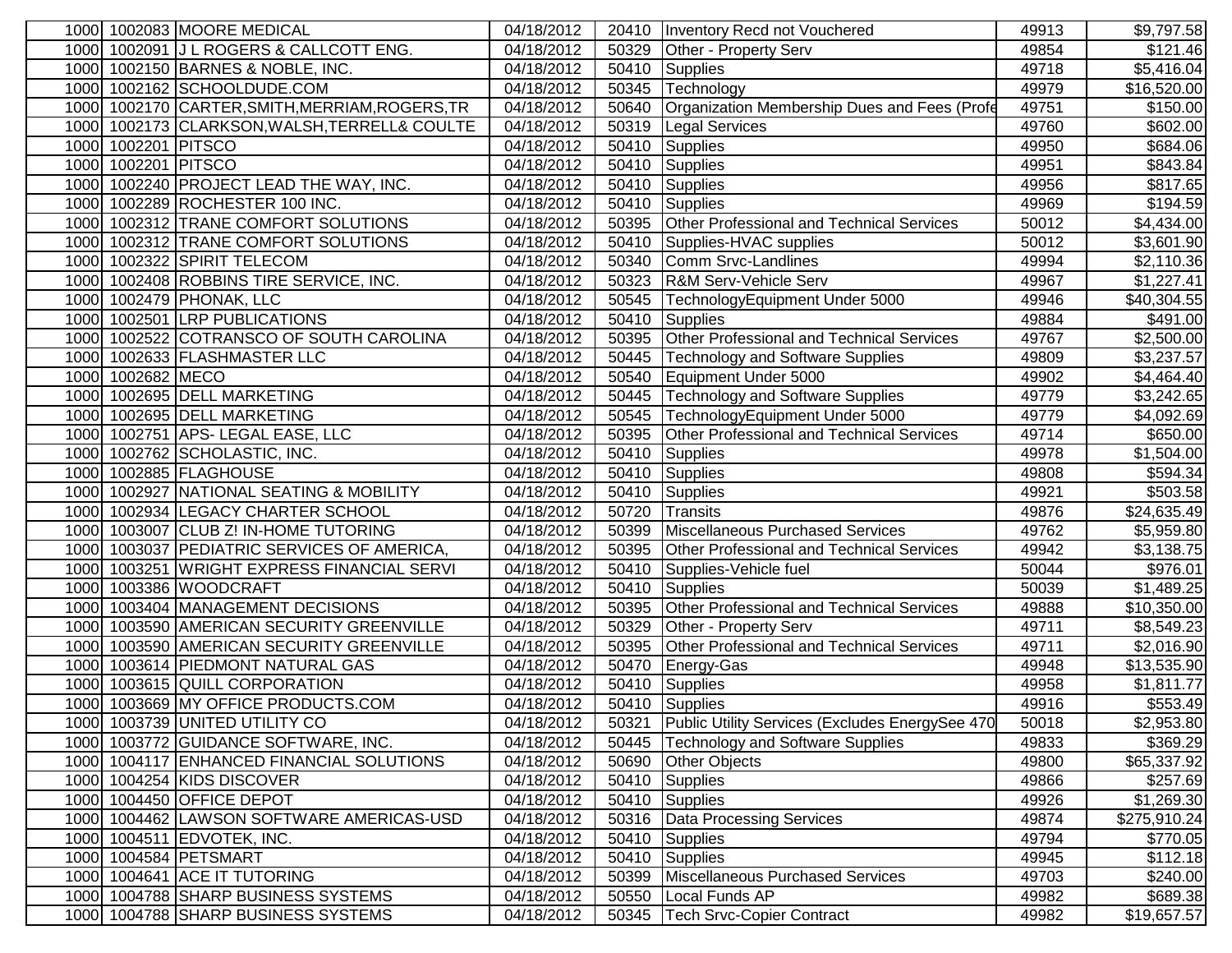| 1000 1004788 SHARP BUSINESS SYSTEMS            | 04/18/2012 |       | 50410 Supplies                                   | 49982 | \$264.89     |
|------------------------------------------------|------------|-------|--------------------------------------------------|-------|--------------|
| 1000 1004949 SC DEPARTMENT OF JUVENILE JUST    | 04/18/2012 | 50720 | Transits                                         | 49974 | \$6,956.18   |
| 1005113 VIRTUCOM INC.<br>1000                  | 04/18/2012 | 50345 | <b>Tech Srvc-Copier Contract</b>                 | 50026 | \$3,815.49   |
| 1005113 VIRTUCOM INC.<br>1000                  | 04/18/2012 | 50345 | Technology                                       | 50026 | \$1,598.75   |
| 1005469 LOWE'S - CHERRYDALE<br>1000            | 04/18/2012 | 50410 | <b>Supplies</b>                                  | 49882 | \$659.41     |
| 1005586 NCS PEARSON, INC.<br>1000              | 04/18/2012 | 50410 | Supplies-Testing                                 | 49922 | \$489.51     |
| 1005616 CITY OF MAULDIN<br>1000                | 04/18/2012 | 50395 | Prof Tech Srvc-SRO Contracts                     | 49759 | \$8,333.33   |
| 1000 1005733 HATFIELD BUILDERS OF G'VILLE      | 04/18/2012 | 50520 | ConstructionServices (Temp) Building/Construct   | 49840 | \$2,310.20   |
| 1000 1005742 HEINEMANN                         | 04/18/2012 | 50410 | <b>Supplies</b>                                  | 49841 | \$15,345.26  |
| 1000 1005827 DISCOUNT SCHOOL SUPPLY            | 04/18/2012 | 50410 | Supplies                                         | 49784 | \$170.30     |
| 1000 1005849 ENGINEERED SYSTEMS DESIGN         | 04/18/2012 | 50520 | <b>ConstructionServices Arch Fees Capitalize</b> | 49799 | \$5,950.00   |
| 1000 1005849 ENGINEERED SYSTEMS DESIGN         | 04/18/2012 | 50520 | ConstructionServices Arch Fees Reimb Capitaliz   | 49799 | \$540.86     |
| 1000 1006223 CSI TECHNOLOGY OUTFITTERS         | 04/18/2012 | 50445 | <b>Technology and Software Supplies</b>          | 49774 | \$2,364.36   |
| 1000 1006223 CSI TECHNOLOGY OUTFITTERS         | 04/18/2012 | 50545 | Technology Equipment Over 5000                   | 49774 | \$5,528.80   |
| 1000 1006223 CSI TECHNOLOGY OUTFITTERS         | 04/18/2012 | 50545 | TechnologyEquipment Under 5000                   | 49774 | \$180,112.87 |
| 1000 1006238 LEARNING ZONE XPRESS              | 04/18/2012 | 50410 | Supplies                                         | 49875 | \$123.01     |
| 1006238 LEARNING ZONE XPRESS<br>1000           | 04/18/2012 | 50445 | <b>Technology and Software Supplies</b>          | 49875 | \$149.90     |
| 1006370 A DIFFERENT WORLD AFTER SCHOOL<br>1000 | 04/18/2012 | 50399 | <b>Miscellaneous Purchased Services</b>          | 49702 | \$20,945.00  |
| 1006807 UPSTATE CIRCLE OF FRIENDS<br>1000      | 04/18/2012 | 50399 | <b>Miscellaneous Purchased Services</b>          | 50020 | \$9,638.00   |
| 1007146 PARAGON ENGINEERING & GEOSCIEN<br>1000 | 04/18/2012 | 50520 | ConstructionServices (Temp) Building/Construct   | 49934 | \$296.25     |
| 1007264 ELECTRONIC EXPRESS<br>1000             | 04/18/2012 | 50410 | <b>Supplies</b>                                  | 49795 | \$1,109.95   |
| 1007373 LIBRARIANS' CHOICE<br>1000             | 04/18/2012 | 50430 | <b>Library Books and Materials</b>               | 49879 | \$847.53     |
| 1007450 CANNON ROOFING<br>1000                 | 04/18/2012 | 50323 | R&M Serv-Plant Serv                              | 49747 | \$900.00     |
| 1007452 TECTA AMERICA<br>1000                  | 04/18/2012 | 50323 | Repairs and Maintenance Services                 | 50008 | \$1,875.00   |
| 1000 1007453 JA PIPER ROOFING CO               | 04/18/2012 | 50323 | Repairs and Maintenance Services                 | 49858 | \$3,362.01   |
| 1007557 LITTLE CAFE W/ DESERTS TO ENJO<br>1000 | 04/18/2012 | 50490 | Supplies Food and Meals                          | 49881 | \$1,172.34   |
| 1000 1007840 BRUCE AIR FILTER CO               | 04/18/2012 | 50410 | Supplies-Filters                                 | 49736 | \$3,539.59   |
| 1000 1008497 MUSIC & ARTS CENTER               | 04/18/2012 | 50540 | Equipment Under 5000                             | 49915 | \$3,307.18   |
| 1000 1008622 ORKIN, INC                        | 04/18/2012 | 50323 | <b>R&amp;M Serv-Pest Control Serv</b>            | 49927 | \$2,700.00   |
| 1000 1008650 DLT SOLUTIONS                     | 04/18/2012 | 50345 | Technology                                       | 49785 | \$4,945.50   |
| 1000 1008723 EAI EDUCATION                     | 04/18/2012 | 50410 | Supplies                                         | 49788 | \$774.56     |
| 1000 1009018 MINDSTEP, INC                     | 04/18/2012 | 50312 | Instructional Programs Improvement Services      | 49912 | \$11,000.00  |
| 1000 1009112 POCKET NURSE ENTERPRISES, INC     | 04/18/2012 | 50410 | Supplies                                         | 49952 | \$1,027.68   |
| 1009112 POCKET NURSE ENTERPRISES, INC<br>1000  | 04/18/2012 | 50420 | <b>Textbooks</b>                                 | 49952 | \$410.36     |
| 1009171 CLEAR CHANNEL BROADCASTING<br>1000     | 04/18/2012 | 50350 | Advertising                                      | 49761 | \$1,582.00   |
| 1009172 DAVIDSON MEDIA CAROLINAS STATI<br>1000 | 04/18/2012 | 50350 | Advertising                                      | 49778 | \$415.00     |
| 1000 1009254 CREATIVED SERVICES                | 04/18/2012 | 50410 | Supplies                                         | 49772 | \$922.00     |
| 1000 1009394   CAN! LEARNING CENTER            | 04/18/2012 | 50399 | Miscellaneous Purchased Services                 | 49853 | \$10,104.40  |
| 1000 1009506 LASER SHOT, INC                   | 04/18/2012 | 50410 | Supplies                                         | 49872 | \$1,260.22   |
| 1000 1009506 LASER SHOT, INC                   | 04/18/2012 | 50545 | TechnologyEquipment Under 5000                   | 49872 | \$7,362.17   |
| 1000 1009696 MATRIX CONSTRUCTION CO            | 04/18/2012 | 50520 | ConstructionServices Buildings Capitalize        | 49890 | \$39,193.15  |
| 1000 1009896 CRESTLINE SPECIALTIES             | 04/18/2012 | 50445 | <b>Technology and Software Supplies</b>          | 49773 | \$1,112.01   |
| 1000 1010114 PCI EDUCATIONAL PUBLISHING        | 04/18/2012 | 50410 | <b>Supplies</b>                                  | 49939 | \$603.49     |
| 1000 1010343 MILLER, TY                        | 04/18/2012 | 50395 | Other Professional and Technical Services        | 49911 | \$105.00     |
| 1000 1010464 PERITUS ENGINEERS & ASSOC         | 04/18/2012 | 50520 | ConstructionServices (Temp) Building/Construct   | 49943 | \$33,218.20  |
| 1000 1010657 MECHANICAL SYSTEMS & SERVICES     | 04/18/2012 | 50520 | ConstructionServices (Temp) Building/Construct   | 49901 | \$10,505.00  |
| 1000 1010799 ZORN CO, INC                      | 04/18/2012 | 50520 | ConstructionServices (Temp) Building/Construct   | 50048 | \$9,817.00   |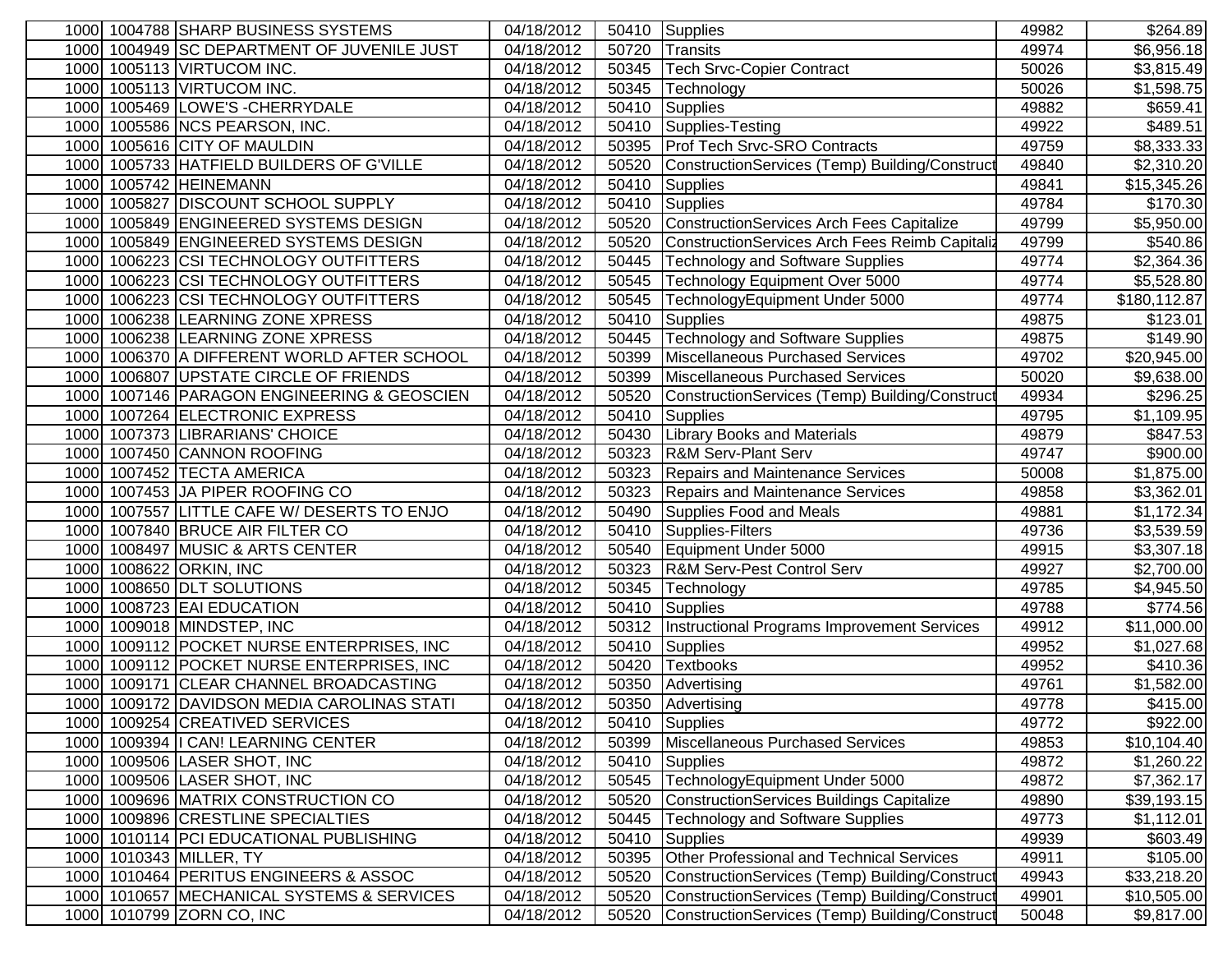| 1000 1010810 EARDLEY PUBLICATIONS                                                  | 04/18/2012               | 50410          | Supplies                                    | 49789      | \$175.00             |
|------------------------------------------------------------------------------------|--------------------------|----------------|---------------------------------------------|------------|----------------------|
| 1000 1010965 H2L CONSULTING ENGINEERS                                              | 04/18/2012               | 50395          | Other Professional and Technical Services   | 49835      | \$3,120.00           |
| 1010996 TEACHING SUPPLY STORE<br>1000                                              | 04/18/2012               | 50410          | <b>Supplies</b>                             | 50007      | \$2,426.97           |
| 1000 1011031 ENCORE DATA PRODUCTS INC                                              | 04/18/2012               | 50410          | <b>Supplies</b>                             | 49798      | \$169.27             |
| 1000 1011140 EXPRESS COMPANIES INC                                                 | 04/18/2012               | 50410          | Supplies                                    | 49804      | \$493.93             |
| 1011153 FLINT, PAUL<br>1000                                                        | 04/18/2012               | 50312          | Instructional Programs Improvement Services | 49810      | \$125.00             |
| 1000017 AAA SUPPLY<br>6000                                                         | 04/19/2012               | 50460          | <b>Food Purchases</b>                       | 61947      | \$527.63             |
| 1000025 JOYCE EQUIPMENT COMPANY<br>6000                                            | 04/19/2012               | 10290          | <b>Asset Clearing</b>                       | 61948      | \$7,883.00           |
| 1000025 JOYCE EQUIPMENT COMPANY<br>6000                                            | 04/19/2012               | 50323          | Repairs and Maintenance Services            | 61948      | \$1,416.88           |
| 1000025 JOYCE EQUIPMENT COMPANY<br>6000                                            | 04/19/2012               | 50410          | Supplies                                    | 61948      | $\overline{$}257.58$ |
| 1000367 PEPSI-COLA BOTTLING COMPANY<br>6000                                        | 04/19/2012               | 50460          | <b>Food Purchases</b>                       | 61949      | \$5,781.89           |
| 6000 1000721 FORMS & SUPPLY, INC.                                                  | 04/19/2012               | 50410          | <b>Supplies</b>                             | 61950      | \$189.95             |
| 6000 1001800 SIMPLEX GRINNELL                                                      | 04/19/2012               | 50323          | Repairs and Maintenance Services            | 61951      | \$660.10             |
| 6000 1005345 BLUE BELL CREAMERIES                                                  | 04/19/2012               | 50460          | <b>Food Purchases</b>                       | 61952      | \$2,134.44           |
| 6000 1005417 FUNACHO                                                               | 04/19/2012               | 50460          | <b>Food Purchases</b>                       | 61953      | \$4,091.22           |
| 6000 1006209 SC DEPARTMENT OF REVENUE                                              | 04/19/2012               | 50670          | Sales Tax on Adult Meals                    | 61954      | \$4,529.91           |
| 1000 1000014 DELTA EDUCATION                                                       | 04/20/2012               | 50410          | Supplies                                    | 936        | \$1,241.87           |
| 1000066 LAKESHORE LEARNING MATERIALS<br>1000                                       | 04/20/2012               | 50410          | Supplies                                    | 922        | \$1,066.72           |
| 1000177 MCBRIDES INC<br>1000                                                       | 04/20/2012               | 50410          | Supplies                                    | 923        | $\overline{$}586.29$ |
| 1000177 MCBRIDES INC<br>1000                                                       | 04/20/2012               | 50445          | <b>Technology and Software Supplies</b>     | 923        | \$508.46             |
| 1000567 FOLLETT LIBRARY RESOURCES<br>1000                                          | 04/20/2012               | 50410          | Supplies                                    | 924        | \$2,702.89           |
| 1000567 FOLLETT LIBRARY RESOURCES<br>1000                                          | 04/20/2012               | 50430          | <b>Library Books and Materials</b>          | 924        | \$8,406.15           |
| 1000567 FOLLETT LIBRARY RESOURCES<br>1000                                          | 04/20/2012               | 50445          | <b>Technology and Software Supplies</b>     | 924        | \$340.00             |
| 1000 1000721 FORMS & SUPPLY, INC.                                                  | 04/20/2012               | 50410          | Supplies                                    | 925        | \$3,421.66           |
| 1000 1000721 FORMS & SUPPLY, INC.                                                  | 04/20/2012               | 50445          | <b>Technology and Software Supplies</b>     | 925        | \$1,588.16           |
| 1000818 COMMUNICATIONS SERVICE CTR-INV<br>1000                                     | 04/20/2012               | 50410          | Supplies                                    | 926        | \$731.32             |
| 1000850 AIRGAS NATIONAL WELDERS<br>1000                                            | 04/20/2012               | 50325          | Rentals                                     | 927        | \$160.48             |
| 1000 1000850 AIRGAS NATIONAL WELDERS                                               | 04/20/2012               | 50410          | Supplies                                    | 927        | \$731.40             |
| 1000 1000850 AIRGAS NATIONAL WELDERS                                               | 04/20/2012               | 50540          | Equipment Under 5000                        | 927        | \$6,635.60           |
| 1000 1001499 G & K SERVICES                                                        | 04/20/2012               | 50329          | Oth Prop Srv-Uniform Services               | 928        | \$2,028.58           |
| 1000 1001623 BENDER BURKOT EAST COAST SUPPL                                        | 04/20/2012               | 50410          | Supplies                                    | 929        | \$603.57             |
| 1000 1002041 THYSSENKRUPP ELEVATOR                                                 | 04/20/2012               | 50323          | <b>R&amp;M Serv-Elevator Serv</b>           | 930        | \$7,371.09           |
| 1000 1002523 FIRSTLAB                                                              | 04/20/2012               | 50395          | <b>Prof Tech Srvc-Drug Testing</b>          | 931        | \$2,694.25           |
| 1002726 ECHOLS OIL CO.<br>1000                                                     | 04/20/2012               | 50410          | Supplies-Vehicle fuel                       | 932        | \$31,398.80          |
| 1002878 MAXIM HEALTHCARE SERVICES, INC<br>1000                                     | 04/20/2012               | 50395          | Other Professional and Technical Services   | 933        | \$1,810.80           |
| 1002887 GREENVILLE OFFICE SUPPLY<br>1000<br>1000 1002887 GREENVILLE OFFICE SUPPLY  | 04/20/2012               | 50410<br>50545 | Supplies                                    | 934        | \$2,905.82           |
|                                                                                    | 04/20/2012               |                | TechnologyEquipment Under 5000              | 934<br>935 | \$736.11             |
| 1000 1003021 FIRE PROTECTION SPECIALIST OF                                         | 04/20/2012<br>04/20/2012 | 50323<br>50329 | <b>R&amp;M Serv-Plant Serv</b>              | 935        | $\sqrt{$286.68}$     |
| 1000 1003021 FIRE PROTECTION SPECIALIST OF<br>1000 1003139 FREY SCIENTIFIC COMPANY | 04/20/2012               |                | <b>Other - Property Serv</b>                | 936        | \$500.00             |
| 1000 1003912 ABC SCHOOL SUPPLY                                                     | 04/20/2012               | 50410          | Supplies<br>50410 Supplies                  | 936        | \$203.08<br>\$135.74 |
| 1000 1003917 CLASSROOM DIRECT                                                      | 04/20/2012               | 50410          | Supplies                                    | 936        | \$3,390.69           |
| 1000 1003927 SCHOOL SPECIALTY                                                      | 04/20/2012               | 50410          | Supplies                                    | 936        | \$2,494.09           |
| 1000 1007213 BANK OF AMERICA                                                       | 04/20/2012               |                | 50314 Staff Services                        | 42012      | \$6,318.00           |
| 1000 1007213 BANK OF AMERICA                                                       | 04/20/2012               |                | 50315   Management Services                 | 42012      | \$9,793.68           |
| 1000 1007213 BANK OF AMERICA                                                       | 04/20/2012               | 50323          | <b>R&amp;M Serv-Equipment Repair Serv</b>   | 42012      | \$4,655.40           |
| 1000 1007213 BANK OF AMERICA                                                       | 04/20/2012               | 50323          | <b>R&amp;M Serv-Plant Serv</b>              | 42012      | \$3,588.60           |
|                                                                                    |                          |                |                                             |            |                      |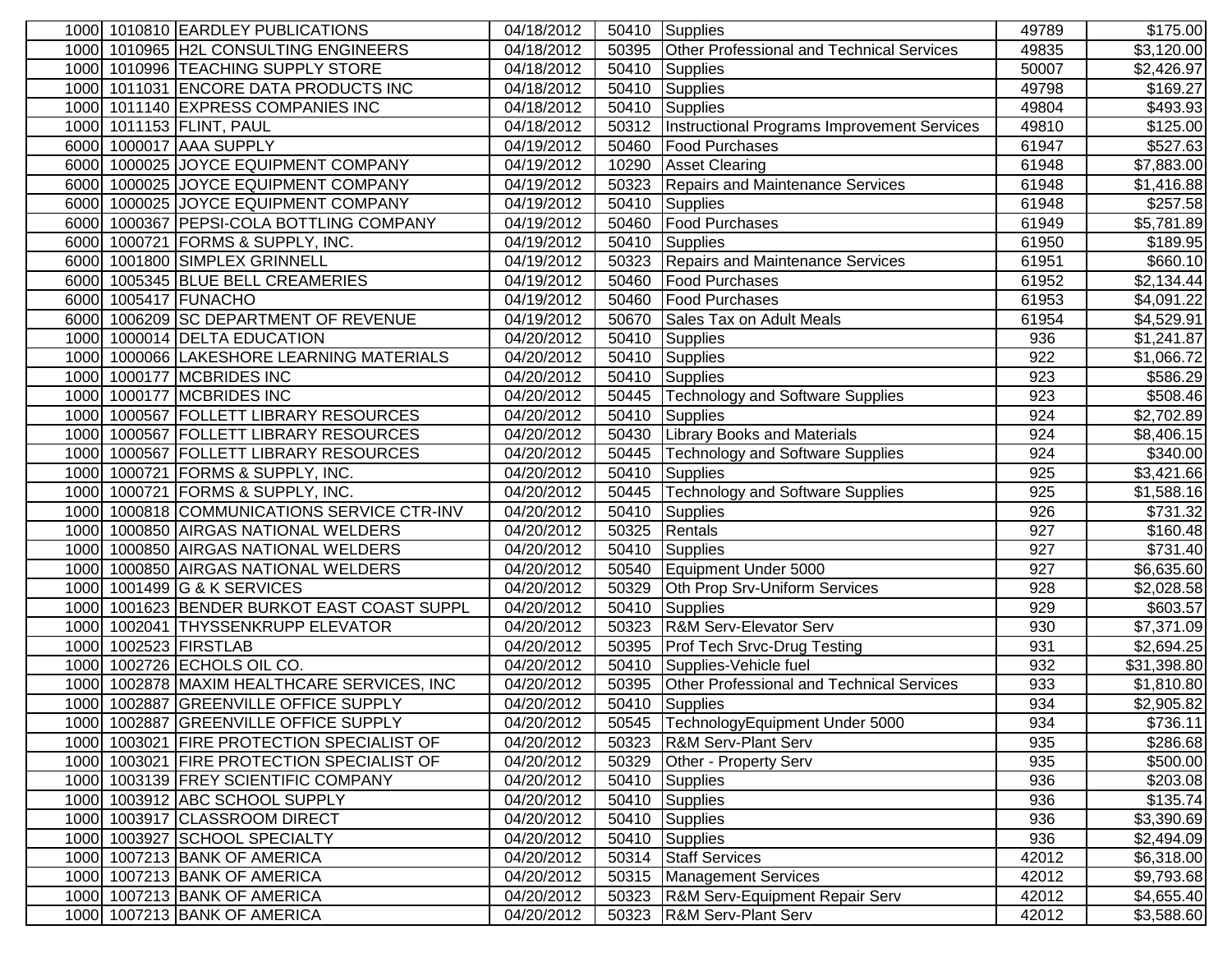| 1000 1007213 BANK OF AMERICA                | 04/20/2012          | 50323 | R&M Serv-Vehicle Serv                          | 42012 | \$6,242.24]    |
|---------------------------------------------|---------------------|-------|------------------------------------------------|-------|----------------|
| 1000 1007213 BANK OF AMERICA                | 04/20/2012          | 50323 | Repairs and Maintenance Services               | 42012 | \$275.28       |
| 1000 1007213 BANK OF AMERICA                | 04/20/2012          | 50325 | Rentals                                        | 42012 | \$5,743.10     |
| 1000 1007213 BANK OF AMERICA                | 04/20/2012          | 50329 | Other - Property Serv                          | 42012 | \$108.00       |
| 1000 1007213 BANK OF AMERICA                | 04/20/2012          | 50332 | <b>Emp Tvl-Conference Registration</b>         | 42012 | \$12,852.00    |
| 1000 1007213 BANK OF AMERICA                | 04/20/2012          | 50340 | Comm Srvc-Cellular                             | 42012 | \$55,328.32    |
| 1000 1007213 BANK OF AMERICA                | 04/20/2012          | 50340 | Communication                                  | 42012 | \$2,114.08     |
| 1000 1007213 BANK OF AMERICA                | 04/20/2012          | 50345 | Technology                                     | 42012 | \$46,687.78    |
| 1000 1007213 BANK OF AMERICA                | 04/20/2012          | 50395 | Other Professional and Technical Services      | 42012 | \$2,902.50     |
| 1000 1007213 BANK OF AMERICA                | 04/20/2012          | 50410 | Supplies                                       | 42012 | \$925.56       |
| 1000 1007213 BANK OF AMERICA                | 04/20/2012          | 50410 | Supplies-Generator PM                          | 42012 | \$7,757.00     |
| 1000 1007213 BANK OF AMERICA                | 04/20/2012          | 50410 | Supplies-Grounds                               | 42012 | \$12,021.92    |
| 1000 1007213 BANK OF AMERICA                | 04/20/2012          | 50410 | Supplies-HVAC supplies                         | 42012 | \$99,719.94    |
| 1000 1007213 BANK OF AMERICA                | 04/20/2012          |       | 50410 Supplies-Preventative Maint              | 42012 | \$19,391.88    |
| 1000 1007213 BANK OF AMERICA                | 04/20/2012          | 50410 | Supplies-Routine Maintenance                   | 42012 | \$117,734.64   |
| 1000 1007213 BANK OF AMERICA                | 04/20/2012          | 50410 | Supplies-Security                              | 42012 | \$8,187.06     |
| 1000 1007213 BANK OF AMERICA                | 04/20/2012          | 50410 | Supplies-Vehicle Supplies                      | 42012 | \$55,188.56    |
| 1000 1007213 BANK OF AMERICA                | 04/20/2012          | 50445 | <b>Technology and Software Supplies</b>        | 42012 | \$1,110,682.90 |
| 1000 1007213 BANK OF AMERICA                | 04/20/2012          | 50490 | Supplies Food and Meals                        | 42012 | \$140.08       |
| 1000 1007213 BANK OF AMERICA                | 04/20/2012          | 50520 | ConstructionServices (Temp) Building/Construct | 42012 | \$722.64       |
| 1000 1007213 BANK OF AMERICA                | 04/20/2012          | 50520 | ConstructionServices Buildings Capitalize      | 42012 | \$1,182.02     |
| 1000 1007213 BANK OF AMERICA                | 04/20/2012          | 50545 | Technology Equipment Over 5000                 | 42012 | \$100,568.64   |
| 1000 1007213 BANK OF AMERICA                | 04/20/2012          | 50545 | TechnologyEquipment Under 5000                 | 42012 | \$327,769.48   |
| 1000 1007213 BANK OF AMERICA                | $\sqrt{04}/20/2012$ | 50580 | Mobile Classrooms Construction Non Capitalize  | 42012 | \$3,257.62     |
| 1000 1007213 BANK OF AMERICA                | 04/20/2012          | 50660 | <b>Pupil Activity</b>                          | 42012 | \$315,915.74   |
| 1000 1007213 BANK OF AMERICA                | 04/20/2012          | 50690 | <b>Other Objects</b>                           | 42012 | \$103.70       |
| 1000 1007213 BANK OF AMERICA                | 04/20/2012          | 50710 | <b>Fund Modifications</b>                      | 42012 | \$24,247.16    |
| 6000 1000017 AAA SUPPLY                     | 04/23/2012          | 50323 | Repairs and Maintenance Services               | 61963 | \$266.53       |
| 6000 1000018 ROTO-ROOTER SEWER DRAIN SERVIC | 04/23/2012          | 50323 | Repairs and Maintenance Services               | 61964 | \$3,785.00     |
| 6000 1000542 TMS SOUTH (IMSCO)              | 04/23/2012          | 50323 | Repairs and Maintenance Services               | 61966 | \$498.98       |
| 6000 1001483 CC DICKSON                     | 04/23/2012          |       | 50323 Repairs and Maintenance Services         | 61967 | \$634.56       |
| 6000 1001763 NETWORK CONTROLS & ELECTRIC    | 04/23/2012          | 50545 | TechnologyEquipment Under 5000                 | 61968 | \$430.72       |
| 6000 1005405 ECOLAB                         | 04/23/2012          | 50323 | <b>Repairs and Maintenance Services</b>        | 61971 | \$433.65       |
| 1005525 SANITECH SYSTEMS, INC.<br>6000      | 04/23/2012          | 50490 | Supplies Food and Meals                        | 61972 | \$21,323.65    |
| 6000 1011043 AIR DIAGNOSTICS INC            | 04/23/2012          | 50323 | <b>Repairs and Maintenance Services</b>        | 61973 | \$6,345.00     |
| 1000 232012 LEAD ACADEMY CHARTER SCHOOL     | 04/25/2012          | 50720 | Transits                                       | 50234 | \$55,583.63    |
| 1000   232012   LEAD ACADEMY CHARTER SCHOOL | 04/25/2012          | 50720 | <b>Transits</b>                                | 50235 | \$360.96       |
| 1000 1000011 HENRY SCHEIN (CALIGOR)         | 04/25/2012          | 50410 | Supplies                                       | 50199 | \$372.58       |
| 1000 1000020 DEMCO                          | 04/25/2012          |       | 50430 Library Books and Materials              | 50134 | \$928.82       |
| 1000 1000082 FOX CREEK PRINTING (DYE & SON  | 04/25/2012          | 50360 | <b>Printing and Binding</b>                    | 50158 | \$1,006.21     |
| 1000 1000094 ANDERSON STAMP COMPANY         | 04/25/2012          | 50410 | Supplies                                       | 50063 | \$177.29       |
| 1000 1000099 LIBRARY VIDEO COMPANY          | 04/25/2012          | 50445 | <b>Technology and Software Supplies</b>        | 50244 | \$228.48       |
| 1000 1000112 LOWE'S OF GREER                | 04/25/2012          | 50410 | Supplies-Custodial                             | 50250 | \$220.45       |
| 1000 1000113 LOWE'S OF GREENVILLE           | 04/25/2012          | 50410 | Supplies                                       | 50250 | \$381.78       |
| 1000 1000125 B & H FOTO & ELECTRONICS CORP  | 04/25/2012          | 50445 | <b>Technology and Software Supplies</b>        | 50072 | \$359.85       |
| 1000 1000130 BALLENTINE EQUIPMENT COMPANY   | 04/25/2012          | 50410 | Supplies                                       | 50073 | \$1,544.87     |
| 1000 1000133 BATTERY SPECIALISTS INC        | 04/25/2012          | 50410 | Supplies                                       | 50075 | \$254.40       |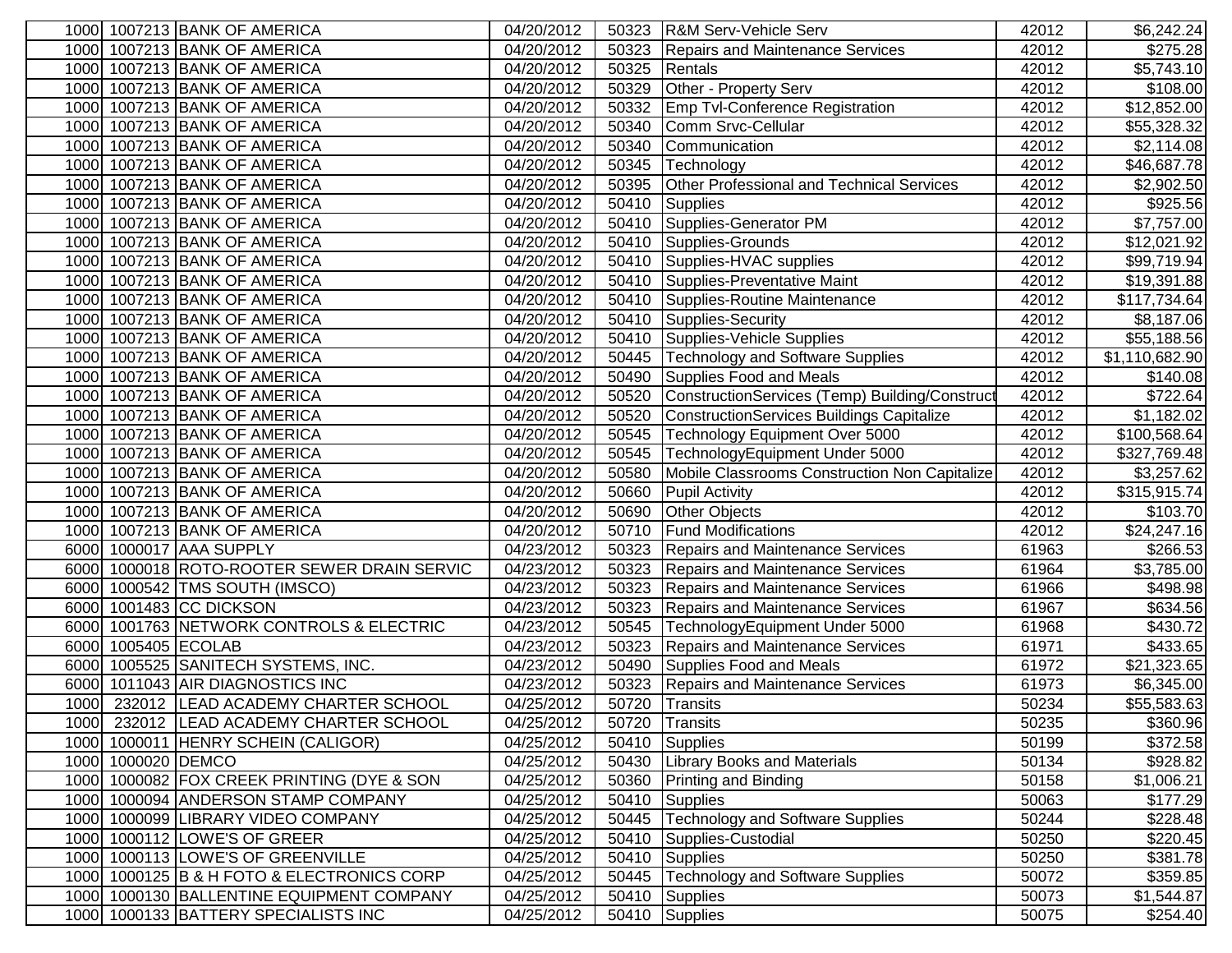|      |                     | 1000 1000133 BATTERY SPECIALISTS INC        | 04/25/2012              | 50410 | Supplies-Custodial                               | 50075 | \$1,029.28              |
|------|---------------------|---------------------------------------------|-------------------------|-------|--------------------------------------------------|-------|-------------------------|
|      | 1000 1000141 BI-LO  |                                             | 04/25/2012              | 50410 | Supplies                                         | 50078 | \$641.39                |
|      | 1000 1000141 BI-LO  |                                             | 04/25/2012              | 50490 | Supplies Food and Meals                          | 50078 | \$1,226.53              |
|      |                     | 1000 1000142 BLACK ELECTRICAL SUPPLY INC    | 04/25/2012              | 50410 | Supplies                                         | 50081 | \$349.80                |
|      |                     | 1000 1000145 BLUE RIDGE RURAL WATER COMPANY | 04/25/2012              | 50321 | Public Utility Services (Excludes EnergySee 470  | 50083 | \$1,342.41              |
|      |                     | 1000 1000163 CALLOWAY HOUSE INC             | 04/25/2012              | 50410 | Supplies                                         | 50095 | \$1,025.65              |
|      |                     | 1000 1000164 CAMCOR                         | 04/25/2012              | 50410 | Supplies                                         | 50096 | \$514.02                |
|      |                     | 1000 1000164 CAMCOR                         | 04/25/2012              | 50445 | Technology and Software Supplies                 | 50096 | \$1,551.93              |
|      |                     | 1000 1000173 CAROLINA LAWN & TRACTOR INC    | 04/25/2012              | 50410 | Supplies                                         | 50100 | \$1,746.16              |
|      |                     | 1000 1000210 LAURENS ELECTRIC COOPERATIVE   | 04/25/2012              | 50470 | Energy-Electricity                               | 50232 | \$43,136.38             |
|      |                     | 1000 1000213 COMMISSION OF PUBLIC WORKS     | 04/25/2012              | 50321 | Public Utility Services (Excludes EnergySee 470  | 50117 | \$1,908.84              |
|      |                     | 1000 1000213 COMMISSION OF PUBLIC WORKS     | 04/25/2012              | 50470 | Energy-Electricity                               | 50117 | \$37,254.71             |
|      |                     | 1000 1000213 COMMISSION OF PUBLIC WORKS     | 04/25/2012              | 50470 | Energy-Gas                                       | 50117 | \$2,382.82              |
|      |                     | 1000 1000237 CLEMSON UNIVERSITY             | 04/25/2012              | 50373 | Tuition to other Entity                          | 50110 | \$10,000.00             |
|      |                     | 1000 1000243 PEARSON EDUCATION, INC.        | 04/25/2012              | 50410 | Supplies                                         | 50293 | \$690.66                |
|      |                     | 1000 1000251 COLLEGE OF CHARLESTON          | 04/25/2012              | 50373 | Tuition to other Entity                          | 50115 | \$1,260.00              |
| 1000 |                     | 1000251 COLLEGE OF CHARLESTON               | 04/25/2012              | 50373 | Tuition to other Entity                          | 50116 | \$630.00                |
| 1000 |                     | 1000261 ELLISON EDUCATIONAL EQUIPMENT       | 04/25/2012              | 50410 | <b>Supplies</b>                                  | 50146 | \$469.49                |
| 1000 |                     | 1000261 ELLISON EDUCATIONAL EQUIPMENT       | 04/25/2012              | 50430 | <b>Library Books and Materials</b>               | 50146 | \$215.50                |
| 1000 |                     | 1000270 ENWRIGHT ASSOCIATES INC             | 04/25/2012              | 50395 | <b>Other Professional and Technical Services</b> | 50148 | \$950.00                |
|      |                     | 1000 1000277 SHAR PRODUCTS COMPANY          | 04/25/2012              | 50410 | Supplies                                         | 50334 | \$427.01                |
|      |                     | 1000 1000278 EVAN-MOOR CORPORATION          | 04/25/2012              | 50410 | Supplies                                         | 50150 | \$548.65                |
|      |                     | 1000 1000302 US FOODSERVICE                 | 04/25/2012              | 50410 | Supplies                                         | 50370 | \$2,243.49              |
|      |                     | 1000 1000307 CORNERSTONE PRINTING COMPANY   | $\overline{04/25}/2012$ | 50360 | <b>Printing and Binding</b>                      | 50122 | \$135.26                |
|      |                     | 1000 1000333 OXFORD UNIVERSITY PRESS        | 04/25/2012              | 50410 | Supplies                                         | 50288 | \$327.94                |
|      |                     | 1000 1000337 CREATIVE EDUCATIONAL SERVICES  | 04/25/2012              | 50410 | Supplies                                         | 50125 | \$140.00                |
|      |                     | 1000 1000360 PARK SEED WHOLESALE            | 04/25/2012              | 50410 | Supplies                                         | 50291 | \$192.61                |
|      |                     | 1000 1000364 PECKNEL MUSIC COMPANY          | 04/25/2012              | 50323 | Repairs and Maintenance Services                 | 50294 | \$212.00                |
|      |                     | 1000 1000368 PERFECTION LEARNING CORP       | 04/25/2012              | 50410 | Supplies                                         | 50296 | \$737.38                |
|      |                     | 1000 1000375 SOCIAL STUDIES SCHOOL SERVICE  | 04/25/2012              | 50410 | Supplies                                         | 50342 | \$613.76                |
|      |                     | 1000 1000377 STATE DEPARTMENT OF EDUCATION  | 04/25/2012              | 50660 | <b>Pupil Activity</b>                            | 50348 | \$20,859.90             |
|      |                     | 1000 1000392 PITNEY BOWES                   | 04/25/2012              | 50399 | Miscellaneous Purchased Services                 | 50302 | \$7,241.20              |
|      |                     | 1000 1000409 TEACHER'S DISCOVERY            | 04/25/2012              | 50410 | Supplies                                         | 50356 | \$168.41                |
| 1000 |                     | 1000425 SAVOURY CORNER                      | 04/25/2012              | 50490 | Supplies Food and Meals                          | 50319 | \$152.00                |
| 1000 | 1000462 JANPAK      |                                             | 04/25/2012              | 20410 | Inventory Recd not Vouchered                     | 50216 | $\overline{$13,664.17}$ |
|      | 1000 1000462 JANPAK |                                             | 04/25/2012              | 50410 | Supplies-Custodial                               | 50216 | \$35,717.62             |
|      |                     | 1000 1000490 UNITED STATES POST OFFICE-MAIN | 04/25/2012              |       | 50410 Supplies                                   | 50363 | \$672.00                |
|      |                     | 1000 1000494 UNITED CHEMICAL AND SUPPLY INC | 04/25/2012              |       | 20410 Inventory Recd not Vouchered               | 50362 | \$10,181.34             |
|      |                     | 1000 1000494 UNITED CHEMICAL AND SUPPLY INC | 04/25/2012              |       | 50410 Supplies-Custodial                         | 50362 | \$9,395.09              |
|      |                     | 1000 1000530 HERFF JONES                    | 04/25/2012              |       | 50360 Printing and Binding                       | 50200 | \$167.02                |
|      |                     | 1000 1000530 HERFF JONES                    | 04/25/2012              | 50360 | <b>Printing and Binding</b>                      | 50201 | \$186.56                |
|      |                     | 1000 1000533 HIGHSMITH, INC.                | 04/25/2012              | 50430 | <b>Library Books and Materials</b>               | 50203 | \$141.83                |
|      |                     | 1000 1000534 HIGHWATER CLAYS INC            | 04/25/2012              | 50410 | Supplies                                         | 50204 | \$1,062.39              |
|      |                     | 1000 1000566 FISHER SCIENTIFIC              | 04/25/2012              | 50410 | Supplies                                         | 50156 | \$1,101.23              |
|      |                     | 1000 1000632 TPM, INC                       | 04/25/2012              | 50445 | Technology and Software Supplies                 | 50359 | \$911.60                |
|      |                     | 1000 1000663 ANN'S CAKES & CATERING         | 04/25/2012              | 50490 | Supplies Food and Meals                          | 50065 | \$164.30                |
|      |                     | 1000 1000671 JONES SCHOOL SUPPLY CO.        | 04/25/2012              | 50410 | Supplies                                         | 50221 | \$195.36                |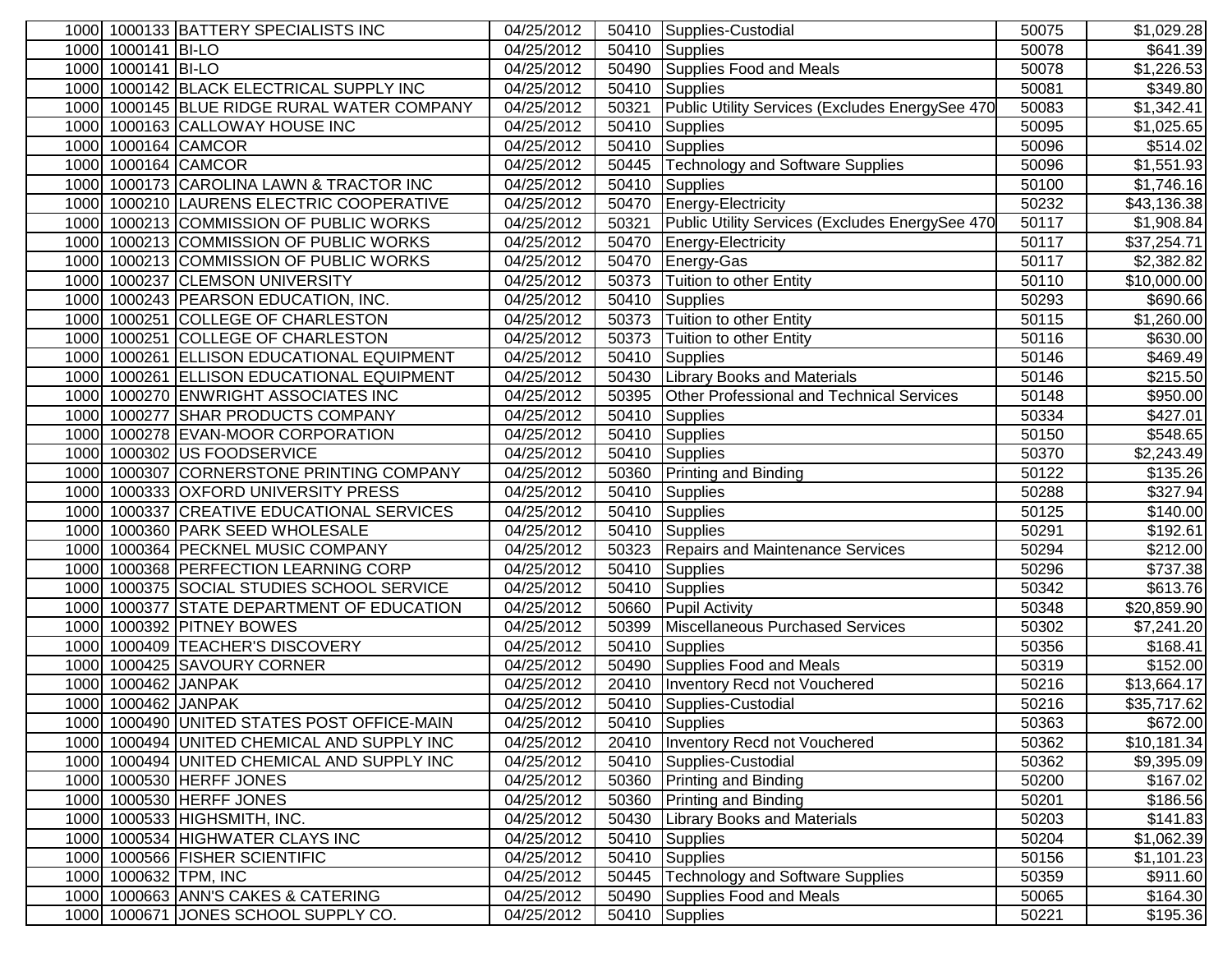| 1000 1000715 ASCD                              | 04/25/2012 | 50410 | Supplies                                         | 50070 | \$184.28               |
|------------------------------------------------|------------|-------|--------------------------------------------------|-------|------------------------|
| 1000733 MCMILLAN PAZDAN SMITH ARCHITEC<br>1000 | 04/25/2012 | 50520 | ConstructionServices Arch Fees Capitalize        | 50261 | \$81,798.75            |
| 1000733 MCMILLAN PAZDAN SMITH ARCHITEC<br>1000 | 04/25/2012 | 50520 | ConstructionServices Arch Fees Reimb Capitaliz   | 50261 | \$1,624.14             |
| 1000752 CAROLINA BIOLOGICAL SUPPLY CO<br>1000  | 04/25/2012 | 50410 | Supplies                                         | 50098 | \$2,263.01             |
| 1000752 CAROLINA BIOLOGICAL SUPPLY CO<br>1000  | 04/25/2012 | 50445 | Technology and Software Supplies                 | 50098 | $\overline{$}171.39$   |
| 1000755 DICK BLICK COMPANY<br>1000             | 04/25/2012 | 50410 | <b>Supplies</b>                                  | 50137 | \$320.06               |
| 1000758 SC EMPLOYMENT SECURITY COMMISS<br>1000 | 04/25/2012 | 50260 | Unemployment Compensation Tax                    | 50321 | \$116,130.33           |
| 1000770 GOT-U-COVERED<br>1000                  | 04/25/2012 | 50323 | R&M Serv-Vehicle Serv                            | 50174 | \$625.40               |
| 1000784 LESLIE SHEET METAL WORKS<br>1000       | 04/25/2012 | 50410 | Supplies-Routine Maintenance                     | 50241 | \$1,136.32             |
| 1000811 MATH SOLUTIONS<br>1000                 | 04/25/2012 | 50410 | Supplies                                         | 50256 | $\overline{\$174.13}$  |
| 1000 1000825 MACHINE & WELDING SUPPLY CO.      | 04/25/2012 | 50410 | <b>Supplies</b>                                  | 50252 | \$510.92               |
| 1000 1000829 SIMS, INC.                        | 04/25/2012 | 50345 | Technology                                       | 50338 | \$750.00               |
| 1000 1000838 DUKE POWER                        | 04/25/2012 | 50470 | Energy-Electricity                               | 50142 | $\overline{$}194.54$   |
| 1000 1000849 APPLE INC.                        | 04/25/2012 | 50445 | <b>Technology and Software Supplies</b>          | 50067 | \$878.74               |
| 1000849 APPLE INC.<br>1000                     | 04/25/2012 | 50545 | TechnologyEquipment Under 5000                   | 50067 | \$2,441.18             |
| 1000947 APPERSON PRINT MANAGEMENT SERV<br>1000 | 04/25/2012 | 50410 | <b>Supplies</b>                                  | 50066 | \$1,344.90             |
| 1001140 PAPA JOHN'S PIZZA<br>1000              | 04/25/2012 | 50490 | Supplies Food and Meals                          | 50290 | \$121.78               |
| 1001216 ARC<br>1000                            | 04/25/2012 | 50410 | <b>Supplies</b>                                  | 50068 | \$742.00               |
| 1001222 STAPLES ADVANTAGE<br>1000              | 04/25/2012 | 50410 | Supplies                                         | 50352 | \$141.23               |
| 1001240 SCHOOL HEALTH CORPORATION<br>1000      | 04/25/2012 | 50410 | <b>Supplies</b>                                  | 50328 | \$916.89               |
| 1000<br>1001260 GATEWAY SUPPLY CO., INC.       | 04/25/2012 | 50580 | Mobile Classrooms Construction Non Capitalize    | 50167 | \$1,822.12             |
| 1001268 SCHOLASTIC INC<br>1000                 | 04/25/2012 | 50410 | <b>Supplies</b>                                  | 50325 | \$1,057.37             |
| 1000<br>1001281 MEYER CENTER                   | 04/25/2012 | 50720 | Transits                                         | 50266 | \$12,041.32            |
| 1000 1001351 GREER GAS CO.                     | 04/25/2012 | 50470 | Energy-Gas                                       | 50180 | \$891.06               |
| 1001452 LOWE'S OF SIMPSONVILLE<br>1000         | 04/25/2012 | 50410 | <b>Supplies</b>                                  | 50250 | \$560.86               |
| 1001455 ANDY-OXY COMPANY INC.-TAYLORS<br>1000  | 04/25/2012 | 50410 | Supplies                                         | 50064 | $\overline{$7,972.92}$ |
| 1000 1001491 PRECISION ACOUSTICS               | 04/25/2012 | 50410 | Supplies                                         | 50300 | \$146.14               |
| 1000 1001497 GREENVILLE WATER SYSTEM           | 04/25/2012 | 50321 | Public Utility Services (Excludes EnergySee 470  | 50179 | \$21,428.53            |
| 1000 1001573 REALLY GOOD STUFF                 | 04/25/2012 | 50410 | <b>Supplies</b>                                  | 50305 | \$1,961.81             |
| 1000 1001574 ACCURATE LABEL DESIGNS, INC.      | 04/25/2012 | 50410 | Supplies                                         | 50055 | \$566.46               |
| 1000 1001655 ARD, WOOD, HOLCOMBE, & SLATE      | 04/25/2012 | 50520 | ConstructionServices Arch Fees Capitalize        | 50069 | \$2,865.00             |
| 1000 1001731 SOUTH CAROLINA RETIREMENT SYST    | 04/25/2012 | 20412 | <b>Employer Retirement Payable</b>               | 50343 | \$1,733.56             |
| 1000<br>1001731 SOUTH CAROLINA RETIREMENT SYST | 04/25/2012 | 20412 | <b>Retirement Deduction</b>                      | 50343 | \$814.48               |
| 1001738 INGLES<br>1000                         | 04/25/2012 | 50410 | <b>Supplies</b>                                  | 50211 | \$121.67               |
| 1001763 NETWORK CONTROLS & ELECTRIC<br>1000    | 04/25/2012 | 50520 | <b>ConstructionServices Buildings Capitalize</b> | 50276 | $\overline{$}696.33$   |
| 1001800 SIMPLEX GRINNELL<br>1000               | 04/25/2012 | 50329 | Other - Property Serv                            | 50337 | \$701.94               |
| 1000 1002001 S&ME                              | 04/25/2012 | 50520 | ConstructionServices (Temp) Building/Construct   | 50318 | \$1,077.50             |
| 6000 1002038 PET DAIRY                         | 04/25/2012 | 50460 | <b>Food Purchases</b>                            | 61976 | \$100,881.49           |
| 1000 1002057 SMITH DRAY LINE                   | 04/25/2012 | 50395 | <b>Other Professional and Technical Services</b> | 50340 | \$8,061.10             |
| 1000 1002057 SMITH DRAY LINE                   | 04/25/2012 | 50520 | ConstructionServices Buildings Capitalize        | 50340 | \$3,094.00             |
| 1000 1002145 FINISHMASTER, INC.                | 04/25/2012 | 50410 | <b>Supplies</b>                                  | 50155 | \$1,611.60             |
| 1000 1002145 FINISHMASTER, INC.                | 04/25/2012 | 50540 | Equipment Under 5000                             | 50155 | \$4,399.64             |
| 1000 1002150 BARNES & NOBLE, INC.              | 04/25/2012 | 50410 | Supplies                                         | 50074 | \$4,477.22             |
| 1000 1002150 BARNES & NOBLE, INC.              | 04/25/2012 | 50420 | <b>Textbooks</b>                                 | 50074 | \$151.80               |
| 1000 1002212 LOWE'S COMPANIES, INC.            | 04/25/2012 | 50410 | Supplies-Custodial                               | 50250 | \$282.44               |
| 1000 1002312 TRANE COMFORT SOLUTIONS           | 04/25/2012 | 50410 | Supplies-HVAC supplies                           | 50360 | \$2,436.75             |
| 1000 1002312 TRANE COMFORT SOLUTIONS           | 04/25/2012 | 50520 | ConstructionServices (Temp) Building/Construct   | 50360 | \$8,432.00             |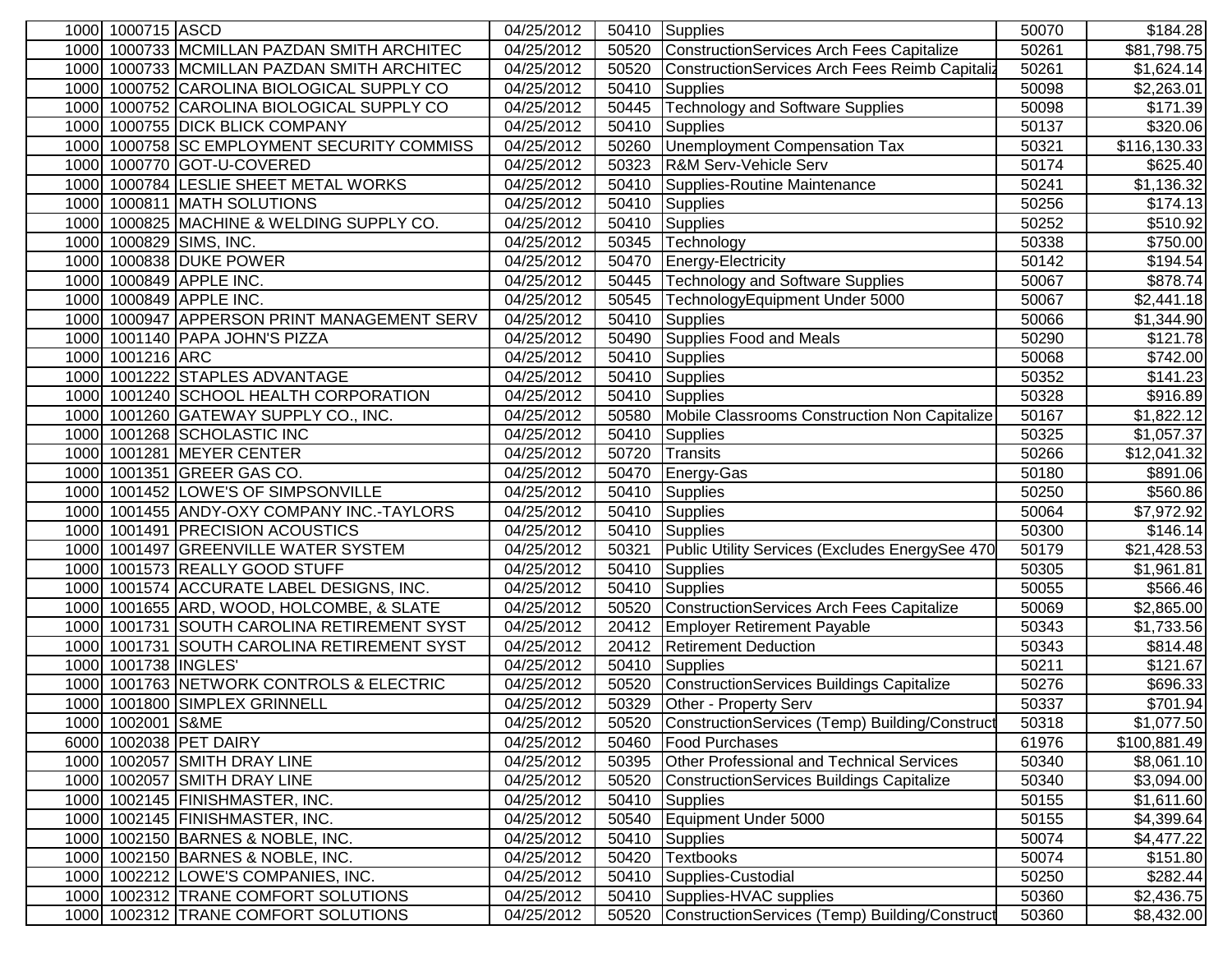| 1000 1002318 SOUTHEASTERN PAPER GROUP          | 04/25/2012 | 20410 | Inventory Recd not Vouchered                     | 50345 | \$9,361.28               |
|------------------------------------------------|------------|-------|--------------------------------------------------|-------|--------------------------|
| 1000 1002340 COOK & BOARDMAN, INC. OF SOUTH    | 04/25/2012 | 50520 | ConstructionServices (Temp) Building/Construct   | 50121 | \$4,986.08               |
| 1000 1002408 ROBBINS TIRE SERVICE, INC.        | 04/25/2012 | 50323 | R&M Serv-Vehicle Serv                            | 50312 | \$1,443.34               |
| 1000 1002417 FRINGE BENEFITS MANGEMENT COMP    | 04/25/2012 | 20412 | Health Savings - Deductible                      | 50160 | \$773.34                 |
| 1000 1002417 FRINGE BENEFITS MANGEMENT COMP    | 04/25/2012 | 20412 | Health Savings - Deductible                      | 50162 | \$100.00                 |
| 1000 1002417 FRINGE BENEFITS MANGEMENT COMP    | 04/25/2012 | 20412 | Out of Pocket Medical                            | 50160 | \$735.03                 |
| 1000 1002417 FRINGE BENEFITS MANGEMENT COMP    | 04/25/2012 | 20412 | Out of Pocket Medical                            | 50162 | \$921.67                 |
| 1000 1002506 COMMISSION OF PUBLIC WORKS-GRE    | 04/25/2012 | 50470 | Energy-Gas                                       | 50118 | \$185.42                 |
| 1002561 OTICON, INC<br>1000                    | 04/25/2012 | 50323 | Repairs and Maintenance Services                 | 50286 | \$294.42                 |
| 1000 1002632 INNOVATION FIRST, INC.            | 04/25/2012 | 50410 | <b>Supplies</b>                                  | 50212 | \$4,301.55               |
| 1000 1002655 KLG JONES                         | 04/25/2012 | 50395 | Other Professional and Technical Services        | 50228 | \$3,300.00               |
| 1000 1002666 HANNON, GAYLE H.                  | 04/25/2012 | 50395 | <b>Other Professional and Technical Services</b> | 50189 | \$546.00                 |
| 1000 1002680 CHARTER COMMUNICATIONS            | 04/25/2012 | 50395 | Other Professional and Technical Services        | 50106 | \$174.98                 |
| 1000 1002688 GREENVILLE TECH CHARTER HIGH S    | 04/25/2012 | 50720 | Transits                                         | 50178 | $\overline{$}1,387.98$   |
| 1000 1002695 DELL MARKETING                    | 04/25/2012 | 50445 | <b>Technology and Software Supplies</b>          | 50132 | \$1,175.89               |
| 1002719 WITMER, CONNIE A.<br>1000              | 04/25/2012 | 50339 | <b>Other Transportation Services</b>             | 50378 | \$2,860.00               |
| 1002762 SCHOLASTIC, INC.<br>1000               | 04/25/2012 | 50410 | Supplies                                         | 50327 | \$249.00                 |
| 1000<br>1002815 LEARNING KEY LLC               | 04/25/2012 | 50399 | Miscellaneous Purchased Services                 | 50237 | \$51,101.40              |
| 1002916 COMPUTER SOFTWARE INNOVATIONS<br>1000  | 04/25/2012 | 50445 | <b>Technology and Software Supplies</b>          | 50119 | \$901.00                 |
| 1002916 COMPUTER SOFTWARE INNOVATIONS<br>1000  | 04/25/2012 | 50520 | ConstructionServices Buildings Capitalize        | 50119 | \$2,607.66               |
| 1002929 LANGSTON CHARTER MIDDLE SCHOOL<br>1000 | 04/25/2012 | 50720 | Transits                                         | 50230 | \$180,423.47             |
| 1002929 LANGSTON CHARTER MIDDLE SCHOOL<br>1000 | 04/25/2012 | 50720 | Transits                                         | 50231 | \$1,180.42               |
| 1000 1002932 WARD'S NATURAL SCIENCE            | 04/25/2012 | 50410 | Supplies                                         | 50374 | \$519.44                 |
| 1000 1002934 LEGACY CHARTER SCHOOL             | 04/25/2012 | 50720 | Transits                                         | 50238 | \$359,389.46             |
| 1000 1002934 LEGACY CHARTER SCHOOL             | 04/25/2012 | 50720 | Transits                                         | 50239 | \$2,305.36               |
| 1000 1002940 TRIUMPH LEARNING LLC              | 04/25/2012 | 50410 | Supplies                                         | 50361 | \$828.35                 |
| 1000 1002941 LEXISNEXIS SCREENING SOLUTIONS    | 04/25/2012 | 50314 | <b>Staff Services</b>                            | 50243 | \$552.00                 |
| 1000 1003007 CLUB Z! IN-HOME TUTORING          | 04/25/2012 | 50399 | Miscellaneous Purchased Services                 | 50112 | \$74,255.60              |
| 1000 1003019 ATS PROJECT SUCCESS               | 04/25/2012 | 50399 | Miscellaneous Purchased Services                 | 50071 | \$1,050.00               |
| 1000 1003025 DELTA ENGINEERING, INC.           | 04/25/2012 | 50520 | ConstructionServices Arch Fees Capitalize        | 50133 | \$34,295.00              |
| 1000 1003025 DELTA ENGINEERING, INC.           | 04/25/2012 | 50520 | ConstructionServices Arch Fees Reimb Capitaliz   | 50133 | \$474.00                 |
| 1000 1003037 PEDIATRIC SERVICES OF AMERICA,    | 04/25/2012 | 50395 | <b>Other Professional and Technical Services</b> | 50295 | \$6,840.00               |
| 1000 1003051 CARTRIDGE WORLD                   | 04/25/2012 | 50445 | <b>Technology and Software Supplies</b>          | 50104 | \$111.83                 |
| 1003196 TANDUS FLOORING, INC<br>1000           | 04/25/2012 | 50520 | ConstructionServices Buildings Capitalize        | 50353 | \$1,074.16               |
| 1003208 SCIENCE KIT<br>1000                    | 04/25/2012 | 50410 | <b>Supplies</b>                                  | 50331 | \$359.81                 |
| 1003233 BRASHIER MID COLLEGE CHARTER<br>1000   | 04/25/2012 | 50720 | Transits                                         | 50085 | \$200,213.45             |
| 1000 1003233 BRASHIER MID COLLEGE CHARTER      | 04/25/2012 |       | 50720 Transits                                   | 50086 | \$1,345.53               |
| 1000 1003244 OFFICE DEPOT                      | 04/25/2012 | 50410 | Supplies                                         | 50280 | \$275.13                 |
| 1000 1003459 OVERDRIVE, INC.- DIGITAL LIBRA    | 04/25/2012 | 50345 | Technology                                       | 50287 | \$39,000.00              |
| 1000 1003498 UPS STORE #3193                   | 04/25/2012 | 50410 | Supplies                                         | 50369 | \$312.77                 |
| 1000 1003590 AMERICAN SECURITY GREENVILLE      | 04/25/2012 | 50329 | Other - Property Serv                            | 50060 | \$5,907.98               |
| 1000 1003590 AMERICAN SECURITY GREENVILLE      | 04/25/2012 | 50395 | Other Professional and Technical Services        | 50060 | \$1,957.14               |
| 1000 1003614 PIEDMONT NATURAL GAS              | 04/25/2012 | 50470 | Energy-Gas                                       | 50298 | $$65,087.\overline{81}]$ |
| 1000 1003814 MCALISTERS DELI                   | 04/25/2012 | 50490 | Supplies Food and Meals                          | 50257 | \$216.00                 |
| 1000 1004436 GREER MIDDLE COLLEGE CHARTER S    | 04/25/2012 | 50720 | Transits                                         | 50181 | \$178,843.10             |
| 1000 1004436 GREER MIDDLE COLLEGE CHARTER S    | 04/25/2012 | 50720 | Transits                                         | 50182 | \$1,235.10               |
| 1000 1004450 OFFICE DEPOT                      | 04/25/2012 | 50410 | Supplies                                         | 50279 | \$345.36                 |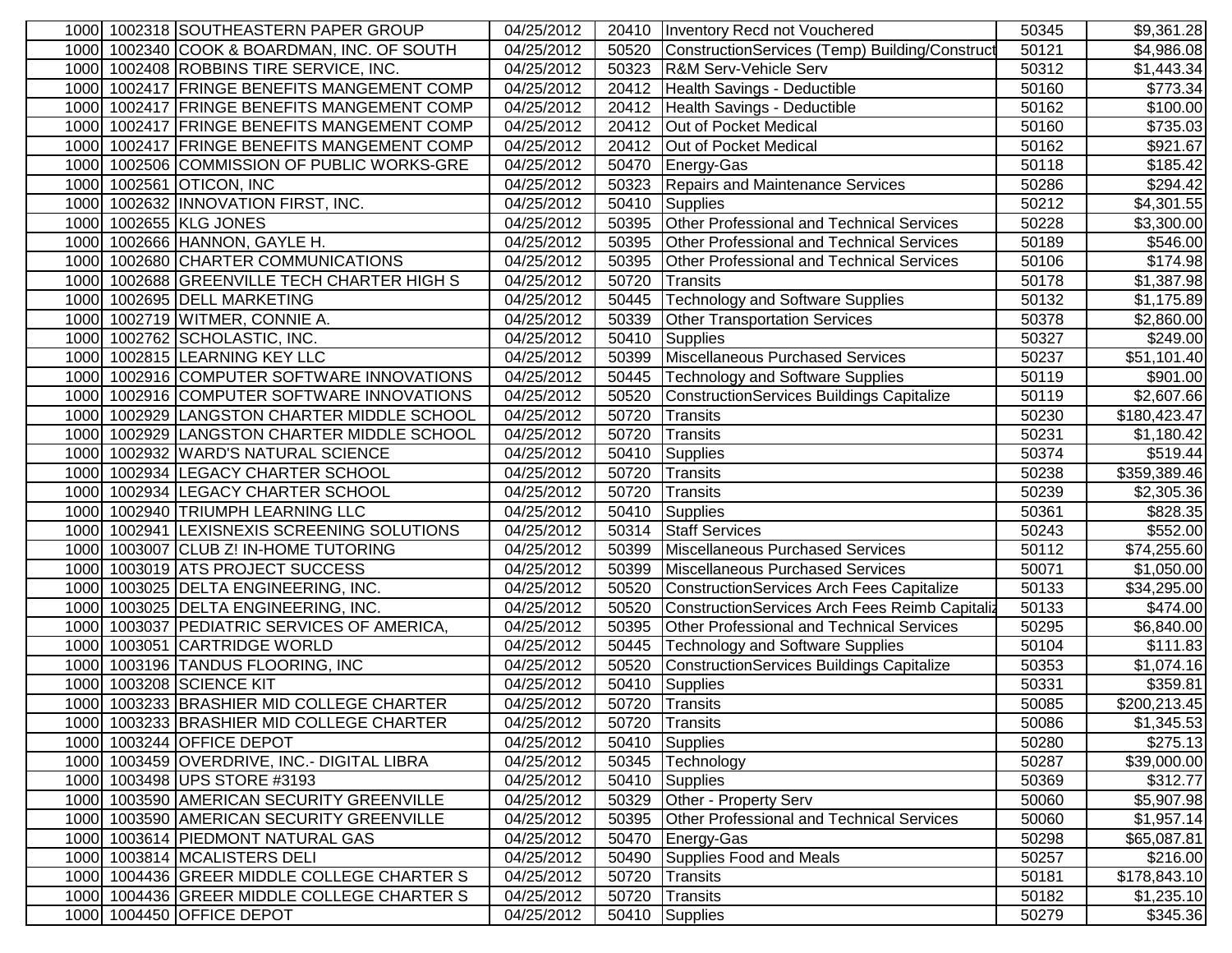|      |                     | 1000 1004450 OFFICE DEPOT                   | 04/25/2012               | 50445 | Technology and Software Supplies                 | 50279 | \$318.88       |
|------|---------------------|---------------------------------------------|--------------------------|-------|--------------------------------------------------|-------|----------------|
|      |                     | 1000 1004639 EVANS LEARNING CENTER          | 04/25/2012               | 50399 | <b>Miscellaneous Purchased Services</b>          | 50151 | \$8,664.00     |
| 1000 |                     | 1004641 ACE IT TUTORING                     | 04/25/2012               | 50399 | Miscellaneous Purchased Services                 | 50056 | \$9,545.00     |
| 1000 |                     | 1004701 LITTLE CAESAR'S                     | 04/25/2012               | 50490 | <b>Supplies Food and Meals</b>                   | 50224 | \$302.40       |
|      |                     | 6000 1004748 MARVIN'S PRODUCE               | 04/25/2012               | 50460 | <b>Food Purchases</b>                            | 61977 | \$31,866.06    |
| 1000 |                     | 1004788 SHARP BUSINESS SYSTEMS              | 04/25/2012               | 50550 | Local Funds AP                                   | 50335 | \$165.15       |
| 1000 |                     | 1004788 SHARP BUSINESS SYSTEMS              | 04/25/2012               | 50345 | <b>Tech Srvc-Copier Contract</b>                 | 50335 | \$18,245.85    |
|      |                     | 1000 1005110 STAPLES ADVANTAGE              | 04/25/2012               | 50410 | <b>Supplies</b>                                  | 50346 | \$1,029.10     |
| 1000 |                     | 1005110 STAPLES ADVANTAGE                   | $\overline{0}$ 4/25/2012 | 50445 | <b>Technology and Software Supplies</b>          | 50346 | \$816.94       |
| 1000 |                     | 1005113 VIRTUCOM INC.                       | 04/25/2012               | 50345 | <b>Tech Srvc-Copier Contract</b>                 | 50372 | \$10,032.05    |
| 1000 |                     | 1005122 MCCOY, MELODY JOELL                 | 04/25/2012               | 50311 | <b>Instructional Services</b>                    | 50259 | \$375.00       |
|      |                     | 6000 1005526 SARA LEE BAKERY GROUP/ EARTHGR | 04/25/2012               | 50460 | <b>Food Purchases</b>                            | 61978 | \$3,593.19     |
|      |                     | 1000 1005657 STAPLES CONTRACT & COMMERCIAL  | 04/25/2012               | 50410 | <b>Supplies</b>                                  | 50347 | \$182.97       |
|      |                     | 1000 1005684 CAROLINA ENGINEERING SOLUTIONS | 04/25/2012               | 50395 | Other Professional and Technical Services        | 50099 | \$4,750.00     |
|      |                     | 1000 1005742 HEINEMANN                      | 04/25/2012               | 50410 | Supplies                                         | 50196 | \$15,159.38    |
|      |                     | 1000 1005742 HEINEMANN                      | 04/25/2012               | 50410 | Supplies                                         | 50197 | \$4,306.11     |
| 1000 |                     | 1005866 AMERICAN COUNCIL FOR ACCREDITE      | 04/25/2012               | 50314 | <b>Staff Services</b>                            | 50059 | \$400.00       |
| 1000 |                     | 1005878 SMITH & JONES JANITORIAL SUPPL      | 04/25/2012               | 20410 | Inventory Recd not Vouchered                     | 50339 | \$1,469.16     |
| 1000 |                     | 1006188 JONES, SUSAN M(BOYS HOME OF TH      | 04/25/2012               | 50311 | <b>Instructional Services</b>                    | 50222 | \$388.00       |
| 1000 |                     | 1006223 CSI TECHNOLOGY OUTFITTERS           | 04/25/2012               | 50445 | <b>Technology and Software Supplies</b>          | 50127 | \$474.88       |
| 1000 |                     | 1006372 AFTER SCHOOL PLUS                   | 04/25/2012               | 50399 | <b>Miscellaneous Purchased Services</b>          | 50057 | \$1,410.00     |
| 1000 | 1006377 BI-LO       |                                             | 04/25/2012               | 50410 | Supplies                                         | 50079 | \$265.33       |
| 1000 | 1006377 BI-LO       |                                             | 04/25/2012               | 50490 | Supplies Food and Meals                          | 50079 | \$267.44       |
|      |                     | 1000 1006600 EICKHOLT, LISA A               | 04/25/2012               | 50312 | Instructional Programs Improvement Services      | 50145 | \$1,000.00     |
|      |                     | 1000 1006812 ABACUS IN-HOME TUTORING INC.   | 04/25/2012               | 50399 | <b>Miscellaneous Purchased Services</b>          | 50052 | \$5,025.00     |
| 1000 |                     | 1006819 W W WILLIAMS                        | 04/25/2012               | 50323 | <b>R&amp;M Serv-Vehicle Serv</b>                 | 50373 | \$912.79       |
| 1000 |                     | 1006948 JASON'S DELI                        | 04/25/2012               | 50490 | <b>Supplies Food and Meals</b>                   | 50217 | \$220.56       |
|      |                     | 1000 1007257 SDGC SALARY CONTINUATION       | 04/25/2012               | 20412 | <b>Salary Continuation</b>                       | 50332 | \$20,000.00    |
|      | 1000 1007542 HUE HD |                                             | 04/25/2012               | 50445 | <b>Technology and Software Supplies</b>          | 50208 | \$621.91       |
|      |                     | 1000 1007557 LITTLE CAFE W/ DESERTS TO ENJO | 04/25/2012               | 50490 | Supplies Food and Meals                          | 50248 | \$1,482.30     |
|      |                     | 1000 1007593 MULCH MART OF POWDERSVILLE     | 04/25/2012               | 50323 | R&M Grounds                                      | 50271 | \$4,480.00     |
|      |                     | 1000 1007711 COTHRAN TOWING                 | 04/25/2012               | 50323 | R&M Serv-Vehicle Serv                            | 50123 | \$150.00       |
|      |                     | 1000 1007840 BRUCE AIR FILTER CO            | 04/25/2012               | 50410 | Supplies-Filters                                 | 50091 | \$2,634.05     |
| 1000 |                     | 1008084 CHARACTER DEVELOPMENT & LEADER      | 04/25/2012               | 50410 | <b>Supplies</b>                                  | 50105 | \$2,128.35     |
| 1000 |                     | 1008241 RUSHTON, JAMES HOWARD               | 04/25/2012               | 50395 | Other Professional and Technical Services        | 50316 | \$1,125.00     |
| 1000 |                     | 1008347 DILLION SUPPLY COMPANY              | 04/25/2012               | 50540 | Equipment Under 5000                             | 50139 | \$2,809.00     |
|      |                     | 1000 1008445 RAYMOND ENGINEERING SC         | 04/25/2012               | 50395 | Other Professional and Technical Services        | 50304 | \$11,160.10    |
|      |                     | 1000 1008539 SHELCO, INC                    | 04/25/2012               | 50520 | <b>ConstructionServices Buildings Capitalize</b> | 50336 | \$53,102.66    |
|      |                     | 1000 1009018 MINDSTEP, INC                  | 04/25/2012               | 50410 | <b>Supplies</b>                                  | 50268 | \$1,121.35     |
|      |                     | 1000 1009192 CHARTER MEDIA                  | 04/25/2012               | 50350 | Advertising                                      | 50107 | \$2,135.00     |
|      |                     | 1000 1009239 HARRISON, REGINALD E           | 04/25/2012               | 50395 | Other Professional and Technical Services        | 50192 | \$1,500.00     |
|      |                     | 1000 1009634 INNOVATIVE FLOOR WORKS         | 04/25/2012               | 50323 | <b>R&amp;M Serv-Plant Serv</b>                   | 50213 | \$325.00       |
|      |                     | 1000 1009676 LEARNING ALLEY, INC            | 04/25/2012               | 50640 | Organization Membership Dues and Fees (Profe     | 50236 | \$198.00       |
|      |                     | 1000 1009697 GOPHER PROFORMANCE             | 04/25/2012               | 50410 | <b>Supplies</b>                                  | 50173 | \$1,013.52     |
|      |                     | 1000 1009792 HIGHSMITH, LLC                 | 04/25/2012               | 50410 | <b>Supplies</b>                                  | 50203 | \$885.26       |
|      |                     | 1000 1009847 S ALLAN HILL PC                | 04/25/2012               | 50510 | Land                                             | 50317 | \$2,007,145.30 |
|      |                     | 1000 1009881 C & G BUILDERS, INC.           | 04/25/2012               | 50520 | ConstructionServices (Temp) Building/Construct   | 50094 | \$46,868.94    |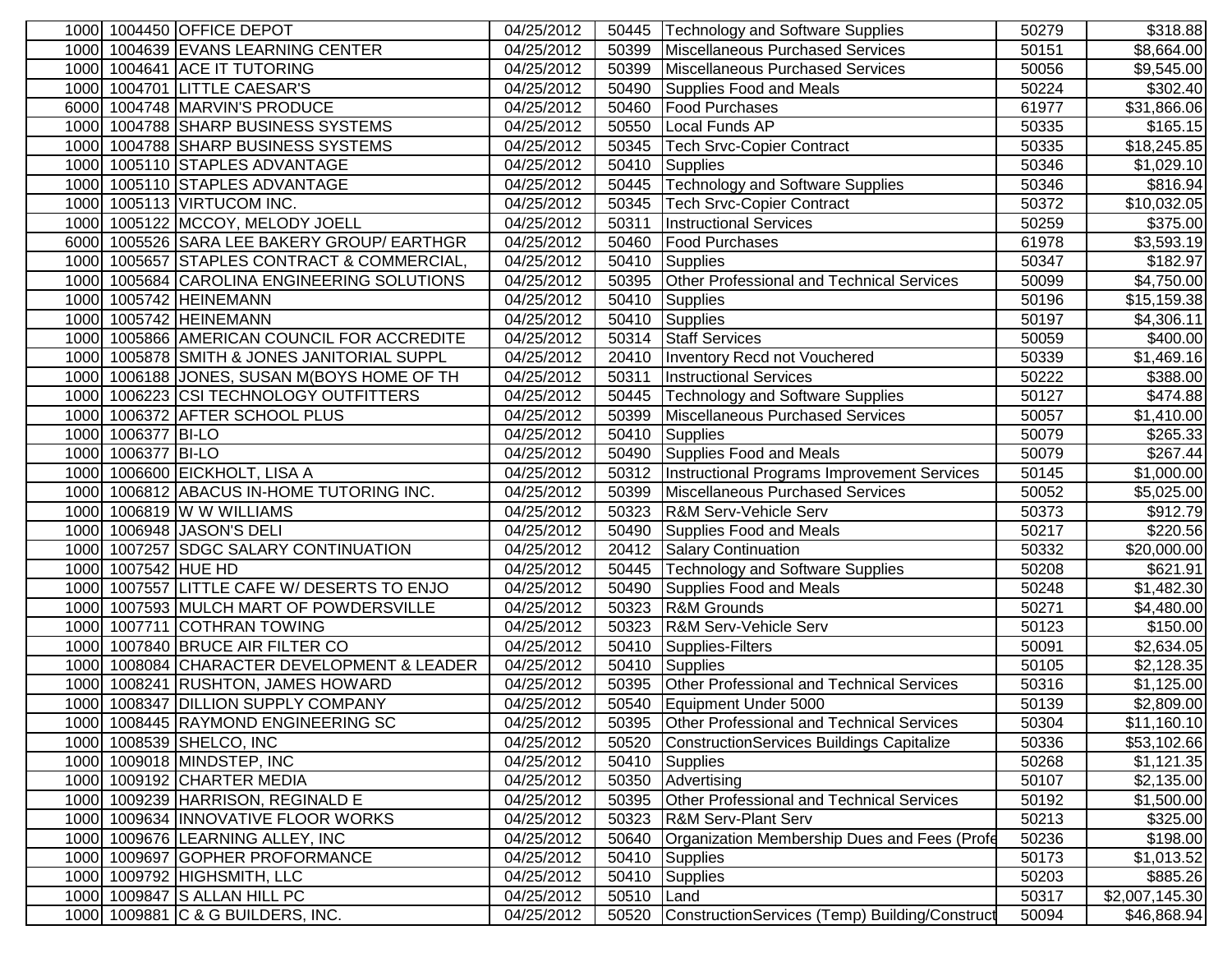|      | 1000 1010063 EMC PUBLISHING LLC             | 04/25/2012 |       | 50410 Supplies                                      | 50147 | \$1,319.95       |
|------|---------------------------------------------|------------|-------|-----------------------------------------------------|-------|------------------|
|      | 1000 1010098 HARRIS, JOHN M                 | 04/25/2012 | 50312 | Instructional Programs Improvement Services         | 50191 | \$225.00         |
|      | 1000 1010114 PCI EDUCATIONAL PUBLISHING     | 04/25/2012 | 50410 | Supplies                                            | 50292 | \$291.94         |
|      | 1000 1010134 GLAZEBROOK AND ASSOCIATES      | 04/25/2012 | 50410 | Supplies                                            | 50170 | \$613.47         |
|      | 1000 1010698 MEREDITH CORPORATION           | 04/25/2012 | 50350 | Advertising                                         | 50265 | \$9,200.00       |
| 1000 | 1010810 EARDLEY PUBLICATIONS                | 04/25/2012 | 50410 | Supplies                                            | 50144 | \$420.00         |
|      | 1000 1010870 TD BANK, NA                    | 04/25/2012 | 50315 | <b>Management Services</b>                          | 50355 | \$240.61         |
|      | 1000 1010870 TD BANK, NA                    | 04/25/2012 | 50332 | Emp Tvl-Conference Lodging                          | 50355 | \$216.03         |
|      | 1000 1010870 TD BANK, NA                    | 04/25/2012 | 50332 | <b>Emp Tvl-Conference Registration</b>              | 50355 | \$4,093.40       |
|      | 1000 1010870 TD BANK, NA                    | 04/25/2012 | 50490 | Supplies Food and Meals                             | 50355 | \$197.69         |
|      | 1000 1010880 HULSEY MCCORMICK & WALLACE INC | 04/25/2012 | 50520 | ConstructionServices (Temp) Building/Construct      | 50209 | \$2,464.40       |
|      | 1000 1010935 BRAUN, NATALEE                 | 04/25/2012 | 50395 | <b>Other Professional and Technical Services</b>    | 50088 | \$1,500.00       |
|      | 1000 1010974 ETA/CULEENAIRE                 | 04/25/2012 | 50410 | <b>Supplies</b>                                     | 50149 | \$1,178.99       |
|      | 1000 1010999 SCHOOL STUFF SCHOOL SUPPLY     | 04/25/2012 | 50410 | Supplies                                            | 50329 | \$1,067.47       |
|      | 1000 1011083 RISK TECH LLC                  | 04/25/2012 | 50395 | Other Professional and Technical Services           | 50309 | \$1,406.13       |
|      | 1000 1011090 MODERN LAUGUAGE ASSOC          | 04/25/2012 | 50410 | Supplies                                            | 50269 | \$162.26         |
|      | 1000 1011094 ELEMENT 5 INC                  | 04/25/2012 | 50345 | Technology                                          | 50138 | \$1,200.00       |
|      | 1000 1011096 AMERICAN TRAINCO INC           | 04/25/2012 | 50314 | <b>Staff Services</b>                               | 50061 | \$2,970.00       |
|      | 1000 1011127 A W PELLER & ASSOCATES, INC    | 04/25/2012 | 50410 | Supplies                                            | 50051 | \$287.53         |
|      | 1000 1002688 GREENVILLE TECH CHARTER HIGH S | 04/26/2012 | 50720 | Transits                                            | 50382 | \$209,771.66     |
| 1000 | 1005832 LEXINGTON CO SCH DIST TWO           | 04/26/2012 | 50720 | Transits                                            | 50383 | \$2,167.20       |
| 6000 | 1000025 JOYCE EQUIPMENT COMPANY             | 04/27/2012 | 50323 | Repairs and Maintenance Services                    | 61981 | \$1,028.60       |
| 6000 | 1000025 JOYCE EQUIPMENT COMPANY             | 04/27/2012 | 50323 | <b>Repairs and Maintenance Services</b>             | 62098 | \$896.13         |
| 6000 | 1000025 JOYCE EQUIPMENT COMPANY             | 04/27/2012 | 50540 | Equipment Under 5000                                | 61981 | $\sqrt{$224.82}$ |
| 6000 | 1000025 JOYCE EQUIPMENT COMPANY             | 04/27/2012 | 50540 | Equipment Under 5000                                | 62098 | \$6,685.26       |
| 6000 | 1000025 JOYCE EQUIPMENT COMPANY             | 04/27/2012 | 50545 | TechnologyEquipment Under 5000                      | 61981 | \$477.00         |
|      | 6000 1000130 BALLENTINE EQUIPMENT COMPANY   | 04/27/2012 | 50540 | Equipment Under 5000                                | 61982 | \$1,161.97       |
|      | 6000 1000288 PROSOURCE LLC                  | 04/27/2012 | 10290 | <b>Asset Clearing</b>                               | 61984 | \$5,395.96       |
|      | 6000 1000340 CRESCENT SUPPLY CO INC         | 04/27/2012 | 50323 | Repairs and Maintenance Services                    | 61985 | \$168.47         |
|      | 6000 1000367 PEPSI-COLA BOTTLING COMPANY    | 04/27/2012 | 50460 | <b>Food Purchases</b>                               | 61986 | \$13,368.79      |
|      | 6000 1000721 FORMS & SUPPLY, INC.           | 04/27/2012 | 50410 | Supplies                                            | 61987 | \$274.54         |
|      | 6000 1000769 FERGUSON ENTERPRISES           | 04/27/2012 | 50323 | Repairs and Maintenance Services                    | 61988 | \$261.30         |
|      | 6000 1005345 BLUE BELL CREAMERIES           | 04/27/2012 | 50460 | <b>Food Purchases</b>                               | 61991 | \$5,884.65       |
|      | 6000 1005351 BULL'S EYE BRANDS              | 04/27/2012 | 50460 | <b>Food Purchases</b>                               | 61992 | \$440.94         |
|      | 6000 1005396 DELI AT PELHAM FALLS           | 04/27/2012 |       | 50312   Instructional Programs Improvement Services | 61993 | \$285.40         |
|      | 6000 1005405 ECOLAB                         | 04/27/2012 |       | 50323 Repairs and Maintenance Services              | 61994 | \$195.04         |
|      | 6000 1005417 FUNACHO                        | 04/27/2012 |       | 50323 Repairs and Maintenance Services              | 61995 | \$326.17         |
|      | 6000 1005417 FUNACHO                        | 04/27/2012 | 50460 | <b>Food Purchases</b>                               | 61995 | \$5,178.80       |
|      | 6000 1005493 NELMAR SECURITY PACKAGING      | 04/27/2012 | 50490 | <b>Other Supplies and Materials</b>                 | 61996 | \$1,700.00       |
|      | 1000 1004462 LAWSON SOFTWARE AMERICAS-USD   | 04/30/2012 | 50345 | Technology                                          | 50437 | \$369,873.57     |
|      | 6000 1011130 DCS PRODUCTS                   | 04/30/2012 | 50540 | Equipment Under 5000                                | 62100 | \$1,000.00       |
|      |                                             |            |       |                                                     |       |                  |
|      |                                             |            |       | total                                               |       | \$12,385,354.19  |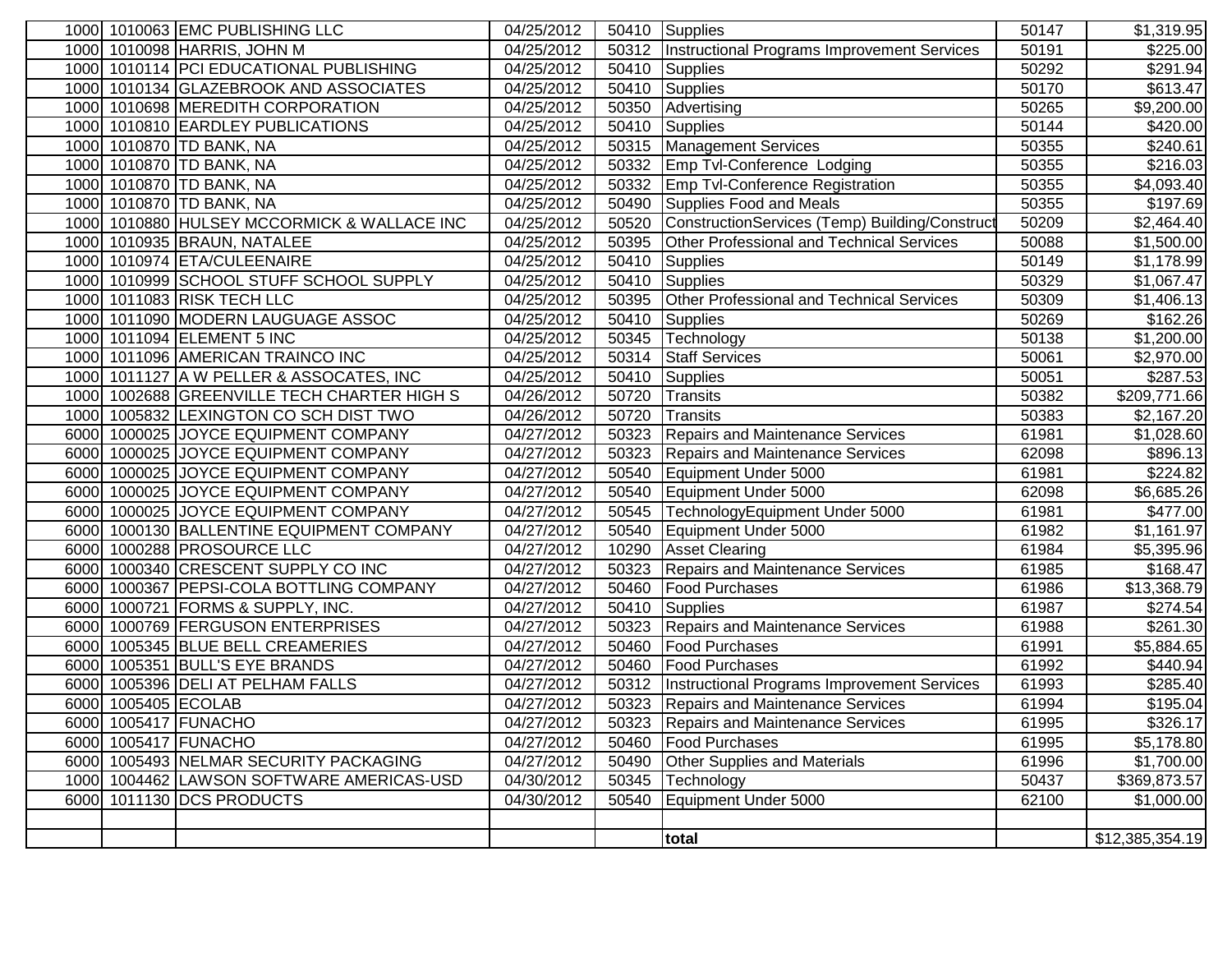| <b>Greenville County Schools</b><br><b>Purchasing Card - April 2012</b> |                    |                                                                |  |
|-------------------------------------------------------------------------|--------------------|----------------------------------------------------------------|--|
|                                                                         |                    |                                                                |  |
| <b>Post Date</b>                                                        | <b>Amount</b>      | <b>Vendor Name</b>                                             |  |
| 4/2/2012                                                                |                    | \$5,073.75 DMI DELL K-12 PTR                                   |  |
| 4/2/2012                                                                |                    | \$5,335.00 FREEDOM FUNDRAISING                                 |  |
| 4/2/2012                                                                |                    | \$161.95 HOBBY LOBBY #328                                      |  |
| 4/2/2012                                                                |                    | \$150.26 GOLDEN CORRAL 2508                                    |  |
| 4/2/2012                                                                |                    | \$40.77 J W VAUGHN CO INC                                      |  |
| 4/2/2012                                                                |                    | \$109.75 TMS SOUTH                                             |  |
| 4/2/2012                                                                |                    | \$113.23 ADVANCE AUTO PARTS #5440                              |  |
| 4/2/2012                                                                |                    | \$25.00 SC LAW ENFORCEMENT                                     |  |
| 4/2/2012                                                                |                    | \$27,427.82   DMI DELL K-12 PTR                                |  |
| 4/2/2012                                                                |                    | \$104.56 HOLDER ELECTRIC SUPPLY                                |  |
| 4/2/2012                                                                | \$175.00 SCASA     | 00 OF 00                                                       |  |
| 4/2/2012                                                                |                    | \$102.12 COUNTRY INN & SUITES                                  |  |
| 4/2/2012                                                                |                    | \$30.00 RACEWAY6748 46467486                                   |  |
| 4/2/2012                                                                |                    | \$174.96 CHICK-FIL-A #02122                                    |  |
| 4/2/2012                                                                |                    | \$22,924.94   DMI DELL K-12 PTR                                |  |
| 4/2/2012                                                                |                    | \$350.00 MUSIC ON THE STRAND                                   |  |
| 4/2/2012                                                                |                    | \$22,924.94 DMI DELL K-12 PTR                                  |  |
| 4/2/2012                                                                |                    | \$9,142.62 DMI DELL K-12 PTR                                   |  |
| 4/2/2012                                                                |                    | \$25.00 SC LAW ENFORCEMENT                                     |  |
| 4/2/2012                                                                |                    | \$73.13 NAPA AUTO PARTS OF                                     |  |
| 4/2/2012                                                                |                    | \$18.37 TMS SOUTH                                              |  |
| 4/2/2012                                                                |                    | \$75.21 THE HOME DEPOT 1119                                    |  |
| 4/2/2012                                                                |                    | \$944.33 GREENVILLE TRACTOR CO                                 |  |
| 4/2/2012                                                                |                    | \$25.00 SC LAW ENFORCEMENT                                     |  |
| 4/2/2012                                                                | \$45.10            | <b>FTD A BASKET OF BLESSI</b>                                  |  |
| 4/2/2012                                                                |                    | \$10.00 CUSTOM SIGNS INC                                       |  |
| 4/2/2012                                                                |                    | \$31.31 ADVANCE AUTO PARTS #5440                               |  |
| 4/2/2012                                                                |                    | \$4.22 CLINE HOSE & HYDRAULICS                                 |  |
| 4/2/2012                                                                |                    | \$19,104.11   DMI DELL K-12 PTR                                |  |
| 4/2/2012                                                                |                    | \$68.42 CHARTER COMM                                           |  |
| 4/2/2012                                                                |                    | \$119.85 ZAXBYS 001062<br>Q <sub>31</sub>                      |  |
| 4/2/2012                                                                |                    | \$7,406.17 DMI DELL K-12 PTR                                   |  |
| 4/2/2012                                                                |                    | \$470.68 NATL BUS SALES & LEASING                              |  |
| 4/2/2012                                                                | \$27,427.82        | DMI DELL K-12 PTR                                              |  |
| 4/2/2012                                                                | \$1,142.82         | DMI DELL K-12 PTR                                              |  |
| 4/2/2012                                                                | \$25.00            | <b>SC LAW ENFORCEMENT</b>                                      |  |
| 4/2/2012                                                                |                    | \$36.99 CAROLINA LAWN & TRACTOR                                |  |
| 4/2/2012                                                                |                    | \$12,417.68   DMI DELL K-12 PTR                                |  |
| 4/2/2012                                                                |                    | \$27,427.82 DMI DELL K-12 PTR                                  |  |
| 4/2/2012                                                                |                    | \$105.38 S BATSON INC                                          |  |
| 4/2/2012                                                                | \$19,644.77        | DMI DELL K-12 PTR                                              |  |
| 4/2/2012                                                                | \$287.00           | <b>ANDERSON BROS</b>                                           |  |
| 4/2/2012                                                                | \$5.58             | <b>TMS SOUTH</b>                                               |  |
| 4/2/2012<br>4/2/2012                                                    | \$50.00<br>\$51.41 | <b>PEACOCKS FLOWERS AND G</b><br><b>HOLDER ELECTRIC SUPPLY</b> |  |
| 4/2/2012                                                                |                    | \$70.56 QUALITY INN SUMTER                                     |  |
| 4/2/2012                                                                | \$25.00            | CHICK-FIL-A #00663                                             |  |
|                                                                         |                    |                                                                |  |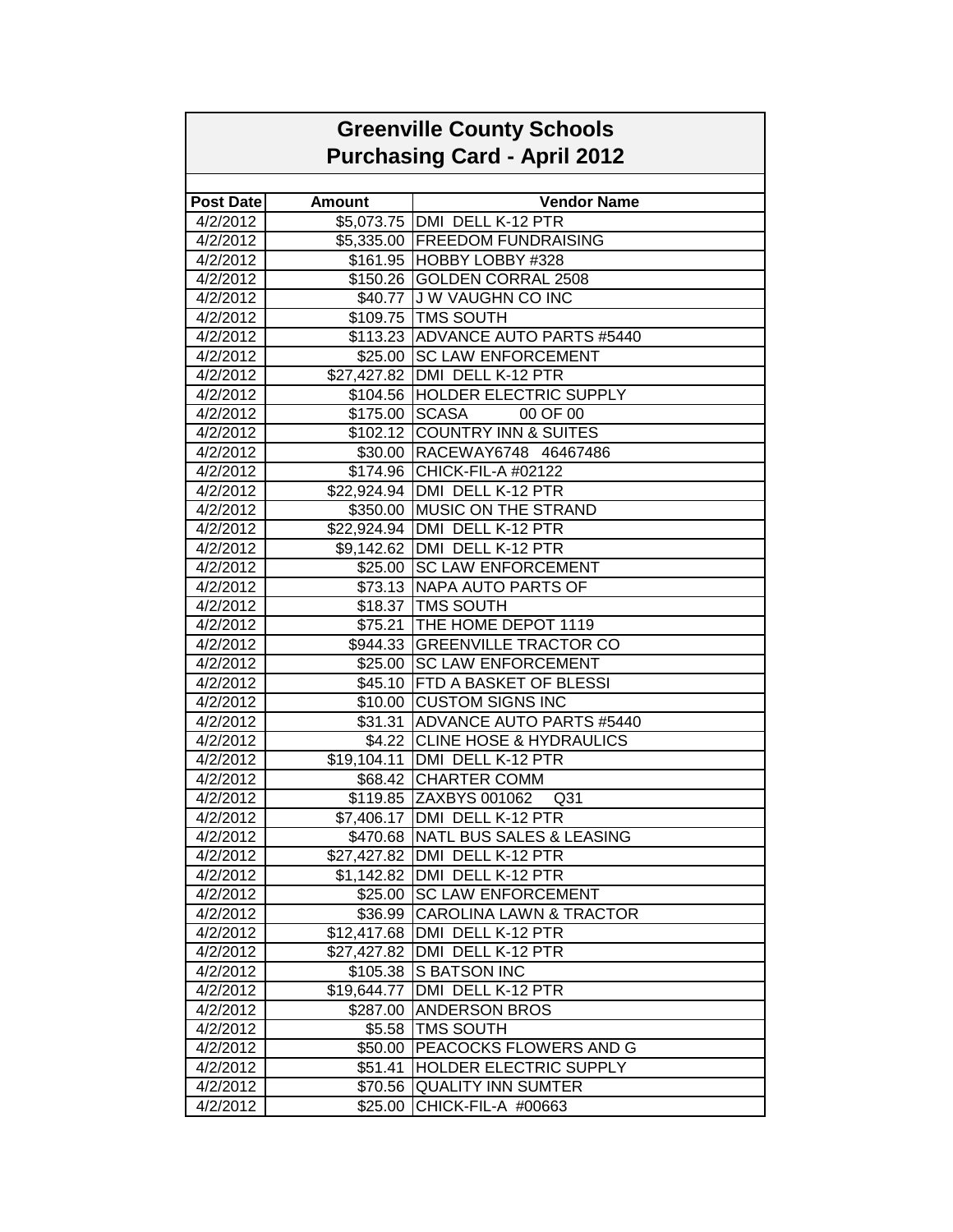| 4/2/2012             |             | \$5.28 BARNES&NOBLE MRKTPLACE                                            |
|----------------------|-------------|--------------------------------------------------------------------------|
| 4/2/2012             |             | \$104.32 JJOHNSTONE SUPPLY-GREENVIL                                      |
| 4/2/2012             |             | \$70.56 QUALITY INN SUMTER                                               |
| 4/2/2012             |             | \$109.72   DBC BLICK ART MATERIAL                                        |
| 4/2/2012             |             | \$27,427.82 DMI DELL K-12 PTR                                            |
| 4/2/2012             |             | \$75.46  LIQUID HIGHWAY ON LINE                                          |
| 4/2/2012             |             | \$5,073.75 DMI DELL K-12 PTR                                             |
| 4/2/2012             | \$955.21    | DMI DELL K-12 PTR                                                        |
| 4/2/2012             |             | \$266.47 ADVANCE AUTO PARTS #5440                                        |
| 4/2/2012             |             | \$188.26 HUNGRY HOWIE'S PIZZA                                            |
| 4/2/2012             |             | \$102.12 COUNTRY INN & SUITES                                            |
| 4/2/2012             |             | \$228.14 BLANCHARD MACHINERY                                             |
| 4/2/2012             |             | \$73.13   NAPA AUTO PARTS OF                                             |
| 4/2/2012             |             | \$280.00 MARCY COOK MATH                                                 |
| 4/2/2012             |             | \$65.65 HOBBY LOBBY #0318                                                |
| 4/2/2012             |             | \$10,147.49   DMI DELL K-12 PTR                                          |
| 4/2/2012             |             | \$27,427.82   DMI DELL K-12 PTR                                          |
| 4/2/2012             |             | \$175.00 SCASA<br>00 OF 00                                               |
| 4/2/2012             |             | \$22,924.94   DMI DELL K-12 PTR                                          |
| 4/2/2012             |             | \$27,427.82 DMI DELL K-12 PTR                                            |
| 4/2/2012             |             | \$165.08 STAPLES<br>00118000                                             |
| 4/2/2012             |             | \$25.00 SC LAW ENFORCEMENT                                               |
| 4/2/2012             |             | \$178.63 SOUTHEASTERN ELECTRICA                                          |
| 4/2/2012             |             | \$102.12 COUNTRY INN & SUITES                                            |
| 4/2/2012             |             | \$53.89   WM SUPERCENTER#0643                                            |
| 4/2/2012             |             | \$7,610.63 DMI DELL K-12 PTR                                             |
| 4/2/2012             | \$25.00     | <b>SC LAW ENFORCEMENT</b>                                                |
| 4/2/2012             |             | \$82.67   DMI DELL K-12 PTR                                              |
| 4/2/2012             |             | \$38.06 MCDONALD'S F10168                                                |
| 4/2/2012             |             | \$207.14 ADVANCE AUTO PARTS #5440                                        |
| 4/2/2012             |             | \$22.93 TMS SOUTH                                                        |
| 4/2/2012             |             | \$80.54 BI-LO 57                                                         |
| 4/2/2012             | \$6.36      | DOLLAR GENERAL #12428                                                    |
| 4/2/2012             |             | \$7,610.63 DMI DELL K-12 PTR                                             |
| 4/2/2012             |             | \$23.30   TMS SOUTH                                                      |
| 4/2/2012             |             | \$7.12   TMS SOUTH                                                       |
| 4/2/2012<br>4/2/2012 |             | \$157.50 REGAL CINEMAS HLYWD 20 GR<br>\$208.99 CRESCENT SUPPLY COMPANY I |
| 4/2/2012             |             | \$38.01 VZWRLSS IVR VE                                                   |
| 4/2/2012             | \$2,285.66  | DMI DELL K-12 PTR                                                        |
| 4/2/2012             | \$1,000.00  | <b>PAYPAL ABOVEGROUND</b>                                                |
| 4/2/2012             | \$143.56    | <b>FIREHOUSE SUBS #23</b>                                                |
| 4/2/2012             | \$27.91     | <b>THE TRANE COMPANY</b>                                                 |
| 4/2/2012             | \$1.64      | <b>NAPA AUTO PARTS OF</b>                                                |
| 4/2/2012             | \$430.49    | <b>BENDER BURKOT EAST COAST</b>                                          |
| 4/2/2012             | \$1,500.00  | GOOGLE Stork Systems                                                     |
| 4/2/2012             | \$27,427.82 | DMI DELL K-12 PTR                                                        |
| 4/2/2012             | \$222.45    | <b>DUNCANS HOME CENTER</b>                                               |
| 4/2/2012             | \$157.81    | <b>CAMCOR INC</b>                                                        |
| 4/2/2012             | \$38.14     | <b>TMS SOUTH</b>                                                         |
| 4/2/2012             | \$370.63    | <b>THE TRANE COMPANY</b>                                                 |
| 4/2/2012             | \$1,052.40  | <b>ANDERSON BROS</b>                                                     |
|                      |             |                                                                          |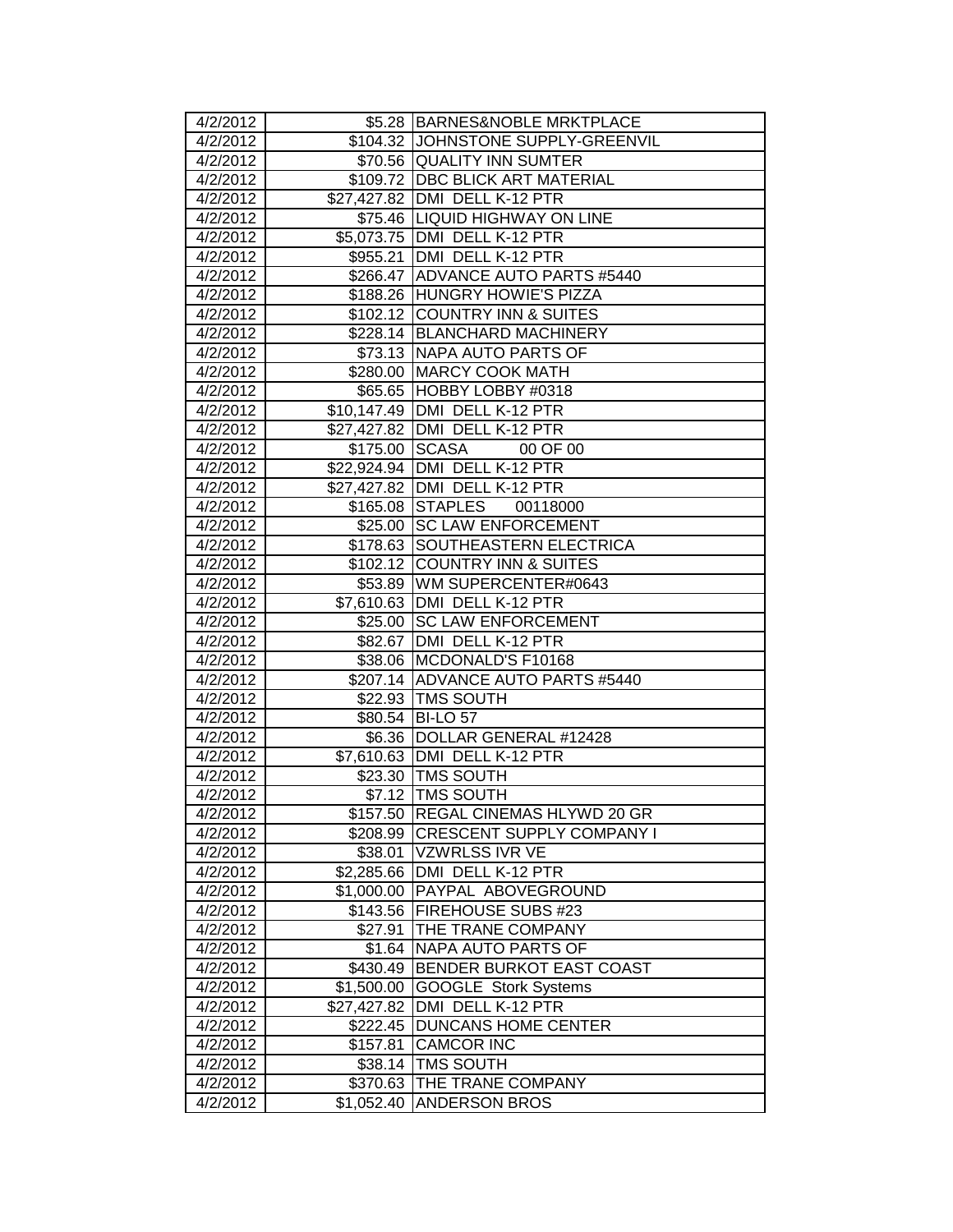| 4/2/2012 |             | \$70.56 QUALITY INN SUMTER          |
|----------|-------------|-------------------------------------|
| 4/2/2012 |             | \$399.73 INAPA AUTO PARTS OF        |
| 4/2/2012 |             | \$13.98 ADVANCE AUTO PARTS #5440    |
| 4/2/2012 |             | \$27,757.46 SPRINT WIRELESS         |
| 4/2/2012 |             | \$159.00   UPCOUNTRY HISTORY MUSEUM |
| 4/2/2012 |             | \$27,427.82 DMI DELL K-12 PTR       |
| 4/2/2012 | \$25.00     | <b>SC LAW ENFORCEMENT</b>           |
| 4/2/2012 |             | \$34,765.88 APL APPLE ONLINE STORE  |
| 4/2/2012 |             | \$755.50 TT ADMISSIONS              |
| 4/2/2012 |             | \$68.42 MCDONALD'S F10168           |
| 4/2/2012 |             | \$2,285.66 DMI DELL K-12 PTR        |
| 4/2/2012 | \$30.74     | <b>SONY ELEC</b>                    |
| 4/2/2012 |             | \$112.64  HOLDER ELECTRIC SUPPLY    |
| 4/2/2012 |             | \$287.25 CITY OF GREENVILLE ZOO     |
| 4/2/2012 |             | \$102.12 COUNTRY INN & SUITES       |
| 4/2/2012 |             | \$27,427.82 DMI DELL K-12 PTR       |
| 4/2/2012 |             | \$121.67   HARDEE'S 1505692         |
| 4/2/2012 |             | \$17.00 OREILLY AUTO 00018838       |
| 4/2/2012 |             | \$1,078.00 AUM - K&K FIDUCIARY      |
| 4/2/2012 |             | \$120.00   UPCOUNTRY HISTORY MUSEUM |
| 4/2/2012 |             | \$27,427.82 DMI DELL K-12 PTR       |
| 4/2/2012 |             | \$3,604.35 CHARTER COMM             |
| 4/2/2012 |             | \$61.00 SPINX #128                  |
| 4/2/2012 |             | \$200.34   DESIGN TO IMPRESS        |
| 4/2/2012 | \$25.00     | <b>SC LAW ENFORCEMENT</b>           |
| 4/2/2012 |             | \$27,427.82 DMI DELL K-12 PTR       |
| 4/2/2012 |             | \$390.52 DBC BLICK ART MATERIAL     |
| 4/2/2012 |             | \$16.14 PORTER PAINTS 9388          |
| 4/2/2012 |             | \$102.12 COUNTRY INN & SUITES       |
| 4/2/2012 |             | \$135.65 AAA SUPPLY - GVILLE        |
| 4/2/2012 |             | \$3.73   LOWES #00667               |
| 4/2/2012 |             | \$492.64 CROWN TROPHY               |
| 4/2/2012 |             | \$76.24 JJOHNSTONE SUPPLY-GREENVIL  |
| 4/2/2012 |             | \$27,427.82 DMI DELL K-12 PTR       |
| 4/2/2012 |             | \$70.56 QUALITY INN SUMTER          |
| 4/2/2012 |             | \$57.00 LOWES #00667                |
| 4/2/2012 |             | \$14.01 LONG TRAILER & BODY SERVI   |
| 4/2/2012 | \$53.71     | USPS 45362602729803178              |
| 4/2/2012 | \$117.14    | <b>BLACK ELECTRICAL SUPPLY I</b>    |
| 4/2/2012 | \$142.56    | <b>HUNGRY HOWIE'S PIZZA</b>         |
| 4/2/2012 | \$8.20      | <b>TMS SOUTH</b>                    |
| 4/2/2012 | \$182.92    | <b>TMS SOUTH</b>                    |
| 4/2/2012 | \$55.65     | <b>TMS SOUTH</b>                    |
| 4/2/2012 | \$15.14     | <b>TMS SOUTH</b>                    |
| 4/2/2012 | \$27,427.82 | DMI DELL K-12 PTR                   |
| 4/2/2012 | \$180.00    | ROTO ROOTER PLUMBING                |
| 4/2/2012 | \$1,076.13  | <b>JOSTENS AR-USD</b>               |
| 4/2/2012 | \$9,142.62  | DMI DELL K-12 PTR                   |
| 4/2/2012 | \$180.95    | DOMINO'S 5666                       |
| 4/2/2012 | \$5.54      | <b>BARNES&amp;NOBLE MRKTPLACE</b>   |
| 4/2/2012 | \$218.63    | D & D MOTORS, INC.                  |
| 4/2/2012 | \$1,058.02  | DMI DELL K-12 PTR                   |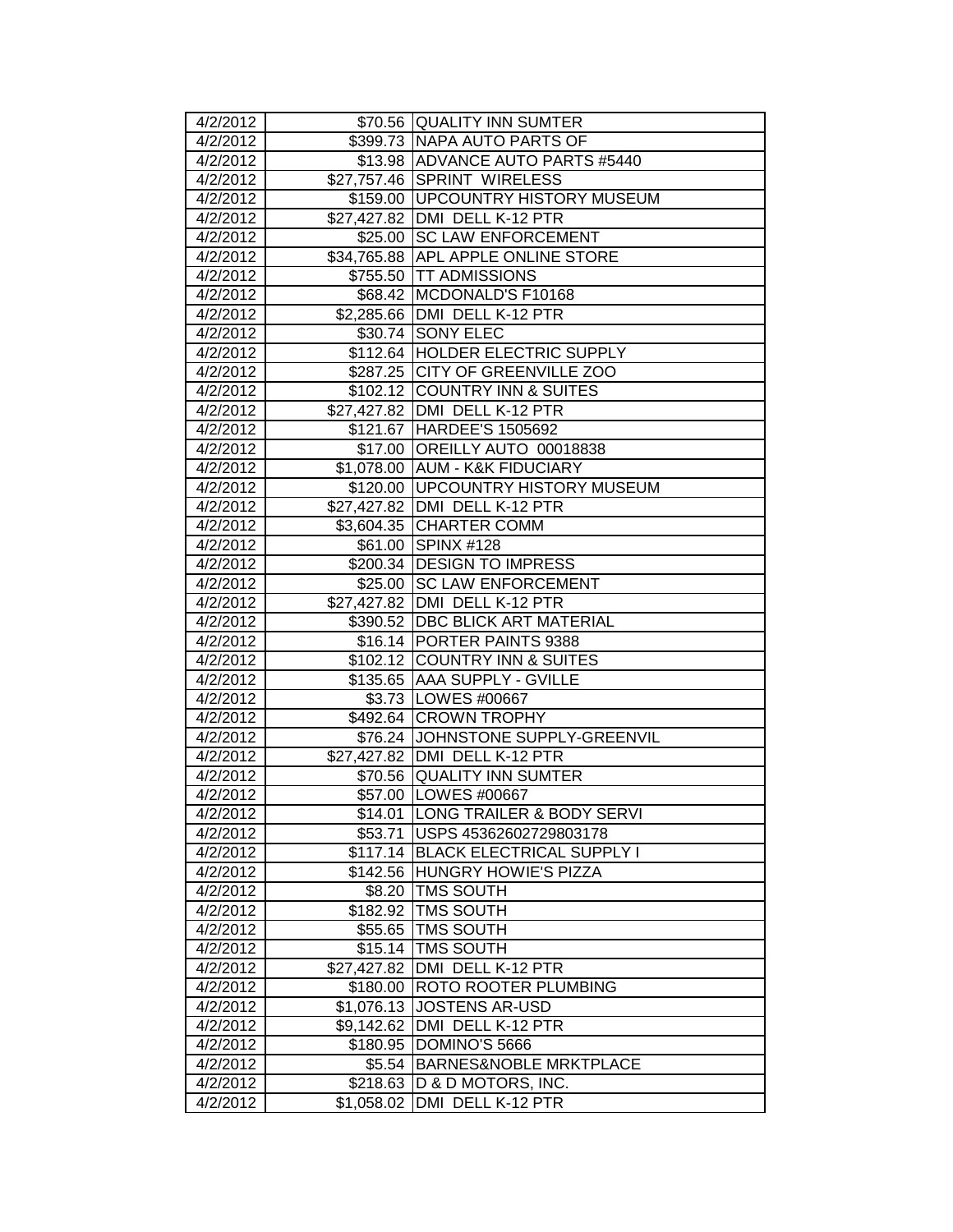| 4/2/2012 |             | \$206.72 CAMCOR INC                  |
|----------|-------------|--------------------------------------|
| 4/2/2012 |             | \$193.05 CRESCENT SUPPLY COMPANY I   |
| 4/2/2012 |             | \$136.08 HUNGRY HOWIE'S PIZZA        |
| 4/2/2012 |             | \$95.76 ADVANCE AUTO PARTS #5440     |
| 4/2/2012 |             | \$64.79 THE UPS STORE 0227           |
| 4/2/2012 |             | 00108688<br>\$52.99 STAPLES          |
| 4/3/2012 |             | \$76.23 SAFEGUARD BUS SYS INC        |
| 4/3/2012 | \$34.13     | <b>NAPA AUTO PARTS OF</b>            |
| 4/3/2012 | \$19.89     | NAPA AUTO PARTS OF                   |
| 4/3/2012 |             | \$173.49 THE TRANE COMPANY           |
| 4/3/2012 |             | \$728.58 THE TRANE COMPANY           |
| 4/3/2012 | \$650.59    | <b>THE TRANE COMPANY</b>             |
| 4/3/2012 |             | \$1,446.26 WW GRAINGER               |
| 4/3/2012 |             | \$27.98   AMAZON MKTPLACE PMTS       |
| 4/3/2012 | \$63.20     | <b>THE TRANE COMPANY</b>             |
| 4/3/2012 | \$325.69    | <b>BARNES&amp;NOBLE COM</b>          |
| 4/3/2012 | \$154.30    | <b>BARNES&amp;NOBLE COM</b>          |
| 4/3/2012 | \$781.26    | <b>THE TRANE COMPANY</b>             |
| 4/3/2012 | \$11.64     | BARNES&NOBLE COM                     |
| 4/3/2012 |             | \$20.00 VZWRLSS PRPAY AUTOPAY        |
| 4/3/2012 |             | \$30.00 VZWRLSS PRPAY AUTOPAY        |
| 4/4/2012 |             | \$17,339.48 DMI DELL K-12 PTR        |
| 4/4/2012 |             | \$30.00 VZWRLSS PRPAY AUTOPAY        |
| 4/4/2012 |             | \$205.95 POSITIVE PROMOTIONS         |
| 4/4/2012 |             | \$200.68  LAKESHORE LEARNING MATER   |
| 4/4/2012 |             | (\$208.99) CRESCENT SUPPLY COMPANY I |
| 4/4/2012 | \$30.62     | AIRGAS NAT WELDERS #8                |
| 4/4/2012 | \$126.93    | ZAXBY'S #1309                        |
| 4/4/2012 | \$29,467.15 | DMI DELL K-12 PTR                    |
| 4/4/2012 | \$1,238.88  | <b>MAGNATAG</b>                      |
| 4/4/2012 | \$30.00     | WM SUPERCENTER#2265                  |
| 4/4/2012 | \$203.30    | <b>INTERNATIONAL PLASTICS</b>        |
| 4/5/2012 | \$0.39      | <b>INTERNATIONAL TRANSACTION</b>     |
| 4/5/2012 | \$338.37    | <b>CHRISTOPHER TRUCKS 2</b>          |
| 4/5/2012 | \$1,321.24  | <b>THE SYSTEM DEPOT</b>              |
| 4/5/2012 | \$129.29    | WENDYS#0039<br>Q <sub>25</sub>       |
| 4/5/2012 |             | \$16.03   TARGET<br>00019232         |
| 4/5/2012 | \$39.49     | <b>IFNAC</b><br>2401787              |
| 4/5/2012 | \$477.91    | <b>CHRISTOPHER TRUCKS 2</b>          |
| 4/5/2012 | \$618.16    | <b>JET-VAC SEWER EQUIPMENT</b>       |
| 4/5/2012 | \$782.55    | NASSP1/NHS/NJHS/NASC                 |
| 4/6/2012 | \$150.47    | <b>WW GRAINGER</b>                   |
| 4/6/2012 | \$174.57    | CICIS PIZZA # 297                    |
| 4/6/2012 | \$224.07    | <b>SCHNEIDER ELECTRIC</b>            |
| 4/6/2012 | \$94.96     | <b>MCDONALD'S F505</b>               |
| 4/6/2012 | \$5.86      | <b>MCDONALD'S F505</b>               |
| 4/6/2012 | \$49.48     | HOLDER ELECTRIC SUPPLY               |
| 4/6/2012 | \$108.01    | WILCO 284<br>00002840                |
| 4/6/2012 | \$2.84      | INTERNATIONAL TRANSACTION            |
| 4/6/2012 | \$283.85    | <b>RATP</b>                          |
| 4/6/2012 | \$222.48    | <b>GROUCHOS DELI FOREST DRIV</b>     |
| 4/9/2012 | \$318.95    | THE HOME DEPOT #1124                 |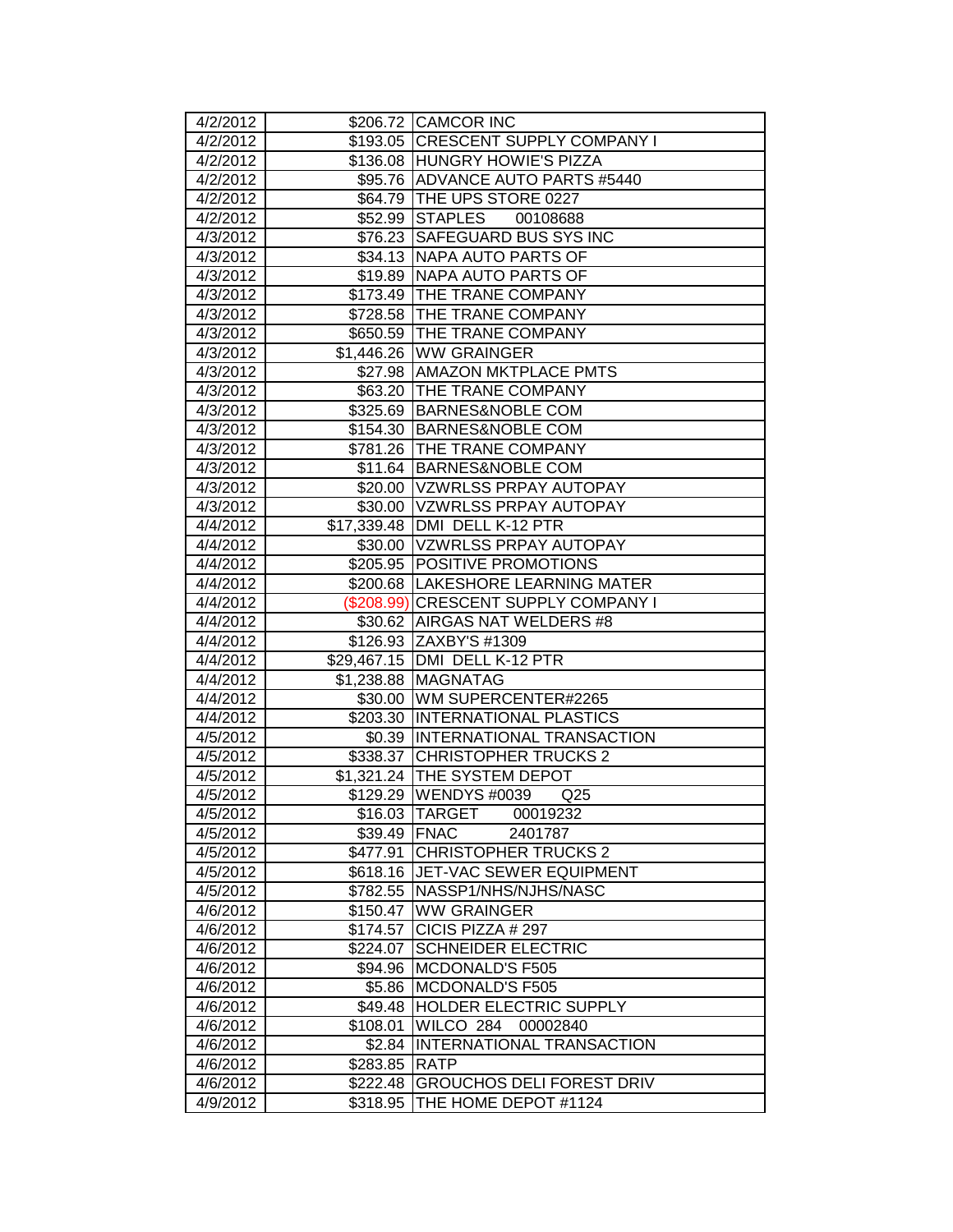| 4/9/2012               |                        | \$7.61   WILSONS 5 TO \$1 STORES              |
|------------------------|------------------------|-----------------------------------------------|
| 4/9/2012               |                        | \$34.67 INTERNATIONAL TRANSACTION             |
| 4/9/2012               |                        | \$219.44 SSI SCHOOL SPECIALTY                 |
| 4/9/2012               |                        | \$7,225.00 STEELE MEETINGS. INC               |
| 4/9/2012               |                        | \$36.18 LE BLEU                               |
| 4/9/2012               | $\overline{$3,466.81}$ | <b>HOTEL ST PIERRE</b>                        |
| 4/10/2012              |                        | \$19.05 BI-LO 661                             |
| 4/10/2012              |                        | \$22.20 D & D MOTORS, INC.                    |
| 4/10/2012              |                        | \$1,409.80 INDUSTRIAL FIRE SYSTEMS            |
| 4/10/2012              | \$70.92                | <b>CATACOMBES</b><br>2307073                  |
| 4/10/2012              |                        | \$5.69 WILSONS 5 TO \$1 STORES                |
| 4/10/2012              |                        | \$0.71   INTERNATIONAL TRANSACTION            |
| 4/11/2012              |                        | \$21.99 INTERNET HOTEL RESERVATIO             |
| 4/11/2012              |                        | \$243.95 MECO INC OF AUGUSTA                  |
| 4/11/2012              |                        | \$6.30   LOWES #01718                         |
| 4/11/2012              |                        | \$115.31 LOWES #00528                         |
| 4/11/2012              |                        | \$58.98   LOWES #01718                        |
| 4/11/2012              |                        | \$463.62 BLUE RAVEN TECHNOLOGY                |
| 4/11/2012              |                        | \$25.00 SC LAW ENFORCEMENT                    |
| 4/11/2012              |                        | \$21.99 INTERNET HOTEL RESERVATIO             |
| 4/11/2012              |                        | \$21.99 INTERNET HOTEL RESERVATIO             |
| 4/11/2012              |                        | \$30.00 VZWRLSS PRPAY AUTOPAY                 |
| 4/11/2012              |                        | \$21.99 INTERNET HOTEL RESERVATIO             |
| 4/11/2012              | \$38.58                | <b>PUBLIX #874</b>                            |
| 4/11/2012              | \$25.00                | <b>SC LAW ENFORCEMENT</b>                     |
| 4/11/2012              | \$34.09                | <b>CORNER EXPRESS</b>                         |
| 4/11/2012              | \$12.27                | SHERWIN WILLIAMS #2735                        |
| 4/11/2012              | \$1,340.90             | SILMAR ELECTRONICS-GRNVLE                     |
| $\frac{1}{4}$ 1/2012   |                        | \$127.03 COUNTRY BOY'S GARDEN CENT            |
| 4/11/2012              | \$55.25                | <b>SMITHTURF AND IRRIGATI</b>                 |
| 4/11/2012              |                        |                                               |
|                        |                        | \$50.00 WALGREENS #10390                      |
| 4/11/2012              |                        | \$232.24 WW GRAINGER                          |
| 4/11/2012              |                        | \$914.50 C C DICKSON CO 1004                  |
| 4/11/2012              |                        | \$5.30   USPS 45366006529808201               |
| 4/11/2012              |                        | \$55.17   WM SUPERCENTER#0640                 |
| 4/11/2012              |                        | \$684.80 R J SHIRLEY INC                      |
| 4/11/2012              |                        | \$149.46 HOLDER ELECTRIC SUPPLY               |
| 4/11/2012              | \$72.57                | <b>ISSG SPORT SUPPLY GROUP</b>                |
| 4/11/2012              | \$26.50                | <b>SOCAR CHEMICAL COMPANY</b>                 |
| 4/11/2012              | \$63.07                | <b>BURNETT ATHLETICS INC</b>                  |
| 4/11/2012              | \$195.00               | <b>JUNIOR LIBRARY GUILD</b>                   |
| 4/11/2012              | \$21.99                | <b>INTERNET HOTEL RESERVATIO</b>              |
| 4/11/2012              | \$27.53                | LOWES #00667                                  |
| 4/12/2012              | \$25.00                | <b>SC LAW ENFORCEMENT</b>                     |
| 4/12/2012              | \$39.95                | <b>MUSICAL INNOVATIONS</b>                    |
| 4/12/2012              | \$65.13                | <b>TWH Internet Hotel</b>                     |
| 4/12/2012              | \$30.44                | <b>TMS SOUTH</b>                              |
| 4/12/2012              | \$1,998.00             | <b>FIND GREAT PEOPLE</b>                      |
| 4/12/2012              | \$128.15               | PUBLIX #531                                   |
| 4/12/2012              |                        | \$13.22   LOWES #00667                        |
| 4/12/2012<br>4/12/2012 | \$25.00<br>\$51.37     | <b>SC LAW ENFORCEMENT</b><br><b>BI-LO 188</b> |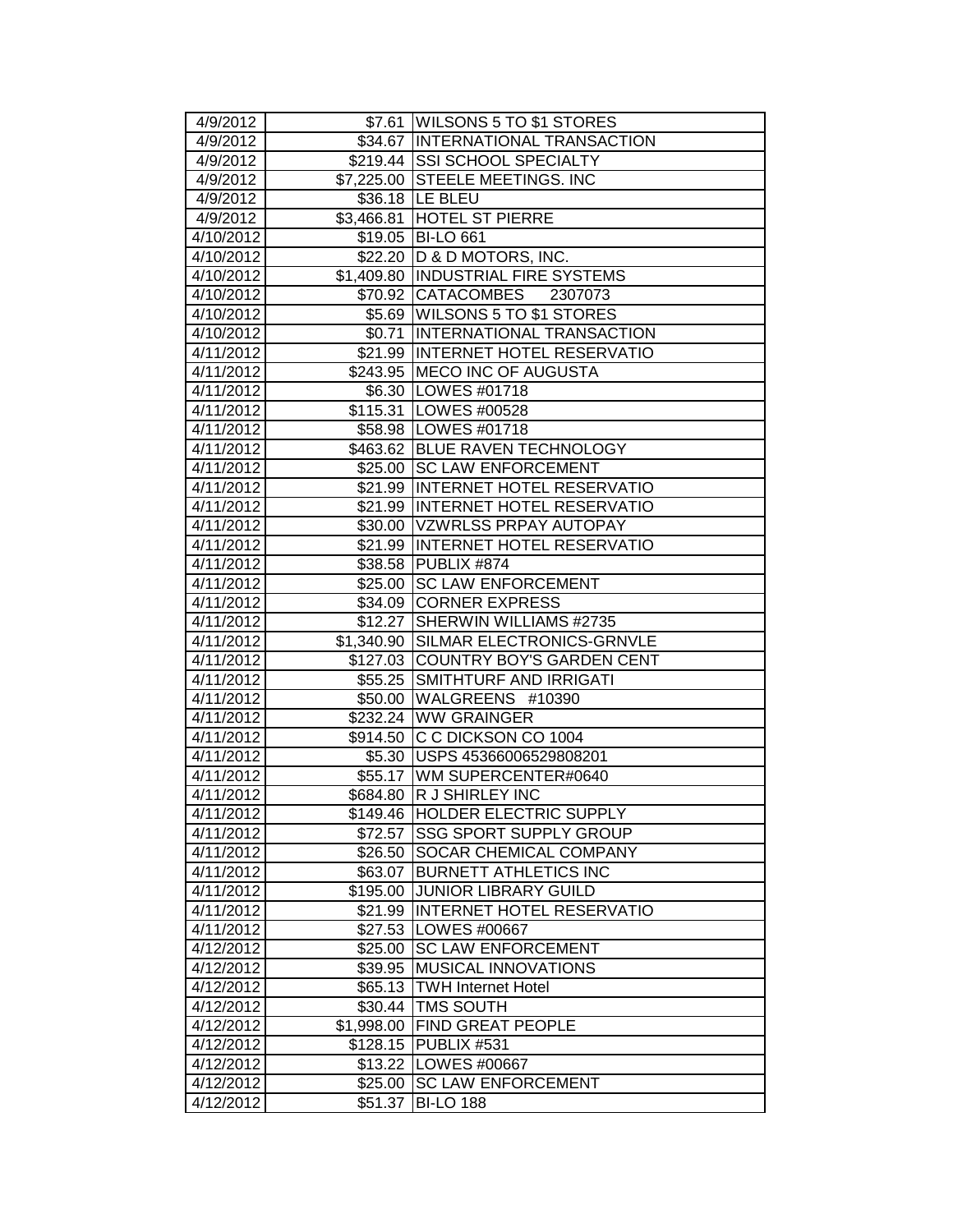| 4/12/2012 |            | \$7.25 THE SYSTEM DEPOT              |
|-----------|------------|--------------------------------------|
| 4/12/2012 |            | \$587.25 FIND GREAT PEOPLE           |
| 4/12/2012 |            | \$25.00 SC LAW ENFORCEMENT           |
| 4/12/2012 |            | \$327.00 SIMPLEX GRINNELL WEB P      |
| 4/12/2012 | \$70.91    | <b>OFFICE DEPOT #62</b>              |
| 4/12/2012 |            | \$1,300.00 WORLD'S FINEST CHOCOLA    |
| 4/12/2012 | \$29.27    | CARQUEST 01013663                    |
| 4/12/2012 | \$25.00    | <b>SC LAW ENFORCEMENT</b>            |
| 4/12/2012 | \$228.00   | TARGET<br>00011825                   |
| 4/12/2012 | \$137.80   | <b>NORFOLK WIRE &amp; ELECTRONIC</b> |
| 4/12/2012 | \$65.13    | <b>TWH Internet Hotel</b>            |
| 4/12/2012 | \$23.47    | SOUTHEASTERN ELECTRICA               |
| 4/12/2012 |            | \$13.22   LOWES #00667               |
| 4/12/2012 | \$25.00    | <b>SC LAW ENFORCEMENT</b>            |
| 4/12/2012 |            | \$155.33 JJOHNSTONE SUPPLY-GREENVIL  |
| 4/12/2012 | \$302.86   | <b>TMS SOUTH</b>                     |
| 4/12/2012 | \$95.27    | <b>DUNCANS HOME CENTER</b>           |
| 4/12/2012 | \$14.48    | <b>BI-LO 161</b>                     |
| 4/12/2012 | \$65.00    | <b>HAWKINS TOWING INC</b>            |
| 4/12/2012 |            | \$148.36 CLASSIC ACE HARDWARE        |
| 4/12/2012 | \$25.00    | <b>SC LAW ENFORCEMENT</b>            |
| 4/12/2012 | \$25.00    | <b>SC LAW ENFORCEMENT</b>            |
| 4/12/2012 | \$81.93    | <b>BI-LO 92</b>                      |
| 4/12/2012 | \$54.00    | <b>BI-LO 624</b>                     |
| 4/12/2012 | \$21.06    | THE HOME DEPOT 1127                  |
| 4/12/2012 | \$54.03    | WHOLEFDS WDF 10224                   |
| 4/12/2012 | \$25.00    | <b>SC LAW ENFORCEMENT</b>            |
| 4/12/2012 | \$80.51    | <b>ADVANCE AUTO PARTS #5440</b>      |
| 4/12/2012 |            | \$459.92 AAA SUPPLY - GVILLE         |
| 4/12/2012 | \$65.13    | <b>TWH Internet Hotel</b>            |
| 4/12/2012 | \$75.50    | <b>MEKONG RESTAURANT</b>             |
| 4/12/2012 | \$183.80   | SOUTHEASTERN ELECTRICA               |
| 4/12/2012 | \$4.64     | RADIOSHACK COR00187518               |
| 4/12/2012 | \$120.52   | SHEALY ELECT 803-227-0599            |
| 4/12/2012 | \$102.15   | <b>LOWES #01983</b>                  |
| 4/12/2012 | \$18.00    | MUSICAL INNOVATIONS                  |
| 4/12/2012 |            | \$31.98 BI-LO 274                    |
| 4/12/2012 | \$65.13    | <b>TWH Internet Hotel</b>            |
| 4/12/2012 | \$25.00    | <b>SC LAW ENFORCEMENT</b>            |
| 4/12/2012 | \$12.06    | <b>HOLDER ELECTRIC SUPPLY</b>        |
| 4/12/2012 | \$25.00    | <b>SC LAW ENFORCEMENT</b>            |
| 4/12/2012 | \$1,409.80 | <b>INDUSTRIAL FIRE SYSTEMS</b>       |
| 4/12/2012 | \$505.44   | AAA SUPPLY - GVILLE                  |
| 4/12/2012 | \$15.78    | <b>HOLDER ELECTRIC SUPPLY</b>        |
| 4/12/2012 | \$2.54     | HOLDER ELECTRIC SUPPLY               |
| 4/12/2012 | \$25.00    | <b>SC LAW ENFORCEMENT</b>            |
| 4/12/2012 | \$25.00    | <b>SC LAW ENFORCEMENT</b>            |
| 4/12/2012 | \$235.85   | C C DICKSON CO 1063                  |
| 4/12/2012 | \$122.27   | D & D MOTORS, INC.                   |
| 4/12/2012 | \$20.67    | AAA FASTENER & SUPPLY                |
| 4/12/2012 | \$418.70   | <b>HEATHERLY BROS AUTO SERVI</b>     |
| 4/12/2012 | \$24.43    | WILSONS 5 TO \$1 STORE               |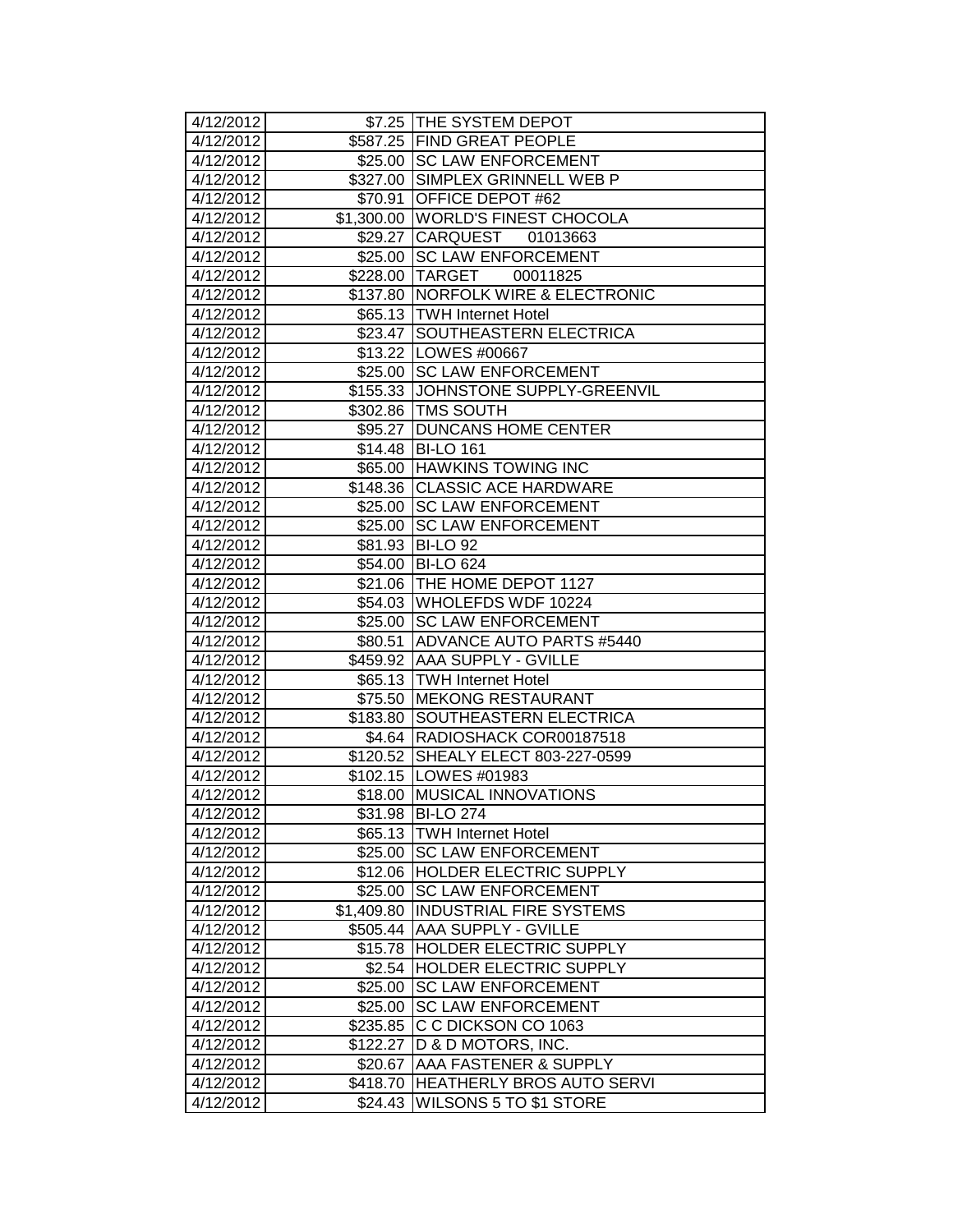| 4/12/2012 |                     | \$25.00 SC LAW ENFORCEMENT          |
|-----------|---------------------|-------------------------------------|
| 4/12/2012 |                     | \$238.58 BINSWANGER GLASS #043      |
| 4/12/2012 |                     | \$374.50 R J SHIRLEY INC            |
| 4/12/2012 |                     | \$33.79 ADVANCE AUTO PARTS #5280    |
| 4/12/2012 |                     | \$750.00 MECO INC OF AUGUSTA        |
| 4/12/2012 |                     | \$9.00 MUSICAL INNOVATIONS          |
| 4/12/2012 |                     | \$25.00 AHEC ONLINE REG1003         |
| 4/12/2012 | \$25.00             | <b>SC LAW ENFORCEMENT</b>           |
| 4/12/2012 | \$25.00             | <b>SC LAW ENFORCEMENT</b>           |
| 4/12/2012 |                     | \$80.53 ADVANCE AUTO PARTS #5440    |
| 4/12/2012 |                     | \$6.78 C C DICKSON CO 1063          |
| 4/12/2012 | \$25.00             | <b>SC LAW ENFORCEMENT</b>           |
| 4/12/2012 |                     | \$65.13 TWH Internet Hotel          |
| 4/12/2012 |                     | \$25.00 SC LAW ENFORCEMENT          |
| 4/12/2012 |                     | \$25.00 SC LAW ENFORCEMENT          |
| 4/12/2012 |                     | \$205.62   LOWES #01983             |
| 4/12/2012 | \$9.51              | <b>BI-LO 92</b>                     |
| 4/12/2012 |                     | \$12.73 ADVANCE AUTO PARTS #5440    |
| 4/12/2012 |                     | \$1,091.01 CAROLINA LAWN & TRACTOR  |
| 4/12/2012 |                     | \$629.64 SOUTHEASTERN ELECTRICA     |
| 4/12/2012 |                     | \$108.36 JJOHNSTONE SUPPLY-GREENVIL |
| 4/12/2012 |                     | \$144.87   TMS SOUTH                |
| 4/12/2012 | \$25.00             | <b>SC LAW ENFORCEMENT</b>           |
| 4/12/2012 | \$25.00             | <b>SC LAW ENFORCEMENT</b>           |
| 4/12/2012 | \$116.15            | <b>SOUTHEASTERN ELECTRICA</b>       |
| 4/12/2012 | \$25.00             | <b>SC LAW ENFORCEMENT</b>           |
| 4/12/2012 | \$7.25              | <b>THE SYSTEM DEPOT</b>             |
| 4/12/2012 | \$115.60            | <b>JOHNSTONE SUPPLY-GREENVIL</b>    |
| 4/12/2012 | $\overline{$}25.00$ | <b>SC LAW ENFORCEMENT</b>           |
| 4/12/2012 | \$25.00             | <b>SC LAW ENFORCEMENT</b>           |
| 4/12/2012 | $\overline{$}21.47$ | <b>JW VAUGHN CO INC</b>             |
| 4/12/2012 | \$25.00             | <b>SC LAW ENFORCEMENT</b>           |
| 4/12/2012 |                     | \$7.78   TMS SOUTH                  |
| 4/12/2012 | \$355.54            | JOHNSTONE SUPPLY-GREENVIL           |
| 4/12/2012 |                     | \$23.98   LOWES #00528              |
| 4/12/2012 | $$25.00$            | <b>SC LAW ENFORCEMENT</b>           |
| 4/12/2012 |                     | \$24.50 JWM SUPERCENTER#2687        |
| 4/13/2012 |                     | \$46.60 C C DICKSON CO 1004         |
| 4/13/2012 | \$103.57            | <b>SSI SCHOOL SPECIALTY</b>         |
| 4/13/2012 | \$7.95              | WM SUPERCENTER#5487                 |
| 4/13/2012 | \$42.71             | <b>BI-LO 161</b>                    |
| 4/13/2012 | \$10.60             | <b>TMS SOUTH</b>                    |
| 4/13/2012 | \$25.00             | <b>SC LAW ENFORCEMENT</b>           |
| 4/13/2012 | \$133.85            | SHERWIN WILLIAMS #2735              |
| 4/13/2012 | \$92.75             | <b>COMMUNICATION SERVICE CEN</b>    |
| 4/13/2012 | \$50.08             | <b>VERIZON WRLS MYACCT VE</b>       |
| 4/13/2012 |                     | \$822.43   NATL BUS SALES & LEASING |
| 4/13/2012 | \$38.52             | <b>BI-LO 568</b>                    |
| 4/13/2012 | \$15.26             | WHOLESALE INDUSTRIAL ELEC           |
| 4/13/2012 | \$9.99              | <b>ADVANCE AUTO PARTS #5330</b>     |
| 4/13/2012 | \$18.18             | DOLLAR GENERAL #10667               |
| 4/13/2012 | \$182.53            | THE TRANE COMPANY                   |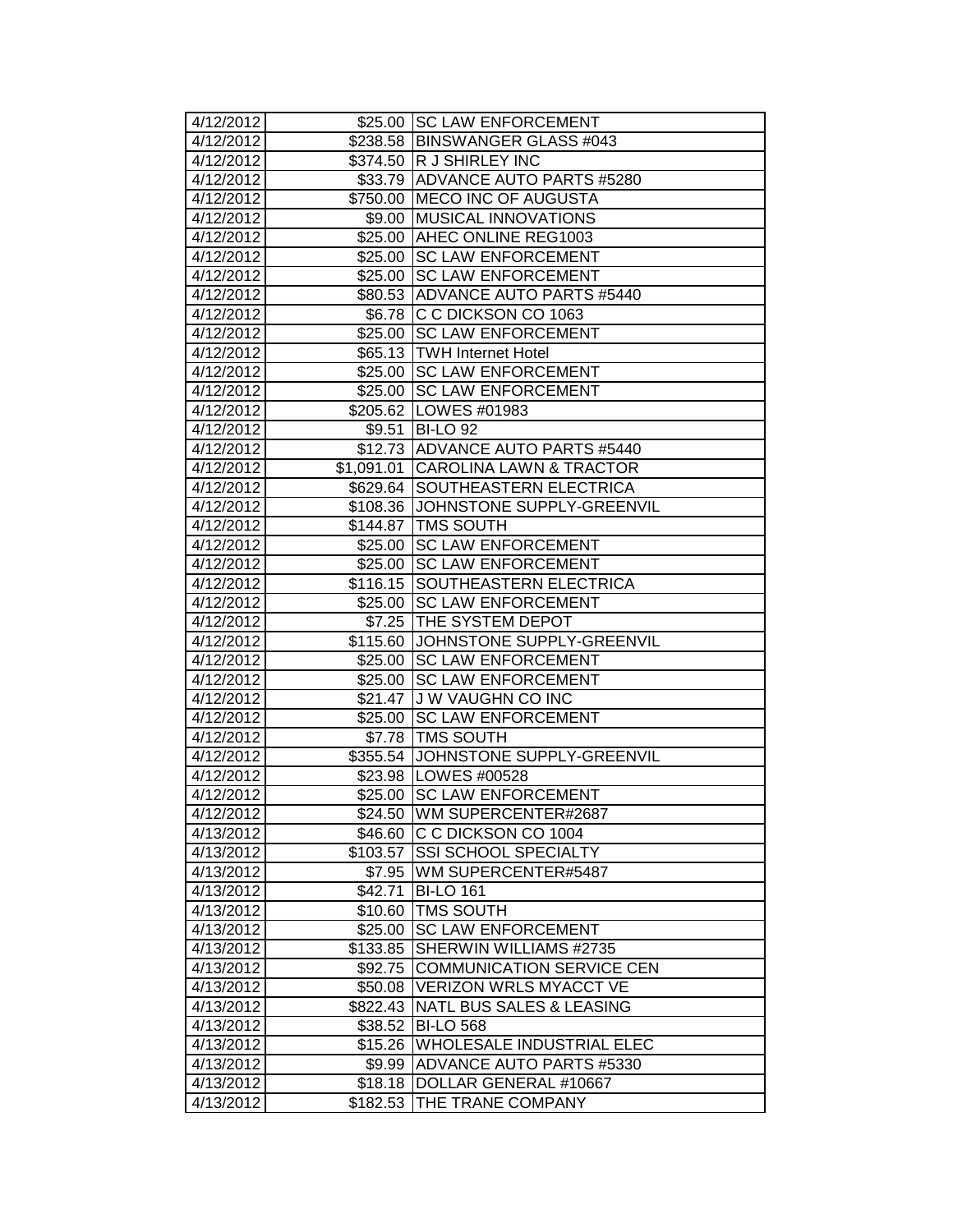| 4/13/2012           |                      | \$38.16   DOLRTREE 4090 00040907   |
|---------------------|----------------------|------------------------------------|
| 4/13/2012           |                      | \$400.00 SWANK MOTION PICTURES     |
| 4/13/2012           |                      | \$30.49 JOHNSTONE SUPPLY-GREENVIL  |
| $\frac{4}{13/2012}$ |                      | \$25.00 SC LAW ENFORCEMENT         |
| 4/13/2012           | $\overline{$}480.11$ | PANERA BREAD #01161                |
| 4/13/2012           |                      | \$53.94 KMART 07274                |
| 4/13/2012           | \$90.99              | <b>ORIENTAL TRADING CO</b>         |
| 4/13/2012           | \$150.00             | <b>BAVARIAN PRETZEL FACTORY</b>    |
| 4/13/2012           |                      | \$288.07 CAROLINA LAWN & TRACTOR   |
| 4/13/2012           |                      | \$31.26 ADVANCE AUTO PARTS #5440   |
| 4/13/2012           | \$170.00             | <b>SC STATE MUSEUM</b>             |
| 4/13/2012           | \$277.01             | <b>CRESCENT SUPPLY COMPANY I</b>   |
| 4/13/2012           |                      | \$5.91 LOWES #01983                |
| 4/13/2012           |                      | \$52.50 ADVANCE AUTO PARTS #5440   |
| 4/13/2012           |                      | \$131.45 AAA SUPPLY - GVILLE       |
| 4/13/2012           |                      | \$195.04 PIEDMONT ELEC DSTRBTRS    |
| 4/13/2012           |                      | \$135.87  HOLDER ELECTRIC SUPPLY   |
| 4/13/2012           | \$265.00             | <b>SHARP BUSINESS SYS-SC</b>       |
| 4/13/2012           |                      | \$9.99 ADVANCE AUTO PARTS #5330    |
| 4/13/2012           |                      | \$25.00 SC LAW ENFORCEMENT         |
| 4/13/2012           |                      | \$44.69   LOWES #01718             |
| 4/13/2012           |                      | \$91.70 THE TRANE COMPANY          |
| 4/13/2012           |                      | \$122.22 ADVANCE AUTO PARTS #5440  |
| 4/13/2012           |                      | \$265.03 BINSWANGER GLASS #043     |
| 4/13/2012           | \$25.00              | <b>SC LAW ENFORCEMENT</b>          |
| 4/13/2012           | \$59.95              | IC C DICKSON CO 1004               |
| 4/13/2012           | \$37.00              | <b>GREER DMV 49</b>                |
| 4/13/2012           |                      | \$59.87 JJOHNSTONE SUPPLY-GREENVIL |
| 4/13/2012           |                      | \$17.60 AIRGAS NAT WELDERS #8      |
| 4/13/2012           |                      | \$42.27 TARGET 00011825            |
| 4/13/2012           |                      | \$13.38   TMS SOUTH                |
| 4/13/2012           |                      | \$703.73 BUDGET RENT-A-CAR         |
| 4/13/2012           | \$59.25              | <b>HEATHERLY BROS AUTO SERVI</b>   |
| 4/13/2012           | \$240.00             | <b>OVERHEAD DOOR CO OF GR</b>      |
| 4/13/2012           |                      | \$17.53 ANDERSON STAMP & ENGRAVIN  |
| 4/13/2012           |                      | \$60.70 SPINX #121                 |
| 4/13/2012           |                      | (\$13.22) LOWES #00667             |
| 4/13/2012           |                      | \$439.26 SHARP BUSINESS SYS-SC     |
| 4/13/2012           |                      | \$137.52 THE TRANE COMPANY         |
| 4/13/2012           | \$20.13              | <b>HAJOCA TAYLORS 72</b>           |
| 4/13/2012           | \$32.40              | <b>FASTENAL COMPANY01</b>          |
| 4/13/2012           | \$4.79               | <b>CREGGER COMPANY 2</b>           |
| 4/13/2012           | \$8.46               | LOWES #01983                       |
| 4/13/2012           | \$382.46             | <b>THE TRANE COMPANY</b>           |
| 4/13/2012           | \$14.81              | LOWES #00667                       |
| 4/13/2012           | \$25.00              | <b>SC LAW ENFORCEMENT</b>          |
| 4/13/2012           | \$140.97             | <b>HAWKINS TOWING INC</b>          |
| 4/13/2012           | \$100.02             | HOBBY LOBBY #0318                  |
| 4/13/2012           | \$353.00             | MIXED BAG DESIGNS, INC             |
| 4/13/2012           | \$95.72              | JOHNSTONE SUPPLY-GREENVIL          |
| 4/13/2012           | \$169.15             | THE TRANE COMPANY                  |
| 4/13/2012           | \$86.14              | ANDY OXY CO INC 6                  |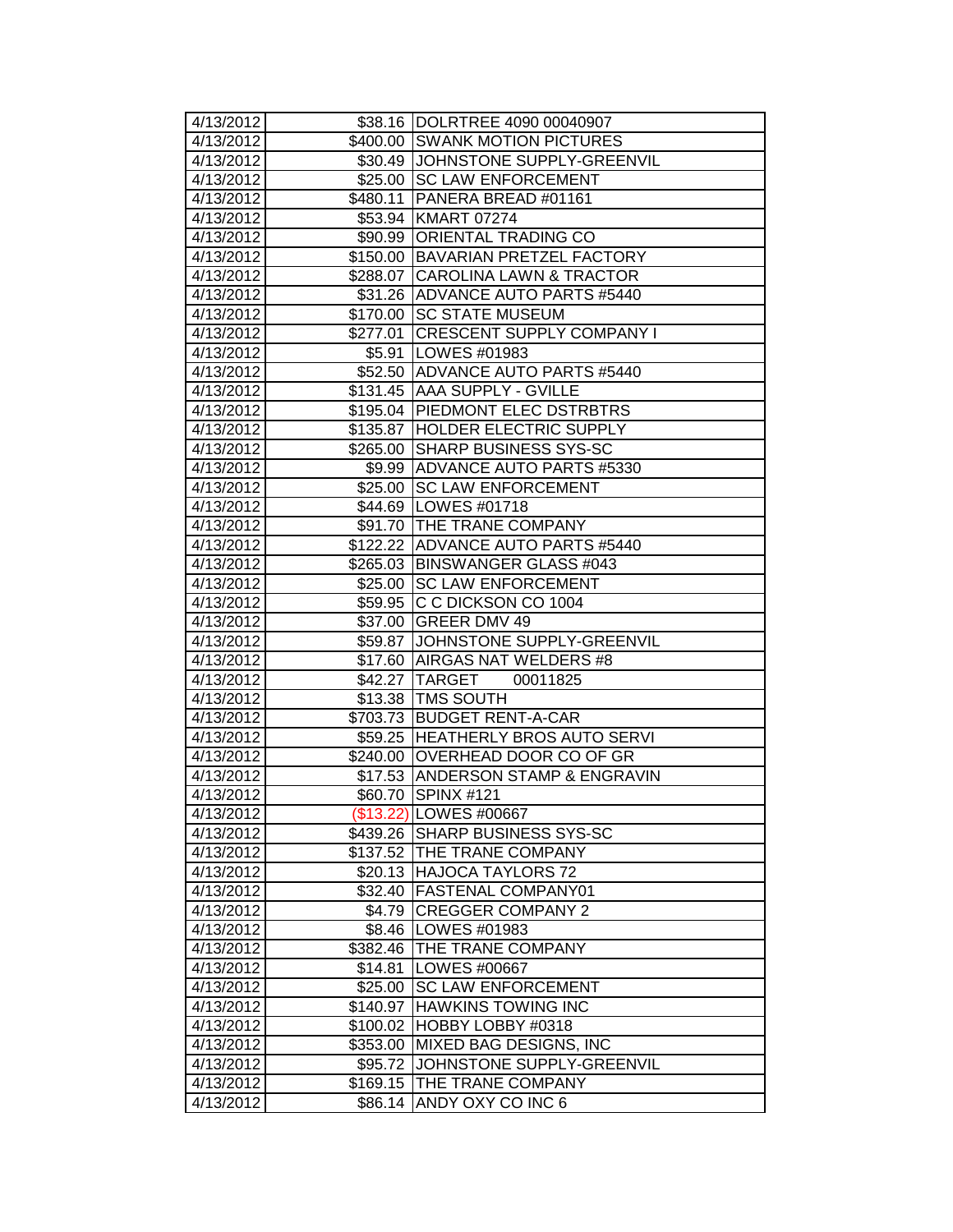| 4/13/2012              |                       | \$418.56 FANCY THAT BISTRO & CATER                           |
|------------------------|-----------------------|--------------------------------------------------------------|
| 4/13/2012              |                       | \$430.00 CLEMSON UNIVERSITY                                  |
| 4/13/2012              |                       | \$31.46   LOWES #01983                                       |
| 4/13/2012              |                       | \$8.91 CHRISTOPHER TRUCKS                                    |
| 4/13/2012              |                       | \$710.35 POSITIVE PROMOTIONS                                 |
| 4/13/2012              | \$25.00               | <b>SC LAW ENFORCEMENT</b>                                    |
| 4/13/2012              |                       | \$20.35 THE HOME DEPOT #1126                                 |
| 4/13/2012              | \$53.00               | <b>THE HOME DEPOT 1127</b>                                   |
| 4/13/2012              |                       | \$358.97 CDW GOVERNMENT                                      |
| 4/16/2012              | \$25.00               | <b>SC LAW ENFORCEMENT</b>                                    |
| 4/16/2012              | \$420.00              | <b>CHICAGO FARE MEDIA QPS</b>                                |
| 4/16/2012              | \$16.42               | Amazon.com                                                   |
| 4/16/2012              |                       | \$98.43 PARTY CITY #200                                      |
| 4/16/2012              |                       | \$19.46 JOHNSTONE SUPPLY-GREENVIL                            |
| 4/16/2012              |                       | \$10.45 THE HOME DEPOT 1104                                  |
| 4/16/2012              | \$25.00               | <b>SC LAW ENFORCEMENT</b>                                    |
| 4/16/2012              | \$32.65               | WENDY'S #78<br>Q <sub>25</sub>                               |
| 4/16/2012              | \$53.19               | <b>CHRISTOPHER TRUCKS 2</b>                                  |
| 4/16/2012              | \$37.08               | BURLINGTON COA00001644                                       |
| 4/16/2012              | \$23.32               | Amazon.com                                                   |
| 4/16/2012              | \$23.31               | <b>Amazon.com</b>                                            |
| 4/16/2012              | \$5.20                | USPS 45366095519800523                                       |
| 4/16/2012              | \$392.70              | UNITED AIR 0162324281635                                     |
| 4/16/2012              | \$18.86               | <b>GOS// GREENVILLE OFFICE S</b>                             |
| 4/16/2012              | \$28.16               | JOHNSTONE SUPPLY-GREENVIL                                    |
| 4/16/2012              | \$25.00               | <b>SC LAW ENFORCEMENT</b>                                    |
| 4/16/2012              | \$31.24               | HOBBY LOBBY #0318                                            |
| 4/16/2012              | \$25.00               | <b>SC LAW ENFORCEMENT</b>                                    |
| 4/16/2012              | \$25.00               | <b>SC LAW ENFORCEMENT</b>                                    |
| 4/16/2012              | \$54.00               | MCDONALD'S F22964                                            |
| 4/16/2012              | \$25.00               | <b>SC LAW ENFORCEMENT</b>                                    |
| 4/16/2012              |                       | $(\$65.13)$ PLN ON-LINE HOTEL                                |
| 4/16/2012              | \$25.00               | <b>SC LAW ENFORCEMENT</b>                                    |
| 4/16/2012<br>4/16/2012 | \$25.00               | <b>SC LAW ENFORCEMENT</b>                                    |
| 4/16/2012              | \$248.74]<br>\$160.51 | <b>RSC EQUIPMENT RENTAL 476</b><br>ADVERTISING AUTHORITIES I |
| 4/16/2012              |                       | \$13.00 SCHOLASTIC INC. KEY 22                               |
| 4/16/2012              | \$13.59               | JOHNSTONE SUPPLY-GREENVIL                                    |
| 4/16/2012              | \$53.19               | <b>CHRISTOPHER TRUCKS 2</b>                                  |
| 4/16/2012              | \$1,309.10            | <b>BWI - GREENVILLE/</b>                                     |
| 4/16/2012              | \$54.99               | Amazon.com                                                   |
| 4/16/2012              | \$1,496.40            | Amazon.com                                                   |
| 4/16/2012              | \$10.42               | <b>CRESCENT SUPPLY COMPANY I</b>                             |
| 4/16/2012              | \$252.76              | WM SUPERCENTER#0640                                          |
| 4/16/2012              | \$13.91               | <b>JW VAUGHN CO INC</b>                                      |
| 4/16/2012              | \$101.06              | <b>KEYSTONE AUTOMOTIVE</b>                                   |
| 4/16/2012              | \$32.60               | PUBLIX #530                                                  |
| 4/16/2012              |                       | \$52.43 J W VAUGHN CO INC                                    |
| 4/16/2012              | \$104.40              | <b>TMS SOUTH</b>                                             |
| 4/16/2012              | \$25.00               | <b>SC LAW ENFORCEMENT</b>                                    |
| 4/16/2012              | \$25.00               | <b>SC LAW ENFORCEMENT</b>                                    |
| 4/16/2012              | \$36.04               | AC MOORE STR 58                                              |
|                        |                       |                                                              |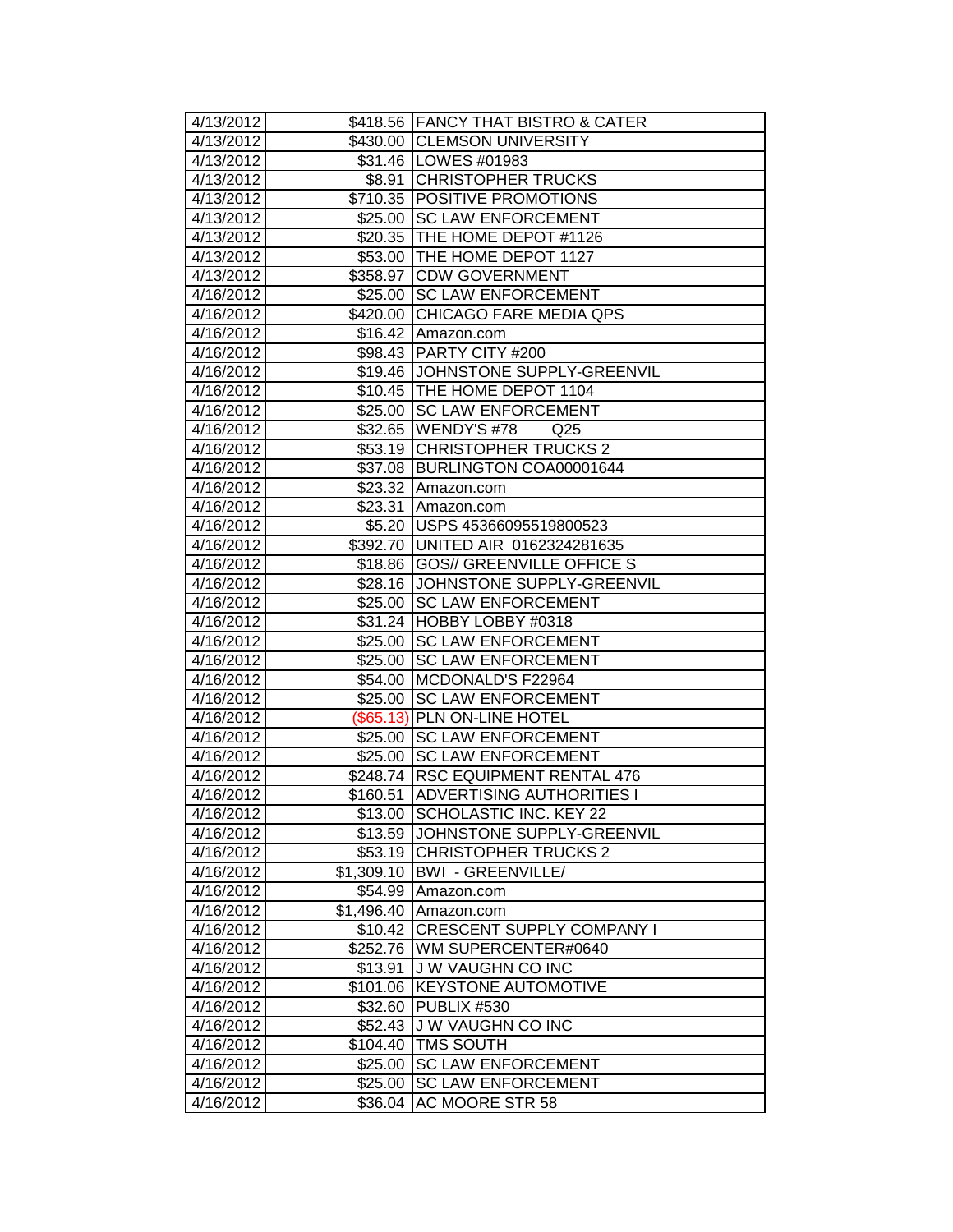| 4/16/2012 |            | \$210.00 APPLEBEE'S 87019810522         |
|-----------|------------|-----------------------------------------|
| 4/16/2012 |            | \$20.46 CASON BUILDERS SUPPLY #3        |
| 4/16/2012 |            | \$459.92 AAA SUPPLY-GREER               |
| 4/16/2012 |            | \$42.15 STAPLES<br>00105536             |
| 4/16/2012 |            | \$57.24 WM SUPERCENTER#0640             |
| 4/16/2012 |            | \$283.82 THE SOCK BASKET                |
| 4/16/2012 |            | \$58.77 TMS SOUTH                       |
| 4/16/2012 |            | \$1,053.22 CHRISTOPHER TRUCKS 2         |
| 4/16/2012 |            | \$351.55 WW GRAINGER                    |
| 4/16/2012 |            | \$312.72 KIMBALL MIDWEST                |
| 4/16/2012 | \$180.00   | USPS 45818006829808870                  |
| 4/16/2012 |            | \$57.07 WENDYS #0043<br>Q <sub>25</sub> |
| 4/16/2012 |            | \$25.00 SC LAW ENFORCEMENT              |
| 4/16/2012 | \$25.00    | <b>SC LAW ENFORCEMENT</b>               |
| 4/16/2012 |            | \$82.50 THE PHOENIX INN                 |
| 4/16/2012 | \$25.00    | <b>SC LAW ENFORCEMENT</b>               |
| 4/16/2012 |            | \$68.28   THE TV TEACHER                |
| 4/16/2012 | \$25.00    | <b>SC LAW ENFORCEMENT</b>               |
| 4/16/2012 | \$346.81   | <b>CAROLINA LAWN &amp; TRACTOR</b>      |
| 4/16/2012 |            | \$29.52 BI-LO 624                       |
| 4/16/2012 |            | \$82.50 THE PHOENIX INN                 |
| 4/16/2012 | \$66.71    | <b>SOUTHEASTERN ELECTRICA</b>           |
| 4/16/2012 |            | \$36.05 CVS PHARMACY #2242 Q03          |
| 4/16/2012 | \$3,863.70 | <b>APL APPLE ONLINE STORE</b>           |
| 4/16/2012 | \$105.00   | <b>PUMP IT UP</b>                       |
| 4/16/2012 | \$25.00    | <b>SC LAW ENFORCEMENT</b>               |
| 4/16/2012 | \$9.67     | VISTAPR VistaPrint.com                  |
| 4/16/2012 | \$370.00   | <b>SCASA</b><br>00 OF 00                |
| 4/16/2012 |            | \$90.00 REGAL CHERRYDALE 16             |
| 4/16/2012 |            | \$58.92 TRAVEL INSURANCE POLICY         |
| 4/16/2012 | \$58.89    | MICHAELS #6001                          |
| 4/16/2012 |            | \$23.36 Amazon.com                      |
| 4/16/2012 |            | \$280.37 THE TRANE COMPANY              |
| 4/16/2012 | \$80.31    | <b>TMS SOUTH</b>                        |
| 4/16/2012 | \$392.70   | UNITED AIR 0162324281634                |
| 4/16/2012 |            | \$82.50 THE PHOENIX INN                 |
| 4/16/2012 |            | \$25.00 SC LAW ENFORCEMENT              |
| 4/16/2012 | \$25.00    | <b>ISC LAW ENFORCEMENT</b>              |
| 4/16/2012 | \$1,545.48 | <b>APL APPLE ONLINE STORE</b>           |
| 4/16/2012 | \$2,460.00 | <b>BULLDOG TOURS, INC.</b>              |
| 4/16/2012 | \$25.00    | <b>SC LAW ENFORCEMENT</b>               |
| 4/16/2012 | \$11.02    | <b>GREENVILLE TURF &amp; TRACTOR</b>    |
| 4/16/2012 | \$25.00    | <b>SC LAW ENFORCEMENT</b>               |
| 4/16/2012 | \$22.26    | CVS PHARMACY #4286 Q03                  |
| 4/16/2012 | \$499.64   | <b>CAREER KIDS, LLC</b>                 |
| 4/16/2012 | \$25.00    | <b>SC LAW ENFORCEMENT</b>               |
| 4/16/2012 | (\$2.00)   | SCHOLASTIC INC. KEY 22                  |
| 4/16/2012 | \$1,971.00 | <b>AUM - K&amp;K FIDUCIARY</b>          |
| 4/16/2012 | \$4.13     | ADVANCE AUTO PARTS #5330                |
| 4/16/2012 | \$38.53    | <b>CHRISTOPHER TRUCKS</b>               |
| 4/16/2012 | \$166.96   | <b>CHRISTOPHER TRUCKS</b>               |
|           |            | 00105536                                |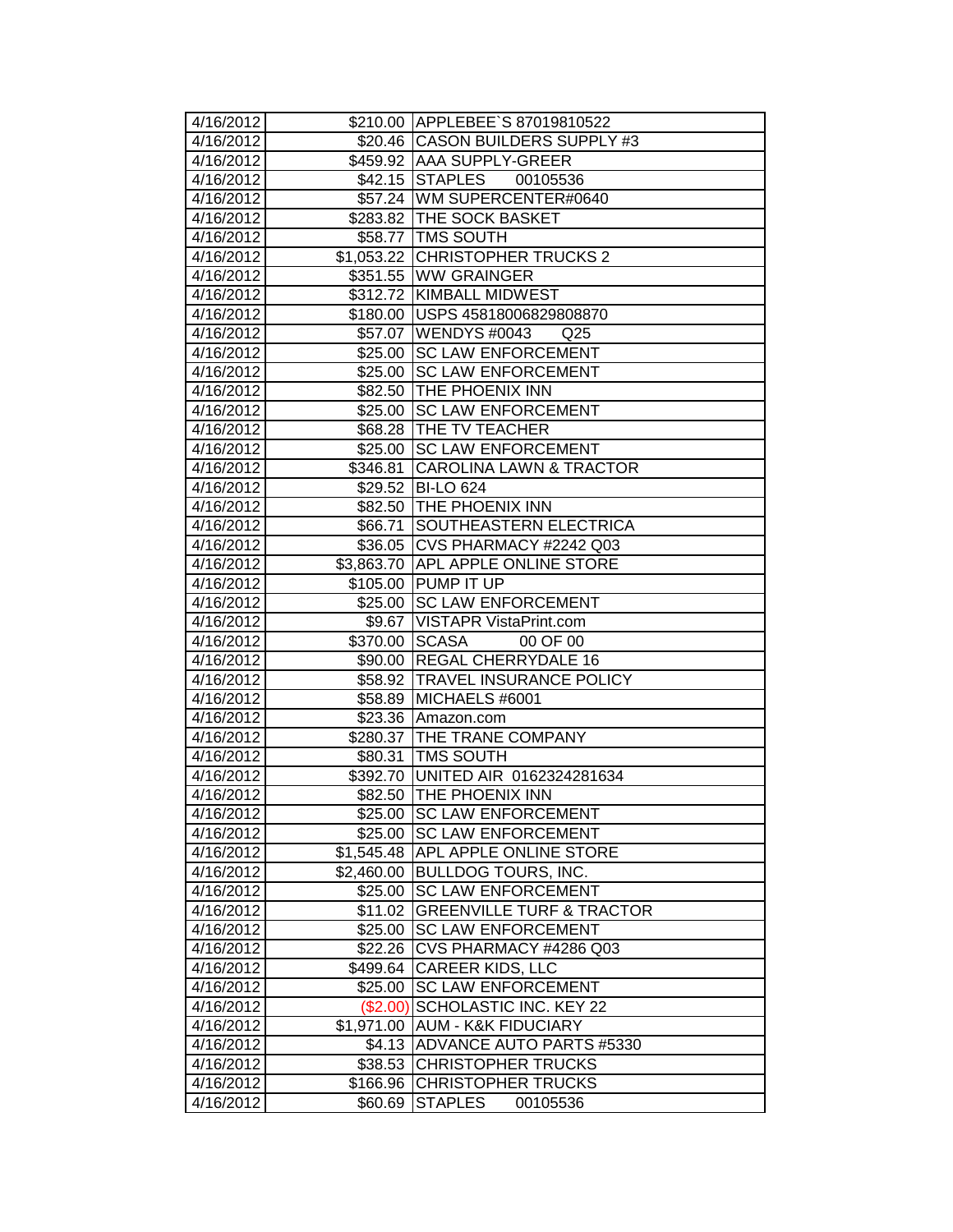| 4/16/2012              |                     | \$11.19 SOUTHEASTERN ELECTRICA                 |
|------------------------|---------------------|------------------------------------------------|
| 4/16/2012              | \$47.00             | <b>DUNKIN #330220</b><br>Q <sub>35</sub>       |
| 4/16/2012              | \$25.00             | <b>SC LAW ENFORCEMENT</b>                      |
| 4/16/2012              |                     | \$112.36 CAROLINA LAWN & TRACTOR               |
| 4/16/2012              |                     | \$40.00 DALI DECALS                            |
| 4/16/2012              | \$46.56             | JOHNSTONE SUPPLY-GREENVIL                      |
| 4/16/2012              | \$392.70            | UNITED AIR 0162324281633                       |
| 4/16/2012              | \$210.38            | JOHNSTONE SUPPLY-GREENVIL                      |
| 4/16/2012              | \$13.25             | Amazon.com                                     |
| 4/16/2012              | \$75.00             | <b>SPINX #130</b>                              |
| 4/16/2012              | \$383.90            | <b>AMAZON MKTPLACE PMTS</b>                    |
| 4/16/2012              | \$16.86             | <b>AMAZON MKTPLACE PMTS</b>                    |
| 4/16/2012              | \$18.92             | <b>THE TRANE COMPANY</b>                       |
| 4/16/2012              | \$21.10             | SCHOLASTIC INC. KEY 22                         |
| 4/16/2012              | \$42.38             | BURLINGTON COA00001644                         |
| 4/16/2012              | \$22.65             | WM SUPERCENTER#0640                            |
| 4/16/2012              | \$152.62            | HOBBY LOBBY #328                               |
| 4/16/2012              | \$3.72              | DOLRTREE 930 00009308                          |
| 4/16/2012              | \$249.80            | <b>KENS BODY SHOP</b>                          |
| 4/16/2012              | \$82.13             | Amazon.com                                     |
| 4/16/2012              | \$17.83             | <b>CHRISTOPHER TRUCKS 2</b>                    |
| 4/16/2012              | \$55.67             | JOHNSTONE SUPPLY-GREENVIL                      |
| 4/16/2012              | \$25.00             | <b>SC LAW ENFORCEMENT</b>                      |
| 4/16/2012              | \$97.90             | SCHOLASTIC INC. KEY 22                         |
| 4/16/2012              | \$63.15             | J W VAUGHN CO INC                              |
| 4/16/2012              | \$623.81            | <b>BATTERIES PLUS</b>                          |
| 4/16/2012              | \$23.52             | FOOD EQUIPMENT COMPANY                         |
| 4/16/2012              | \$86.58             | <b>DBC BLICK ART MATERIAL</b>                  |
| 4/16/2012              | \$35.87             | JOHNSTONE SUPPLY-GREENVIL                      |
| 4/16/2012              | \$31.18             | <b>IWW GRAINGER</b>                            |
| 4/16/2012              | \$968.47            | <b>CDW GOVERNMENT</b>                          |
| 4/16/2012              | \$323.68            | CHICK-FIL-A #02122                             |
| 4/16/2012              | \$25.00             | <b>SC LAW ENFORCEMENT</b>                      |
| 4/16/2012              | \$150.40            | BURLINGTON COA00001644                         |
| 4/16/2012              | \$428.71            | ANDY OXY CO INC 6                              |
| 4/16/2012              | \$636.00            | JOSTENS/GILLIS 0927                            |
| 4/16/2012              |                     | \$772.74  APPLE STORE #R355                    |
| 4/16/2012              | \$53.19             | <b>CHRISTOPHER TRUCKS 2</b>                    |
| 4/16/2012              | \$67.00             | <b>PAYPAL DAEO CORP</b>                        |
| 4/16/2012              | \$25.00             | <b>SC LAW ENFORCEMENT</b>                      |
| 4/16/2012              | \$45.93             | <b>TEACHER'S TOOLS</b>                         |
| 4/16/2012<br>4/16/2012 | \$47.64<br>\$13.25  | <b>BATTERY SPECIALISTS</b><br><b>TMS SOUTH</b> |
| 4/16/2012              |                     | <b>HAJOCA TAYLORS 72</b>                       |
| 4/16/2012              | \$37.10             | <b>CITY ELECTRIC SUPPLY</b>                    |
| 4/16/2012              | \$106.43<br>\$53.19 | <b>CHRISTOPHER TRUCKS 2</b>                    |
| 4/16/2012              | \$25.00             | <b>SC LAW ENFORCEMENT</b>                      |
| 4/16/2012              | \$1,500.00          | STALLARD TECHNOLOGIES INC                      |
| 4/16/2012              | \$20.88             | JOHNSTONE SUPPLY-GREENVIL                      |
| 4/16/2012              | \$90.00             | USPS 45818106829832383                         |
| 4/16/2012              | \$248.55            | PARTY CITY #200                                |
| 4/16/2012              | \$89.24             | THE HOME DEPOT 1127                            |
|                        |                     |                                                |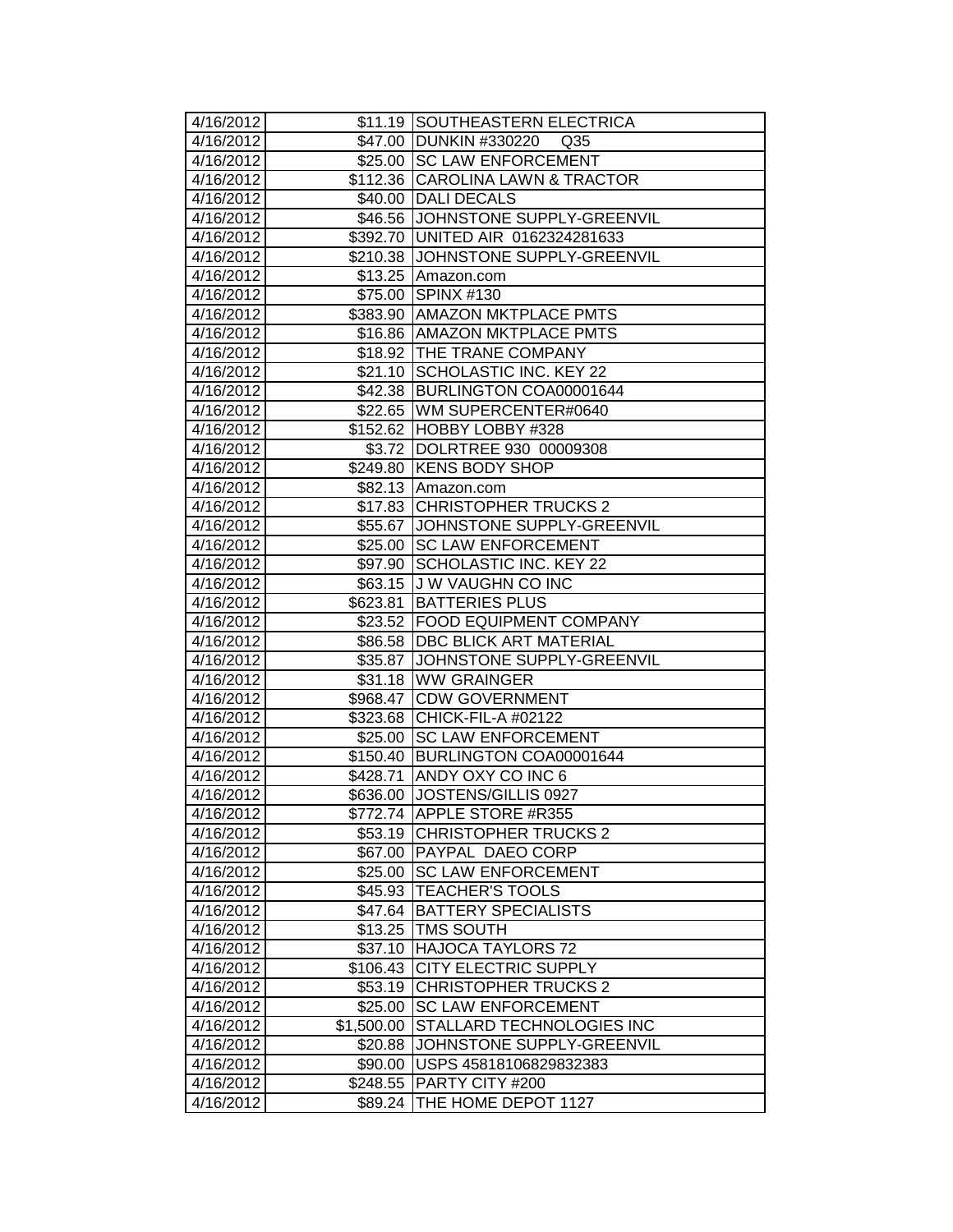| 4/16/2012              |           | \$25.55 MIXED BAG DESIGNS, INC                                |
|------------------------|-----------|---------------------------------------------------------------|
| 4/16/2012              |           | \$100.73   BWI - GREENVILLE/                                  |
| 4/16/2012              |           | \$61.13 THE TRANE COMPANY                                     |
| 4/16/2012              |           | \$61.13   THE TRANE COMPANY                                   |
| 4/16/2012              |           | \$47.97 ADVANCE AUTO PARTS #5440                              |
| 4/16/2012              |           | \$81.00 SUBWAY<br>00452268                                    |
| 4/16/2012              |           | \$15.05 HOBBY LOBBY #328                                      |
| 4/16/2012              | \$25.00   | <b>SC LAW ENFORCEMENT</b>                                     |
| 4/16/2012              | \$25.00   | <b>SC LAW ENFORCEMENT</b>                                     |
| 4/16/2012              |           | \$3,090.96 APL APPLE ONLINE STORE                             |
| 4/16/2012<br>4/16/2012 |           | \$27.00   LOWES #00528                                        |
|                        |           | \$58.12 HICKORY POINT 33                                      |
| 4/16/2012              |           | \$14.84  DOLRTREE 1966 00019661                               |
| 4/16/2012              |           | (\$65.13) PLN ON-LINE HOTEL                                   |
| 4/16/2012              |           | (\$65.13) PLN ON-LINE HOTEL                                   |
| 4/16/2012              |           | \$39.12 HOBBY LOBBY #0318<br>\$62.32 Amazon.com               |
| 4/16/2012              |           |                                                               |
| 4/16/2012<br>4/16/2012 | \$20.61   | <b>JU W VAUGHN CO INC</b><br>\$13.98 ADVANCE AUTO PARTS #5440 |
| 4/16/2012              |           | \$32.82 THE HOME DEPOT 1127                                   |
| 4/16/2012              |           | \$22.93 JJOHNSTONE SUPPLY-GREENVIL                            |
| 4/16/2012              |           | \$501.00 CITY OF GREENVILLE ZOO                               |
| 4/16/2012              |           | \$40.00 PLAYSCRIPTS INC                                       |
| 4/16/2012              | \$129.10  | Amazon.com                                                    |
| 4/16/2012              | \$60.91   | <b>DBC BLICK ART MATERIAL</b>                                 |
| 4/16/2012              |           | \$4,636.44 APL APPLE ONLINE STORE                             |
| 4/16/2012              | \$128.54  | <b>POINSETT PLUMBING SUPPLY</b>                               |
| 4/16/2012              | \$7.49    | WM SUPERCENTER#1382                                           |
| 4/16/2012              |           | \$66.99 CRESCENT SUPPLY COMPANY I                             |
| 4/16/2012              |           | \$18.99 ADVANCE AUTO PARTS #5440                              |
| 4/16/2012              |           | \$25.00 SC LAW ENFORCEMENT                                    |
| 4/16/2012              |           | \$34.34 HANDPICKED 09                                         |
| 4/16/2012              |           | \$36.15 MCCALLS SUPPLY INC 19                                 |
| 4/16/2012              |           | \$5.85 SWOOZIES AT THE SHOPS                                  |
| 4/16/2012              | \$25.00   | <b>ISC LAW ENFORCEMENT</b>                                    |
| 4/16/2012              | \$23.81   | <b>ADVANCE AUTO PARTS #5440</b>                               |
| 4/16/2012              |           | \$41.90 Amazon.com                                            |
| 4/16/2012              | \$45.85   | SCHOLASTIC INC. KEY 22                                        |
| 4/16/2012              | \$25.00   | <b>SC LAW ENFORCEMENT</b>                                     |
| 4/16/2012              | \$459.85  | JOHNSTONE SUPPLY-GREENVIL                                     |
| 4/16/2012              | \$180.25  | Amazon.com                                                    |
| 4/16/2012              | \$25.00   | <b>SC LAW ENFORCEMENT</b>                                     |
| 4/16/2012              | \$25.00   | <b>SC LAW ENFORCEMENT</b>                                     |
| 4/16/2012              | \$74.89   | THE TV TEACHER                                                |
| 4/16/2012              | \$5.57    | Amazon.com                                                    |
| 4/16/2012              | \$37.10   | WM SUPERCENTER#0640                                           |
| 4/16/2012              | \$46.44   | HANCOCK FABRICS 1443                                          |
| 4/17/2012              | \$360.00  | USPS 45696006729808615                                        |
| 4/17/2012              | \$177.96  | <b>CAMCOR INC</b>                                             |
| 4/17/2012              | \$342.54  | <b>WHOLESALE SUPPLIES PLUS</b>                                |
| 4/17/2012              | \$20.77   | PUBLIX #530                                                   |
| 4/17/2012              | (\$79.12) | <b>WW GRAINGER</b>                                            |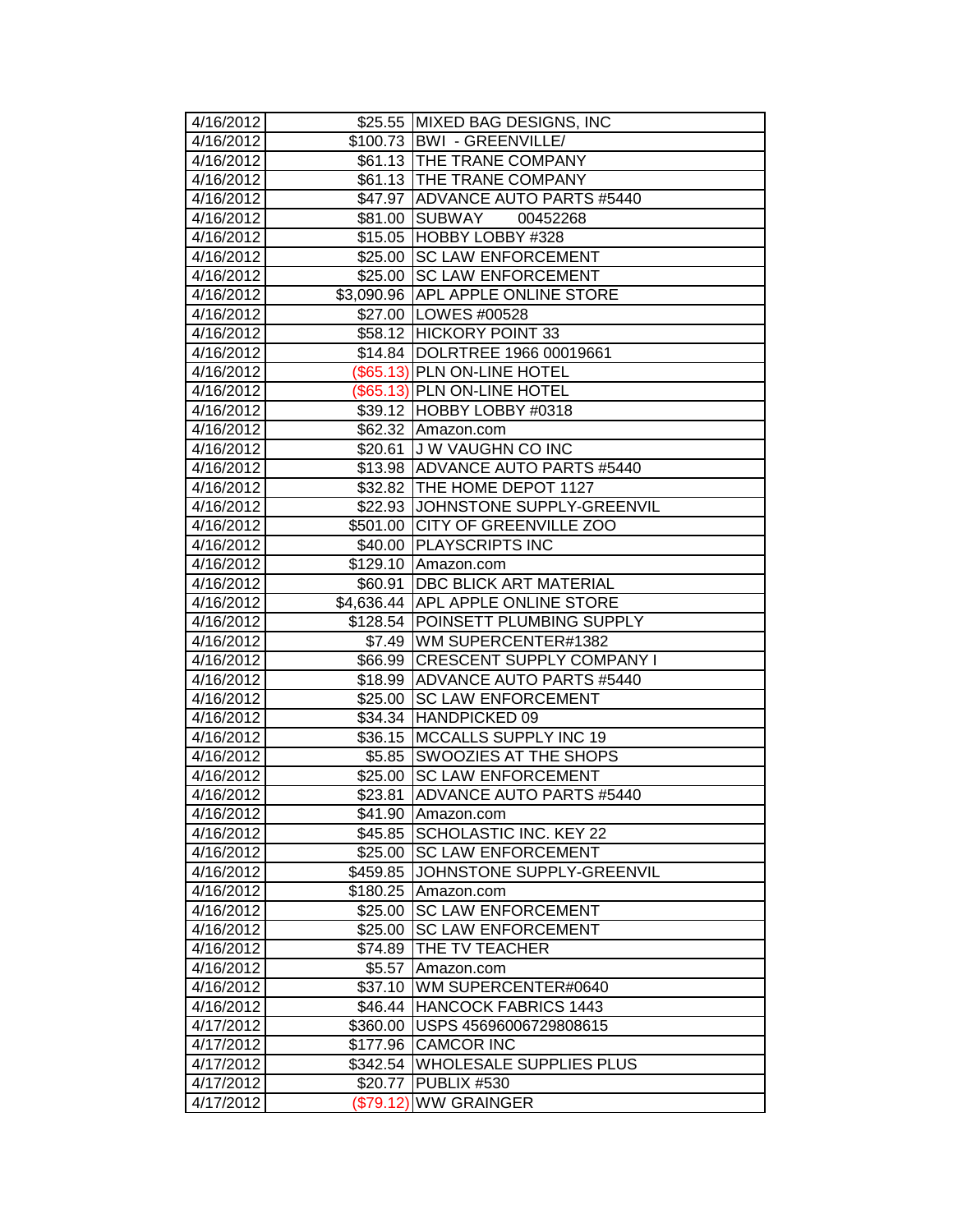| 4/17/2012              |            | (\$219.10) CRESCENT SUPPLY COMPANY I |
|------------------------|------------|--------------------------------------|
| 4/17/2012              |            | \$112.57   LOWES #00528              |
| 4/17/2012              |            | \$64.48 BRICK STREET CAFE            |
| 4/17/2012              |            | \$184.06   TC THAYER PUBLISHING      |
| 4/17/2012              |            | \$20.00 VZWRLSS PRPAY AUTOPAY        |
| 4/17/2012              |            | \$650.00 BATTLE CATS SPORTS          |
| 4/17/2012              |            | \$19.08   LOWES #01983               |
| 4/17/2012              |            | \$20.00 VZWRLSS PRPAY AUTOPAY        |
| 4/17/2012              | \$25.00    | <b>SC LAW ENFORCEMENT</b>            |
| 4/17/2012              |            | \$104.94   LOWES #01983              |
| 4/17/2012              |            | \$69.95 EASTESSENCE                  |
| 4/17/2012              |            | \$343.00 GOLF TEAM PRODUCTS          |
| 4/17/2012              |            | \$59.88 ROBBINS TIRE SERVI           |
| 4/17/2012              |            | \$14.90   LOWES #00528               |
| 4/17/2012              |            | \$38.05   MCNAUGHTON MCKAY ELEC CO   |
| 4/17/2012              |            | \$72.96 PUBLIX #613                  |
| 4/17/2012              |            | \$17.53 ANDERSON STAMP & ENGRAVIN    |
| 4/17/2012              |            | \$28.85   WM SUPERCENTER#2265        |
| 4/17/2012              |            | \$75.45 GENESIS INC                  |
| 4/17/2012              |            | \$178.99 NATL ART EDU ASSOC          |
| 4/17/2012              | \$14.17    | BAKER DIST CO 578                    |
| 4/17/2012              | \$74.60    | Amazon.com                           |
| 4/17/2012              | \$74.79    | Amazon.com                           |
| 4/17/2012              | \$14.99    | <b>BOOKRAGS INC</b>                  |
| 4/17/2012              | \$120.00   | LEARNING FOCUSED SOLUTION            |
| 4/17/2012              | \$64.39    | DOLLAR GENERAL #10164                |
| 4/17/2012              | \$8.90     | <b>THE TRANE COMPANY</b>             |
| 4/17/2012              | \$1,500.00 | STALLARD TECHNOLOGIES INC            |
| 4/17/2012              |            | \$122.67 PUBLIX #874                 |
| 4/17/2012              |            | \$19.02 LOWES #00667                 |
| 4/17/2012              |            | \$140.30 STAPLES<br>00105536         |
| 4/17/2012              |            | \$1,000.22 THE TRANE COMPANY         |
| 4/17/2012              | \$45.00    | MARATHON PETRO136648                 |
| 4/17/2012              |            | \$59.93 DAYS INN COLUMBIA MALL       |
| 4/17/2012              |            | \$719.19 APPLE STORE #R355           |
| 4/17/2012              |            | \$116.32 RGS REALLY GOOD STUFF       |
| 4/17/2012              |            | \$79.93 CLASSIC HWD & POSTAL         |
| 4/17/2012              |            | \$80.00 CDW GOVERNMENT               |
| 4/18/2012              |            | \$58.52 THE UPS STORE 0232           |
| 4/18/2012              | \$432.00   | <b>SPOLETO FESTIVAL U</b>            |
| 4/18/2012              | \$450.50   | MR. ALTERNATOR                       |
| 4/18/2012              | \$1,450.87 | <b>AAA SUPPLY - GVILLE</b>           |
| 4/18/2012              | \$18.48    | <b>THE SOCK BASKET</b>               |
| 4/18/2012              |            | \$44.53 CAROLINA INTL TRUCKS         |
| 4/18/2012              | \$163.77   | JOHN DEERE LANDSCAPES85              |
| 4/18/2012              | \$9.58     | <b>JW VAUGHN CO INC</b>              |
| 4/18/2012              | \$75.10    | Amazon.com                           |
| 4/18/2012              | \$25.50    | <b>HAJOCA TAYLORS 72</b>             |
| 4/18/2012              | \$47.90    | ANDY OXY CO INC 6                    |
| 4/18/2012              | \$25.00    | <b>SC LAW ENFORCEMENT</b>            |
| 4/18/2012<br>4/18/2012 | \$193.42   | <b>ARBYS 7211</b><br>00072116        |
|                        | \$74.58    | <b>SEA MIST RESORT</b>               |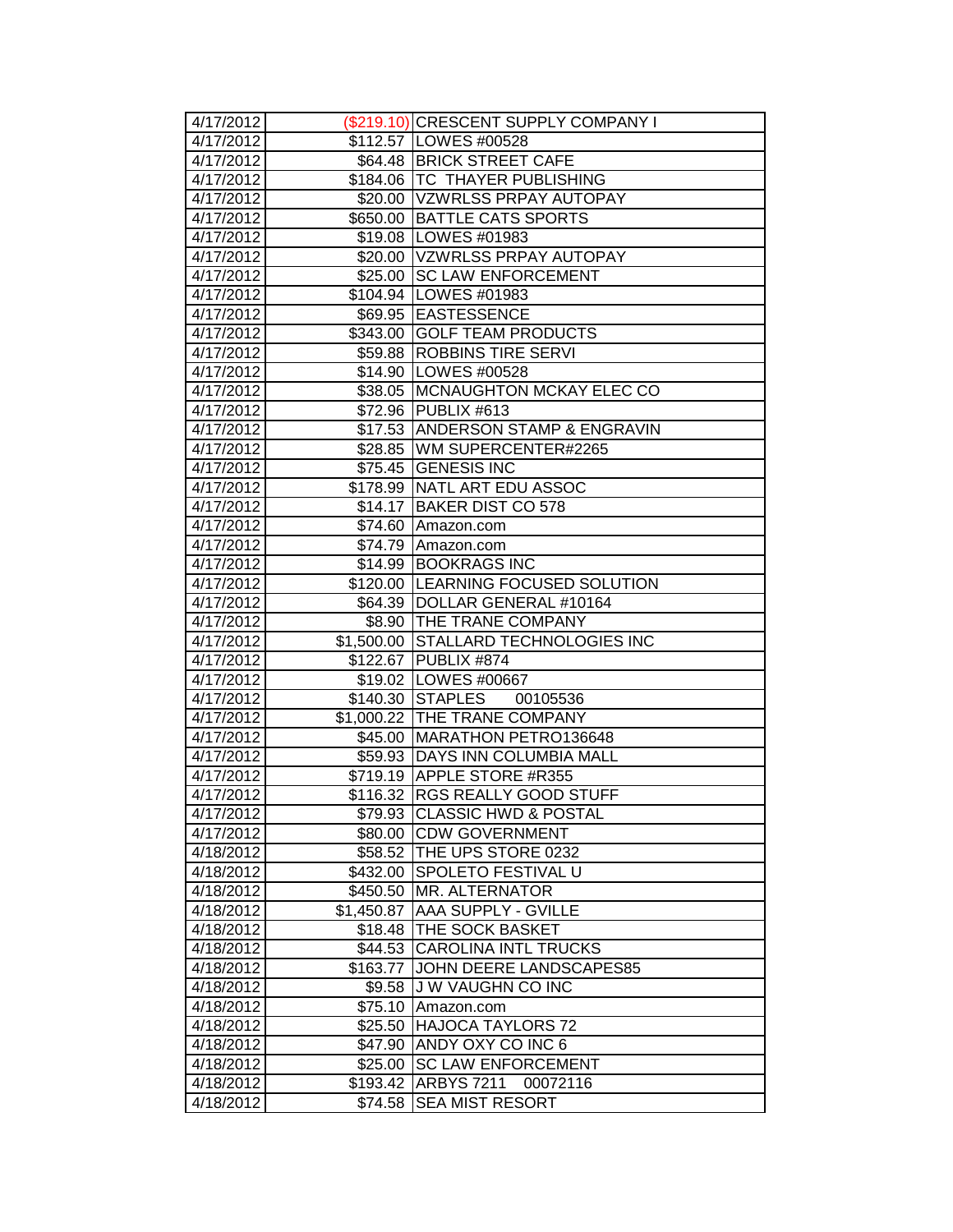| 4/18/2012              |                    | \$170.34 MICHAELS #6001                                     |
|------------------------|--------------------|-------------------------------------------------------------|
| 4/18/2012              |                    | \$20.00 VZWRLSS PRPAY AUTOPAY                               |
| 4/18/2012              |                    | \$136.70 LOWES #01718                                       |
| 4/18/2012              |                    | \$76.34 JJOHNSTONE SUPPLY-GREENVIL                          |
| 4/18/2012              |                    | \$53.48 GREENVILLE INDUSTRIAL                               |
| 4/18/2012              |                    | \$6.72   AAA SUPPLY - GVILLE                                |
| 4/18/2012              |                    | \$26.37   LOWES #01983                                      |
| 4/18/2012              |                    | \$1,728.72 STU AMERICAN PROM                                |
| 4/18/2012              |                    | \$339.16 OFFICE MAX                                         |
| 4/18/2012              |                    | \$66.62 SMITHTURF AND IRRIGATI                              |
| 4/18/2012              |                    | \$50.84 NAPA AUTO 0027617                                   |
| 4/18/2012              |                    | \$1,630.00 ZOO ATLANTAWEB RES                               |
| 4/18/2012              |                    | \$59.65   WM SUPERCENTER#2265                               |
| 4/18/2012              |                    | \$66.41 ADVANCE AUTO PARTS #5440                            |
| 4/18/2012              |                    | \$72.27 C C DICKSON CO 1063                                 |
| 4/18/2012              |                    | \$123.10 LOWES #01983                                       |
| 4/18/2012              | \$3,828.47         | <b>STICKY FINGERS 3</b>                                     |
| 4/18/2012              |                    | \$37.39  HONEYBAKED HAM #902                                |
| 4/18/2012              |                    | \$217.00 GOOGLE Stork Systems                               |
| 4/18/2012              |                    | \$281.82 BARNES & NOBLE #2221                               |
| 4/18/2012              |                    | \$13.58   LOWES #01983                                      |
| 4/18/2012              | \$6.87             | DOLLAR GENERAL #10260                                       |
| 4/18/2012              |                    | \$265.06 AAA SUPPLY - GVILLE                                |
| 4/18/2012              |                    | \$20.13 ELLIS FLOORING SALES #43                            |
| 4/18/2012              | \$28.51            | WM SUPERCENTER#1244                                         |
| 4/18/2012              |                    | \$41.93   LOWES #00667                                      |
| 4/18/2012              | \$7.98             | <b>AMAZON MKTPLACE PMTS</b>                                 |
| 4/18/2012              | \$290.35           | API                                                         |
| 4/18/2012              | \$346.50           | SUNDANCE/NEWBRIDGE                                          |
| 4/18/2012              |                    | \$64.64 JJOHNSTONE SUPPLY-GREENVIL                          |
| 4/18/2012              |                    | \$1,222.50 NASSP1/NHS/NJHS/NASC                             |
| 4/18/2012              |                    | \$1,500.00 STALLARD TECHNOLOGIES INC                        |
| 4/18/2012              |                    | \$228.64   THE HOME DEPOT 1104                              |
| 4/18/2012<br>4/18/2012 | \$74.58            | <b>SEA MIST RESORT</b><br>\$42.84   THOMAS SAND COMPANY INC |
| 4/18/2012              |                    | <b>ANDY OXY CO INC 6</b>                                    |
| 4/18/2012              | \$17.81            |                                                             |
| 4/18/2012              | \$67.15            | \$99.24 ELLIS FLOORING SALES #43<br>OFFICE DEPOT #1214      |
| 4/18/2012              | \$219.19           | WM SUPERCENTER#2265                                         |
| 4/18/2012              | \$43.15            | <b>DUNKIN #330220</b><br>Q <sub>35</sub>                    |
| 4/18/2012              | \$21.29            | THE UPS STORE 0232                                          |
| 4/18/2012              | \$182.00           | <b>CHICAGO WHITE SOX</b>                                    |
| 4/18/2012              | \$67.87            | <b>CAFE @ ENCORE</b>                                        |
| 4/18/2012              | \$93.28            | CANNON SUPPLY, INC.                                         |
| 4/18/2012              | \$7.08             | LOWES #00667                                                |
| 4/19/2012              | \$847.92           | <b>ACADEMY SPORTS #219</b>                                  |
| 4/19/2012              | \$90.86            | <b>ILITTLEJOHN PORTABLE</b>                                 |
| 4/19/2012              | \$181.90           | R J SHIRLEY INC                                             |
| 4/19/2012              | \$20.00            | CHICK-FIL-A #01076                                          |
| 4/19/2012              | \$256.52           | <b>GREENVILLE FENCE CO</b>                                  |
|                        |                    |                                                             |
|                        |                    |                                                             |
| 4/19/2012<br>4/19/2012 | \$98.47<br>\$44.49 | <b>BATTERY SPECIALISTS</b><br>TRUCKPRO INC 022              |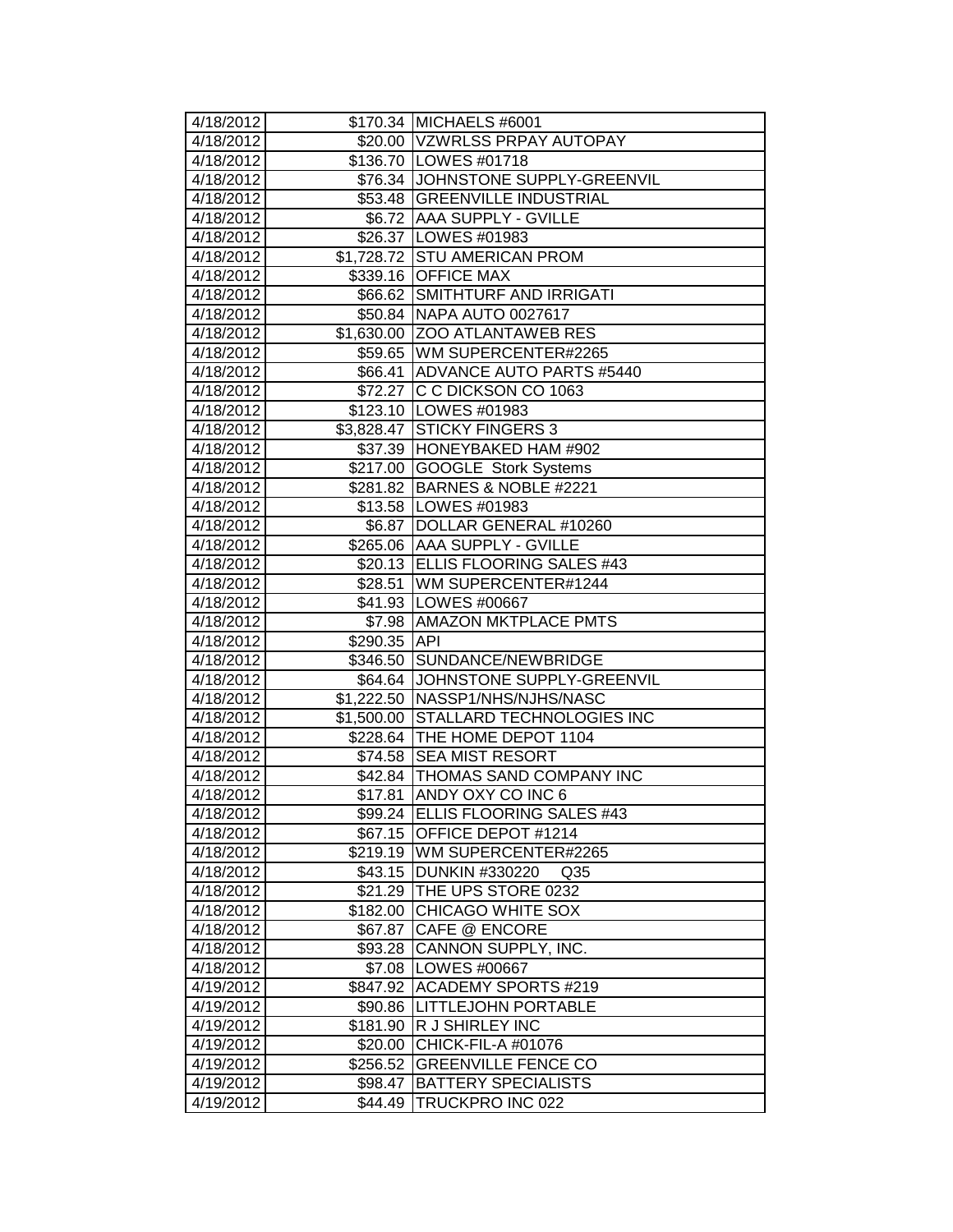| 4/19/2012              |                        | \$21.59 AC MOORE STR 58                          |
|------------------------|------------------------|--------------------------------------------------|
| 4/19/2012              |                        | \$89.01 OFFICE DEPOT #479                        |
| 4/19/2012              |                        | \$264.23   NAPA AUTO 0022603                     |
| 4/19/2012              |                        | \$110.07 TMS SOUTH                               |
| 4/19/2012              |                        | \$23.28 JOHNSTONE SUPPLY-GREENVIL                |
| 4/19/2012              |                        | \$12.59 CLASSIC HWD & POSTAL                     |
| 4/19/2012              |                        | \$1,102.20 THE TRANE COMPANY                     |
| 4/19/2012              |                        | \$6,954.66 APL APPLE ONLINE STORE                |
| 4/19/2012              |                        | \$31.68 J W VAUGHN CO INC                        |
| 4/19/2012              | \$1,499.90             | <b>FIRST TEAM SPORTS</b>                         |
| 4/19/2012              |                        | \$81.55 TMS SOUTH                                |
| 4/19/2012              |                        | \$32.98   THE HOME DEPOT 1104                    |
| 4/19/2012              |                        | \$21.50 PAYPAL TCMALL                            |
| 4/19/2012              |                        | \$1,069.22 SCA GIFT STORE                        |
| 4/19/2012              |                        | \$15,148.24 HERFF JONES SCHOL 9000               |
| 4/19/2012              |                        | \$27.75 BLACK ELECTRICAL SUPPLY I                |
| 4/19/2012              |                        | \$179.84 THE TRANE COMPANY                       |
| 4/19/2012              |                        | \$37.00 PAYPAL SUSI0320                          |
| 4/19/2012              |                        | \$90.00 CLASSIC HWD & POSTAL                     |
| 4/19/2012              |                        | \$73.03 STAPLES<br>00118018                      |
| 4/19/2012              |                        | \$64.55 CHRISTOPHER TRUCKS 2                     |
| 4/19/2012              | \$29.92                | BATTERY & ELECTRIC CO INC                        |
| 4/19/2012              | \$42.59                | <b>HOLDER ELECTRIC SUPPLY</b>                    |
| 4/19/2012              | \$919.28               | <b>STU AMERICAN PROM</b>                         |
| 4/19/2012              |                        | \$66.04 JOHNSTONE SUPPLY-GREENVIL                |
| 4/19/2012              | \$40.70                | 240 C-K SIMPSONV                                 |
| 4/19/2012<br>4/19/2012 | \$144.71<br>\$6,380.96 | WM SUPERCENTER#0640<br><b>ATT CONS PHONE PMT</b> |
| 4/19/2012              |                        | \$37.75 WM SUPERCENTER#2265                      |
| 4/19/2012              | \$300.78               | <b>IMPACT PRINTING</b>                           |
| 4/19/2012              |                        | \$49.90 WW GRAINGER                              |
| 4/19/2012              |                        | \$24.44   LOWES #00528                           |
| 4/19/2012              |                        | \$16.98   LOWES #00667                           |
| 4/19/2012              |                        | \$20.00 VZWRLSS PREPAID PYMNT                    |
| 4/19/2012              |                        | \$23.28 JJOHNSTONE SUPPLY-GREENVIL               |
| 4/19/2012              |                        | \$219.42 FIRST TEAM SPORTS                       |
| 4/19/2012              |                        | \$7.18 BATTERY & ELECTRIC CO INC                 |
| 4/19/2012              |                        | \$3,218.50 GEORGIA AQUARIUM INC                  |
| 4/19/2012              | \$249.00               | <b>FRED ASTAIRE DANCE STUDIO</b>                 |
| 4/19/2012              | \$113.40               | <b>KRISPY KREME DOUGH</b>                        |
| 4/19/2012              | \$14.93                | <b>AMAZON MKTPLACE PMTS</b>                      |
| 4/19/2012              | \$90.43                | JOHNSTONE SUPPLY-GREENVIL                        |
| 4/19/2012              | \$12.65                | <b>BI-LO 624</b>                                 |
| 4/19/2012              | \$4,470.45             | REI GREENWOODHEINEMANN                           |
| 4/19/2012              | $(\$40.00)$            | ADVANCE AUTO PARTS #5440                         |
| 4/19/2012              | \$437.89               | <b>FIRST TEAM SPORTS</b>                         |
| 4/19/2012              | \$137.72               | <b>WELBURN GOURD FARM</b>                        |
| 4/19/2012              | \$31.14                | <b>CRESCENT SUPPLY COMPANY I</b>                 |
| 4/19/2012              | \$444.64               | <b>CRESCENT SUPPLY COMPANY I</b>                 |
| 4/19/2012              | \$169.52               | JOHN DEERE LANDSCAPES522                         |
| 4/19/2012              |                        | \$98.44   LOWES #01983                           |
| 4/19/2012              | \$257.15               | <b>OFFICE MAX</b>                                |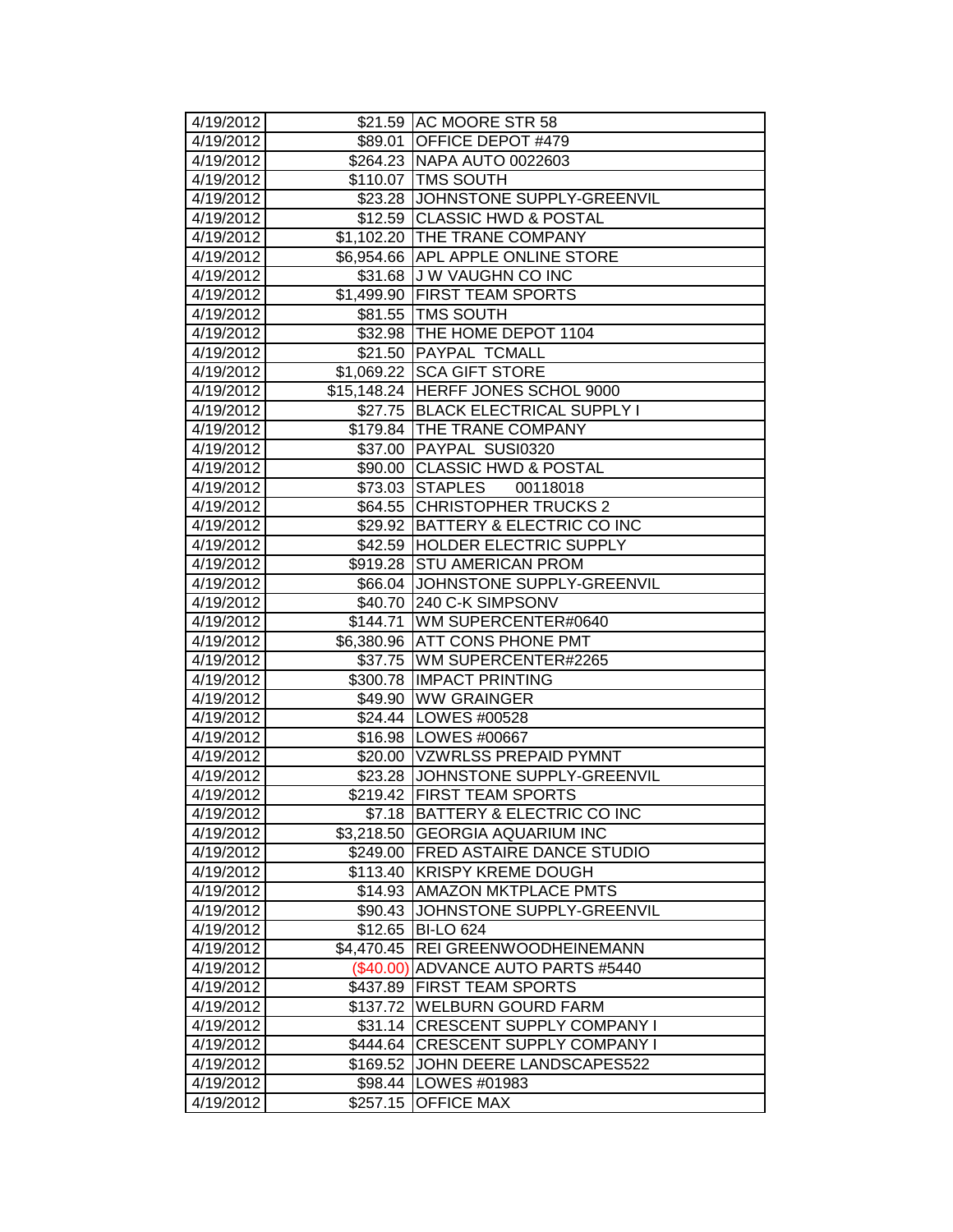| 4/19/2012 |            | \$592.00 GTM SPORTSWEAR              |
|-----------|------------|--------------------------------------|
| 4/19/2012 |            | \$26.00 WW GRAINGER                  |
| 4/19/2012 |            | \$39.24 JJOHNSTONE SUPPLY-GREENVIL   |
| 4/19/2012 |            | \$1.98   BATTERY & ELECTRIC CO INC   |
| 4/19/2012 |            | \$419.87 FIRST TEAM SPORTS           |
| 4/19/2012 |            | \$204.99 NATL ART EDU ASSOC          |
| 4/19/2012 |            | \$25.00 SC LAW ENFORCEMENT           |
| 4/19/2012 |            | \$1,081.00 BC/CYPRESS GARDENS        |
| 4/19/2012 | \$58.30    | <b>CHRISTOPHER TRUCKS 2</b>          |
| 4/19/2012 |            | \$2,176.25 GTM SPORTSWEAR            |
| 4/19/2012 |            | \$58.83 Amazon.com                   |
| 4/19/2012 | \$5.00     | <b>ADVANCE AUTO PARTS #5440</b>      |
| 4/19/2012 |            | \$22.18 MARATHON PETRO136887         |
| 4/19/2012 |            | \$37.99 NETWORK SOLUTIONS, LLC       |
| 4/19/2012 |            | \$6.36 NORFOLK WIRE & ELECTRONIC     |
| 4/19/2012 |            | \$856.85 FIRST TEAM SPORTS           |
| 4/19/2012 |            | \$387.32 CRESCENT SUPPLY COMPANY I   |
| 4/19/2012 |            | \$195.38 CAROLINA LAWN & TRACTOR     |
| 4/19/2012 |            | \$44.49 TRUCKPRO INC 022             |
| 4/19/2012 |            | \$70.20 LONG TRAILER & BODY SERVI    |
| 4/19/2012 |            | \$1,646.89 CHICK-FIL-A #00582        |
| 4/19/2012 |            | \$1,500.00 STALLARD TECHNOLOGIES INC |
| 4/19/2012 |            | \$33.00 TEQUILANA MEXICAN REST       |
| 4/19/2012 |            | \$307.02 APOGEE KITS                 |
| 4/19/2012 | \$204.69   | <b>HOLDER ELECTRIC SUPPLY</b>        |
| 4/19/2012 |            | \$34.34 BI-LO 188                    |
| 4/19/2012 | \$109.61   | <b>BARNES&amp;NOBLE COM</b>          |
| 4/19/2012 | \$5,969.04 | DMI DELL K-12 PTR                    |
| 4/19/2012 |            | \$115.44 Amazon.com                  |
| 4/19/2012 |            | \$12.91 Amazon.com                   |
| 4/19/2012 |            | \$307.75 CRESCENT SUPPLY COMPANY I   |
| 4/19/2012 |            | \$131.40 CAROLINA LAWN & TRACTOR     |
| 4/19/2012 |            | \$55.34 ADVANCE AUTO PARTS #5440     |
| 4/19/2012 | \$240.42   | <b>SCR ALLEGRO</b>                   |
| 4/19/2012 | \$62.90    | JOHNSTONE SUPPLY-GREENVIL            |
| 4/19/2012 | \$57.85    | PLANK ROAD PUBLISHING                |
| 4/20/2012 |            | \$25.00 IINST OF TEXAN CULTURES      |
| 4/20/2012 |            | \$408.45 THE TRANE COMPANY           |
| 4/20/2012 |            | \$3.14 JJOHNSTONE SUPPLY-GREENVIL    |
| 4/20/2012 | \$45.23    | <b>TMS SOUTH</b>                     |
| 4/20/2012 | \$126.97   | SOUTHEASTERN ELECTRICA               |
| 4/20/2012 | \$53.46    | <b>DELI AT PELHAM FALLS</b>          |
| 4/20/2012 | \$165.25   | <b>BATTERY SPECIALISTS</b>           |
| 4/20/2012 | \$103.68   | <b>AAA SUPPLY - GVILLE</b>           |
| 4/20/2012 | \$136.57   | C C DICKSON CO 1063                  |
| 4/20/2012 | \$64.43    | SHERWIN WILLIAMS #2785               |
| 4/20/2012 | \$26.15    | C C DICKSON CO 1004                  |
| 4/20/2012 | \$360.31   | THE TRANE COMPANY                    |
| 4/20/2012 | \$37.06    | LOWES #01983                         |
| 4/20/2012 | \$48.44    | <b>BI-LO 161</b>                     |
| 4/20/2012 | \$25.00    | <b>SC LAW ENFORCEMENT</b>            |
| 4/20/2012 | \$34.92    | J W VAUGHN CO INC                    |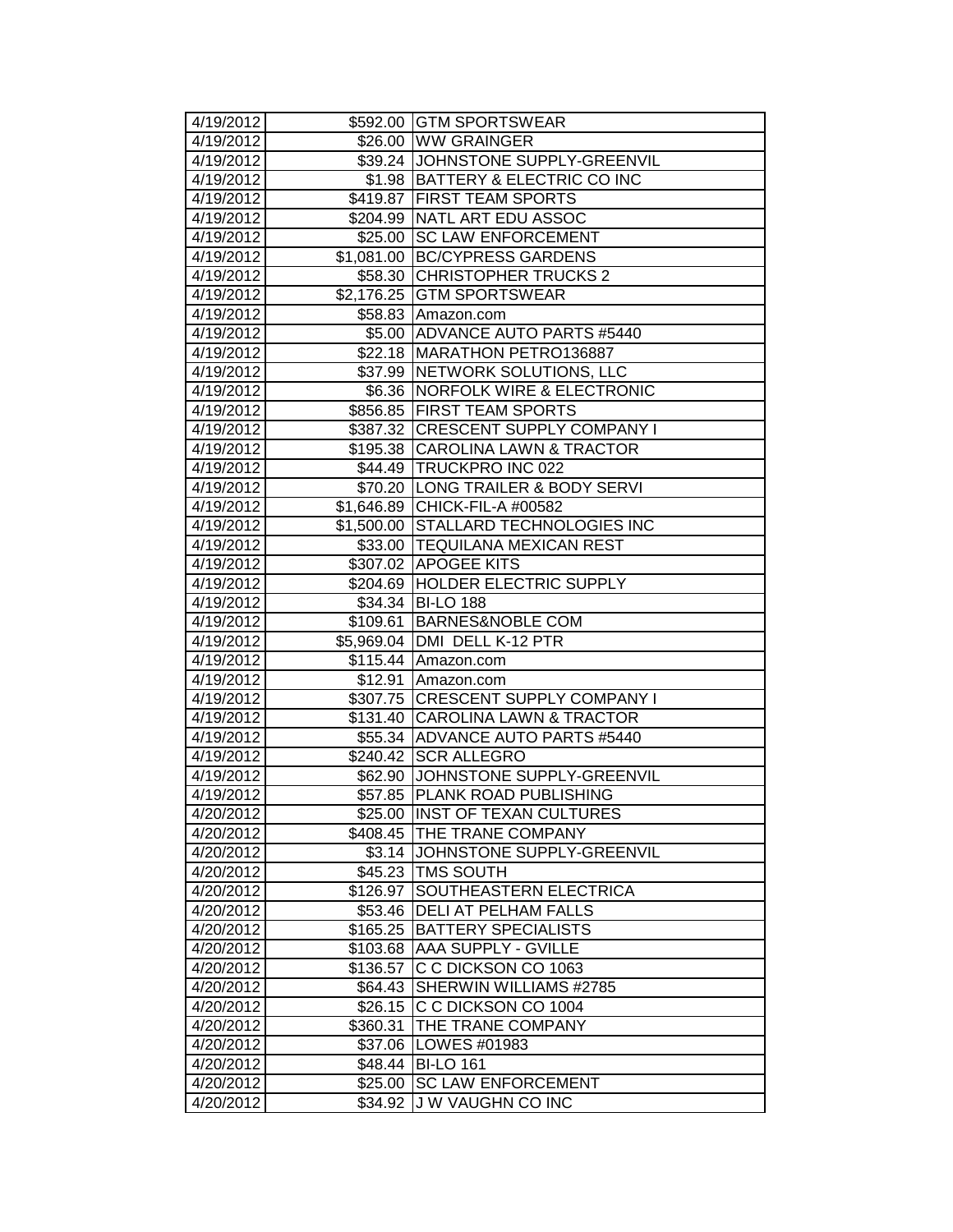| 4/20/2012              |            | \$986.44 THE TRANE COMPANY                                   |
|------------------------|------------|--------------------------------------------------------------|
| 4/20/2012              |            | \$22.59   THE HOME DEPOT 1104                                |
| 4/20/2012              |            | \$304.00 AMER ASSO TEACH FRENCH                              |
| 4/20/2012              |            | \$61.18 Amazon.com                                           |
| 4/20/2012              |            | \$50.00   DELI AT PELHAM FALLS                               |
| 4/20/2012              |            | \$30.63 AMAZON MKTPLACE PMTS                                 |
| 4/20/2012              |            | \$15.00 SCHOLASTIC BOOK CLUB                                 |
| 4/20/2012              |            | \$389.90 POSITIVE PROMOTIONS                                 |
| 4/20/2012              |            | \$143.76   DRAPHIX/TEACHER DIRECT                            |
| 4/20/2012              | \$186.56   | <b>PIEDMONT ELEC DSTRBTRS</b>                                |
| 4/20/2012              |            | \$16.92 LOWES #01718                                         |
| 4/20/2012              | \$156.80   | <b>SOCIAL STUDIES SCH SRV</b>                                |
| 4/20/2012              | \$65.00    | <b>AATSP</b>                                                 |
| 4/20/2012              | \$88.86    | <b>BI-LO 704</b>                                             |
| 4/20/2012              | \$60.80    | JOHNSTONE SUPPLY-GREENVIL                                    |
| 4/20/2012              |            | \$271.30 AAA SUPPLY - GVILLE                                 |
| 4/20/2012              |            | \$418.99 BARNES&NOBLE COM                                    |
| 4/20/2012              |            | \$343.69 TMS SOUTH                                           |
| 4/20/2012              |            | \$25.00 SC LAW ENFORCEMENT                                   |
| 4/20/2012              |            | \$25.00 SC LAW ENFORCEMENT                                   |
| 4/20/2012              |            | \$3,896.36   TCT ANDERSON'S                                  |
| 4/20/2012              |            | \$4.74 MICHAELS #6001                                        |
| 4/20/2012              |            | \$49.92 JOHN DEERE LANDSCAPES522                             |
| 4/20/2012              |            | \$103.46   THE HOME DEPOT 1104                               |
| 4/20/2012              | \$1,251.00 | <b>STALLARD TECHNOLOGIES INC</b>                             |
| 4/20/2012              | \$33.00    | <b>SCHOLASTIC BOOK CLUB</b>                                  |
| 4/20/2012              | \$135.00   | USPS 45362502729802915                                       |
| 4/20/2012              | \$104.65   | <b>CAMCOR INC</b>                                            |
| 4/20/2012              | \$14.00    | <b>SCHOLASTIC BOOK CLUB</b>                                  |
| 4/20/2012              |            | \$199.19 PETCO 2742 63527428                                 |
| 4/20/2012              | \$741.70   | ADVANCE AUTO PARTS #5440                                     |
| 4/20/2012              |            | \$620.00 OLDE TOWNE CARRIAGE CO                              |
| 4/20/2012              |            | \$22.16 TRACFONE<br>AIRTIME                                  |
| 4/20/2012<br>4/20/2012 | \$170.11   | \$37.40   LOWES #01718<br><b>THE TRANE COMPANY</b>           |
| 4/20/2012              |            |                                                              |
|                        |            | \$5.00  LOWES #01718                                         |
| 4/20/2012<br>4/20/2012 |            | \$46.56 JJOHNSTONE SUPPLY-GREENVIL<br>\$24.35   LOWES #01983 |
| 4/20/2012              |            | \$26.12 C C DICKSON CO 1004                                  |
| 4/20/2012              | \$6.75     | Amazon.com                                                   |
| 4/20/2012              | \$27.71    | <b>CRESCENT SUPPLY COMPANY I</b>                             |
| 4/20/2012              | \$86.92    | <b>CRESCENT SUPPLY COMPANY I</b>                             |
| 4/20/2012              | \$76.91    | <b>CRESCENT SUPPLY COMP INC</b>                              |
| 4/20/2012              | \$22.16    | TRACFONE<br><b>AIRTIME</b>                                   |
| 4/20/2012              | \$46.07    | <b>BAKER DIST CO 575</b>                                     |
| 4/20/2012              | \$386.58   | <b>THE TRANE COMPANY</b>                                     |
| 4/20/2012              | \$202.73   | <b>MCABEE TRACTOR &amp; TURF</b>                             |
| 4/20/2012              | \$51.78    | <b>TEACHER STORE</b>                                         |
| 4/20/2012              | \$135.25   | JOHNSTONE SUPPLY-GREENVIL                                    |
| 4/20/2012              | \$139.74   | <b>CRESCENT SUPPLY COMPANY I</b>                             |
| 4/20/2012              | (\$53.46)  | <b> DELI AT PELHAM FALLS</b>                                 |
| 4/20/2012              | \$25.00    | <b>SC LAW ENFORCEMENT</b>                                    |
|                        |            |                                                              |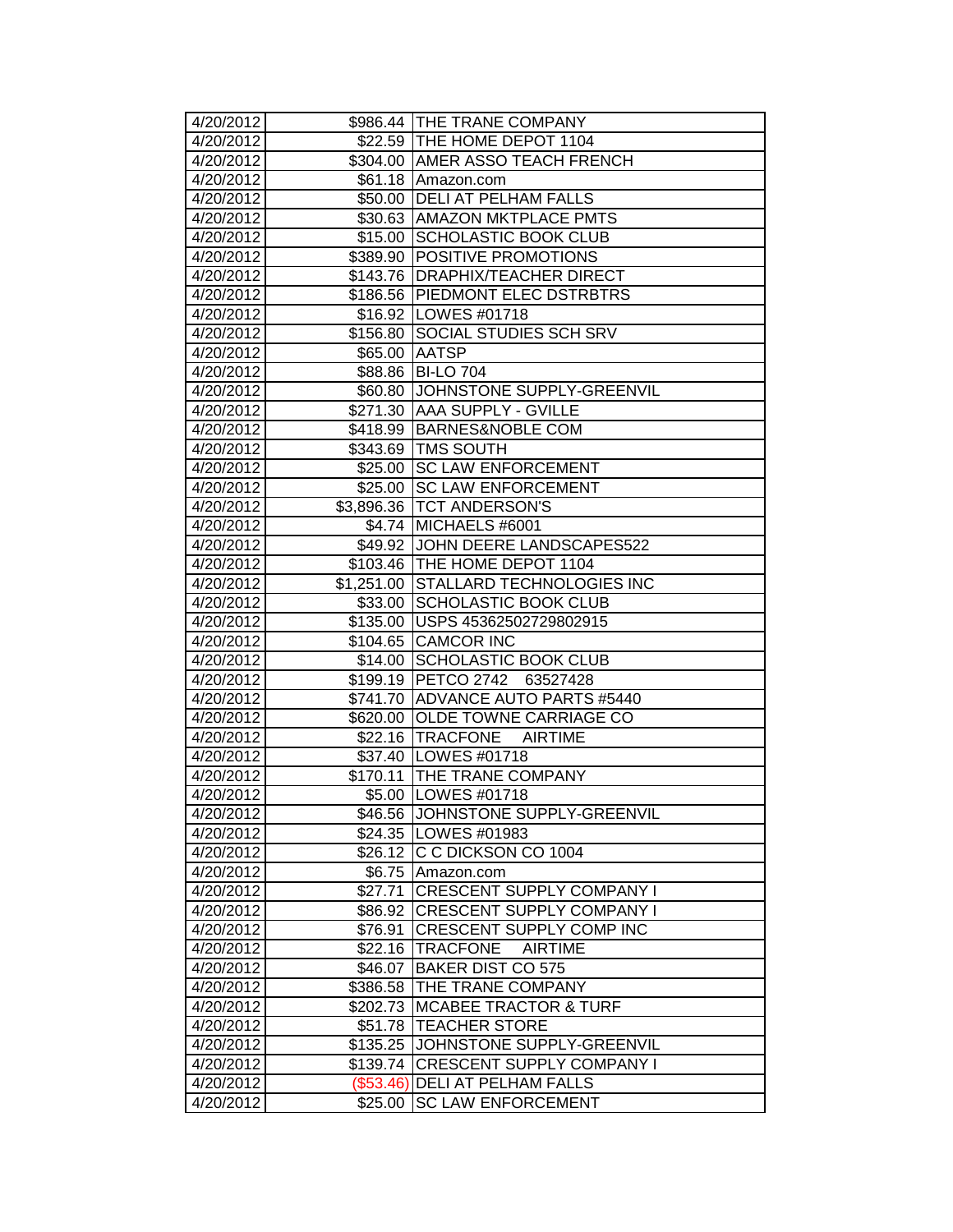| 4/20/2012              |          | \$80.94 HOLDER ELECTRIC SUPPLY                                  |
|------------------------|----------|-----------------------------------------------------------------|
| 4/20/2012              |          | \$7.99 ADVANCE AUTO PARTS #5440                                 |
| 4/20/2012              |          | \$16.28   LOWES #01983                                          |
| 4/20/2012              |          | \$25.34   USA PERFECT IMAGING PRODU                             |
| 4/20/2012              |          | \$85.77 Amazon.com                                              |
| 4/20/2012              |          | \$759.41 CAMCOR INC                                             |
| 4/20/2012              |          | \$1,817.68 CAROWINDS SVC CTR                                    |
| 4/20/2012              |          | \$239.00 AED SUPERSTORE                                         |
| 4/20/2012              |          | \$48.65 BAKER DIST CO 578                                       |
| 4/20/2012              | \$20.00  | SCHOLASTIC BOOK CLUB                                            |
| 4/20/2012              |          | \$7.92 LOWES #01718                                             |
| 4/20/2012              |          | \$121.45 QUILL CORPORATION                                      |
| 4/20/2012              | \$25.00  | <b>SC LAW ENFORCEMENT</b>                                       |
| 4/20/2012              | \$140.21 | D & D MOTORS, INC.                                              |
| 4/20/2012              |          | \$239.90 CARSON'S NUT-BOLT & TO                                 |
| 4/20/2012              |          | \$73.13   D & D MOTORS, INC.                                    |
| 4/20/2012              |          | \$690.17 BUBBA GUMP-CHARLESTON                                  |
| 4/20/2012              |          | \$57.90 FORMS AND SUPPLY - AOPD                                 |
| 4/20/2012              |          | \$235.74 CDW GOVERNMENT                                         |
| 4/20/2012              |          | \$299.26 AAA SUPPLY - GVILLE                                    |
| 4/20/2012              |          | \$104.28 THE TRANE COMPANY                                      |
| 4/20/2012              |          | \$103.92 JOHNSTONE SUPPLY-GREENVIL                              |
| 4/20/2012              |          | \$686.49 THE TRANE COMPANY                                      |
| 4/20/2012              | \$546.57 | <b>JOLLY FARMER PRDCTS</b>                                      |
| 4/23/2012              | \$6.30   | <b>GOIN POSTAL PIEDMONT</b>                                     |
| 4/23/2012              |          | \$563.79 AAA SUPPLY - GVILLE                                    |
| 4/23/2012              | \$67.32  | SHELL OIL 53918000539                                           |
| 4/23/2012              |          | \$17.46 JOHNSTONE SUPPLY-GREENVIL                               |
| 4/23/2012              |          | (\$18.72) ADVANCE AUTO PARTS #5440                              |
| 4/23/2012              |          | \$58.29 DMI DELL K-12 PTR                                       |
| 4/23/2012<br>4/23/2012 |          | \$42,084.73 DMI DELL K-12 PTR<br>\$215.17   WM SUPERCENTER#4583 |
| 4/23/2012              |          | \$6.26 BEARLAND GENERAL STORE                                   |
| 4/23/2012              |          | \$99.68 CRESCENT SUPPLY COMPANY I                               |
| 4/23/2012              | \$307.40 | <b>BC CANNON CO INC</b>                                         |
| 4/23/2012              | \$20.00  | <b>VZWRLSS PRPAY AUTOPAY</b>                                    |
| 4/23/2012              |          | \$10.87 Amazon.com                                              |
| 4/23/2012              |          | \$11.46 C C DICKSON CO 1063                                     |
| 4/23/2012              |          | \$42,084.73 DMI DELL K-12 PTR                                   |
| 4/23/2012              | \$15.85  | <b>CROWN TROPHY</b>                                             |
| 4/23/2012              | \$561.39 | <b>FIRST TEAM SPORTS</b>                                        |
| 4/23/2012              | \$74.19  | STAPLS9227315453000                                             |
| 4/23/2012              | \$154.73 | <b>JW PEPPER</b>                                                |
| 4/23/2012              | \$968.62 | JOHNSTONE SUPPLY-GREENVIL                                       |
| 4/23/2012              | \$338.69 | HONEYBAKED HAM #902                                             |
| 4/23/2012              | \$181.63 | FLINN SCIENTIFIC, I                                             |
| 4/23/2012              |          | \$29.92 LOWES #00667                                            |
| 4/23/2012              | \$138.04 | WM SUPERCENTER#2687                                             |
| 4/23/2012              | \$209.88 | APL APPLE ONLINE STORE                                          |
| 4/23/2012              | \$323.68 | CHICK-FIL-A #02122                                              |
| 4/23/2012              | \$27.16  | CAROLINA LAWN & TRACTOR                                         |
| 4/23/2012              | \$343.19 | <b>CAMPBELL BROWN INC</b>                                       |
|                        |          |                                                                 |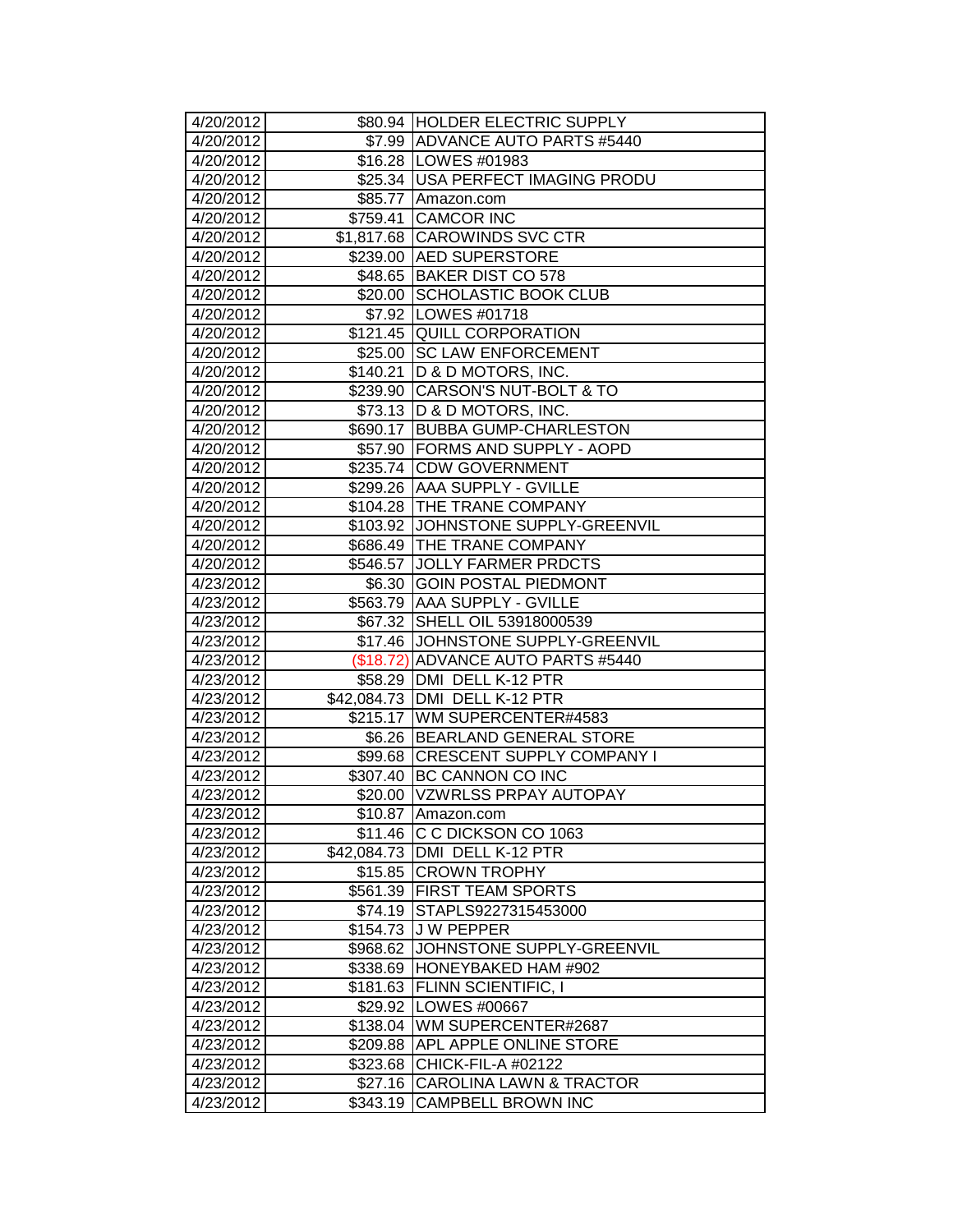| 4/23/2012              |                        | \$165.75 SUBWAY 00116848                         |
|------------------------|------------------------|--------------------------------------------------|
| 4/23/2012              |                        | \$37.06 HOLDER ELECTRIC SUPPLY                   |
| 4/23/2012              |                        | \$75.00 SPINX #148                               |
| 4/23/2012              |                        | \$136.11 Amazon.com                              |
| 4/23/2012              |                        | (\$470.78) CAROLINA INTL TRUCKS                  |
| 4/23/2012              |                        | \$235.83 HARRIS INTEGRATED SOLUTI                |
| 4/23/2012              |                        | \$799.98 CDW GOVERNMENT                          |
| 4/23/2012              |                        | \$258.13 TLS THE LIBRARY STORE                   |
| 4/23/2012              |                        | \$57.16 SCHOOL NURSE SUPPLY, I                   |
| 4/23/2012              |                        | \$6,847.60 DMI DELL K-12 PTR                     |
| 4/23/2012              |                        | \$61.96 Amazon.com                               |
| 4/23/2012              | \$108.66               | <b>SPRING SERV ALIGNME</b>                       |
| 4/23/2012              |                        | \$514.00 EDVENTURE INC-ADMISSIONS                |
| 4/23/2012              |                        | \$56.75 STAPLS9227316859000                      |
| 4/23/2012              |                        | \$40.00 ISLE OF PALMS CNTY PARK                  |
| 4/23/2012              |                        | \$40.00 THE ENAMELIST SOCIETY                    |
| 4/23/2012              |                        | \$162.92 CAROLINA LAWN & TRACTOR                 |
| 4/23/2012              |                        | \$181.98 THE TRANE COMPANY                       |
| 4/23/2012              |                        | \$42.40 TARGET<br>00018705                       |
| 4/23/2012              |                        | \$31.15  LANDSCAPERS SUPPLY II                   |
| 4/23/2012              |                        | \$244.00 GEORGIA AQUARIUM INC                    |
| 4/23/2012              |                        | \$29.17 STAPLS7084846057000001                   |
| 4/23/2012              |                        | \$321.18 CUSTOM SIGNS INC                        |
| 4/23/2012              |                        | \$32.38  DOLRTREE 930 00009308                   |
| 4/23/2012              |                        | \$87.50 THE SPICE DINER                          |
| 4/23/2012              | \$13.62                | Amazon.com                                       |
| 4/23/2012              | \$597.36               | SOUTHEASTERN ELECTRICA                           |
| 4/23/2012              | (\$42.52)              | ADVANCE AUTO PARTS #5440                         |
| 4/23/2012              | $(\$70.00)$            | <b>STEELE MEETINGS. INC</b>                      |
| 4/23/2012              | \$10.11                | <b>JW VAUGHN CO INC</b>                          |
| 4/23/2012              |                        | \$279.15 Amazon.com                              |
| 4/23/2012              | (\$1,417.36) Sleep Inn |                                                  |
| 4/23/2012              | \$51.78                | <b>SCHOLASTIC INC. KEY 6</b>                     |
| 4/23/2012              | \$57.95                | <b>REMEDIA PUBLICATIONS, I</b>                   |
| 4/23/2012              | \$182.34               | JOHNSTONE SUPPLY-GREENVIL                        |
| 4/23/2012              |                        | \$23.84 WM SUPERCENTER#2265                      |
| 4/23/2012              |                        | \$28.90  BUBBA GUMP-GATLINBURG                   |
| 4/23/2012              |                        | \$7.89 KFC - NEWPORT                             |
| 4/23/2012              |                        | (\$29.52) WM SUPERCENTER#4583                    |
| 4/23/2012              |                        | \$35.00 NETWORK CONTROLS & E                     |
| 4/23/2012              | \$218.27               | <b>BARLEY'S TAPROOM</b>                          |
| 4/23/2012              | \$48.71                | ADVANCE AUTO PARTS #5440                         |
| 4/23/2012              | \$6.78                 | SHELL OIL 57540896909                            |
| 4/23/2012              | \$4,607.36             | DMI DELL K-12 PTR                                |
| 4/23/2012              | \$21.75                | NB HANDY 110<br><b>GARRETTS DISCOUNT GOLF CA</b> |
| 4/23/2012              | \$127.20               | \$13.98 ADVANCE AUTO PARTS #5440                 |
| 4/23/2012              |                        | \$13.92 C C DICKSON CO 1004                      |
| 4/23/2012<br>4/23/2012 |                        | \$7.44 C C DICKSON CO 1004                       |
| 4/23/2012              |                        | (\$15.89) JOHNSTONE SUPPLY-GREENVIL              |
| 4/23/2012              | \$78.82                | THE HOME DEPOT 1127                              |
| 4/23/2012              | \$61.27                | <b>FOOD EQUIPMENT COMPANY</b>                    |
|                        |                        |                                                  |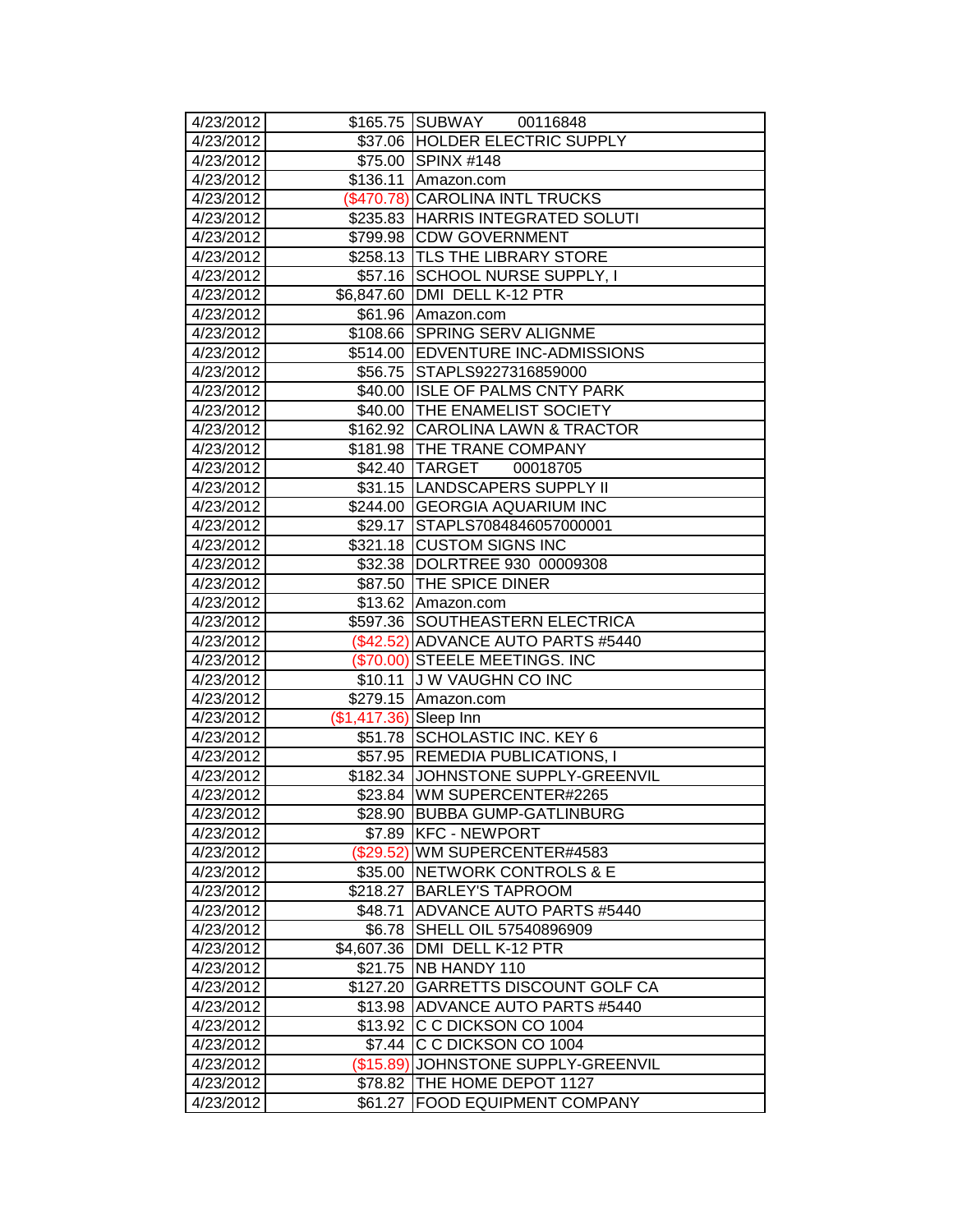| 4/23/2012              |                         | \$194.18 SHERWIN WILLIAMS #2785                                 |
|------------------------|-------------------------|-----------------------------------------------------------------|
| 4/23/2012              |                         | \$69.48 CHARTER COMM                                            |
| 4/23/2012              |                         | \$42.52 ADVANCE AUTO PARTS #5440                                |
| 4/23/2012              |                         | \$113.40 KRISPY KREME DOUGH                                     |
| 4/23/2012              |                         | \$45.56 THE TOOL SHED                                           |
| 4/23/2012              | \$77.21                 | JOHNSTONE SUPPLY-GREENVIL                                       |
| 4/23/2012              |                         | \$6,854.60 APL APPLE ONLINE STORE                               |
| 4/23/2012              |                         | \$98.43 THE HOME DEPOT 1104                                     |
| 4/23/2012              | \$66.78                 | <b>FIRST TEAM SPORTS</b>                                        |
| 4/23/2012              | \$3,604.37              | <b>CHARTER COMM</b>                                             |
| 4/23/2012              | \$101.58                | WM SUPERCENTER#5487                                             |
| 4/23/2012              | \$470.78                | <b>CAROLINA INTL TRUCKS</b>                                     |
| 4/23/2012              | \$129.26                | <b>BUDGET RENT-A-CAR</b>                                        |
| 4/23/2012              | \$1,417.36 Sleep Inn    |                                                                 |
| 4/23/2012              | \$55.18                 | WM SUPERCENTER#0640                                             |
| 4/23/2012              | \$39.20                 | <b>DTI DAY-TIMERS INC</b>                                       |
| 4/23/2012              | \$376.60                | <b>INTERSTATE TRANSPORTATION</b>                                |
| 4/23/2012              | \$4,607.36              | DMI DELL K-12 PTR                                               |
| 4/23/2012              | \$1,000.00              | ADVANCED COMMUNICATION                                          |
| 4/23/2012              | \$324.48                | <b>BUDGET RENT-A-CAR</b>                                        |
| 4/23/2012              |                         | \$205.06 CDW GOVERNMENT                                         |
| 4/23/2012              |                         | \$119.84 SCHOOL NURSE SUPPLY, I                                 |
| 4/23/2012              | \$264.29                | SAFEGUARD BUS SYS INC                                           |
| 4/23/2012              |                         | \$964.12 LOGICAL CHOICE                                         |
| 4/23/2012              | \$267.12                | MARIETTA TIRE SHOP INC                                          |
| 4/23/2012              | \$9.41                  | WM SUPERCENTER#1281                                             |
| 4/23/2012              | \$33.34                 | <b>WILSONS 5 TO \$1 STORES</b>                                  |
| 4/23/2012              | $\overline{$15,781.76}$ | DMI DELL K-12 PTR                                               |
| 4/23/2012              | \$4,102.91              | DMI DELL K-12 PTR                                               |
| 4/23/2012              |                         | \$3,102.23 FIRST TEAM SPORTS                                    |
| 4/23/2012              | \$14.98                 | <b>BLAINES GRILL AND BAR</b>                                    |
| 4/23/2012              | \$1,409.80              | <b>INDUSTRIAL FIRE SYSTEMS</b><br>\$20.35 TUCKER MATERIALS      |
| 4/23/2012              |                         | MOORE & BALLIEW OIL COMPA                                       |
| 4/23/2012<br>4/23/2012 | \$861.57                |                                                                 |
| 4/23/2012              | \$7.76                  | WM SUPERCENTER#2265<br>J W VAUGHN CO INC                        |
|                        | \$166.29                |                                                                 |
| 4/23/2012<br>4/23/2012 |                         | \$171.14  DRAPHIX/TEACHER DIRECT<br>\$271.02 CHRISTOPHER TRUCKS |
|                        | \$25.60                 | USPS 45818006829808870                                          |
| 4/23/2012<br>4/23/2012 | \$41.79                 | AC MOORE STR 58                                                 |
| 4/23/2012              | \$46.32                 | AC MOORE STR 58                                                 |
| 4/23/2012              | \$34,549.00             | APL APPLE ONLINE STORE                                          |
| 4/23/2012              | \$1,417.36              | Sleep Inn                                                       |
| 4/23/2012              | \$118.51                | <b>FIRST TEAM SPORTS</b>                                        |
| 4/23/2012              | \$470.78                | <b>CAROLINA INTL TRUCKS</b>                                     |
|                        |                         | ADVANCE AUTO PARTS #5440                                        |
| 4/23/2012              | \$74.74<br>\$55.36      | LOWES #00667                                                    |
| 4/23/2012<br>4/23/2012 | \$3.94                  | ADVANCE AUTO PARTS #5440                                        |
| 4/23/2012              | \$20.00                 | <b>VZWRLSS PRPAY AUTOPAY</b>                                    |
| 4/23/2012              | \$6,487.20              | DMI DELL K-12 PTR                                               |
| 4/23/2012              | \$103.75                | WM BOOTH DRAPER                                                 |
| 4/23/2012              | \$464.81                | TCT PROM NITE                                                   |
|                        |                         |                                                                 |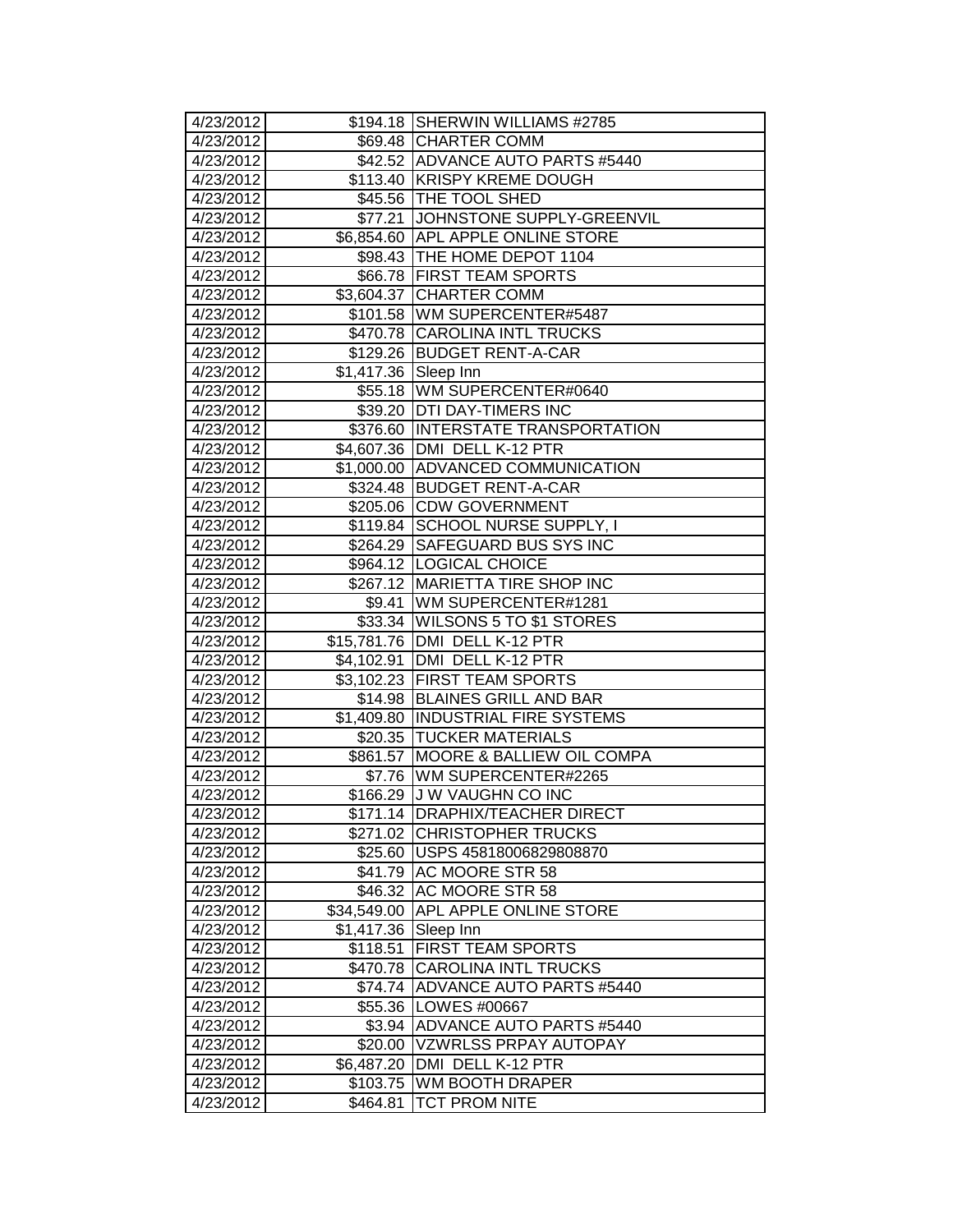| 4/23/2012              |            | \$24.38 TARGET 00011825                                 |
|------------------------|------------|---------------------------------------------------------|
| 4/23/2012              |            | \$45.58 TLF GARLANDS FLOWERS &                          |
| 4/23/2012              |            | \$48.80   NAPA AUTO PARTS OF                            |
| 4/23/2012              |            | \$6.23   NAPA AUTO PARTS OF                             |
| 4/23/2012              |            | \$10.60   UPSTATE TROPHIES INC                          |
| 4/23/2012              |            | \$1,102.00 CAROWINDS FRONTGATE                          |
| 4/23/2012              |            | \$59.85 Amazon.com                                      |
| 4/23/2012              |            | \$42.83 WM SUPERCENTER#4583                             |
| 4/23/2012              |            | \$41.73 Amazon.com                                      |
| 4/23/2012              |            | \$3,608.73 HYATT REGENCY GREENVILLE                     |
| 4/23/2012              |            | \$100.44 AMAZON MKTPLACE PMTS                           |
| 4/23/2012              |            | \$14.24 GLENSTONE LODGE INC PATIO                       |
| 4/23/2012              |            | \$3.49   DUNCANS HOME CENTER                            |
| 4/23/2012              |            | \$162.92 CAROLINA LAWN & TRACTOR                        |
| 4/23/2012              |            | \$26.98   LOWES #01983                                  |
| 4/24/2012              |            | (\$112.00) OLDE TOWNE CARRIAGE CO                       |
| 4/24/2012              |            | \$9.00 MUSICAL INNOVATIONS                              |
| 4/24/2012              |            | \$107.19 THE TRANE COMPANY                              |
| 4/24/2012              |            | \$2.59 LOWES #00667                                     |
| 4/24/2012              |            | \$1,731.28 DMI DELL K-12 PTR                            |
| 4/24/2012              |            | \$23.07   LOWES #01718                                  |
| 4/24/2012              |            | \$104.94 APL APPLE ONLINE STORE                         |
| 4/24/2012              |            | \$42.19 C C DICKSON CO 1063                             |
| 4/24/2012              |            | \$600.00 JEAN'S BUS SERVICE                             |
| 4/24/2012              | \$63.71    | SPINX #181                                              |
| 4/24/2012              |            | \$169.15 THE TRANE COMPANY                              |
| 4/24/2012              |            | \$64.32 THE R L BRYAN COMPANY                           |
| 4/24/2012              | \$34.39    | <b>MUSICAL INNOVATIONS</b>                              |
| 4/24/2012              |            | \$274.41   LOWES #00667                                 |
| 4/24/2012              |            | \$127.12 BWI - GREENVILLE/<br>\$46.06 THE TRANE COMPANY |
| 4/24/2012<br>4/24/2012 |            | \$206.47 SAUNDERS OFFICE SUPPLY                         |
| 4/24/2012              |            | \$440.32 THE TRANE COMPANY                              |
| 4/24/2012              |            | \$289.44 SOUTHERN TRANSIT ACCESSOR                      |
| 4/24/2012              | \$8.38     | Amazon.com                                              |
| 4/24/2012              | \$25.00    | <b>SC LAW ENFORCEMENT</b>                               |
| 4/24/2012              |            | \$625.19  THE TRANE COMPANY                             |
| 4/24/2012              |            | \$216.48 GLENSTONE LODGE INC LODGE                      |
| 4/24/2012              | \$365.00   | <b>ROBERTSON'S COUNTERTOPS</b>                          |
| 4/24/2012              | \$66.73    | <b>THE TRANE COMPANY</b>                                |
| 4/24/2012              | \$75.73    | LOWES #01983                                            |
| 4/24/2012              | \$8,034.80 | <b>APL APPLE ONLINE STORE</b>                           |
| 4/24/2012              | \$110.66   | C C DICKSON CO 1063                                     |
| 4/24/2012              | \$366.25   | <b>THE TRANE COMPANY</b>                                |
| 4/24/2012              | \$876.78   | DMI DELL K-12 PTR                                       |
| 4/24/2012              | \$6.33     | LOWES #00528                                            |
| 4/24/2012              | \$630.00   | <b>THE CHILDRENS MUSEUM OF T</b>                        |
| 4/24/2012              | \$29.07    | <b>WILSONS 5 TO \$1 STORE</b>                           |
| 4/24/2012              | \$26.46    | <b>THE TRANE COMPANY</b>                                |
| 4/24/2012              | \$150.00   | <b>MUSICAL INNOVATIONS</b>                              |
| 4/24/2012              | \$20.00    | <b>VZWRLSS PRPAY AUTOPAY</b>                            |
| 4/24/2012              | \$53.59    | THE TRANE COMPANY                                       |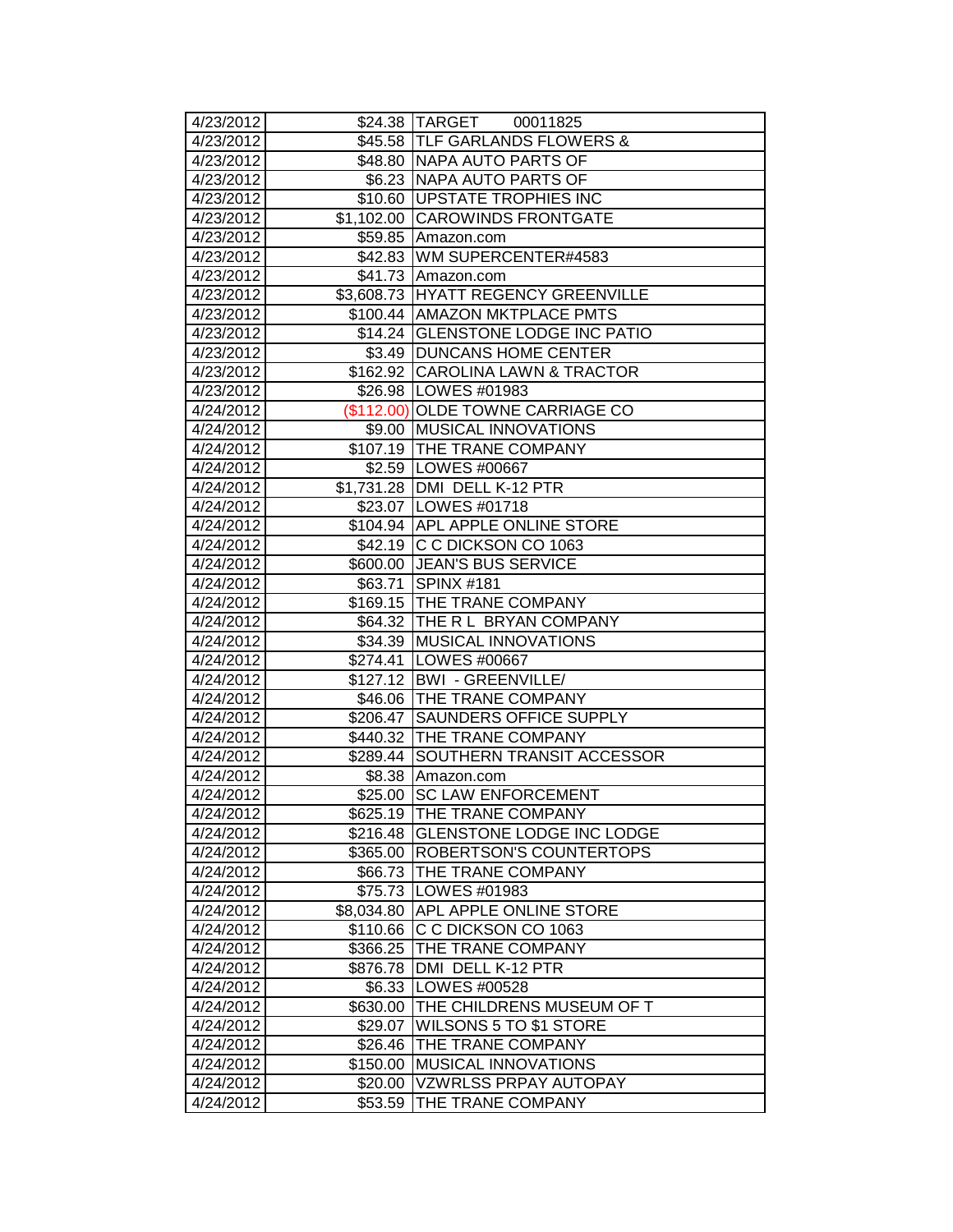| 4/24/2012              |            | \$47.70 JULIES JEWELS & GIFTS                                            |
|------------------------|------------|--------------------------------------------------------------------------|
| 4/24/2012              |            | \$16.99 Amazon.com                                                       |
| 4/24/2012              |            | \$6.35 CRESCENT SUPPLY COMP INC                                          |
| 4/24/2012              |            | \$898.99 GREAT PLACES TO YOU, LLC                                        |
| 4/24/2012              |            | \$18.33   LOWES #00528                                                   |
| 4/24/2012              |            | \$59.88 ROBBINS TIRE SERVI                                               |
| 4/24/2012              |            | \$24.72 BI-LO 612                                                        |
| 4/24/2012              |            | \$48.74 MUSICAL INNOVATIONS                                              |
| 4/24/2012              |            | \$19.93 ALPINE SALES INC                                                 |
| 4/24/2012              | \$76.84    | <b>SOUTHERN GALLERIES</b>                                                |
| 4/24/2012              | \$17.51    | WM SUPERCENTER#0640                                                      |
| 4/24/2012              |            | \$109.25   DBC BLICK ART MATERIAL                                        |
| 4/24/2012              |            | \$11.53 WM SUPERCENTER#0640                                              |
| 4/24/2012              |            | \$200.00 GIBBS WLDNG & CRANE SVC                                         |
| 4/24/2012              |            | \$5,266.08 DMI DELL K-12 PTR                                             |
| 4/24/2012              | \$56.00    | <b>JUST SEW, INC.</b>                                                    |
| 4/24/2012              | \$1,731.28 | DMI DELL K-12 PTR                                                        |
| 4/24/2012              |            | \$252.00 LIQUID HIGHWAY ON LINE                                          |
| 4/24/2012              | \$162.01   | <b>ITHE TRANE COMPANY</b>                                                |
| 4/24/2012              |            | \$27.48 THE TRANE COMPANY                                                |
| 4/24/2012              |            | \$8.98   WM SUPERCENTER#2265                                             |
| 4/24/2012              |            | \$10,100.73 DMI DELL K-12 PTR                                            |
| 4/24/2012              | \$63.00    | <b>WORK WELL OCCUPATIONAL</b>                                            |
| 4/24/2012              |            | \$5,558.64 DMI DELL K-12 PTR                                             |
| 4/24/2012              | \$44.40    | <b>PARTY CITY #200</b>                                                   |
| 4/25/2012              |            | \$23.28 JJOHNSTONE SUPPLY-GREENVIL                                       |
| 4/25/2012              | \$79.00    | <b>CRESCENT SUPPLY COMPANY I</b>                                         |
| 4/25/2012              | \$80.96    | LOWES #00667                                                             |
| 4/25/2012              | \$25.08    | <b>TMS SOUTH</b>                                                         |
| 4/25/2012              |            | \$37.46 HOLDER ELECTRIC SUPPLY                                           |
| 4/25/2012              | \$110.87   | ELLIS FLOORING SALES #43                                                 |
| 4/25/2012              |            | \$61.92 AMAZON MKTPLACE PMTS                                             |
| 4/25/2012              | \$7.80     | NAPA AUTO PARTS OF                                                       |
| 4/25/2012              | \$285.61   | LOWES #00667                                                             |
| 4/25/2012              | \$519.95   | WWW EARTHLINK.NET                                                        |
| 4/25/2012              | \$10.00    | <b>JAVA JOLT</b>                                                         |
| 4/25/2012<br>4/25/2012 | \$85.80    | \$25.65  CRESCENT SUPPLY COMPANY I<br><b>CAROLINA LAWN &amp; TRACTOR</b> |
| 4/25/2012              |            | \$80.44 CRESCENT SUPPLY COMPANY I                                        |
| 4/25/2012              | \$32.21    | SHERWIN WILLIAMS #2785                                                   |
| 4/25/2012              | \$13.64    | LOWES #01718                                                             |
| 4/25/2012              | \$25.20    | DOLRTREE 930 00009308                                                    |
| 4/25/2012              | \$84.97    | <b>HOLDER ELECTRIC SUPPLY</b>                                            |
| 4/25/2012              | \$70.35    | <b>CLASSROOM SUPPLY MART</b>                                             |
| 4/25/2012              | \$38.29    | HOLDER ELECTRIC SUPPLY                                                   |
| 4/25/2012              | \$71.58    | J W VAUGHN CO INC                                                        |
| 4/25/2012              | \$10.00    | <b>JAVA JOLT</b>                                                         |
| 4/25/2012              | \$30.08    | <b>VZWRLSS APOCC VISE</b>                                                |
| 4/25/2012              | \$184.84   | <b>AMAZON MKTPLACE PMTS</b>                                              |
| 4/25/2012              | \$20.00    | WALGREENS #9082                                                          |
| 4/25/2012              | \$412.70   | JOHNSTONE SUPPLY-GREENVIL                                                |
| 4/25/2012              | \$80.13    | Amazon.com                                                               |
|                        |            |                                                                          |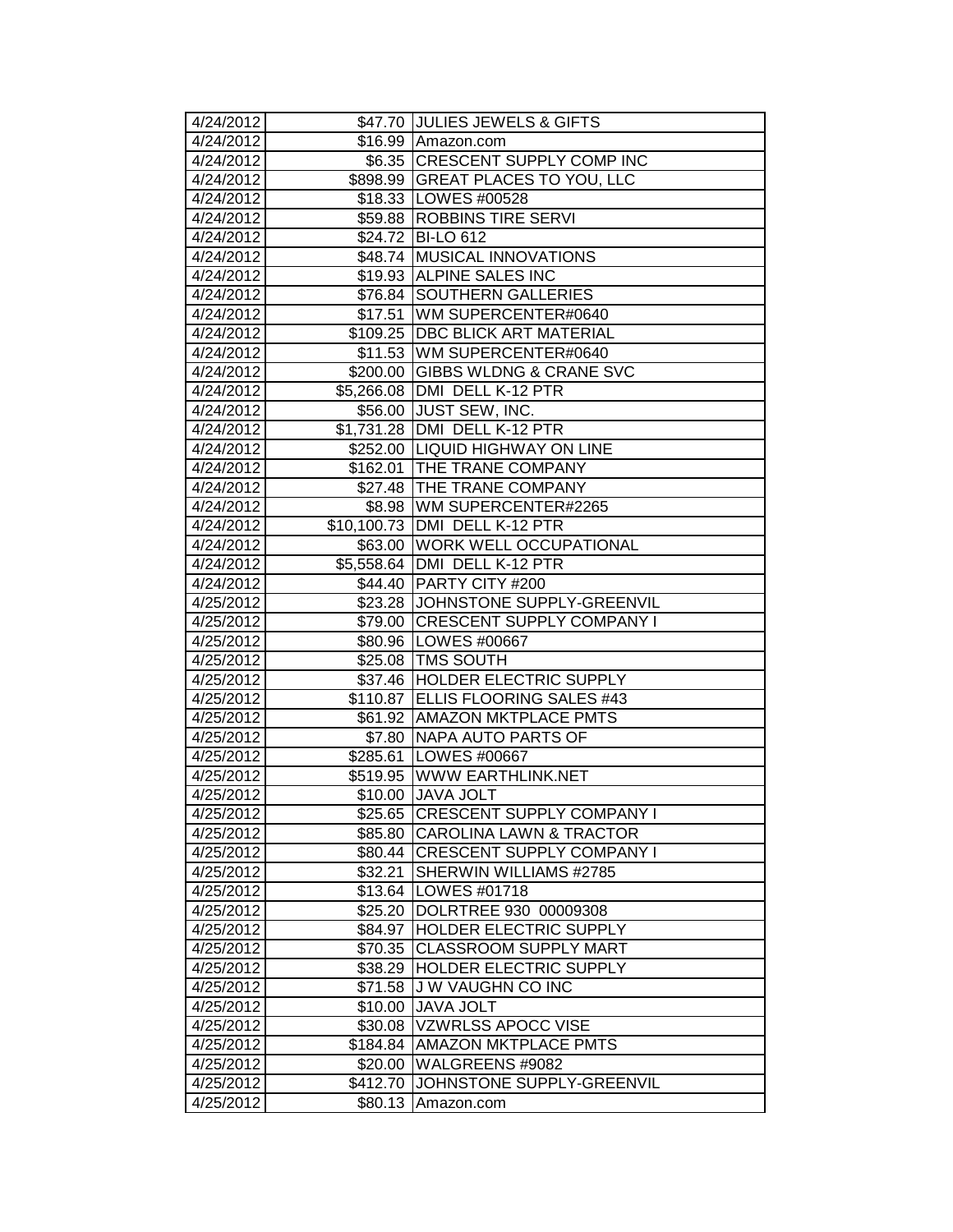| 4/25/2012              |             | \$16.96 BI-LO 704                                             |
|------------------------|-------------|---------------------------------------------------------------|
| 4/25/2012              | \$76.75 API |                                                               |
| 4/25/2012              |             | \$30.87 ADVANCE AUTO PARTS #5330                              |
| 4/25/2012              |             | \$10.07 WILSONS 5 TO \$1 STORE                                |
| 4/25/2012              |             | \$9.43 JJOHNSTONE SUPPLY-GREENVIL                             |
| 4/25/2012              |             | \$118.03 LOWES #01718                                         |
| 4/25/2012              |             | \$3.98 SOUTHEASTERN ELECTRICA                                 |
| 4/25/2012              |             | \$58.45 STAPLES<br>00105536                                   |
| 4/25/2012              |             | \$46.72 SHERWIN WILLIAMS #2785                                |
| 4/25/2012              |             | \$67.86 ATLANTA BREAD COMPANY                                 |
| 4/25/2012              |             | \$73.06 BRICK STREET CAFE                                     |
| 4/25/2012              |             | \$164.72 EXTREMETEES                                          |
| 4/25/2012              |             | \$42.40 TARGET 00019372                                       |
| 4/25/2012              |             | \$59.52 DRAPHIX/TEACHER DIRECT                                |
| 4/25/2012              |             | \$41.72 JOHNSTONE SUPPLY-GREENVIL                             |
| 4/25/2012              |             | \$207.40 JJOHNSTONE SUPPLY-GREENVIL                           |
| 4/25/2012              |             | \$117.98 WW GRAINGER                                          |
| 4/25/2012              |             | \$294.00 CTC CONSTANTCONTACT.COM                              |
| 4/25/2012              |             | \$12.66   LOWES #01718                                        |
| 4/25/2012              |             | \$64.48 BRICK STREET CAFE                                     |
| 4/25/2012              |             | \$136.18  LIQUID HIGHWAY ON LINE                              |
| 4/25/2012              |             | \$64.66 CAROLINA LAWN & TRACTOR                               |
| 4/25/2012              |             | \$20.00 WHOLEFDS WDF 10224                                    |
| 4/25/2012              |             | \$131.82 LOWES #01718                                         |
| 4/25/2012              |             | \$10.00 JAVA JOLT                                             |
| 4/25/2012              |             | \$4.59 LOWES #01983                                           |
| 4/25/2012              |             | \$61.48 GREER FLORIST & S01 OF 01                             |
| 4/25/2012              |             | \$81.34 HOLDER ELECTRIC SUPPLY                                |
| 4/25/2012              | \$10.00     | <b>JAVA JOLT</b>                                              |
| 4/25/2012              |             | \$126.88 BAKER DIST CO 578                                    |
| 4/25/2012              |             | \$113.69 Amazon.com                                           |
| 4/25/2012              |             | \$60.72 HOLDER ELECTRIC SUPPLY                                |
| 4/25/2012              |             | \$57.09 WHITE BROS OF GREENVILLE                              |
| 4/25/2012<br>4/25/2012 |             | \$42.40 HOLDER ELECTRIC SUPPLY                                |
| 4/25/2012              |             | \$47.95 AAA SUPPLY - GVILLE<br>\$46.64 HOLDER ELECTRIC SUPPLY |
|                        |             |                                                               |
| 4/25/2012<br>4/25/2012 |             | \$1.04 ILOWES #01983<br>\$23.28 JJOHNSTONE SUPPLY-GREENVIL    |
| 4/25/2012              |             | \$275.95 POSITIVE PROMOTIONS                                  |
| 4/25/2012              | \$22.10     | <b>IEXCLAMARK AWARDS AND ENGR</b>                             |
| 4/25/2012              | \$33.34     | <b>STAPLES</b><br>00108688                                    |
| 4/25/2012              | \$127.20    | <b>INTERSTATE TRANSPORTATION</b>                              |
| 4/25/2012              | \$112.02    | <b>CRESCENT SUPPLY COMPANY I</b>                              |
| 4/25/2012              | \$124.35    | <b>GREENVILLE TURF &amp; TRACTOR</b>                          |
| 4/25/2012              | \$23.46     | WM SUPERCENTER#4583                                           |
| 4/25/2012              | \$274.59    | <b>CSITECHNOLO</b>                                            |
| 4/25/2012              | \$176.20    | <b>HOLDER ELECTRIC SUPPLY</b>                                 |
| 4/25/2012              | \$124.37    | <b>AMAZON MKTPLACE PMTS</b>                                   |
| 4/25/2012              | \$8.96      | <b>LOWES #00667</b>                                           |
| 4/25/2012              |             | \$28.68 TARGET<br>00011825                                    |
| 4/25/2012              | \$43.22     | ADVANCE AUTO PARTS #5440                                      |
| 4/26/2012              | \$20,570.87 | DMI DELL K-12 PTR                                             |
|                        |             |                                                               |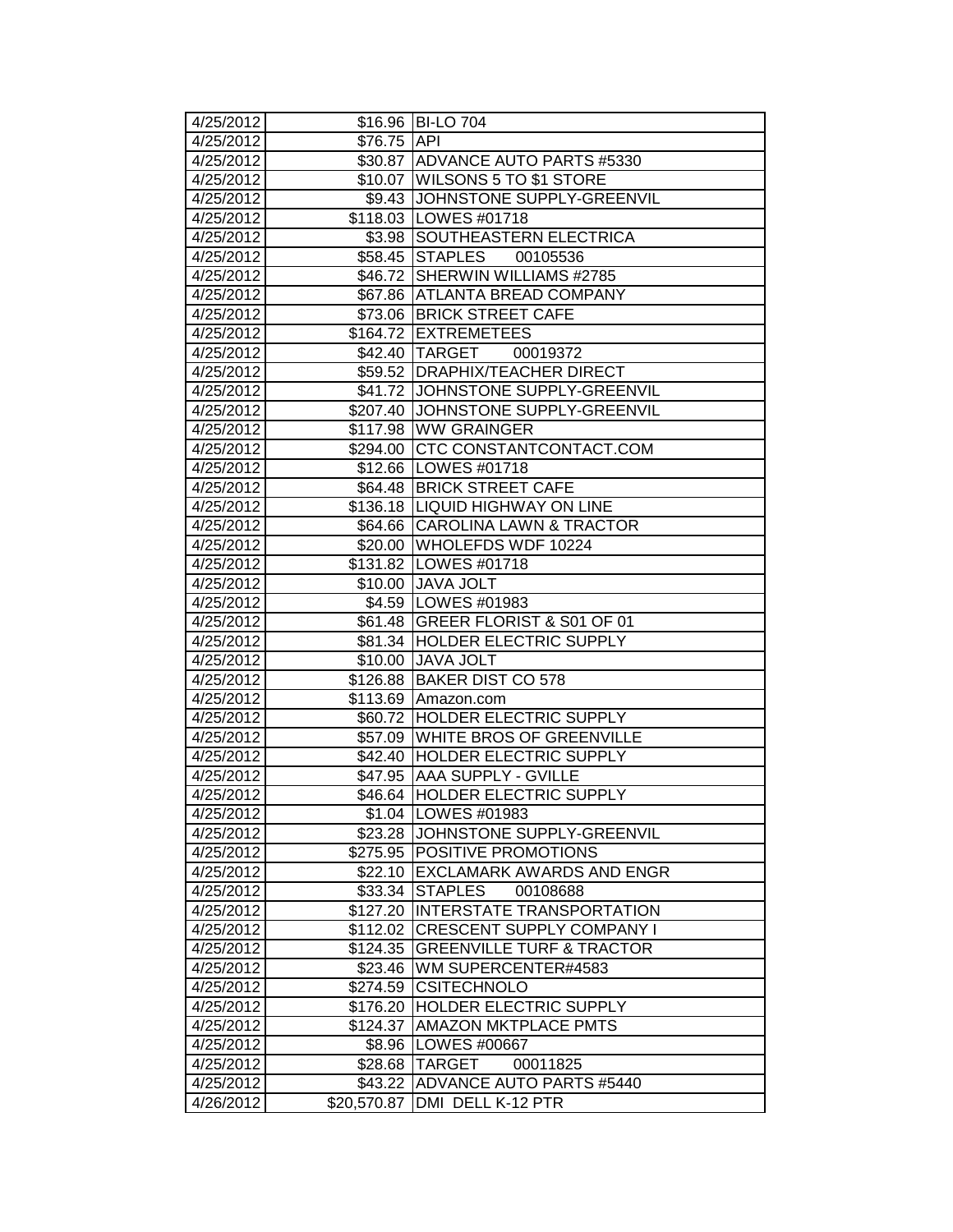| 4/26/2012              |                    | \$112.23 GROTH MUSIC                                              |
|------------------------|--------------------|-------------------------------------------------------------------|
| 4/26/2012              |                    | \$63.50 AAA SUPPLY - GVILLE                                       |
| 4/26/2012              |                    | \$70.00 PANERA BREAD #859                                         |
| 4/26/2012              |                    | \$175.50 GULF SPECIMEN MARINE LAB                                 |
| 4/26/2012              |                    | \$27,427.82   DMI DELL K-12 PTR                                   |
| 4/26/2012              |                    | \$5,073.75 DMI DELL K-12 PTR                                      |
| 4/26/2012              |                    | \$75.00 CHEDDAR'S #600                                            |
| 4/26/2012              |                    | \$20.20 LOWES #01718                                              |
| 4/26/2012              |                    | \$527.88 CUSTOM SIGNS INC                                         |
| 4/26/2012              | \$281.65           | <b>MUSIC IN MOTION</b>                                            |
| 4/26/2012              | \$41.47            | <b>ATLANTIC SUPPLY &amp; EQUIP</b>                                |
| 4/26/2012              |                    | \$51.40 USPS 45366006529808201                                    |
| 4/26/2012              |                    | \$115.00  L2GQUILL AND SCROLL-M                                   |
| 4/26/2012              |                    | \$42.42 AMAZON MKTPLACE PMTS                                      |
| 4/26/2012              |                    | \$7.06 KONICA MINOLTA BUSINESS                                    |
| 4/26/2012              |                    | \$1,058.02 DMI DELL K-12 PTR                                      |
| 4/26/2012              | \$22,924.94        | DMI DELL K-12 PTR                                                 |
| 4/26/2012              | \$1,185.36         | MCALISTERS DELI 1041                                              |
| 4/26/2012              | \$137.80           | <b>FEDEXOFFICE</b><br>00030940                                    |
| 4/26/2012              |                    | \$447.85 GARFIELD SIGNS & GRAPHICS                                |
| 4/26/2012              |                    | \$153.66 STAPLES<br>00118000                                      |
| 4/26/2012              |                    | \$538.32 OFFICE DEPOT #1099                                       |
| 4/26/2012              | \$247.31           | JOHNSTONE SUPPLY-GREENVIL                                         |
| 4/26/2012              | \$22.90            | <b>WILSONS 5 TO \$1 STORE</b>                                     |
| 4/26/2012              | \$30.91            | WILSONS 5 TO \$1 STORES                                           |
| 4/26/2012              | \$2,536.89         | DMI DELL K-12 PTR                                                 |
| 4/26/2012              | \$241.38           | <b>KRISPY KREME DOUGH</b>                                         |
| 4/26/2012              | \$370.63           | <b>THE TRANE COMPANY</b>                                          |
| 4/26/2012              | \$12,417.68        | DMI DELL K-12 PTR                                                 |
| 4/26/2012              |                    | \$136.18 GOS// GREENVILLE OFFICE S                                |
| 4/26/2012              |                    | \$47.68   LOWES #00667                                            |
| 4/26/2012              | \$64.31            | PUBLIX #613                                                       |
| 4/26/2012              |                    | \$145.56 ROMANOS 1108                                             |
| 4/26/2012              | \$6,546.74         | DMI DELL K-12 PTR                                                 |
| 4/26/2012              | \$30.00            | <b>STROSSNERS</b>                                                 |
| 4/26/2012              | \$30.69            | HOBBY LOBBY #0318                                                 |
| 4/26/2012              |                    | \$424.69  THE TRANE COMPANY                                       |
| 4/26/2012              |                    | \$90.00   USPS 45362602729803178                                  |
| 4/26/2012              | \$143.65           | <b>HOLDER ELECTRIC SUPPLY</b><br><b>BURDETTE HARDWARE SIMPSON</b> |
| 4/26/2012              | \$5.48             |                                                                   |
| 4/26/2012<br>4/26/2012 | \$4.58<br>\$205.48 | LOWES #00667<br>PAPA JOHNS #1164                                  |
| 4/26/2012              | \$21.90            |                                                                   |
| 4/26/2012              | \$32.94            | WM SUPERCENTER#5487<br><b>PORTER PAINTS 9388</b>                  |
| 4/26/2012              | \$129.00           | <b>CRESCENT SUPPLY COMPANY I</b>                                  |
| 4/26/2012              | \$262.64           | J W VAUGHN CO INC                                                 |
| 4/26/2012              | \$47.68            | LOWES #00667                                                      |
| 4/26/2012              | $(\$51.69)$        | <b>NAPA AUTO PARTS OF</b>                                         |
| 4/26/2012              | \$150.52           | DMI DELL K-12 PTR                                                 |
| 4/26/2012              | \$211.39           | HOLDER ELECTRIC SUPPLY                                            |
| 4/26/2012              | \$45.00            | RED ROBIN 665                                                     |
| 4/26/2012              | \$59.81            | CRESCENT SUPPLY COMPANY I                                         |
|                        |                    |                                                                   |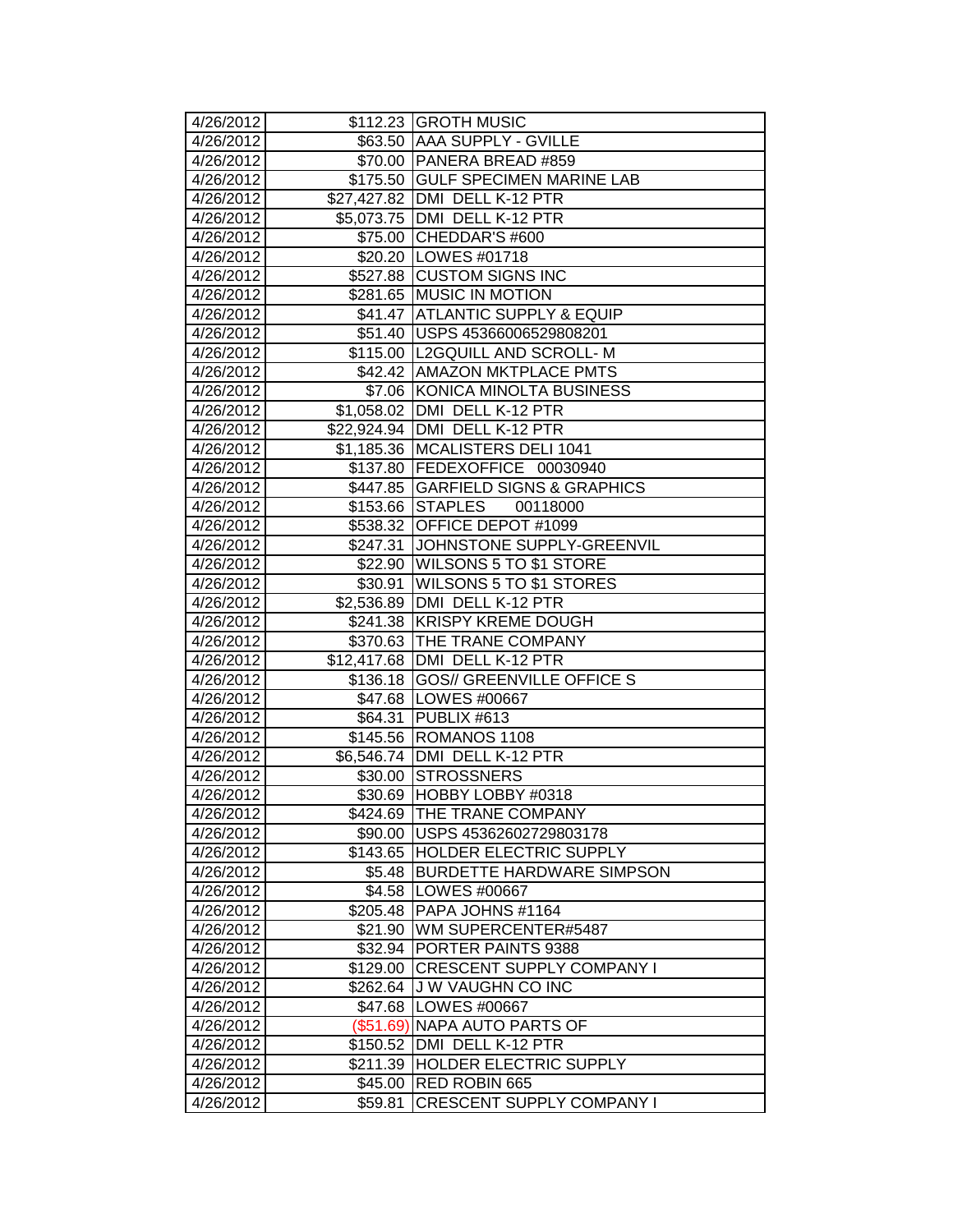| 4/26/2012 |             | \$29.66 BI-LO 273                |
|-----------|-------------|----------------------------------|
| 4/26/2012 | \$12.70     | ADVANCE AUTO PARTS #5440         |
| 4/26/2012 | \$75.00     | SPINX #181                       |
| 4/26/2012 | \$14.73     | JOHNSTONE SUPPLY-GREENVIL        |
| 4/26/2012 | \$33.94     | LOWES #01718                     |
| 4/26/2012 | \$19.88     | JOHNSTONE SUPPLY-GREENVIL        |
| 4/26/2012 | \$25.00     | <b>SC LAW ENFORCEMENT</b>        |
| 4/26/2012 |             | \$108.99 ORIENTAL TRADING CO     |
| 4/26/2012 | \$15.11     | PANERA BREAD #01161              |
| 4/26/2012 |             | \$15.02 SHERWIN WILLIAMS #2785   |
| 4/26/2012 | \$30.00     | PANERA BREAD #859                |
| 4/26/2012 | \$178.59    | <b>STAPLES</b><br>00118000       |
| 4/26/2012 | \$193.45    | <b>ACP DIRECT</b>                |
| 4/26/2012 | \$39.16     | <b>AAA SUPPLY - GVILLE</b>       |
| 4/26/2012 | \$4.44      | CVS PHARMACY #4153 Q03           |
| 4/26/2012 |             | \$289.44 THE TRANE COMPANY       |
| 4/26/2012 | \$109.48    | <b>AMAZING THREADS</b>           |
| 4/26/2012 | \$25.00     | WALGREENS #10390                 |
| 4/26/2012 | \$27,427.82 | DMI DELL K-12 PTR                |
| 4/26/2012 | \$448.52    | DBC BLICK ART MATERIAL           |
| 4/26/2012 | \$46.05     | <b>FGS HARDWARE</b>              |
| 4/26/2012 | \$178.56    | <b>JU W VAUGHN CO INC</b>        |
| 4/26/2012 | \$58.41     | SMITHTURF AND IRRIGATI           |
| 4/26/2012 |             | \$15.25 SPINX #181               |
| 4/26/2012 | \$137.80    | <b>PECKEL MUSIC CO</b>           |
| 4/26/2012 | \$15,999.54 | DMI DELL K-12 PTR                |
| 4/26/2012 | (\$288.68)  | <b>PURCHASE ADJUSTMENT</b>       |
| 4/26/2012 | \$31.03     | WM SUPERCENTER#2265              |
| 4/26/2012 | \$223.61    | JOHNSTONE SUPPLY-GREENVIL        |
| 4/26/2012 | \$124.02    | <b>AAA SUPPLY - GVILLE</b>       |
| 4/26/2012 | \$120.59    | LOWES #01983                     |
| 4/26/2012 | \$37.20     | STOP A MINIT #16                 |
| 4/26/2012 | \$39.34     | JOHNSTONE SUPPLY-GREENVIL        |
| 4/26/2012 | \$110.08    | <b>BATTERY SPECIALISTS</b>       |
| 4/26/2012 | \$77.53     | MARATHON PETRO136820             |
| 4/26/2012 | \$33.29     | PANERA BREAD #859                |
| 4/26/2012 |             | \$214.06 OLD TIME POTTERY 0031   |
| 4/26/2012 | \$578.25    | <b>CITY OF GREENVILLE ZOO</b>    |
| 4/26/2012 | \$19.22     | <b>BARNES&amp;NOBLE COM</b>      |
| 4/26/2012 | \$8,280.04  | DMI DELL K-12 PTR                |
| 4/26/2012 | \$383.93    | <b>PANERA BREAD #911</b>         |
| 4/26/2012 | \$1,910.40  | DMI DELL K-12 PTR                |
| 4/26/2012 | \$168.09    | <b>STAPLES</b><br>00105536       |
| 4/26/2012 | \$162.26    | <b>CHRISTOPHER TRUCKS 2</b>      |
| 4/26/2012 | \$40.26     | ELLIS FLOORING SALES #43         |
| 4/26/2012 | \$15.98     | ADVANCE AUTO PARTS #5440         |
| 4/26/2012 | \$123.23    | SAUNDERS OFFICE SUPPLY           |
| 4/26/2012 | (\$166.29)  | <b>JW VAUGHN CO INC</b>          |
| 4/26/2012 | \$62.12     | <b>GOS// GREENVILLE OFFICE S</b> |
| 4/27/2012 | \$61.71     | JOHNSTONE SUPPLY-GREENVIL        |
| 4/27/2012 | \$551.28    | JONES SCHOOL SUPPL               |
| 4/27/2012 | \$17.84     | THE TRANE COMPANY                |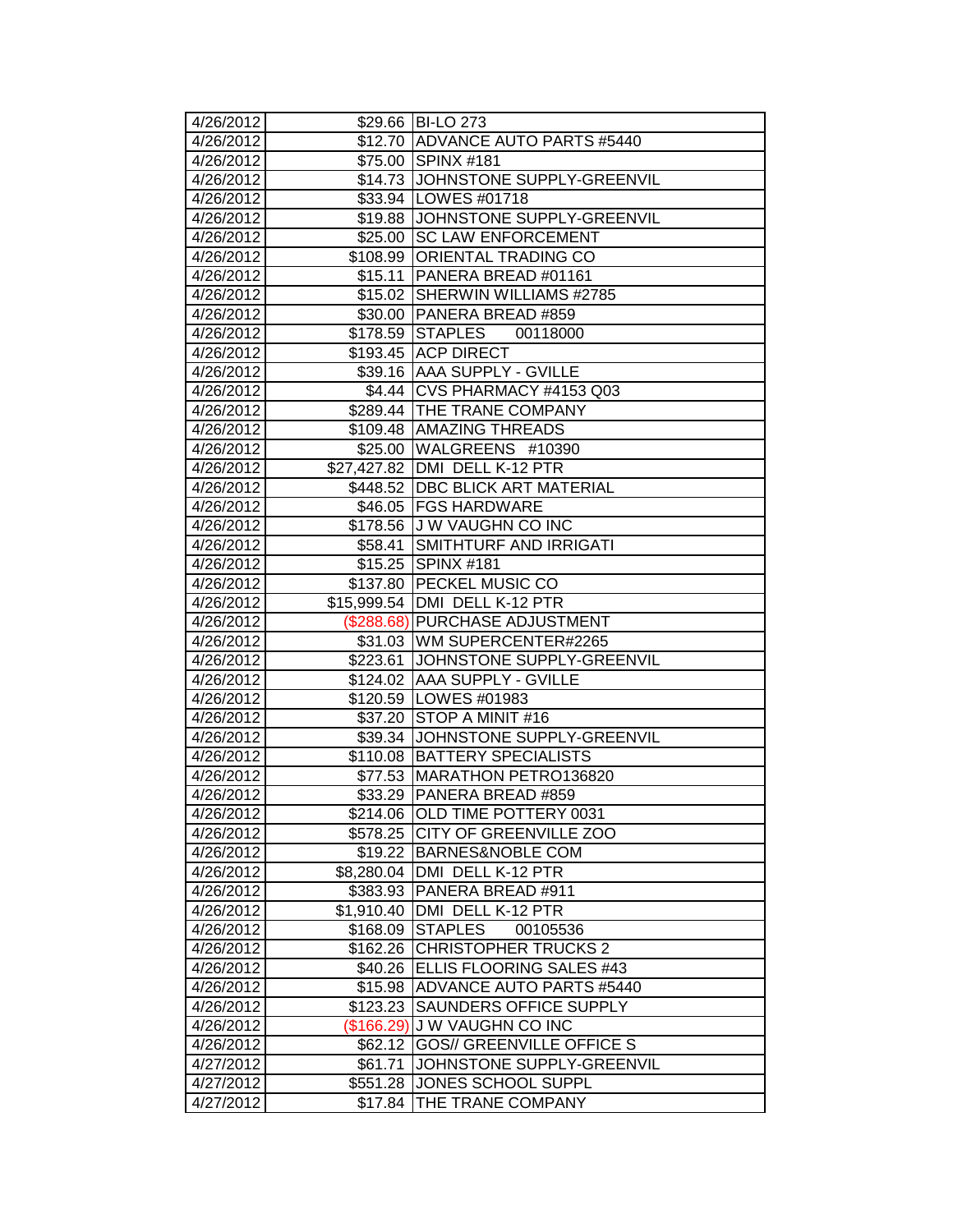| 4/27/2012              |          | \$11.74 AMAZON MKTPLACE PMTS                                        |
|------------------------|----------|---------------------------------------------------------------------|
| 4/27/2012              |          | (\$1,145.00) SYSTEM DISTRIBUTORS IN                                 |
| 4/27/2012              |          | \$17.30 TMS SOUTH                                                   |
| 4/27/2012              |          | \$29.74 BARNES&NOBLE COM                                            |
| 4/27/2012              |          | \$34.65 BI-LO 661                                                   |
| 4/27/2012              |          | \$178.20 THE LAZY CHICKEN<br>Q91                                    |
| 4/27/2012              |          | \$29.99 TPP THATPETPLACE                                            |
| 4/27/2012              |          | \$11.98 AMAZON MKTPLACE PMTS                                        |
| 4/27/2012              |          | \$121.39 WM SUPERCENTER#0640                                        |
| 4/27/2012              | \$133.51 | SHERWIN WILLIAMS #2785                                              |
| 4/27/2012              |          | \$19.15 GREENVILLE OFFICE SUPPLY                                    |
| 4/27/2012              | \$38.41  | <b>BAKER DIST CO 578</b>                                            |
| 4/27/2012              |          | \$292.56 CUSTOM SIGNS INC                                           |
| 4/27/2012              |          | \$353.18 BI-LO 161                                                  |
| 4/27/2012              |          | \$19.09 THE HOME DEPOT 1127                                         |
| 4/27/2012              |          | \$226.58 CAROLINA LAWN & TRACTOR                                    |
| 4/27/2012              | \$54.42  | <b>MOE'S SOUTHWEST GRILL</b>                                        |
| 4/27/2012              | \$24.93  | <b>FASTENAL COMPANY01</b>                                           |
| 4/27/2012              |          | \$13.78   WM SUPERCENTER#0640                                       |
| 4/27/2012              |          | \$17.95 CLASSIC HWD & POSTAL                                        |
| 4/27/2012              | \$128.21 | <b>HOLDER ELECTRIC SUPPLY</b>                                       |
| 4/27/2012              |          | \$23.39 JJOHNSTONE SUPPLY-GREENVIL                                  |
| 4/27/2012              |          | \$47.94 BLURB, INC.                                                 |
| 4/27/2012              |          | \$46.32 NAPA AUTO PARTS OF                                          |
| 4/27/2012              |          | \$105.72   DRAPHIX/TEACHER DIRECT                                   |
| 4/27/2012              |          | \$11.93 CRESCENT SUPPLY COMPANY I                                   |
| 4/27/2012              | \$110.51 | PENSKE TRK LSG 026510                                               |
| 4/27/2012              | \$4.39   | NAPA AUTO PARTS OF                                                  |
| 4/27/2012              |          | \$44.93 THE TRANE COMPANY                                           |
| 4/27/2012              |          | \$87.43 TPP THATPETPLACE                                            |
| 4/27/2012              |          | \$298.41 RISING HIGH CAFE                                           |
| 4/27/2012              |          | \$7.22 PORTER PAINTS 9388                                           |
| 4/27/2012              |          | \$173.13   D & D MOTORS, INC.                                       |
| 4/27/2012              |          | \$50.35 EDUCATIONAL INNOV00 OF 00                                   |
| 4/27/2012              | \$280.00 | <b>WORLD OF COCA COLA POS</b>                                       |
| 4/27/2012              |          | \$31.80 AAA LOCKSMITH & ALARM COM                                   |
| 4/27/2012              |          | \$39.78  WM SUPERCENTER#2687                                        |
| 4/27/2012<br>4/27/2012 | \$159.87 | \$20.00   UPCOUNTRY HISTORY MUSEUM<br><b>SHERWIN WILLIAMS #2145</b> |
| 4/27/2012              | \$211.80 | HAYWOOD MALL 4825                                                   |
| 4/27/2012              | \$3.31   | USPS 45568006629808466                                              |
| 4/27/2012              | \$220.54 | <b>THE NATIONAL BETA CLUB</b>                                       |
| 4/27/2012              | \$4.74   | THE HOME DEPOT 1119                                                 |
| 4/27/2012              | \$33.54  | SOUTHEASTERN ELECTRICA                                              |
| 4/27/2012              | \$25.00  | <b>SC LAW ENFORCEMENT</b>                                           |
| 4/27/2012              | \$250.00 | CHAMPIONSHIP PRODUCTIONS                                            |
| 4/27/2012              | \$11.30  | <b>BI-LO 624</b>                                                    |
| 4/27/2012              | \$118.03 | <b>SAUNDERS OFFICE SUPPLY</b>                                       |
| 4/27/2012              | \$242.32 | <b>HAWKINS TOWING INC</b>                                           |
| 4/27/2012              | \$190.76 | LOWES #00667                                                        |
| 4/27/2012              | \$420.86 | <b>B &amp; H PHOTO-VIDEO.COM</b>                                    |
| 4/27/2012              | \$28.17  | WM SUPERCENTER#4583                                                 |
|                        |          |                                                                     |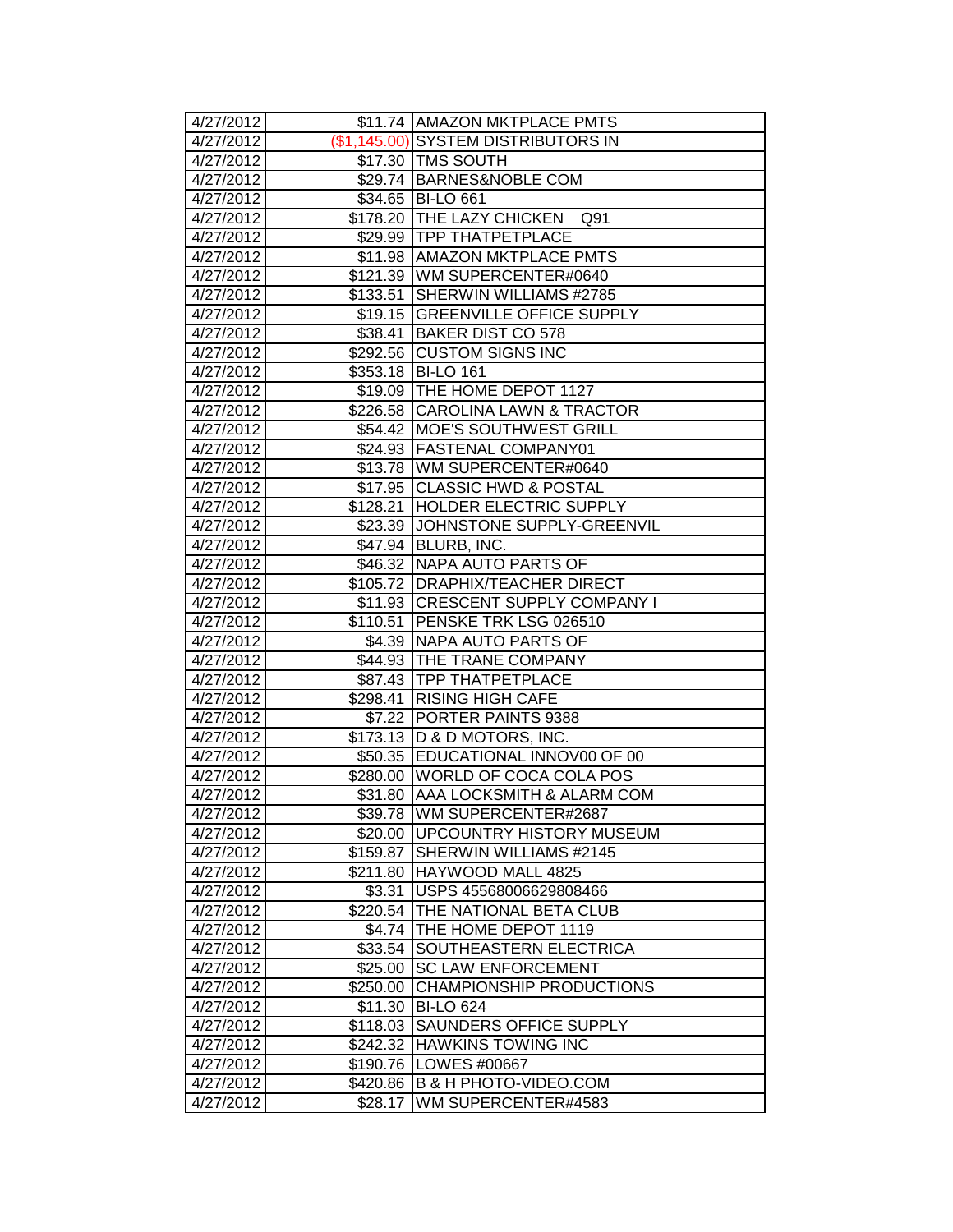| 4/27/2012              |                        | \$30.00 SPOLETO FESTIVAL U                         |
|------------------------|------------------------|----------------------------------------------------|
| 4/27/2012              |                        | \$55.07 MICHAELS #6001                             |
| 4/27/2012              |                        | \$169.15   LOWES #00667                            |
| 4/27/2012              |                        | \$28.04   THE HOME DEPOT #1126                     |
| 4/27/2012              |                        | \$33.04 SOUTHEASTERN ELECTRICA                     |
| 4/27/2012              |                        | \$540.04 Amazon.com                                |
| 4/27/2012              |                        | (\$268.56) TMS SOUTH                               |
| 4/27/2012              |                        | \$703.39 FREESTYLE PHOTO                           |
| 4/27/2012              | \$101.91               | <b>FUDDRUCKERS OF GRE</b>                          |
| 4/27/2012              |                        | \$12.18 WARES AUTO AND TRUCK PART                  |
| 4/27/2012              |                        | \$65.38 CAROLINA LAWN & TRACTOR                    |
| 4/27/2012              | \$10.57                | THE HOME DEPOT 1127                                |
| 4/27/2012              |                        | \$45.03 FLUKERFARMS.COM                            |
| 4/27/2012              |                        | \$125.00 COMMUNICATION SERVICE CEN                 |
| 4/27/2012              |                        | \$32.08 CRESCENT SUPPLY COMPANY I                  |
| 4/27/2012              | \$182.09               | <b>SUBWAY</b><br>00011452                          |
| 4/27/2012              | \$25.00                | <b>SC LAW ENFORCEMENT</b>                          |
| 4/27/2012              | \$60.36                | WM SUPERCENTER#2265                                |
| 4/27/2012              |                        | \$23.26 WM SUPERCENTER#0640                        |
| 4/27/2012              | \$8.00                 | <b>SC LAW ENFORCEMENT</b>                          |
| 4/27/2012              |                        | \$34.96   WM SUPERCENTER#5487                      |
| 4/27/2012              |                        | \$43.28 STAPLES<br>00108688                        |
| 4/27/2012              |                        | \$238.62 SONIC DRIVE IN #4196                      |
| 4/27/2012              |                        | \$120.25 OLD TIME POTTERY 0031                     |
| 4/27/2012              | \$30.63                | NASCO CATALOG SALES                                |
| 4/27/2012              | \$66.83                | <b>THE GALLERY COLLECTION</b>                      |
| 4/27/2012              | \$171.10               | <b>GREENVILLE DRIVE FOOD</b>                       |
| 4/30/2012              |                        | (\$136.18) GOS// GREENVILLE OFFICE S               |
| 4/30/2012              | (\$53.52)              | <b>HARPERCOLLINS PBL INC</b>                       |
| 4/30/2012              | \$70.20                | <b>ACROPOLIS GREEK &amp; ITALIA</b>                |
| 4/30/2012              | \$121.00               | SUBWAY<br>00482315                                 |
| 4/30/2012              | \$13.38                | JOHNSTONE SUPPLY-GREENVIL                          |
| 4/30/2012              |                        | \$12.90 CARQUEST 01013663                          |
| 4/30/2012              |                        | \$151.58 FIRST TEAM SPORTS                         |
| 4/30/2012              | \$640.00               | NASSP1/NHS/NJHS/NASC                               |
| 4/30/2012              | \$9.96                 | CVS PHARMACY #3802 Q03                             |
| 4/30/2012              |                        | \$20.00  VZWRLSS PRPAY AUTOPAY                     |
| 4/30/2012              | \$100.00               | <b>MALIAS</b>                                      |
| 4/30/2012              | \$186.29               | WM SUPERCENTER#4583                                |
| 4/30/2012              |                        | (\$21.41) HARPERCOLLINS PBL INC                    |
| 4/30/2012              | \$360.00               | GOOGLE Stork Systems                               |
| 4/30/2012              | \$130.10               | <b>CAMCOR INC</b>                                  |
| 4/30/2012<br>4/30/2012 | \$98.42                | <b>J W VAUGHN CO INC</b><br>DOLRTREE 1965 00019653 |
|                        | \$8.48                 | HYATT HOTELS DENVER CC                             |
| 4/30/2012<br>4/30/2012 | \$1,005.20<br>\$243.64 | ZAXBYS 001062<br>Q <sub>31</sub>                   |
| 4/30/2012              | \$28.77                | DOMINO'S 5623                                      |
| 4/30/2012              | \$175.00               | CHICK-FIL-A #00466                                 |
| 4/30/2012              | \$24.09                | CAROLINA BIOLOGICAL SUPPL                          |
| 4/30/2012              | \$18.90                | <b>ICE CREAM STATION LLC</b>                       |
| 4/30/2012              | \$27.33                | WM SUPERCENTER#0514                                |
| 4/30/2012              | \$133.90               | <b>TMS SOUTH</b>                                   |
|                        |                        |                                                    |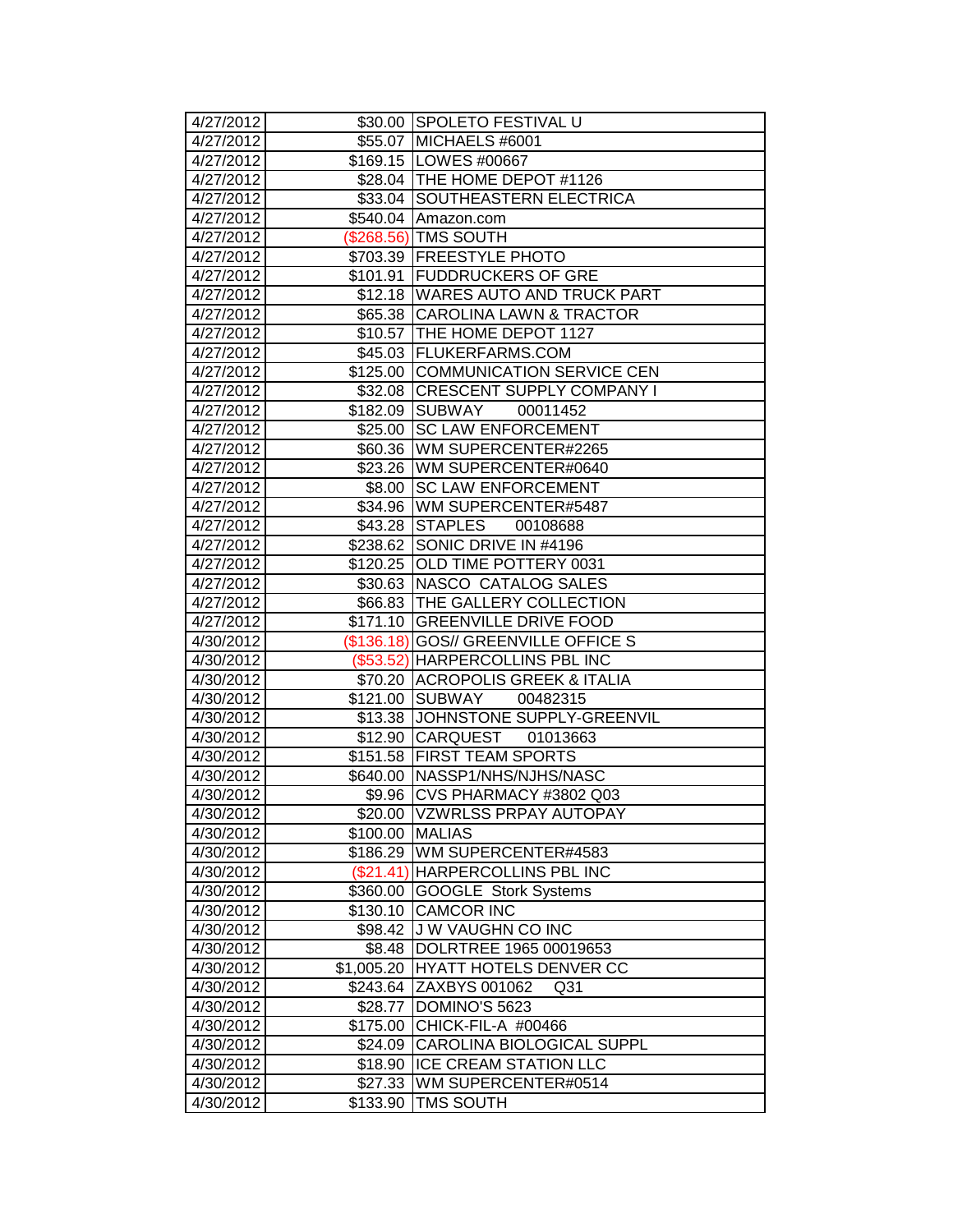| 4/30/2012              |             | \$8.99 LOWES #01718                                               |
|------------------------|-------------|-------------------------------------------------------------------|
| 4/30/2012              |             | \$36.05 MCBRIDES INC                                              |
| 4/30/2012              |             | \$78.32 CRESCENT SUPPLY COMPANY I                                 |
| 4/30/2012              |             | \$33.84   LOWES #01718                                            |
| 4/30/2012              |             | \$18.55 COSTUME CURIO INC                                         |
| 4/30/2012              |             | \$20.00 VZWRLSS PRPAY AUTOPAY                                     |
| 4/30/2012              |             | \$94.10 JOHNSTONE SUPPLY-GREENVIL                                 |
| 4/30/2012              |             | \$155.82 HOLDER ELECTRIC SUPPLY                                   |
| 4/30/2012              |             | \$38.06 MICHAELS #6001                                            |
| 4/30/2012              |             | \$92.32 FIREHOUSE SUBS #34                                        |
| 4/30/2012              | \$200.01    | <b>OCEANS ONE RESORT</b>                                          |
| 4/30/2012              | \$12.67     | <b>BANKS APPLIANCE PARTS &amp; S</b>                              |
| 4/30/2012              | \$30.40     | <b>HANCOCK FABRICS 1443</b>                                       |
| 4/30/2012              | \$25.00     | <b>SC LAW ENFORCEMENT</b>                                         |
| 4/30/2012              |             | (\$50.00) ADVANCE AUTO PARTS #5440                                |
| 4/30/2012              |             | \$55.48 CALENDARS                                                 |
| 4/30/2012              |             | \$184.95 CHICK-FIL-A #00726                                       |
| 4/30/2012              |             | \$23.98 ADVANCE AUTO PARTS #5330                                  |
| 4/30/2012              |             | \$11.39 AMAZON MKTPLACE PMTS                                      |
| 4/30/2012              | \$17.96     | MICHAELS #6001                                                    |
| 4/30/2012              |             | \$12.00 GEORGIA AQUARIUM INC                                      |
| 4/30/2012              |             | \$30.71   LOWES #00667                                            |
| 4/30/2012              | \$17.11     | IC C DICKSON CO 1004                                              |
| 4/30/2012              |             | \$37.55 TMS SOUTH                                                 |
| 4/30/2012              |             | \$29.04 WM SUPERCENTER#4583                                       |
| 4/30/2012              |             | \$20.00 VZWRLSS PRPAY AUTOPAY                                     |
| 4/30/2012              | \$37.16     | <b>RUSHS 06</b>                                                   |
| 4/30/2012              | \$49.66     | WM SUPERCENTER#1035                                               |
| 4/30/2012              |             | \$83.64 THE HOME DEPOT 1104                                       |
| 4/30/2012              |             | \$22.05   FERGUSON ENT #43                                        |
| 4/30/2012<br>4/30/2012 |             | \$23.28 JJOHNSTONE SUPPLY-GREENVIL<br>\$217.62 CHICK-FIL-A #01076 |
| 4/30/2012              |             | \$13.08 CRESCENT SUPPLY COMPANY I                                 |
| 4/30/2012              | \$10.99     | JOHNSTONE SUPPLY-GREENVIL                                         |
| 4/30/2012              | \$97.91     | NAPA AUTO 0022603                                                 |
| 4/30/2012              | \$46.56     | JOHNSTONE SUPPLY-GREENVIL                                         |
| 4/30/2012              |             | \$126.76   Amazon.com                                             |
| 4/30/2012              | \$104.00    | <b>SUBWAY</b><br>00482315                                         |
| 4/30/2012              | \$157.00    | SUBWAY<br>00482315                                                |
| 4/30/2012              | \$97.90     | <b>CLINE HOSE &amp; HYDRAULICS</b>                                |
| 4/30/2012              | \$120.81    | <b>TMS SOUTH</b>                                                  |
| 4/30/2012              | \$15.30     | WM SUPERCENTER#2265                                               |
| 4/30/2012              | \$17,001.53 | <b>NETWORK CONTROLS &amp; E</b>                                   |
| 4/30/2012              | \$5.89      | <b>AAA SUPPLY - GVILLE</b>                                        |
| 4/30/2012              | \$9.12      | DOLRTREE 3638 00036384                                            |
| 4/30/2012              | \$63.57     | <b>TMS SOUTH</b>                                                  |
| 4/30/2012              | \$42.41     | <b>DIXIE DRIVE INN</b>                                            |
| 4/30/2012              |             | (\$373.52) HYATT REGENCY GREENVILLE                               |
| 4/30/2012              | \$69.95     | <b>AMAZON MKTPLACE PMTS</b>                                       |
| 4/30/2012              | \$79.32     | NAPA AUTO 0022603                                                 |
| 4/30/2012              | \$6.74      | <b>PROSOURCE</b>                                                  |
| 4/30/2012              | \$25.28     | WM SUPERCENTER#1244                                               |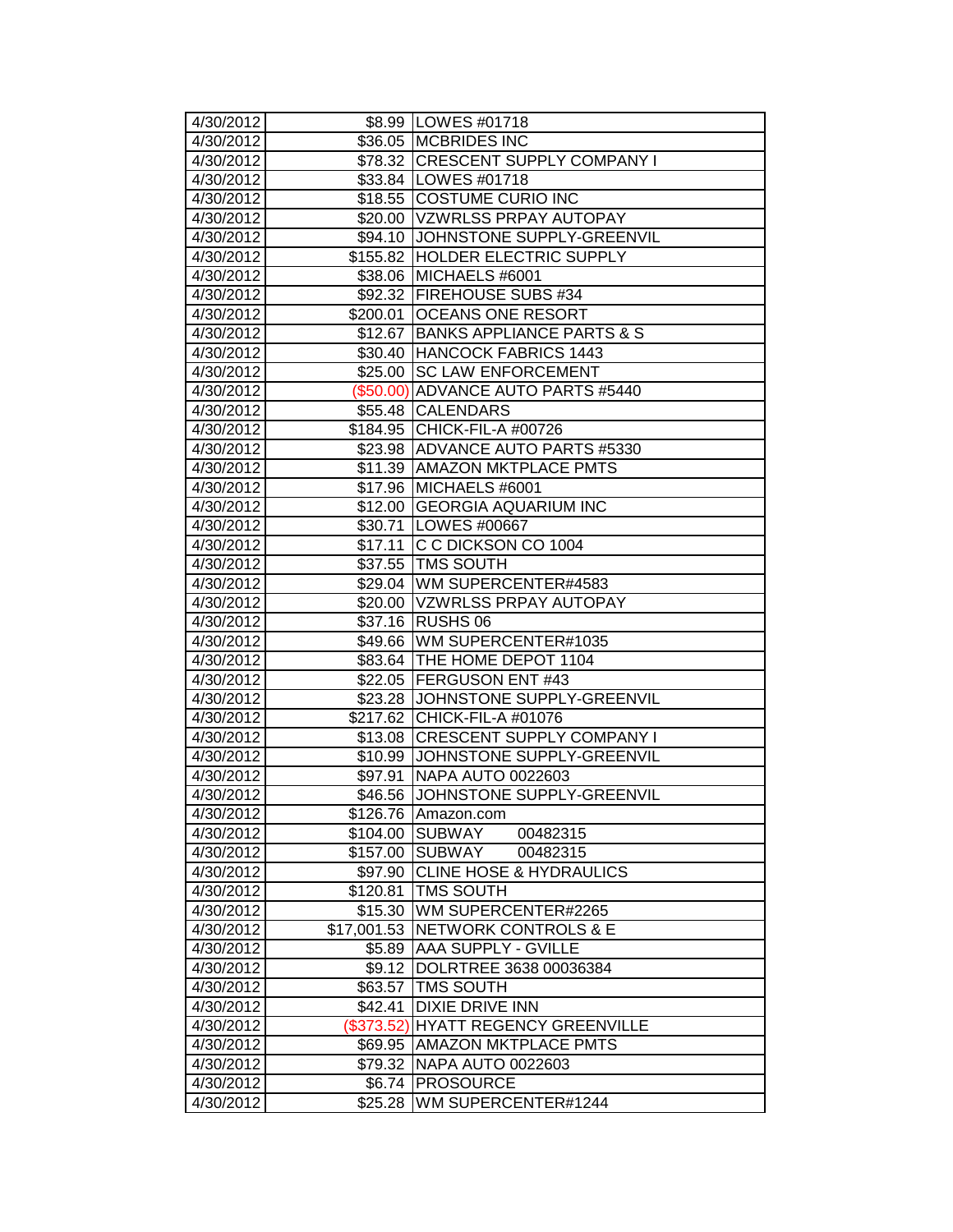| 4/30/2012              |                     | \$647.50 NASSP1/NHS/NJHS/NASC                                      |
|------------------------|---------------------|--------------------------------------------------------------------|
| 4/30/2012              |                     | \$23.28 JJOHNSTONE SUPPLY-GREENVIL                                 |
| 4/30/2012              |                     | \$14.80   LOWES #00667                                             |
| 4/30/2012              |                     | \$35.25 J W VAUGHN CO INC                                          |
| 4/30/2012              |                     | \$107.04 FATZ CAFE 39                                              |
| 4/30/2012              |                     | \$38.73 PUBLIX 035                                                 |
| 4/30/2012              |                     | \$253.80 SUBSTATION II OF MAULD                                    |
| 4/30/2012              |                     | \$133.56 APPLE STORE #R355                                         |
| 4/30/2012              |                     | \$145.32 ADVANCE AUTO PARTS #5440                                  |
| 4/30/2012              |                     | \$16,271.35 WDW DISNEY TICKETS                                     |
| 4/30/2012              |                     | \$166.72   TMS SOUTH                                               |
| 4/30/2012              |                     | \$12.66   WM SUPERCENTER#2687                                      |
| 4/30/2012              | \$121.88            | <b>SACHAS CAFE</b>                                                 |
| 4/30/2012              |                     | \$19.59 JJOHNSTONE SUPPLY-GREENVIL                                 |
| 4/30/2012              |                     | \$351.62 HOLDER ELECTRIC SUPPLY                                    |
| 4/30/2012              |                     | \$109.30 BRICK STREET CAFE                                         |
| 4/30/2012              |                     | \$56.08   THE HOME DEPOT 1127                                      |
| 4/30/2012              |                     | (\$36.94) BEWILD COM                                               |
| 4/30/2012              |                     | \$39.48 KANGAROO EXPRESS #3369                                     |
| 4/30/2012              | \$44.01             | <b>AAA SUPPLY - GVILLE</b>                                         |
| 4/30/2012              |                     | \$23.28 JJOHNSTONE SUPPLY-GREENVIL                                 |
| 4/30/2012              |                     | \$3.25   NAPA AUTO 0023416                                         |
| 4/30/2012              |                     | \$160.00 SUBWAY<br>00482315                                        |
| 4/30/2012              |                     | \$37.55 TMS SOUTH                                                  |
| 4/30/2012<br>4/30/2012 |                     | \$104.94 CLASSIC TEAM SPORTS<br>(\$91.80) ACROPOLIS GREEK & ITALIA |
| 4/30/2012              |                     | \$104.72   DMI DELL K-12 PTR                                       |
| 4/30/2012              |                     | \$56.06 EXXONMOBIL 97435846                                        |
| 4/30/2012              |                     | \$3.15   LOWES #00667                                              |
| 4/30/2012              |                     | \$243.00 CHICK-FIL-A #00726                                        |
| 4/30/2012              | \$57.01             | Amazon.com                                                         |
| 4/30/2012              |                     | \$151.88 JJOHNSTONE SUPPLY-GREENVIL                                |
| 4/30/2012              | \$60.80             | JOHNSTONE SUPPLY-GREENVIL                                          |
| 4/30/2012              |                     | \$275.00 GOOGLE Stork Systems                                      |
| 4/30/2012              |                     | \$36.94 BEWILD COM                                                 |
| 4/30/2012              |                     | \$91.80 ACROPOLIS GREEK & ITALIA                                   |
| 4/30/2012              |                     | \$90.57  HOLDER ELECTRIC SUPPLY                                    |
| 4/30/2012              |                     | \$58.46 THE HOME DEPOT 1127                                        |
| 4/30/2012              | \$23.28             | JOHNSTONE SUPPLY-GREENVIL                                          |
|                        |                     |                                                                    |
| 4/30/2012              | \$38.14             | MICHAELS #6001                                                     |
| 4/30/2012              | \$46.56             | <b>AMAZON MKTPLACE PMTS</b>                                        |
| 4/30/2012              | \$22.90             | CARQUEST<br>01013663                                               |
| 4/30/2012              | \$349.92            | <b>CHICK-FIL-A #02122</b>                                          |
| 4/30/2012              | \$161.73            | PAPA JOHNS #2022                                                   |
| 4/30/2012              | \$20.88             | JOHNSTONE SUPPLY-GREENVIL                                          |
| 4/30/2012              | \$95.15             | <b>STAPLES</b><br>00105536                                         |
| 4/30/2012              | \$491.63            | JOHNSTONE SUPPLY-GREENVIL                                          |
| 4/30/2012              | \$72.33             | EXXONMOBIL 45640927                                                |
| 4/30/2012              | \$83.91             | <b>HALLOWEEN HIGHWAY</b>                                           |
| 4/30/2012              | \$1,545.48          | APL APPLE ONLINE STORE                                             |
| 4/30/2012<br>4/30/2012 | \$20.00<br>\$171.55 | <b>VZWRLSS PRPAY AUTOPAY</b><br><b>HAJOCA TAYLORS 72</b>           |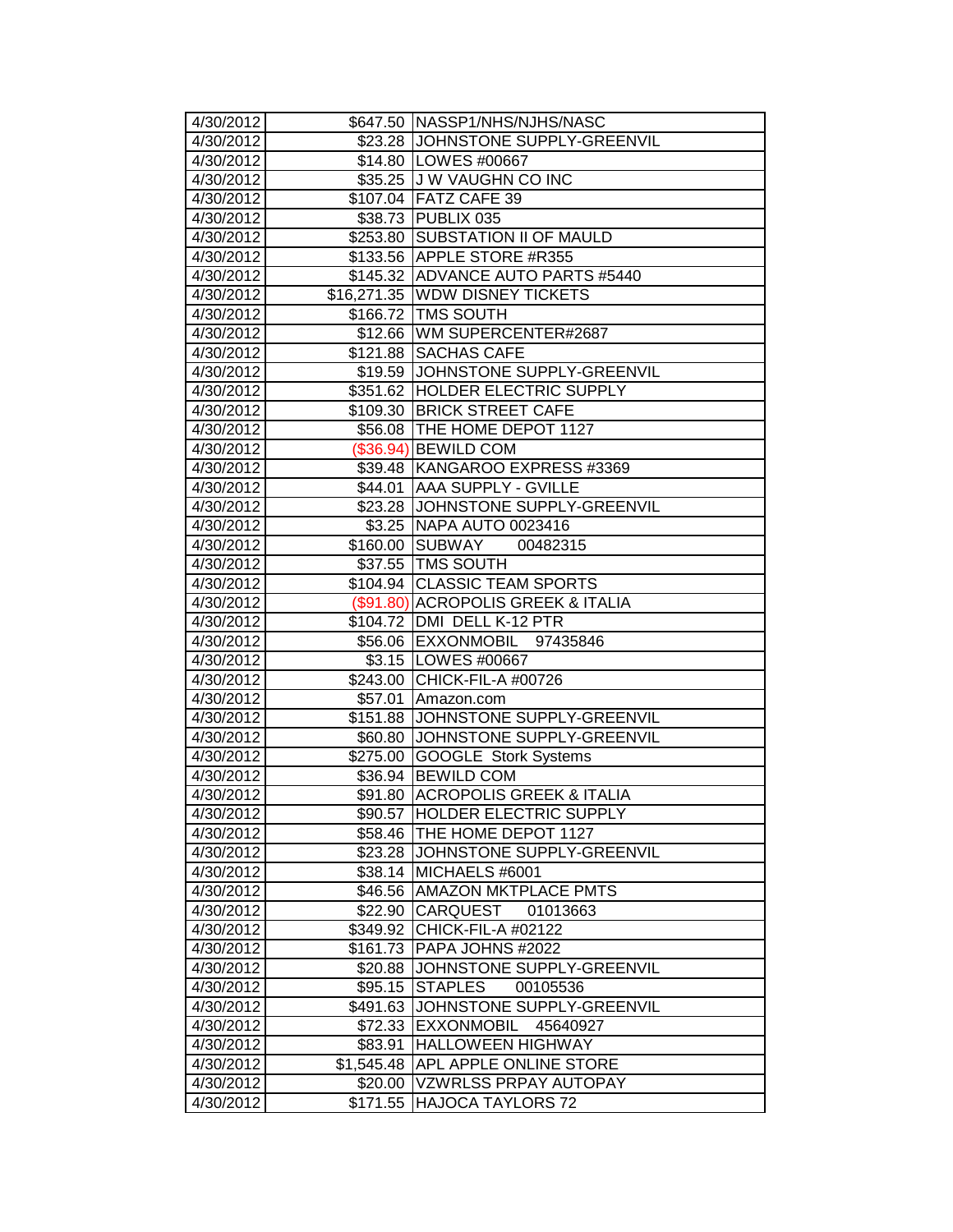|                | \$140.25 ADVANCE AUTO PARTS #5440  |
|----------------|------------------------------------|
|                | \$170.00 JJAMES COUNTRY MERCANTILE |
|                | \$13.23 HOBBY LOBBY #328           |
|                | \$157.54 CINCINNATI SYSTEMS INC    |
| \$3.41         | <b>NAPA AUTO 0023416</b>           |
|                | \$20.00   VZWRLSS PRPAY AUTOPAY    |
|                | \$169.58 GARDEN RIDGE - 018        |
|                | \$23.60 JJOHNSTONE SUPPLY-GREENVIL |
| \$23.47        | <b>ITMS SOUTH</b>                  |
|                | \$348.70 CDW GOVERNMENT            |
|                | \$1,138.25 J PETERS GRILL AND BAR  |
|                | \$36.82 PARTY CITY #200            |
|                | \$11.49 AMAZON MKTPLACE PMTS       |
|                | \$37.24 TMS SOUTH                  |
| \$177.78       | <b>IPARTY CITY #198</b>            |
|                |                                    |
| \$1,354,625.65 |                                    |
|                |                                    |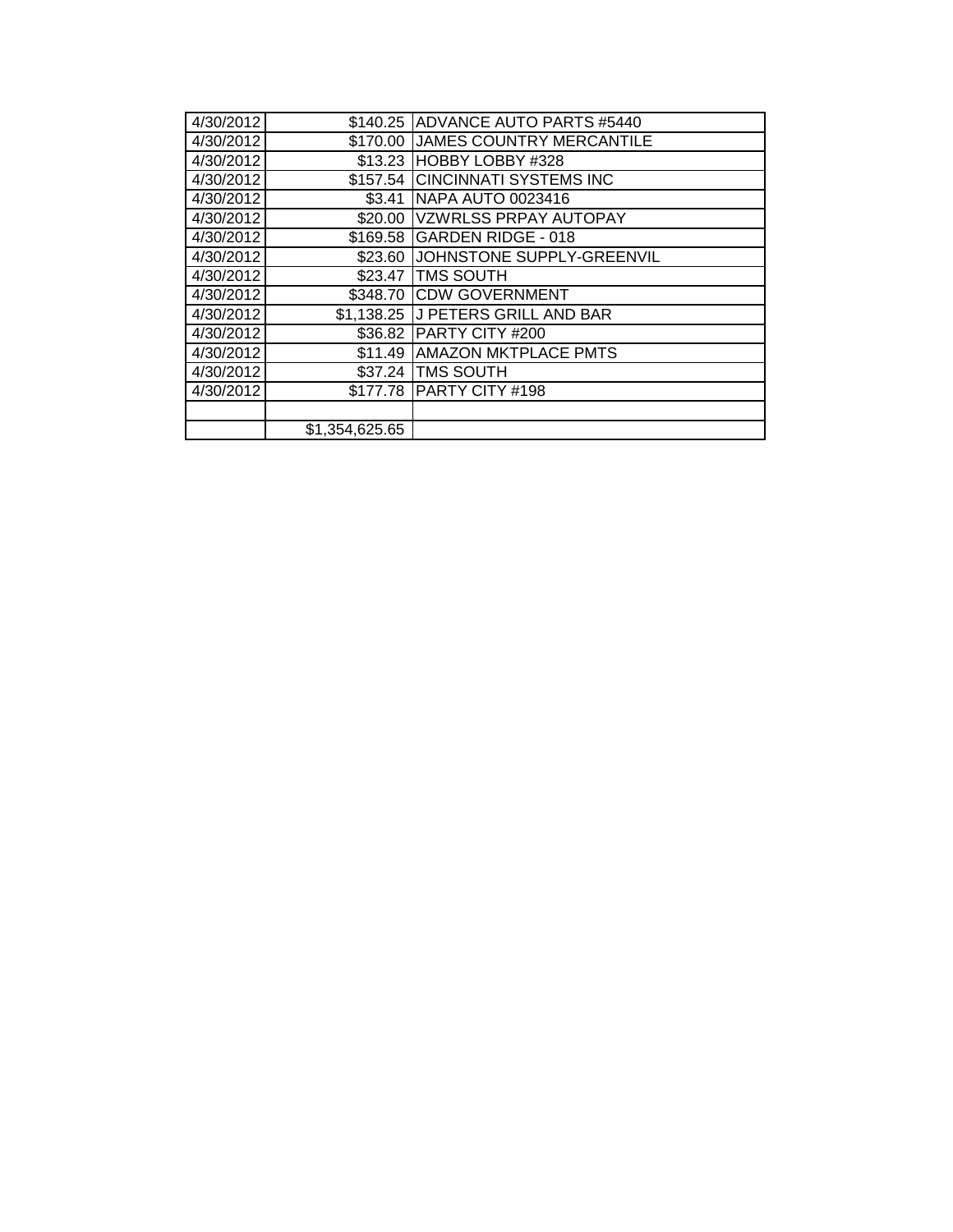|                     |                         | <b>Greenville County Schools</b> |
|---------------------|-------------------------|----------------------------------|
|                     |                         | <b>Credit Card April 2012</b>    |
| <b>Posting Date</b> | <b>Transaction Date</b> | <b>Merchant Name</b>             |
| 2012-04-16          | 2012-04-13              | PAYPAL *SCFUTUREMIN              |
| 2012-04-17          | 2012-04-16              | <b>AMAZON MKTPLACE PMTS</b>      |
| 2012-04-16          | 2012-04-12              | SCASA<br>00 OF 00                |
| 2012-04-18          | 2012-04-17              | <b>PUBLIX #1148</b>              |
| 2012-04-25          | 2012-04-23              | ZAXBYS 001043<br>Q97             |
| 2012-04-30          | 2012-04-26              | PIZZA CITY                       |
| 2012-05-02          | 2012-05-01              | S-MART #117                      |
| 2012-05-03          | 2012-05-01              | ZAXBYS 001043<br>Q97             |
| 2012-05-03          | 2012-05-02              | <b>FIREHOUSE SUBS - A</b>        |
| 2012-05-07          | 2012-05-05              | <b>APPLE STORE #R355</b>         |
| 2012-04-18          | 2012-04-17              | VZWRLSS*PRPAY AUTOPAY            |
| 2012-04-25          | 2012-04-24              | <b>SHERATON HOTELS GREENSBOR</b> |
| 2012-04-26          | 2012-04-26              | <b>ANNUAL FEE</b>                |
|                     |                         |                                  |
|                     |                         |                                  |